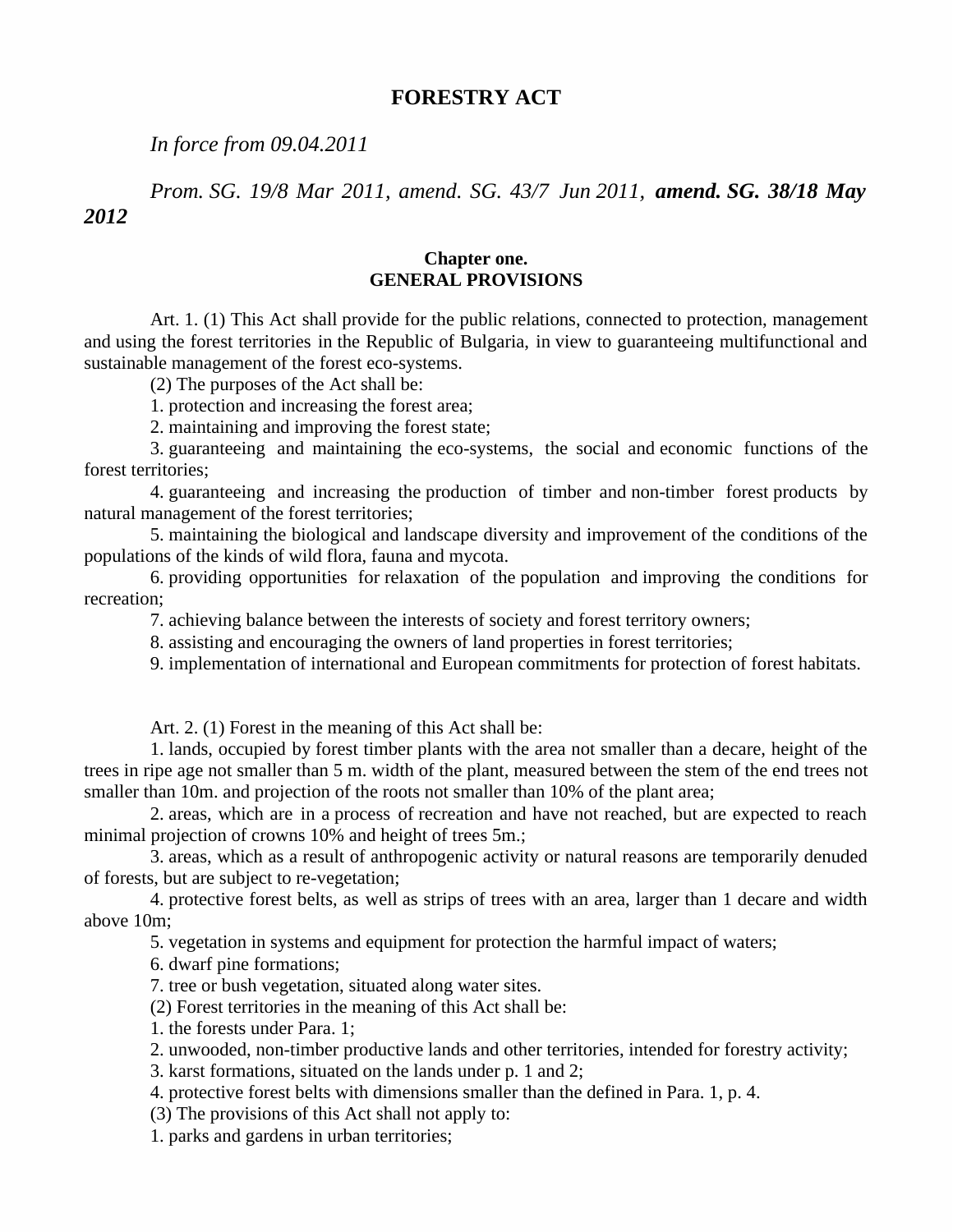2. forests and lands in the national parks and reserves;

3. trees of forest kinds in farm territories, where they do not possess the characteristics of a forest under Para. 1;

4. areas, covered by forest tree plants in the scope of the Republican, local roads and railways.

Art. 3. (1) Decreasing the existing woods shall not be allowed:

1. on the territory of the Republic of Bulgaria;

2. on the territory of Municipalities, in which the woods are under 10%.

(2) The activities in the forest territories shall be performed in a way, which shall not lead to damaging plant and animal kinds and of their habitats, of soils, water sites and the elements of the technical infrastructure.

#### **Chapter two. MANAGEMENT OF FOREST TERRITORIES**

#### **Section I.**

#### **Functions and Categorization of Forest Territories**

Art. 4. Forest territories shall fulfill the following basic functions:

1. protection of soils, water resources and cleanness of the air;

2. maintaining the biological diversity of the forest eco-systems;

3.providing social, educational scientific, landscape and recreation uses for society;

4. protection of the natural and cultural inheritance;

5. production of timber and non-timber forest products;

6. regulation of climate and absorption of carbon.

Art. 5. (1) Forest territories, depending on their major functions shall be divided in 3 categories:

1. protective;

2. special;

3. economic.

(2) Protective shall be the forest territories for protection of soils, waters, urban territories, buildings and sites of the technical infrastructure; the highest limit of the forest; the protective belts, as well as forests, created under technical projects for fight with erosion.

(3) Special shall be the forest territories:

1. included in the limits of the protected territories in the meaning of the Protected Areas Act and protected zones, declared under the Biological Diversity Act, as well as such, on which under other laws special status and regimes have been determined;

2. for seed production plants and gardens; forest nurseries; experimental and geographic cultures of forest timber and bush kinds; dendraria; scientific research and educational - tests forests; places for breeding wood-grouse capercailzies; up to 200 m round tourist huts and sites of religions significance; bases for intensive management of game;

3. of recreation significance for maintaining the landscape and of high conservation value.

(4) Economic shall be the forest territories, which have not been covered by Para.  $1 - 3$  and whose managing is directed to sustainable production of timber and non-timber forest products, as well as providing services.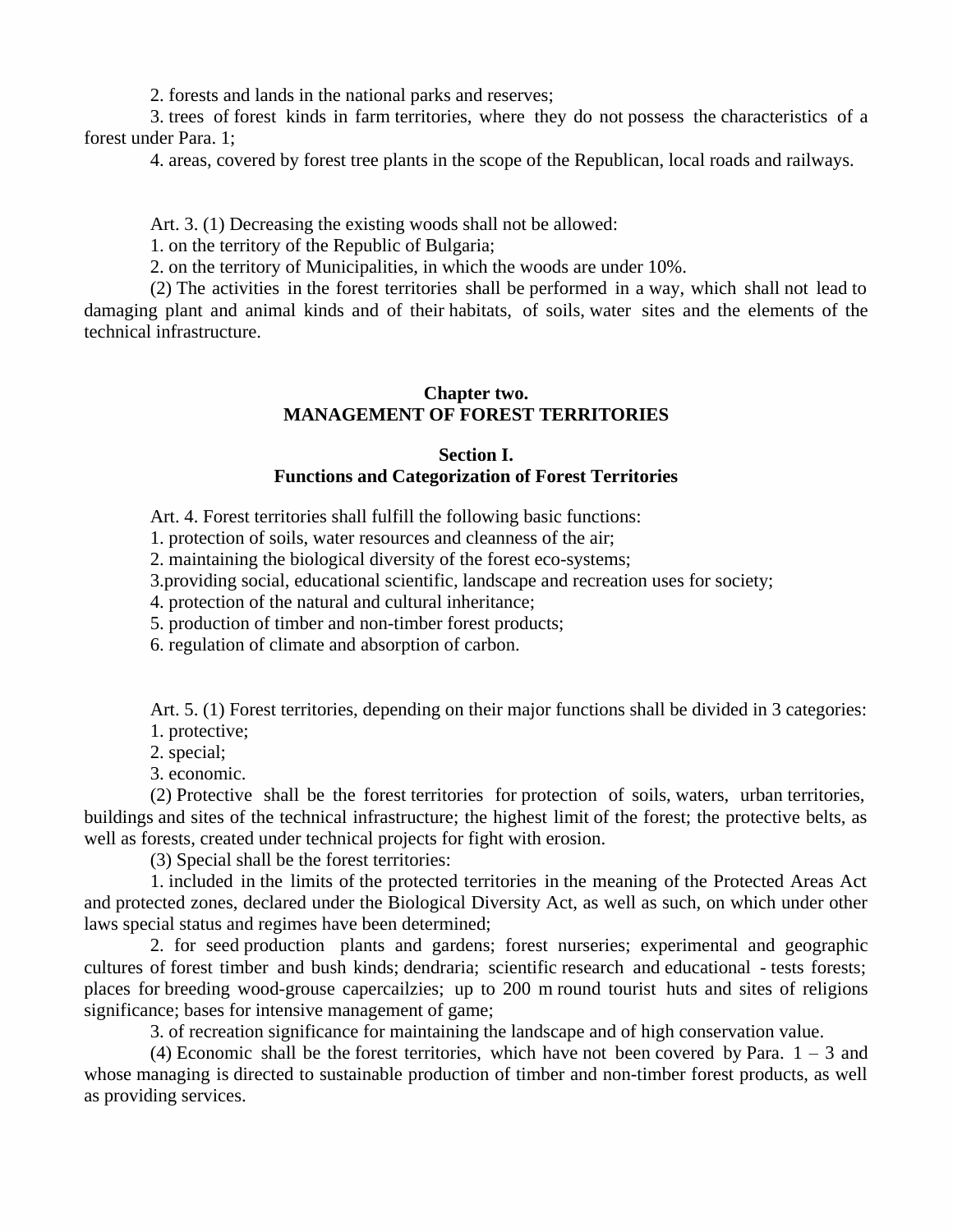Art. 6. (1) Categorization of forest territories, for which under other laws have not been determined and introduced special statuses and regimes, shall be performed by regional development plans of forest territories and shall be specified with the forest economic plans or programmes.

(2) re-categorization of forest territories shall be performed by change in the adopted regional development plans of forest territories. The re-categorization shall be performed upon application of the owners, as well as of the interested Ministries and institutions, Municipalities, natural and legal persons.

(3) The conditions and procedure for categorization and re-categorization of the forest territories shall be determined by the ordinance under Art. 18, Para. 1.

## **Section II. Investment of Forest Territories and Forest Planning**

Art. 7. (1) In order to be established the condition of the resources and to be prepared their assessment, an inventory of the forest territories shall be performed.

 $(2)$  For the purposes of the inventory of the forest territories, as well for the planning of the hunting economic activities and of the activities on protection from fires, forest territorial units shall be specified.

(3) The forest territorial units under Para. 2 shall be specified by an order of the Minister of Agriculture and Food and shall cover the territory of one or more Municipalities within the limits of one region.

Art. 8. The basic principles of the forest planning shall be:

1. integrated management of the forest territories and using forest resources for achieving sustainable economic development;

2. Diversifying the activities in the forests for sustainable reproduction of their functions by opening alternative sources of incomes and employment;

3. maintaining the ecosystem entirety of the forest and applying the ecologic principles in the forestry development;

4. steadiness and persistence in using timber and non-timber forest products;

5. participation of society in the planning process;

6.accounting the owners' interests, without impairing the society interests;

7. introducing a system of measures and initiatives for preservation and protection the forest territories;

8. introducing a single information system for the forest territories and the activities in them.

Art. 9. (1) forest planning shall be performed on 3 levels and shall cover:

1. The National strategy for forestry development and Strategic plan for forestry development;

2. regional plan for forest territories development;

3. forestry plans and programmes.

(2) The documents under Para. 1, p. 1 and 2 shall be announced in public by internet site of the Ministry of Agriculture and Food and of the executive Forest Agency.

(3) The National strategy for forestry development and the Strategic plan for forestry development shall be adopted, respectively  $-$  approved after conducting public discussion. The conditions and procedure for conducting the public discussion shall be determined by the ordinance under Art. 18, Para. 1.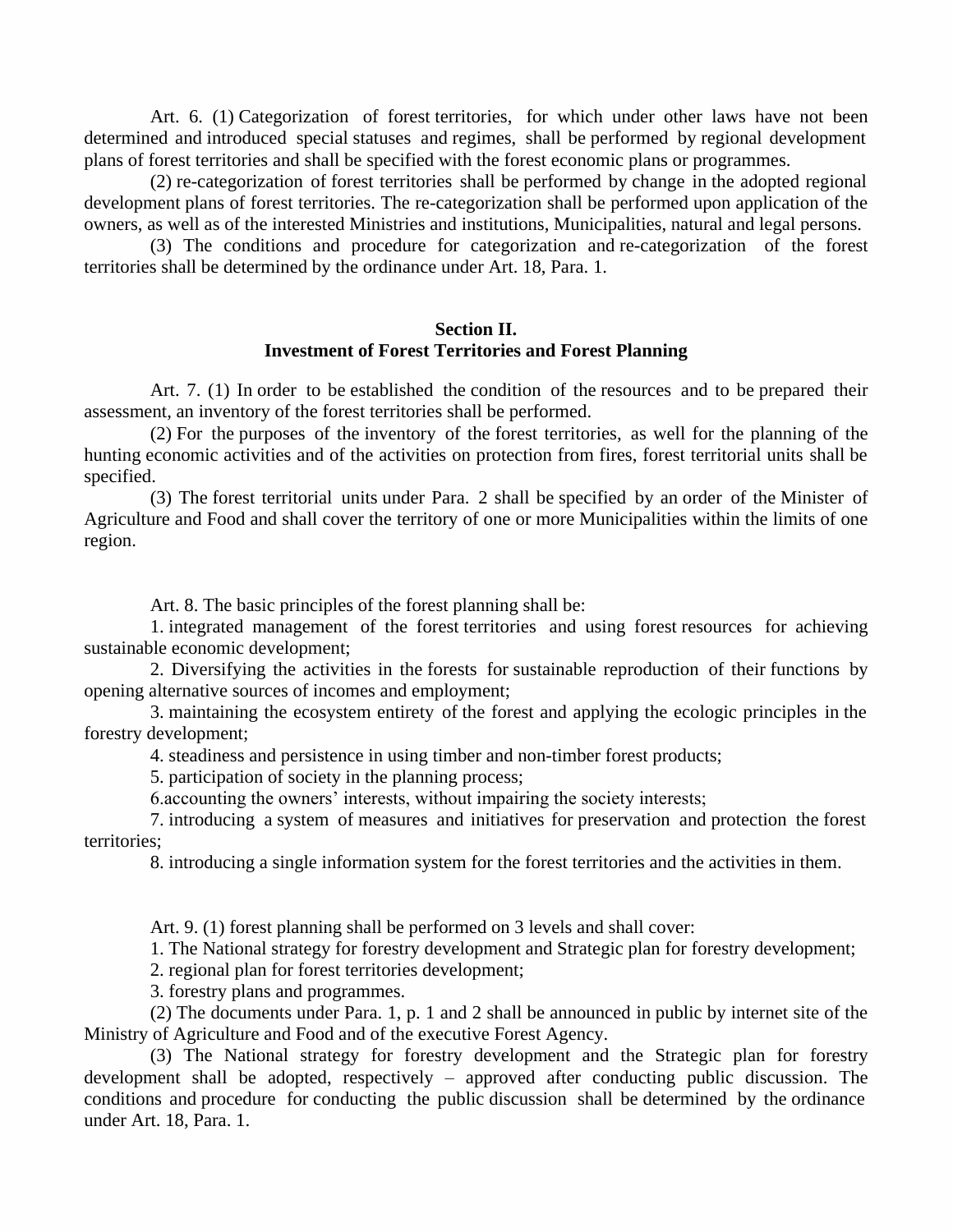Art. 10. (1) The National strategy for forestry development shall determine the objectives of the state policy for development of the forestry and shall contain:

1. analyses of the situation of forestry;

2. objectives and priorities;

3. ways for achieving the objectives.

(2) The National strategy for forestry development shall be adopted by the Council of Ministers upon proposal of the Minister of Agriculture and Food.

(3) In the process of development and public discussion of the National strategy for development of forestry shall participate also representatives of the scientific circles and non-governmental ecological and branch organizations.

(4) The National strategy for forestry development shall be updated:

1. in cases of substantial changes in the macroeconomic and international conditions and the relevant amendments and supplements of the National development plan or of the National strategic referent framework for the country in the meaning of the Regional Development Act;

2. as a result of amendments of the national legislation or of the EU legislation;

3. in case of changes of the EU priorities and specific objectives.

(5) The updating of the National strategy for forestry development shall be conducted under the conditions and procedure of Para. 2 and 3.

Art. 11. (1) The Strategic plan for forestry development shall determine the concrete actions for implementation of the objectives, laid down in the National strategy for forestry development for the term of 10 years.

(2) The Strategic plan for forestry development shall be developed by the Executive director of the Executive Forest Agency and after conducting a public discussion shall be approved by the Minister of Agriculture and Food.

(3) The Strategic plan for forestry development shall be updated:

1. with updating of the National strategy for forestry development;

2. with substantial changes in the economic and social conditions in forestry.

(4) The updating of the Strategic plan for forestry development shall be conducted under the conditions and procedure of Art. 9, Para. 3.

Art. 12. (1) The regional development plans of the forest territories shall be developed for the term of 10 years in compliance with the law, the National strategy for forestry development and the Strategic plan for forestry development and shall contain:

1. a single forestry basic map of the forest territories;

2. functional zones of the forest territories;

3. zones for protection from urbanization;

4. management objectives of the forest territories and of the hunting reserve.

(2) The Regional development plans of the forest territories shall have status of specialized planning schemes in the meaning of the Spatial Development Act.

(3) The Regional plans shall be developed for all forest territories, notwithstanding of their ownership, by harmonizing with the Regional development strategies under the Regional Development Act.

(4) The development of the Regional development plans of the forest territories shall be assigned by the relevant regional directorates on forests and shall be funded by the state budget.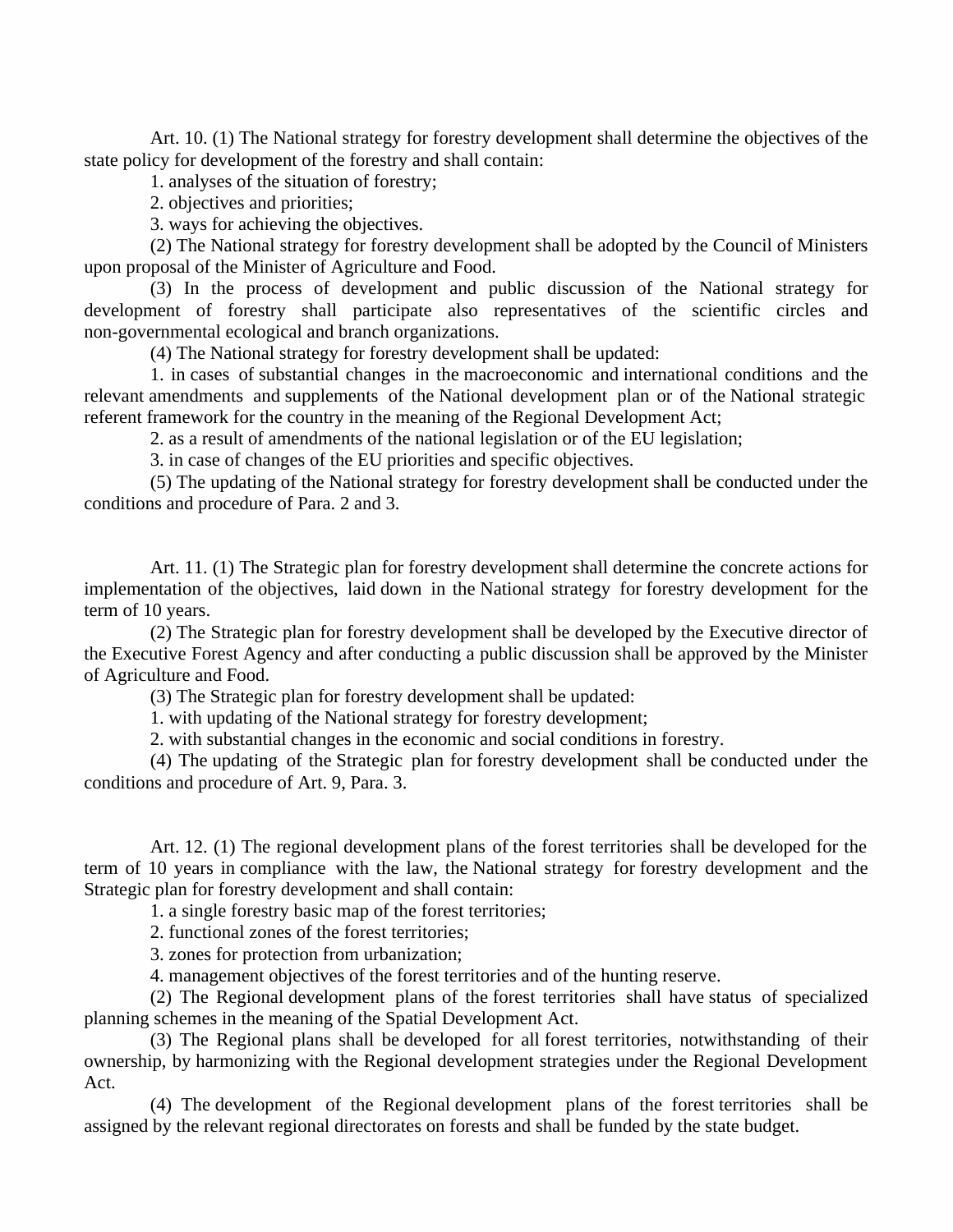(5) before approval of the regional development plans of the forest territories, a procedure on the assessment of the compliancy with the subject and objectives of protection of the relevant protected zone, under the Biological Diversity Act.

(6) The Executive director of the Executive Forest Agency, after coordination with the relevant regional development councils, shall propose to the Minister of Agriculture and Food to issue an order for approval of the regional development plans of the forest territories.

(7) The order under Para. 6 shall be subject to appeal under the Administrative-procedure Code.

(8) The regional development plans of the forest territories shall be updated:

1. with updating of the National development strategy of forestry;

2. with substantial changes of the economic and social conditions in the relevant region;

3. as a result of amendments of the national or EU legislations.

(9) The updating of the regional development plans of the forest territories shall be conducted under the conditions and procedure of Para. 3 and 4.

(10) The zones for protection from urbanization shall be reflected in the general and detailed territory plans.

(11) In the forest territories, provided for the needs of the national security and defence, in the regional development plans of the forest territories shall not be determined objectives of the management and functional zoning.

Art. 13. (1) For the forest territories – state and Municipal property, as well as for the forest territories – property of natural persons, legal persons and their unions, of total area of the land property above 50 hectares, forestry plans shall be developed, with the exception of the territories, provided for the needs of the national security and defence.

(2) Forestry plans for the territory units of the state enterprises under Art. 163 shall be drawn up according to the limits of the forest territorial units.

(3) For the forest territories – property of natural persons, legal persons and their unions with total area of their lands up to 50 hectares shall be developed forestry programmes.

(4) The forestry plans and programmes shall determine the admitted size of using the forest resources and directions for achieving the objectives of the forest territories management for the term of 10 years.

(5) The forestry plans and programmes shall be drawn up on the basis of forestry maps, cadastre maps, maps of the restores property and performed inventory of the forest territories.

(6) The forestry maps under Para. 5 shall be specialized maps for the forest territories in the meaning of the Cadastre and Property Register Act.

(7) Developing the forestry plans and programmes shall be funded by their owners, and for the forest territories – state property- by the state enterprises under Art.  $163$ .

(8) The forestry plans and programmes shall be confirmed by an order by:

1. the Executive director of the Executive Forest Agency – for the forest territories – state property;

2. the director of the relevant regional directorate of forests – for the forest territories apart from those, indicated in p. 1, which fall in their region of activity.

(9) The orders under Para. 8 may be appealed under the Administrative – procedure Code.

(10) developing the forestry plans for the state forestry and the state hunting reserves, the plans of the hunting activities and for the activities on protection from fires may be assigned together with the inventory of the forest territories.

(11) In the cases under Para. 10, the development shall be assigned by the Regional directorate of forests.

(12) The forestry plans and programmes shall be subject to assessment for compatibility with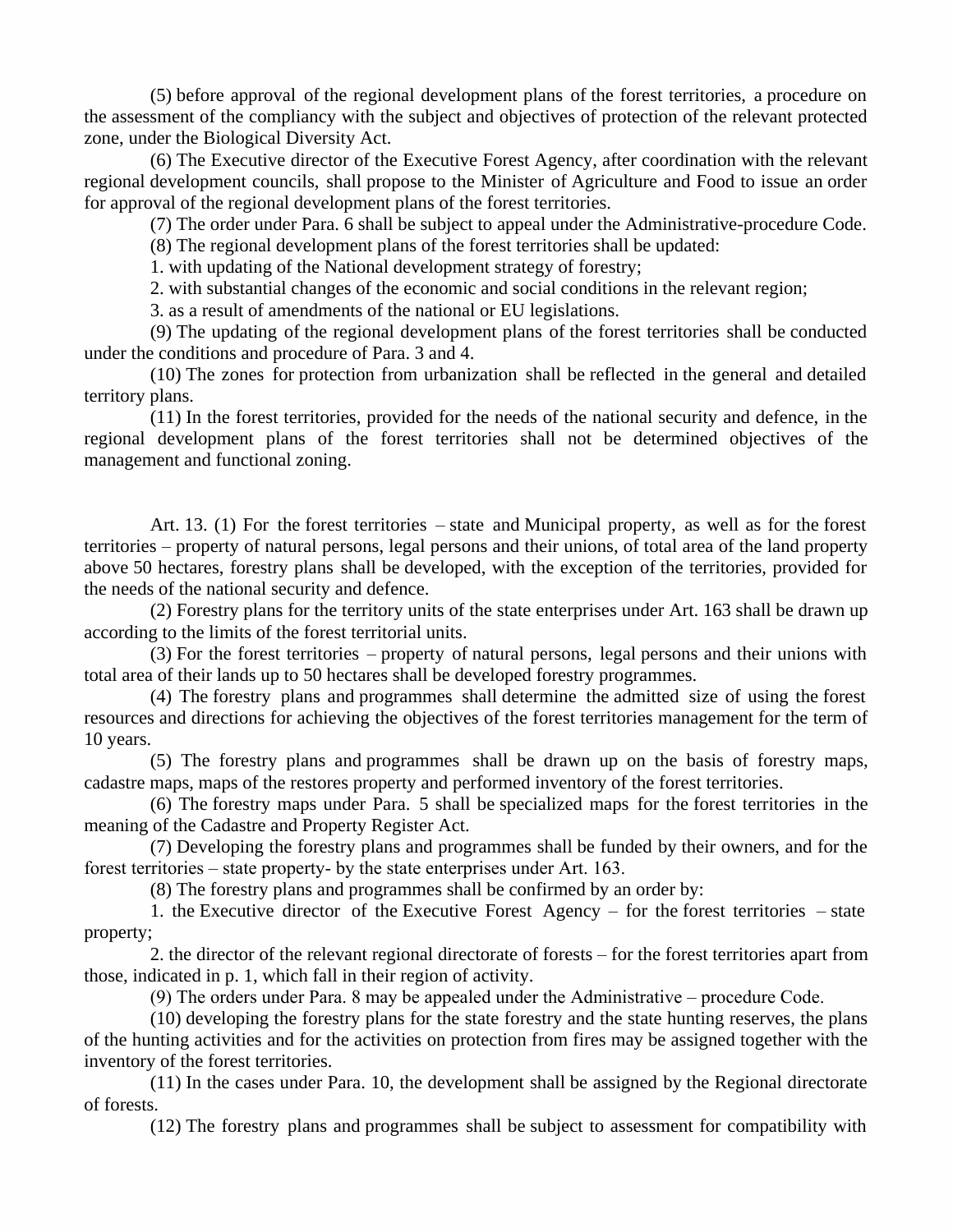the subject and objectives of protection of the relevant protected zone under the Biological Diversity Act, where for the relevant forest territories there is no confirmed regional plan under Art. 12.

(13) The contents of the forestry maps and the conditions and procedure for their creating and maintaining shall be determined by an ordinance of the Minister of the Regional Development and Public Works and the Minister of Agriculture and Food.

Art. 14. (1) The regional development plans of forest territories, forestry plans and inventory of the forest territories shall be developed by traders, who:

1. have been entered into the public register under Art. 241, and

2. (In force from 01.01.2016) possess a document for compliance with and international standard, issued by an independent body of certification, certifying, that the trader applies some of the following systems for:

a) a sustainable management of forests, or

b) quality of the production process and the offered products and services.

(2) The forestry programmes shall be developed by persons, entered in the public registers under Art. 235 or 241.

Art. 15. (1) In the Municipal development plans according to the Regional Development Act shall be developed a Section for development of forest territories, which is coordinated with the relevant regional development plan of forest territories.

(2) The section on development of the forest territories under Para. 1 shall be developed on the basis of the confirmed forestry plans and programmes and shall determine the directions for development of the Municipality in the area of forestry and the related activities with it.

Art. 16. (1) The Executive Forest Agency shall assign the performance of inventory of the forest territories, the development of the forestry maps, the plans for the hunting economic activities and for the activities on protection from fires, while taking into consideration the limits of the forest territorial units.

(2) The activities under Para. 1 shall be funded by the state budget.

(3) The data of the forest inventory shall be public and the procedure for access to them shall be determined by the ordinance under Art. 18, Para. 1.

Art. 17. (1) for the needs of the state policy of the forestry development a national inventory of the forest territories shall be conducted.

(2) the national inventory of the forest territories shall be done on decision of the Council of Ministers, upon proposal of the Minister of Agriculture and Food.

(3) The performing of the national inventory of the forest territories shall be assigned by the Executive Forest Agency and shall be funded by the state budget.

Art. 18. (1) The inventory of the forest territories, the regional development plans of the forest territories, the hunting economic plans, as well as the forestry plans and programmes shall be drawn up, updated and adopted under conditions and procedure, determined by an ordinance of the Minister of Agriculture and Food.

(2) The owners and users of forest territories shall be obliged not to impede the conducting of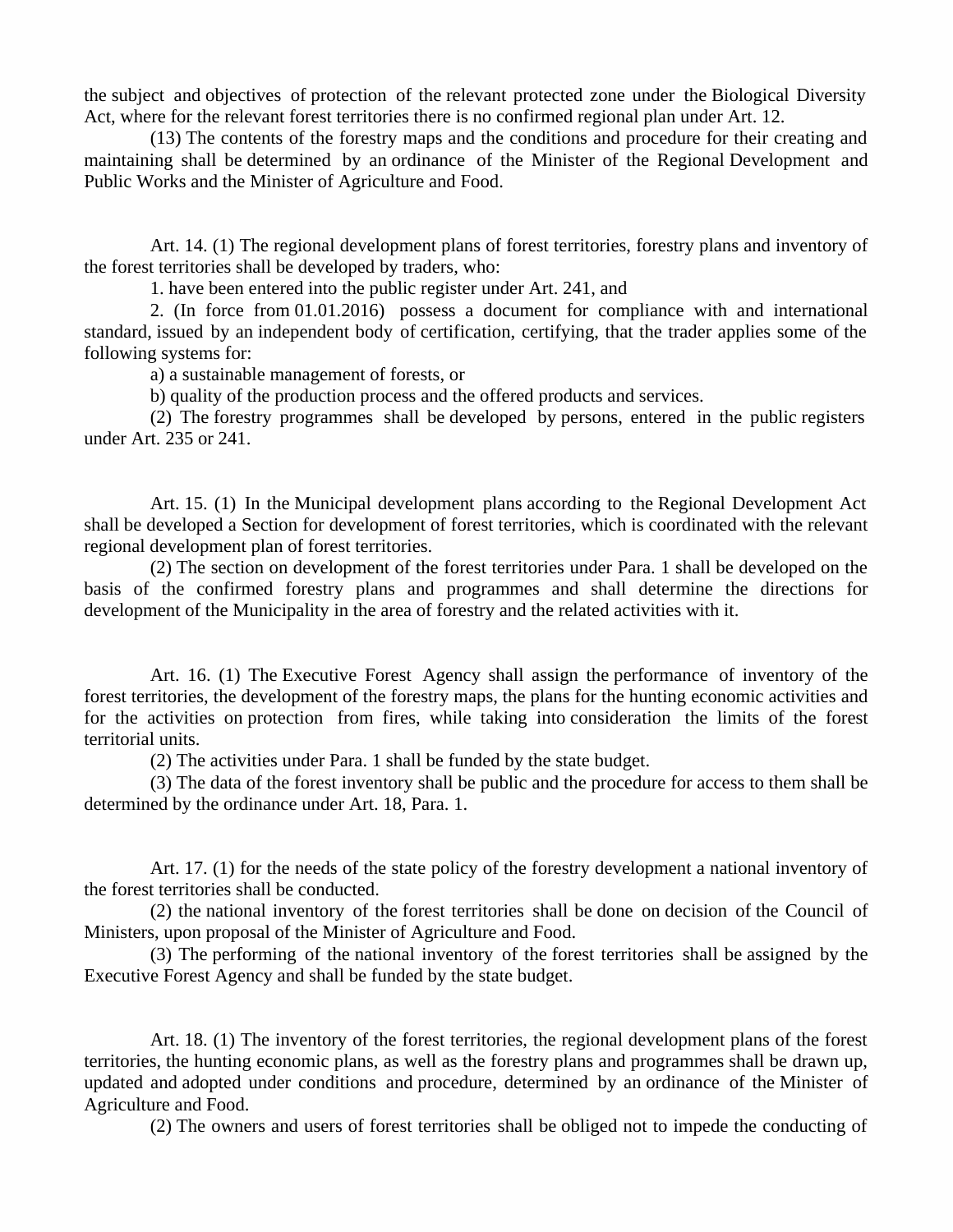the needed actions, related to the inventory of the forest territories and to provide the needed data for its conducting.

Art. 19. (1) The Executive Forest Agency shall create and maintain an information system about the forest territories and about the activities in them.

(2) The contents of the information system under Para. 1, as well as the procedure for providing and using information from it shall be determined by the ordinance under Art. 18, Para. 1.

(3) For the information provision of the forest territories management, the Executive Forest Agency shall exchange data with the acting information system of the Agency of Geodesy, Maps and Cadastre, as well as of other institutions and organizations.

(4) The state forestry and the state hunting reserve, the owners and users of forest territories shall be obliged to provide free information to the Executive Forest Agency and to its structures, needed for maintaining the system under Para. 1.

# **Section III. Forest Certification**

Art. 20. (1) The forest certification shall be a voluntary instrument, which shall be applied by assessment and validating management practices of the forests with the help of a set of standards.

(2) Forest certification shall be done by independent, non-governmental certifying bodies.

(3) For certification of the person, managing the forest territory shall be issued a certificate by the certifying body upon a procedure, determined by him.

(4) The certificate under Para. 3 shall establish, that the managing of the forest territories is performed in a responsible way, balancing the ecologic, economic and social uses.

Art. 21. The forest certification shall be a permanent process and shall provide:

1. reliable and independent check up by a third person of the activities on managing of the forest territories and tracing the forest production;

2. compliance with the international norms for certification accreditation and standards development;

3. applying world established principles for balance between the economic, ecologic and social dimensions in the forest management;

4. equality of importance and participation of the interested parties in standard creation;

5. reaching balance in the interests of the interested parties in the management of the forest territories;

6. avoiding unneeded obstacles in the trade with forest products;

7. using objective and measurement-applicable standards, adapted to the local conditions;

8. non-admittance of conflict of interests in the certification process on behalf of the participants;

9. transparency in decision making and obligatory consultations with the interested parties in the certification process;

10. permanent improvement in the forest management;

11. admissibility for all, wishing to apply the system and effectiveness of the costs for all the parties in the certification process.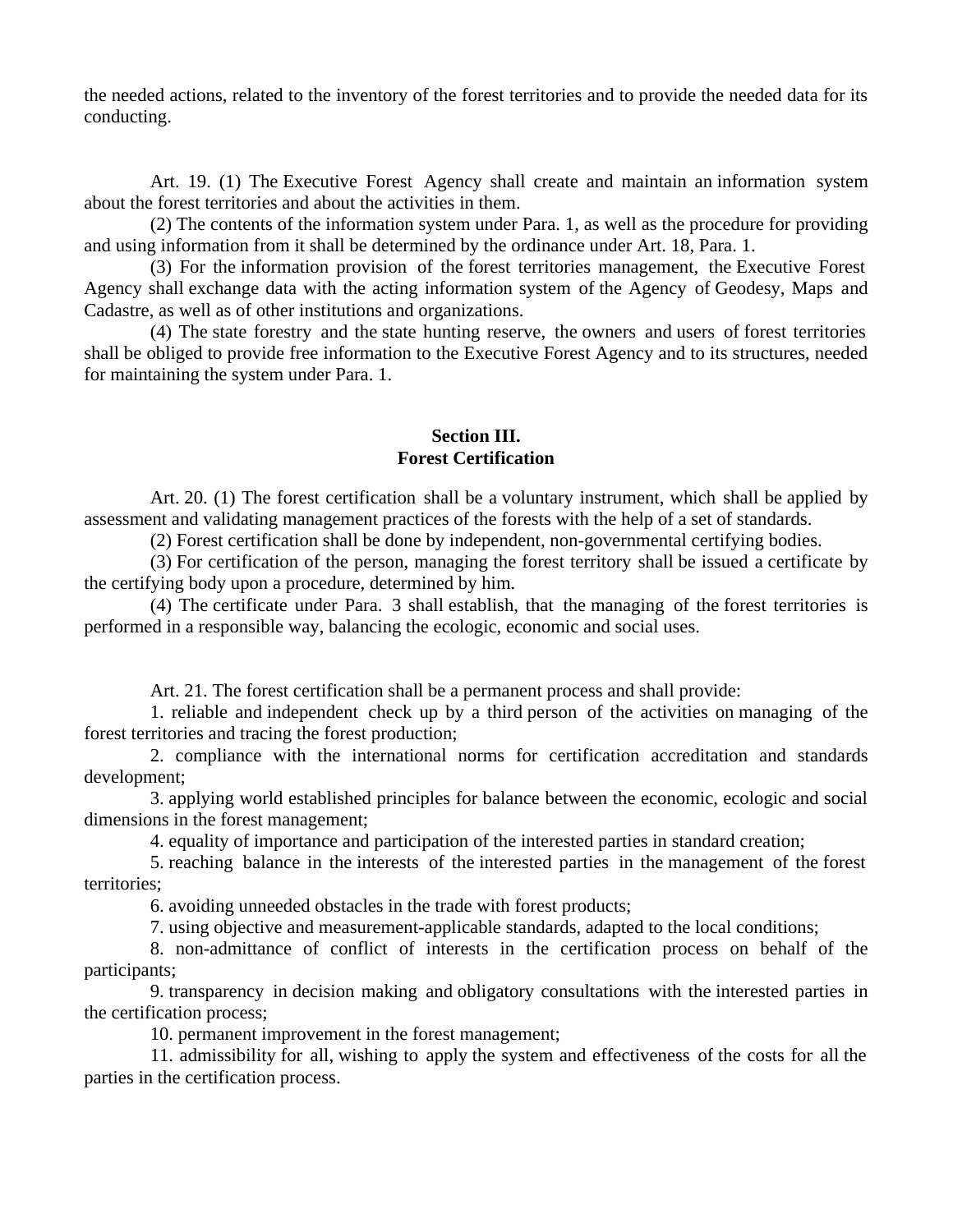# **Chapter three. OWNERSHIP**

# **Section I. Right to Ownership**

Art. 22. The right to ownership over the forest territories belongs to natural and legal persons to the State and the Municipalities.

Art. 23. (1) Political parties, organization, movements and coalition with political purposes shall not be able to possess the right to ownership over forest territories.

(2) Foreign states shall not be able to possess the right to ownership over forest territories;

(3) Nationals of EU Member States and of the states – parties to the Agreement of the European Economic Area (EEA), may acquire the right to ownership over forest territories under this Act after expiry of the term, determined in the Treaty concerning the accession of Republic of Bulgaria to the European Union.

(4) Legal persons of the EU Member States or of the States – parties to the EEA, may acquire the right to ownership over forest territories under Para. 3.

(5) Foreigners –national of a third state, as well as foreign legal persons, established in compliance with the legislation of third state, may acquire the right to ownership over forest territories under the conditions of an international agreement, ratifies under Art. 22, Para. 2 of the Constitution of the Republic of Bulgaria, published and enforced, as well as by inheritance under the law.

Art. 24. (1) The persons under Art. 23, Para. 5, who acquire the right to ownership over forest territories by inheritance under the law and for whom nothing else has been provided in an international agreement, ratified under Art.22, Para. 2 of the Constitution of the Republic of Bulgaria, shall be obliged within 3 year term after opening the inheritance to transfer the ownership to persons, who have the right to acquire such properties.

(2) For the persons under Para. 1, who have been restored with the right to ownership over forest territories, the 3-year term for transfer of the ownership shall run from the moment of its restoration.

(3) In case of failure to observe the term under Para. 1, the state shall buy the forest territories on prices, determined by the Ordinance under Art. 86, Para. 2.

Art. 25. Private property shall be forest territories, whose right to ownership has been restored to natural and/or legal persons, as well as those, acquired through legal deal or another ways, and they are not state or municipal ownership.

Art. 26. Forest territories – state or municipal ownership shall ne be acquired by prescription.

Art. 27. (1) State shall be forest territories, which do not belong to natural and legal persons and to the municipalities.

(2) Forest territories shall be exclusive state ownership, where they have been determined for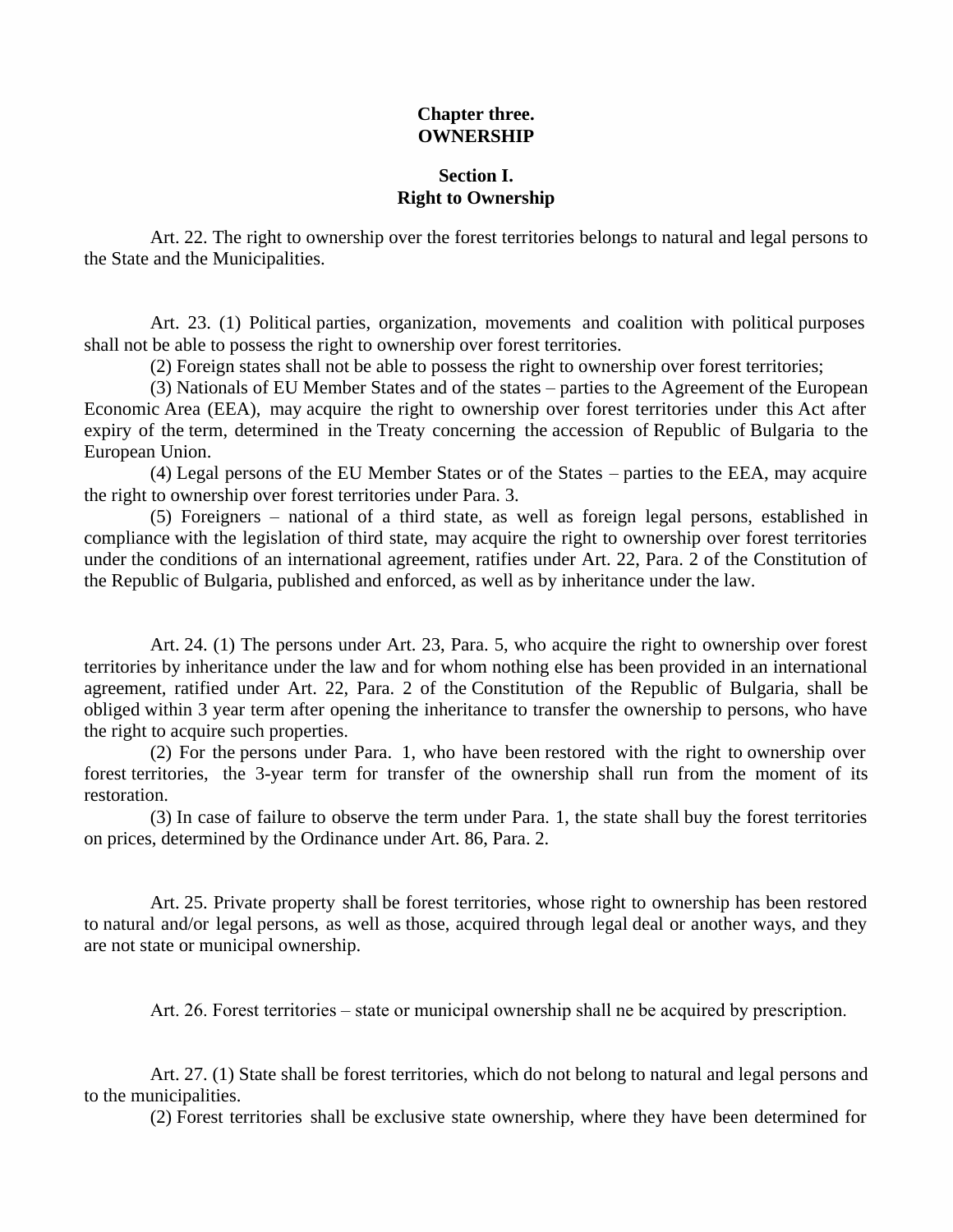such by another law.

(3) Public state ownership shall be:

1. forest territories – state property, provided for management to institutions for implementation of their functions or in relation to the national security and defence, or for performing health, educational and humanitarian activities;

2. forest territories – state ownership, falling in the most internal belt of the sanitary-security zones of water sources and equipment for drinking water supply and of water sources of mineral waters under the Waters Act;

3. forest territories – state ownership in protected territories in the meaning of Art. 5, p. 3, 5 and 6 of the Protected Areas Act;

; 4. forest territories – state ownership, included in territories for protection of immovable cultural heritage under the Cultural Heritage Act

5. protective forest belts;

6. seed-productive gardens, branch collections, geographic cultures and dendraria, as well as forest nursery gardens of national significance according to Annex N 2;

7. forest territories in the 200-m line along the borders of the Republic of Bulgaria with states, which are not members of the European Union, as well as the forest territories, included in the limits of the systems and equipment for protection of the harmful impact of waters.

(4) Forest territories – state ownership, outside the indicated in Para. 2 and 3 shall be private state ownership.

(5) The ownership of the state over the land properties in forest territories shall be established by one of the following documents:

1. act of state ownership;

2. a contract for acquiring the right to ownership;

3. a certificate, issued by the municipal economic office on location of the land property, with a property plan.

(6) In cases, which refer to forest territories – state ownership, the state shall be represented before the court by the Minister of Agriculture and Food or by an official, authorized by him.

Art. 28. (1) Municipal ownership shall be the forest territories, over which right to ownership has been restored to the municipalities, as well as those acquired from them vial legal deal or other legal ways and they are not state or private ownership.

 $(2)$  Public municipal ownership shall be the forest territories – municipal ownership:

1.provided for management for institutions or implementation of their functions or in relation with the national security and defence or for performing health, educational and humanitarian activities;

2. falling in the most internal belt of sanitary-security zones of water sources and equipment for drinking water supply and of water sources of mineral waters under the Waters Act;

3. falling in protected territories in the meaning of Art. 5, p. 3, 5 and 6 of the Protected Areas Act;

4. included in the territories for protection of immovable cultural heritage under the Cultural Heritage Act.

(3)The municipality ownership over land properties in forest territories shall be established by one of the following documents:

1. act for municipality ownership;

2. a contract for acquiring the right to ownership;

3. a decision, issued by the municipal economic office on location of the land property with a property plan, attached to it.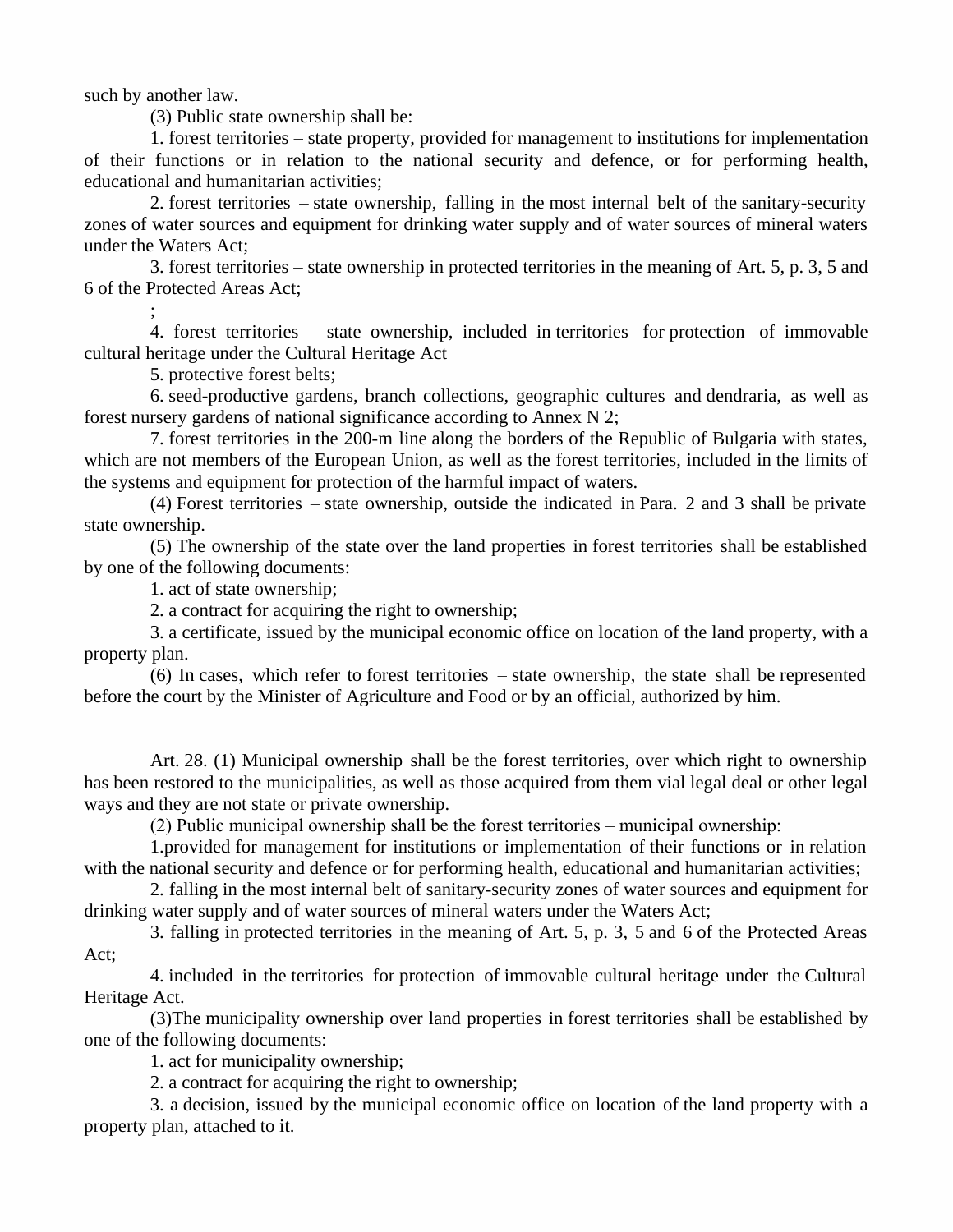Art. 29. The owners of forest territories must exercise their right to ownership over them in a way, which does not worsen their conditions and does not cause harm to other owners or to society.

## **Section II. Disposition with the Ownership**

Art. 30. The state may acquire land properties in forest territories through purchasing, exchange, donation division, testaments or through other ways, determined by the law.

Art. 31. The state may buy forest territories – ownership to natural persons, legal persons and Municipalities.

Art. 32. (1) Buying forest territories by the state shall be performed on the basis of a Council of Ministers Decision, which shall assign to the Minister of Agriculture and Food to conduct a procedure and to sign a contract for buying land properties.

(2) Forest territories bordering forest territories – state property, located in protected and special forest territories shall be bought with priority.

(3) On the basis of the Council of Ministers decision under Para. 1, the Minister of Agriculture and Food shall take a decision for opening the procedure, which shall indicate:

1. the Municipalities and lands, in which the state wishes to buy properties;

2. the methods for pricing the offers, as well as the selection criteria of the properties – subject of the deal;

3. the date, place and hour of examination of the offers;

4. the way of payment and eventual guaranties;

5. other conditions.

(4) The decision under Para. 3 shall be published in one central and one local daily newspaper and shall be announced in public on the internet site of the Executive Forest Agency within a term, not shorter than 2 months before the date of examination of the offers.

(5) The owners of land properties in forest territories shall make a written offer to the Executive director of the Executive Forest Agency, which shall contain the offered price by them and shall attach:

1. a document of ownership;

2. a property plan;

3. tax price of the property;

4. an excerpt of the forestry plan or programme of the relevant property.

(6) On the day, determined for examination of the offers, the Executive director of the Executive Forest Agency shall appoint a commission, which shall examine the received offers and shall make a proposal for buying the properties or for refusal for buying. A protocol shall be drafted about the commission operation.

(7) The protocol under Para. 6 shall be submitted to the Minister of Agriculture and Food, with an opinion by the Executive director of the Executive Forest Agency, a draft decision for buying the properties of the persons, whose offers have been accepted and a draft contract.

(8) On the basis of the decision under Para. 7, the Minister of Agriculture and Food shall sign a contract.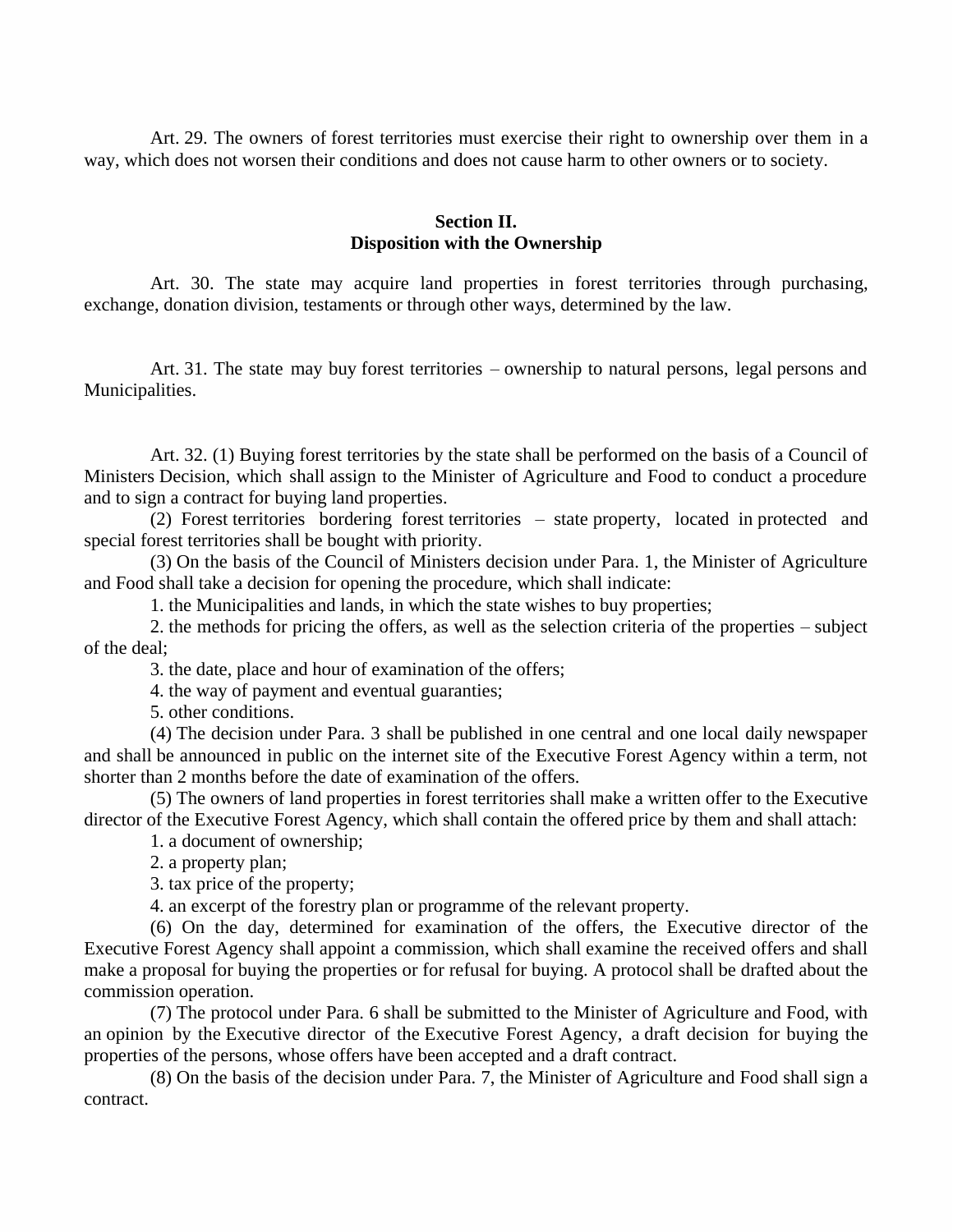Art. 33. (1) The state may sell forest territories – private state property:

1. for termination of ownership over forest territories between the state and other owners;

2. where with an enforced general structure plan a change has been envisaged of the purpose of the forest territory for creating new or expanding the construction borders of existing urban territories.

(2) Selling forest territories – private state ownership under Para. 1, p. 2 shall be done after conducting a tender under the State Property Act.

(3)In the cases under Para. 1, p. 2 land properties shall not be subject to selling in forest territories – private state ownership, falling in the European ecological network Nature 2000.

(4) Arranging land properties in forest territories, included in the general structure plan under Para. 1, p. 2 shall be done after the enforcement of a detailed structural plan for the relevant territory.

(5) On the basis of the enforced detailed structural plan under Para. 4, the Minister of Agriculture and Food, or an official, authorized by him shall undertake actions for planning the propertied in the cadastre map or in the map of the restored ownership.

(6) Selling forest territories – private state property under Para. 1, p. 1 shall be done without conducting a tender, where the other owners have accepted the offer for selling under the Ownership Act.

(7) In the cases of termination of ownership over forest territories, where the ownership is between the state and owners, unified in a forest association, the sale shall be done without conducting a tender, where the agreement for buying the forest territories shall be given by the directing body of the relevant association.

Art. 34. (1) The tender for selling land properties in forest territories shall be opened by an order of the Minister of Agriculture and Food.

(2) Where the initial price for conducting the tender is above BGN 500 000, it shall be conducted after a Council of Ministers Decision upon proposal of the Minister of Agriculture and Food.

(3) The announcement for conducting the tender shall be published in one central daily newspaper and one local daily newspaper and shall be published on the internet site of the Ministry of Agriculture and Food and the Executive Forest Agency.

(4) The announcement under Para. 3 shall indicate the Municipality, the land, the property numbers, the area, bordering points, the tender type, the initial price, the time and place of conducting the tender and of buying the tender documentation.

(5) Where the determined selling price under the Ordinance under Art. 86, Para. 2 of the forest territories – subject of the tender is lower than their tax price, the tender shall be conducted with an initial price, equal or the tax price.

(6) The revenues from selling the forest territories shall come into the budget of the Executive Forest Agency and shall be spent only for buying forest and farm territories, as well for creating new forests.

Art. 35. (1) The exchange of land properties in forest territories – private state ownership with land properties in forest territories – ownership of natural, legal persons and Municipalities shall be done with an order of the Minister of Agriculture and Food.

(2) The exchange of land properties in forest territories – private state property, whose price, determined by the Ordinance under Art. 86, Para. 2 is above BGN 100 000 with a land property in forest territories – ownership of natural or legal persons, shall be done with a Council of Ministers Decision upon proposal of the Minister of Agriculture and Food.

(3) Exchange of land properties in forest territories – private state and Municipal ownership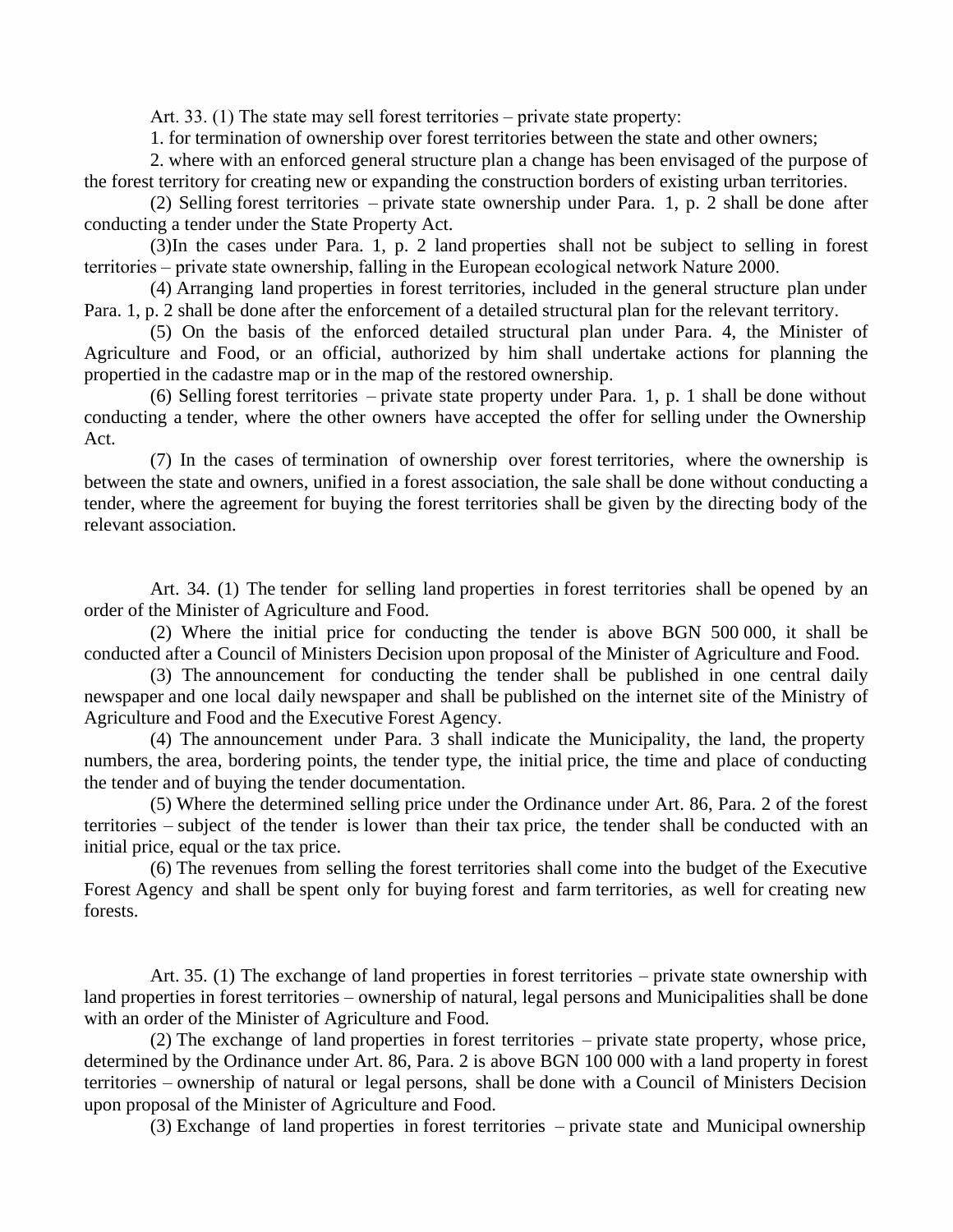may be done only in cases, that it is:

1. a way of termination of ownership over forest territories between the state, respectively, the Municipality and other owners;

2. a way of execution of obligations, comprising from an international agreement;

3. needed in relation to the construction of sites of national significance under the Spatial Development Act or of national sites in the meaning of the State Property Act;

4. needed in relation to the construction of Municipal sites of first importance in the meaning of the Spatial Development Act, which are public Municipal ownership;

5. a way for a change of the property on existing forest roads or parts of them between the state, Municipalities and forest associations;

6. between the state and a Municipality or between Municipalities.

(4) In the cases under Para. 3, p. 1 the acquired by the state or the Municipality land properties as a result of the exchange must border with forest territories – state, respectively – Municipality ownership.

(5) Exchange of land properties shall not be admitted in forest territories – private state and Municipality ownership, where:

1. over the properties – ownership of third persons there is a mortgage or other property rights;

2. the difference in the value of the properties  $-$  subject to exchange, determined under the Ordinance of Art. 86, Para. 2 is larger than 5%;

3. the properties – subject to exchange have been rented or are under lease;

4. as a result of the exchange they are divided into properties – state or Municipal ownership.

(6) In the cases under Para. 3, p. 2-5 with the exchange contract the term for building the site or equipment is determined. In case of failure to observe the conditions of the contract, it shall be made invalid by a judicial procedure.

Art. 36. (1) Exchange of land properties in forest territories – private state ownership shall be done with a written application of the interested person.

(2) The application under Para. 1 shall have attached:

1. a price of the offered by him land properties;

2. a document for ownership of the properties under p. 1;

3. plans of the properties from the cadastre map and an excerpt from the cadastre register with data about the properties or plans of the from the map of the restored ownership and lots for them;

4. evidence, that the request falls in the hypothesis of Art. 35, Para. 3;

5. evidence, that there are no obstacles under Art. 35, Para. 5, p. 1 and 3.

(3) The application shall be submitted to the relevant Regional directorate of forests on location of the property – ownership of the interested person.

(4) With each application, the Regional directorate of forests shall make a file, which shall contain the documents under Para. 2, as well as an evaluation of the properties – state ownership and shall submit it with an opinion to the Executive Forest Agency.

(5) The Executive director of the Executive Forest Agency shall give an opinion about the application for exchange within one month term after the receiving the file under Art. 4 and the applicant shall be informed about it.

(6) In case of a positive opinion on the application the Executive director of the Executive Forest Agency shall propose to the Minister of Agriculture and Food to issue an order for exchange.

(7) Within 3 month term after the receiving of the proposal under Para. 6, the Minister of Agriculture and Food shall pronounce on it, by issuing or refusing to issue an order for exchange. The exchange order shall contain:

1. the price of each of the properties – subject to the exchange;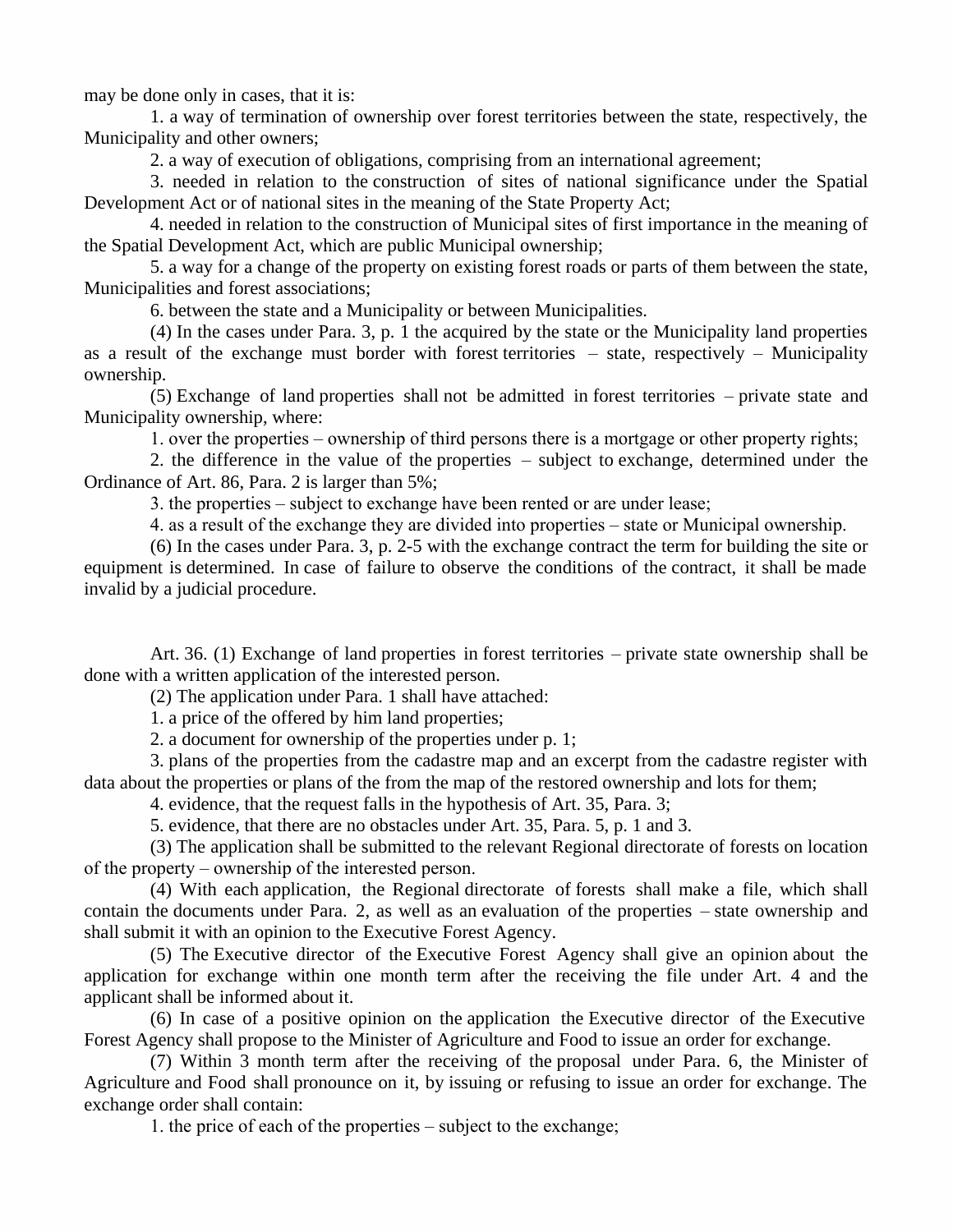2. description of the properties and documents, establishing the right to ownership;

3. the size of the overhead expenses, the state fee and the tax, which shall be on the account of the applicant.

(8) The order under Para. 7 shall be delivered to the applicant and shall be published on the internet site of the Executive Forest Agency.

(9) Within 1 month term from the delivery of the order, the applicant shall pay the owed taxes and expenses.

(10) On the basis of the enforced order and payments, the Minister of Agriculture and Food shall sign a contract, which shall be entered by the applicant in the entry offices upon location of the properties on his own account.

(11) The exchange of land properties in forest territories – private Municipal ownership shall be performed while observing the requirements under Art. 35, Para. 3 and under the Municipal Property Act.

(12) The refusal under Para. 7 shall be announced and may be appealed under the Administrative-procedure Code.

Art. 37. (1) Forest roads – public state ownership, may be given for management to Municipalities for implementation of their functions, as well as for permanent satisfaction of public needs of local significance, with a Council of Minister's Decision, after a decision of the relevant Municipal council upon proposal of the Minister of Agriculture and Food. On the basis of the Council of Ministers Decision, the Minister of Agriculture and Food shall sign a contract, which shall provide for the rights and obligations of both parties.

(2) Forest motor roads – private state ownership may be given for management to Municipalities for implementation of their functions by an order of the Minister of Agriculture and Food. On the basis of the order, the Minister of Agriculture and Food shall sign a contract, which shall provide for the rights and obligations of both parties.

(3) where a part of a forest motor road is a public state ownership, its giving to be managed by Municipalities shall be done under Para. 1.

Art. 38. (1) Owners of land properties in forest territories within the borders of one land property, which have been united in a forest association, may offer consolidation of their properties.

(2) Proposal for consolidation of land properties in forest territories may submit also the state forestry, the state hunting reserves and the Municipalities.

(3) The proposal under Para. 1 and 2 shall be submitted by the interested persons to the Minister of Agriculture and Food, accompanied by a written agreement of the owners of the relevant properties, which shall contain data about the owners and the properties, intended to be included in the consolidation plan. The application shall have attached a copy of the restored ownership or of the cadastre map, on which the owners have expressed their proposal for consolidation (a scheme of wishes).

(4) The Minister of Agriculture and Food shall pronounce in writing on the proposal within 2-month term after its receiving. Where the opinion is positive, the interested persons shall draw up their own account plan for consolidation of the forest territories.

 $(5)$  The consolidation plan may include forest territories – private state and/or private Municipal ownership and/or forest territories – ownership of natural or legal persons. Forest territories – private state and private Municipal ownership may be included in the consolidation plan under the condition, that partition of their wholeness is not admitted.

(6) The properties of every participant in the consolidation plan shall be designed so, that they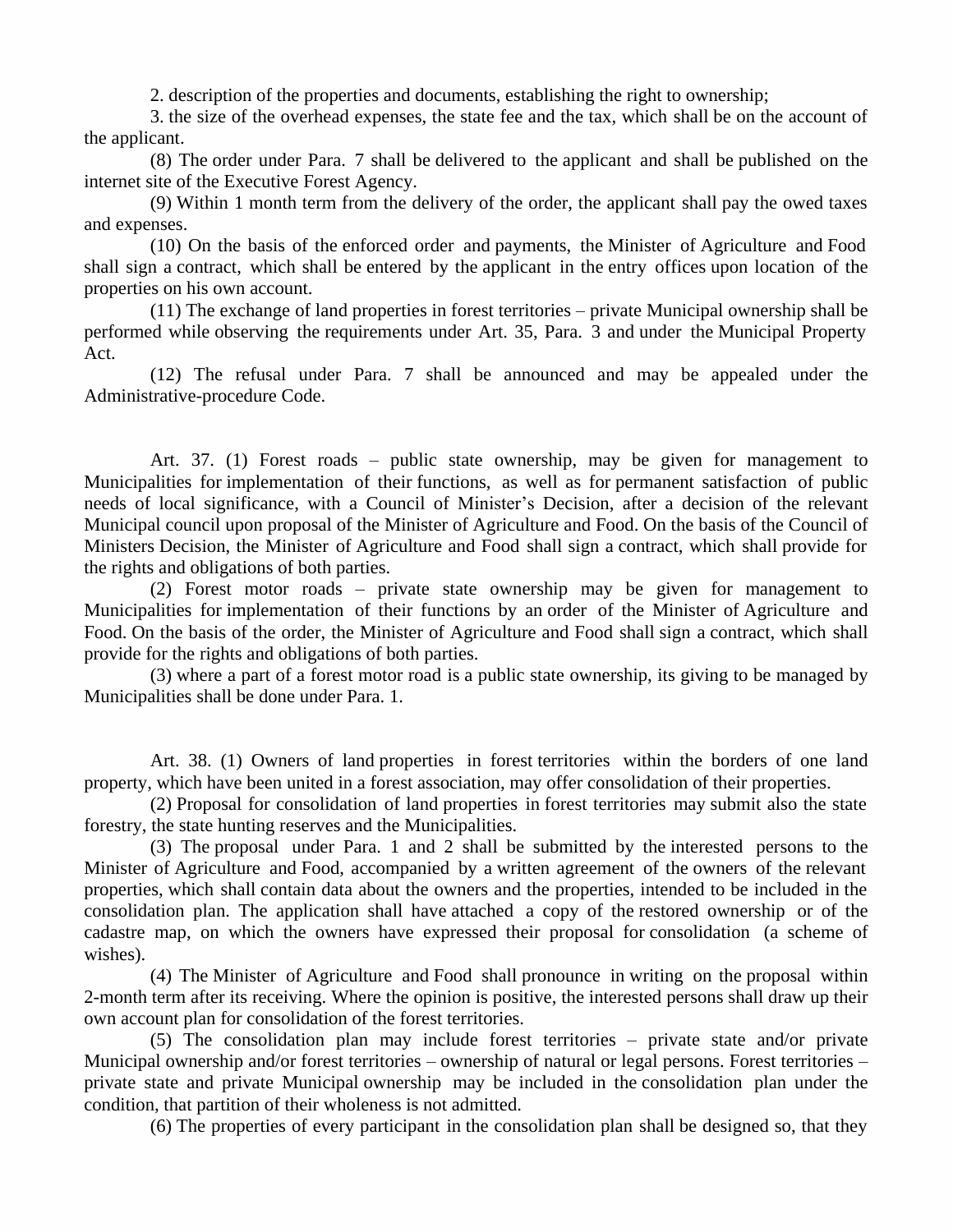coincide in money value to his properties before the consolidation. The pricing shall be drawn up according to the Ordinance under Art. 86, Para. 2. The costs on development of the pricing shall be on the account of the interested persons.

(7) The consolidation of forest territories shall be assisted by:

1. giving methodical direction by the Executive Forest Agency;

2. providing free updated materials and data, stored by the bodies of the land property and by the Agency and the offices of geodesy, cartography and cadastre;

3. providing expert assistance while drawing up technical tasks for developing the consolidation plan.

(8) The consolidation plan shall be developed by natural or legal persons, possessing a certificate for registration for the activities under Art. 233, Para. 1, p. 3 or for "developing tasks and forestry projects, plans and programmes for forests and lands of the forest fund" under the repealed Forestry Act (publ., SG, N. 125 of 1997; amen., 79 and 133/1998; 26 of 1999; 29 and 78/2000; 77, 79 and 99/2002, 16 and 107/2003, 72 and 105/2005; 29, 30, 34, 36, 82 and 102/2006; 13, 24 and 64/2007; 43, 54, 63, 69, 70 and 91/2008; 6, 12, 19, 32, 74, 80, 94 and 103/2009 and 73/2010), where obligatory shall participate a person, competent to perform activities on the cadastre, entered in the relevant register under Art. 12, p. 8 of the Cadastre and Property Register Act.

(9) While developing the consolidation plan, graphic data may be used also from the system for identification of the farm lands.

(10) Including forest territories – state and Municipal ownership in the consolidation plan a preliminary written agreement shall be taken from the Minister of Agriculture and Food, respectively – from the Municipal council. For including in the consolidation plan of forest territories, ownership of natural and legal persons, the agreement of the owners shall be produced with a notary certified declaration.

(11) The consolidation plan shall not contain properties – state and Municipal ownership in protected territories; properties on which a prohibition is imposed, have other property burdens or limited property rights; which have partition; are subject to judicial dispute for the right to ownership or are subject to a procedure of expropriation.

(12) Properties with imposed restrictions of using, including comprising from their location in violated territories, shall be included in the consolidation plan with the agreement of the owners.

(13) properties, which have been included in contracts for rent or lease with the term of 5 and more years shall be included in the consolidation plan with the agreement of the leaseholder or the lessee. The use on the renting or lease contract shall pass over the consolidated property.

(14) The Minister of Agriculture and Food shall issue an order for appointment of a permanent commission, which shall:

1. perform a check up of the data and the circumstances of the application;

2. approve the technical task for performing the consolidation plan;

3. adopt the draft consolidation plan.

(15) The commission composition under Para. 14 shall contain representatives of the Executive Forest Agency, of the Municipal office on agriculture, of the office on geodesy, cartography and cadastre, of the Municipality, as well as a representative of the applicant/s.

If needed, in the commission composition may be attracted also other experts.

(16) The commission shall get acquainted on site with all the data and circumstances, shall perform official checkups of documents in the Municipal office on agriculture and shall draw up a protocol about the results from the check-up.

(17) On the basis of the protocol of the commission, the Minister of Agriculture and Food shall issue an order on approving the consolidation plan.

(18) The order under Para. 17 shall be subject to appeal under the Administrative-procedure Code.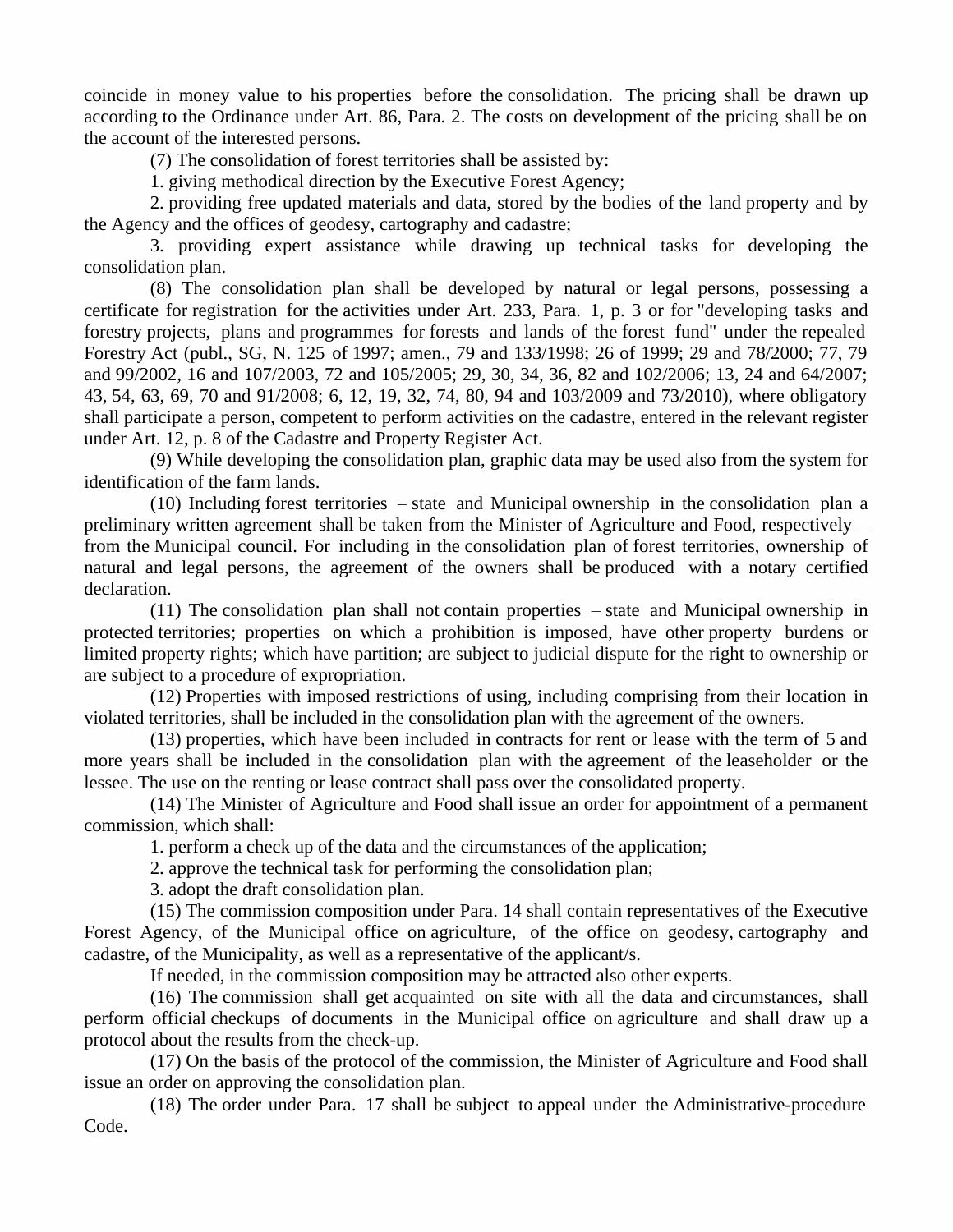(19) On the basis of the enforced order, the Minister of Agriculture and Food shall issue an order for a change in the map of the restored ownership. Where a cadastre map has been approved for the land, the change of the borders of the forest territories shall be done under the Cadastre and Property Register Act.

(20) The Municipal office on agriculture shall issue to the owners decisions and plans of the consolidated properties, which shall have the force of a assertive notary act for the right to ownership. Where for the territory a cadastre map has been approved, the plans shall be issued under the Cadastre and Property Register Act

(21) Changing the purpose of land properties shall be prohibited in forest territories for the term of 20 years after their consolidation. The prohibition shall not apply, where the change of the purpose is related with:

1. the national security and defence of the country;

2. implementation of investment projects, approved by a Council of Ministers decision;

3. implementation of investment projects for the needs of the Municipality, approved by a Municipal council decision.

Art. 39. The Minister of Agriculture and Food shall dispose for free movable Articles and immovable properties – state ownership, which are not forest territories, where the disposal shall be between the Executive Forest Agency, its structures and specialized territorial units.

Art. 40. (1) The disposal of forest territories – Municipal ownership shall be done under the Municipal Property Act.

(2) The direction of forest territories, which are not state and Municipal ownership shall be performed in a notary form.

# **Section III.**

## **Management of Land Properties in Forest Territories**

Art. 41. (1) Land properties in forest territories  $-$  state ownership may be provided for temporary use under rent or lease.

(2) Land properties in forest territories- state ownership and Municipal ownership may be rented or leased under the condition, that the functions of territories are not changed, other activities in it are not stopped and the soils are not damaged.

(3) Land properties in forest territories – state and Municipal ownership, rented or leased shall not be re-rented or re-leased, as well as used in cooperation by a contract with third persons.

(4) The Minister of Agriculture and Food, upon proposal of the directors of the state enterprises under Art. 163 shall annually confirm initial prices for conducting tenders for renting and leasing land properties in the forest territories – state ownership

Art. 42. The land properties in the forest territories, given under rent or lease under this Section shall be used only for the activities, for which they have been given.

Art. 43. (1) The land properties in forest territories – state and Municipal ownership shall be given for rent in the cases, where for the use of the property it is not needed to be changed the way of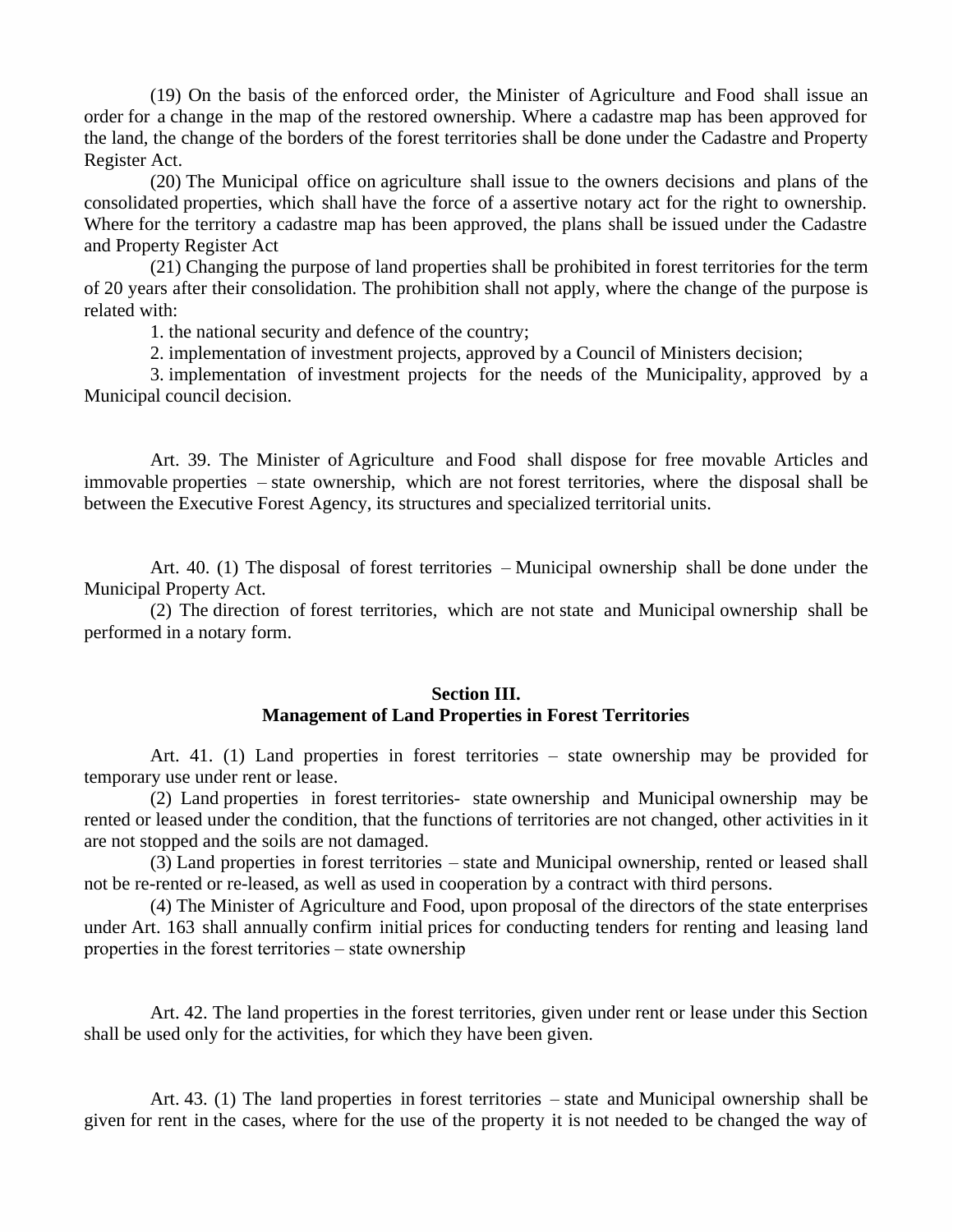permanent use of the territory.

(2) Giving land properties in forest territories – state ownership for rent shall be done after conducting a tender by the director of the relevant enterprise or by an official, authorized by him under the State Property Act. The orders for opening the tender, as well as for selecting the person, who has won the tender shall be issued by the director of the enterprise. On the basis of the tender results a renting contract shall be signed.

(3) Land properties in forest territories – state and Municipal ownership may be given for rent by the body under Para. 2, or by the Mayor of the Municipality, after a Municipal council decision, without a tender:

1. to non-profitable legal persons, determined for realizing public activity – for performing their non-profitable activities;

2. where the territory is given for rent for the term, shorter than 1 year;

3. for placing movable sites, needed for implementation of the activities on signed long term contracts under Art. 100 and 116.

(4) Giving for rent land properties in forest territories – state ownership under Para. 3 shall be performed in prices, lower than the established under Art. 41, Para. 4.

 $(5)$  The term for giving for rent land properties in forest territories – state and Municipal ownership, shall not be longer than 10 years.

(6) The funds from rents of land properties in forest territories – state ownership, shall come into the relevant state enterprise under Art. 163, and for forest territories – Municipal ownership – into the relevant Municipality.

Art. 44. (1) Renting immovable properties, which are not forest territories and are managed by the Executive Forest Agency and by its structures and territorial units, shall be performed by the Minister of Agriculture and Food or by an official, authorized by him under the State Property Act.

(2) Renting immovable properties, which are not forest territories and are provided for management of the state enterprises under Art. 163, shall be performed by the director of the enterprise under the State Property Act, after coordination with the Minister of Agriculture and Food.

Art. 45. (1) At signing a contract for rent of a land property in a forest territory – state or Municipal ownership for the term, longer than 3 years, the lessor shall notify in writing the relevant regional Directorate of Forests.

(2) The requirement under Para. 1 shall be applied also in the cases of termination of the contract.

Art. 46. Using the timber shall not be subject to a contract for rent of a land property in a forest territory – state or Municipal property.

Art. 47. (1) The land properties in the forest territories – state and Municipal ownership may be given for temporary use through lease, where the use is connected with a change of the way of permanent use of the territory.

(2) Subject of the contract for lease may be also the existing in the revenant property buildings, machines and equipment, servicing the contract activities.

(3) The land properties in the forest territories – state ownership shall be given for lease after conducting a tender by the director of the relevant state enterprise under Art. 163 or by an official,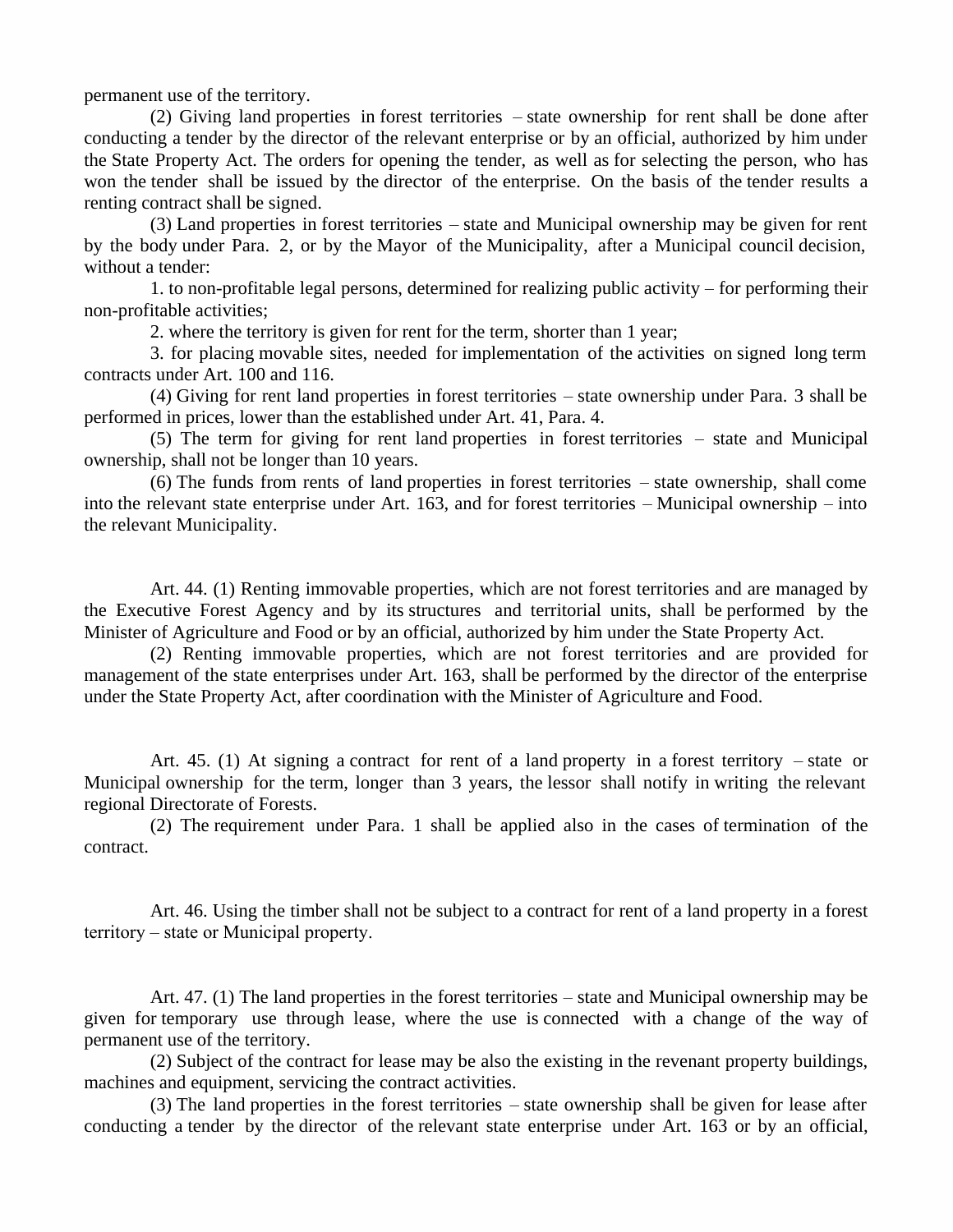authorized by him under the State Property Act. The orders for opening the tender, as well as for determining the person, who has won the tender, shall be issued by the director of the enterprise.

(4) The leasing relations for the forest territories –state ownership shall be provided by a leasing contract, signed by the director of the relevant state enterprise under Art. 163 or by an official, authorized by him. The leasing contract shall oblige the lessor to give to the lessee the contract object for temporary use, and the lessee  $-$  to perform a certain leasing payment.

(5) The terms and the way of payment shall be provided by the contract. For each calendar year, the size of the leasing payment for the forest territories – state ownership shall not be smaller than the established prices under Art. 41, Para. 4.

(6) Land properties in forest territories – Municipal ownership may be given for temporary use by a lease after conducting a tender. The order for opening a tender shall be issued by the Mayor of the Municipality after a Municipal council decision.

(7) The contract term for a lease of forest territories – state and Municipal ownership shall not be longer than 30 years.

(8) The funds from the leasing payment shall come into the relevant state enterprise under Art. 163 and for forest territories – Municipal ownership – in the relevant Municipality.

(9) The lessor shall undertake actions for reflecting the change of the way of permanent use of the territory in the cadastre map, or in the map of the restored ownership after signing the contract, respectively – after its termination.

Art. 48. (1) The production, obtained from the leased land properties in forest territories as a result of the activity, for which the contract has been signed, shall be ownership to the lessor.

(2) Using timber and non-timber forest products shall not be subject to the contract, with the exception of such, created as a result of the lessee activity, for which the contract is signed.

Art. 49. (1) Within one month term after signing the leasing contract of forest territories – state ownership, the state enterprise under Art. 163 shall notify in writing the relevant regional Directorate of forests.

(2) The requirement under Para. 1 shall be applied also in the cases of termination of the contract.

Art. 50. (1) The current maintenance of the contract object, including the living and economical buildings, roads, side road ditches, irrigation and draining systems and of the other servicing the contract object equipments and fences, shall be on the account of the lessee.

(2) The lessee shall be obliged to insure the existing buildings, machines and equipments in the relevant property, servicing the forestry activities, which are object of the contract.

Art. 51. Renting or leasing land properties in forest territories- Municipal ownership shall be performed under the procedure, determined by an Ordinance of the relevant Municipality council.

Art. 52. (1) With signing a leasing contract of a land property in a forest territory – Municipal ownership, the Municipality shall notify in writing the relevant regional Directorate of forests.

(2) The requirement under Para. 1 shall be applied also in the cases of termination of the contract.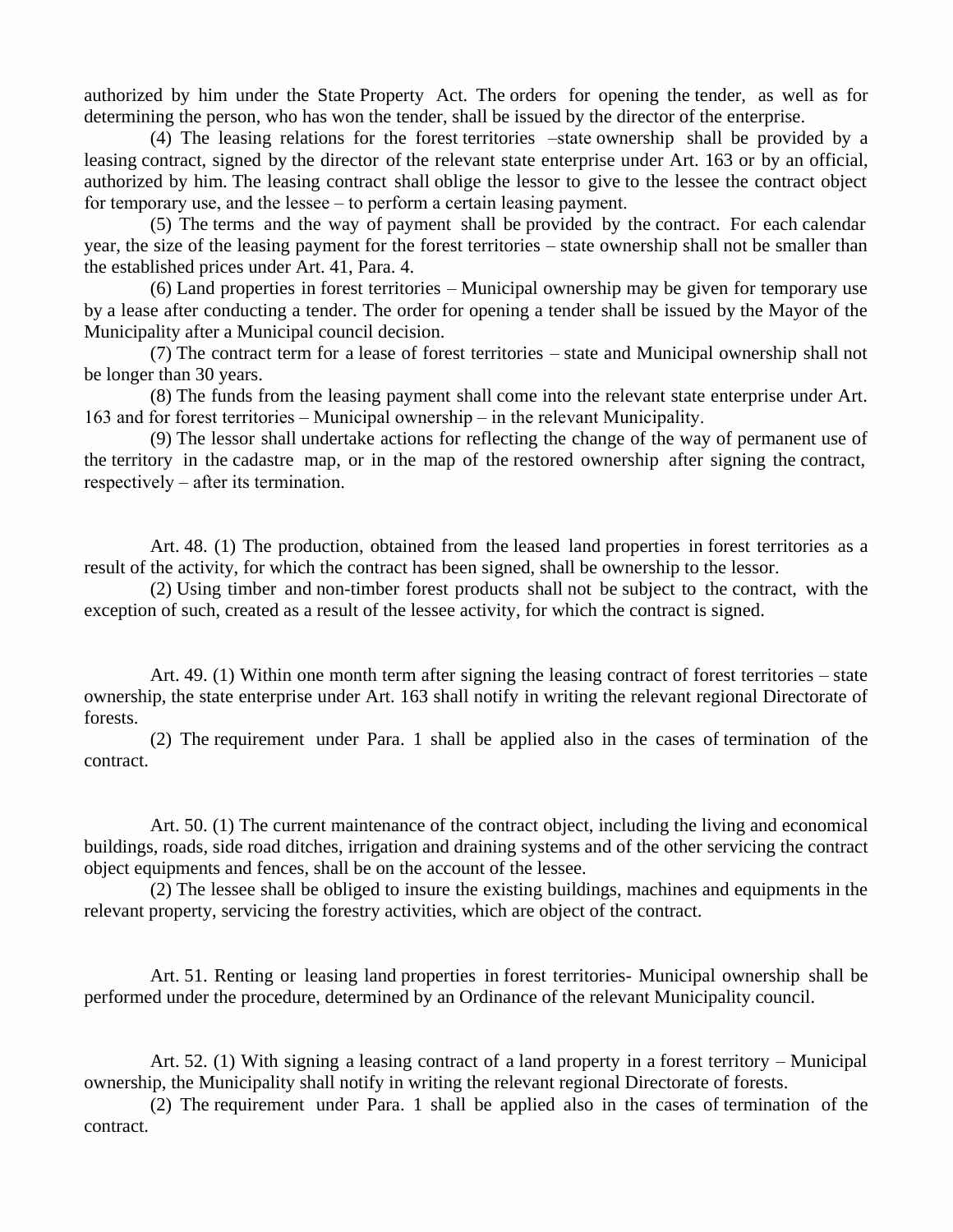Art. 53. The Minister of Agriculture and Food shall provide for free management movable Articles and immovable properties – state ownership, which are not forest territories to:

1. the state enterprises under this Act;

2. the Executive Forest Agency, its structures and specialized territorial units.

#### **Section IV.**

## **Establishing Restricted Property Rights over Land Properties in Forest Territories**

Art. 54. (1) Right to construction on land properties in forest territories without a change of the purpose on the territory shall be established for construction of:

1. pillars for air electric transmissions;

2. pillars for telecommunication equipment, radio and TV broadcasting, communication lines, wireless internet and other equipment of the technical infrastructure;

3. buildings and equipment, related to the management, reproduction, usage and protection of forests and wild animals, notwithstanding of their ownership:

a) motor forest roads;

b) shelters for public use;

c) reserves for raising wild animals, fish nursery reserves and fish reserves;

d) visitors'and information centres, which do not included premises for permanent or temporary habitation;

e) forest and hunting huts, which do not include premises for permanent or temporary habitation;

f) control forest points, which do not include premises for permanent or temporary habitation;

4. underground electric lines, ground and underground pipelines for hydro-technical equipment, petrol pipelines, heating pipelines, gas pipelines, petrol product pipelines, water pipelines, drains, cables and other elements of the technical infrastructure.

(2) The right to construction shall be established permanently or for a certain term:

1. by the Council of Ministers – for forest territories – public state ownership, with the exception of the cases, where the right to construction is established for building sites under Para. 1, p. 3;

2. by the Minister of Agriculture and Food  $-$  for land properties in forest territories  $-$  private state ownership:

a) for pillars for air electric lines above 20 kV;

b) for the sites under Para. 1, p. 4;

3. by the Executive director of the Executive Forest Agency  $-$  for land properties in forest territories – private state property, apart from the indicated in p. 1 and 2, as well as for building in forest territories – public state ownership of the sites under Para. 1, p. 3;

4. by the mayor of the Municipality after a Municipal council decision – for land properties in forest territories- Municipal ownership;

5. by other owners or unions of owners of land properties in forest territories – for their own properties.

(3) Construction of sites under Para. 1, p. 3, letters "b" - "f" shall not be allowed, where this has not been provided in the adopted for the relevant territory forestry plans, programmes or plans for management of protected territories.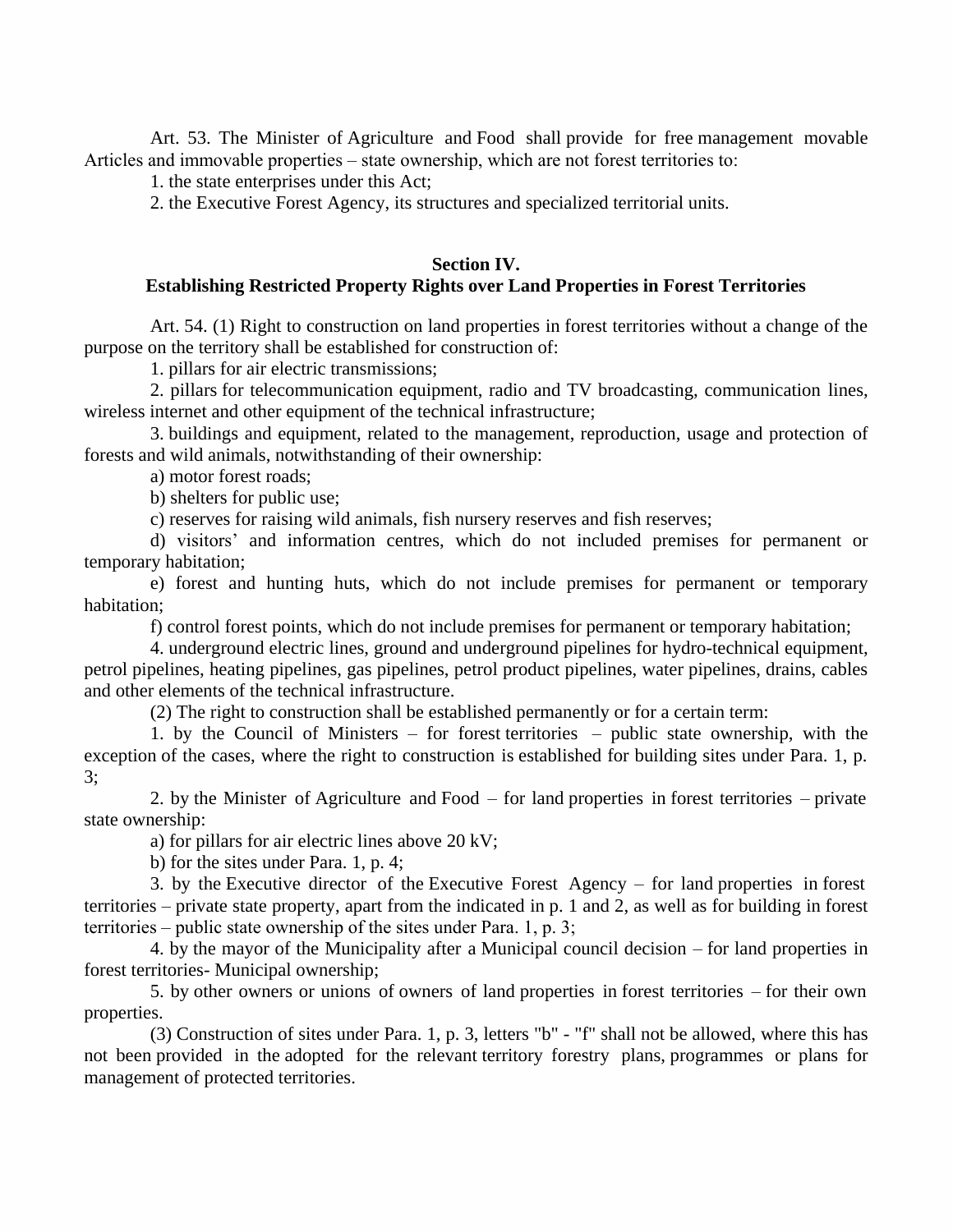Art. 55. (1) For establishing right to construction on land properties in forest territories, the investor shall make a request for a preliminary coordination before:

1. the Minister of Agriculture and Food – for the land properties in the forest territories – public state ownership, as well as for the objects under Art. 54, Para. 2. p. 2;

2. the Executive director of the Executive Forest Agency  $-$  for the land properties in forest territories - private state ownership, apart firm the ones, indicated in p. 1;

3. the Mayor of the Municipality – for land properties in forest territories – Municipal ownership;

4. the owner – for the rest of the land properties in forest territories.

(2) For establishing right to construction on land properties in forest territories for construction of objects, related to the national security and defence of the country, the request for preliminary coordination shall be made by the relevant Ministers and heads of institutions. The establishment of the right to construction shall be free.

(3) The request for preliminary coordination for establishing the right to construction for land properties in forest territories – state and Municipal ownership shall be accompanied by the following documents:

1. a plan of the property of the cadastre map or of the map of the restored ownership, coordinated by the relevant regional directorate of forests on the location of the property;

2. a task for drawing up a detailed plan, fulfilled in compliance with the provisions of the Spatial Development Act.

(4) Within 2-month term after receiving the request, the persons under Para. 1 shall pronounce on it. The decision of the persons under Para. 1, p. 1, 2 and 3 shall be announced and may be appealed under the Administrative-procedure Code.

(5) Where the request is for a land property in a forest territory – state property, the body under Para. 1, p. 1 and 2 before pronouncing on it, shall officially request an opinion from the relevant state forestry or state hunting reserve.

(6) Preliminary coordination for establishing right to construction for building objects under Art. 54, Para. 1, p. 3, letters " $b$ " – "f", shall not be requested.

Art. 56. (1) For establishing the right to construction on land properties in forest territories – state and Municipal ownership, an application according to a form shall be submitted to the body, who has given a preliminary coordination for establishment the right to construction, accompanied with the following documents:

1. property plans from the cadastre map and an excerpt from the cadastre register with data about the properties or plans of the properties from the map of the restored ownership and lots for them, coordinated by the relevant regional directorate of forests on the location of the properties;

2. approved detailed territory plan and a certificate, that the act for it approval has come into force, issued by the body, which has approved it;

3. an evaluation of the property according to the ordinance under Art. 86, Para. 2;

4. an enforced administrative act, issued under Chapter Six of the Environmental Protection Act and/or under the Biological Diversity Act and an opinion of the competent body on environment.

(2) The applications for establishing right to construction shall be examined under the order of their coming.

(3) The body under Art. 55, Para. 1 shall pronounce on the application within 1 month term from the date of its receiving, where it shall establish the right to construction on a forest territory or shall order a refusal.

(4) For establishing the right to construction over land properties in forest territories – state ownership shall be paid a price, determined by the ordinance under Art. 86, Para. 2. For establishing the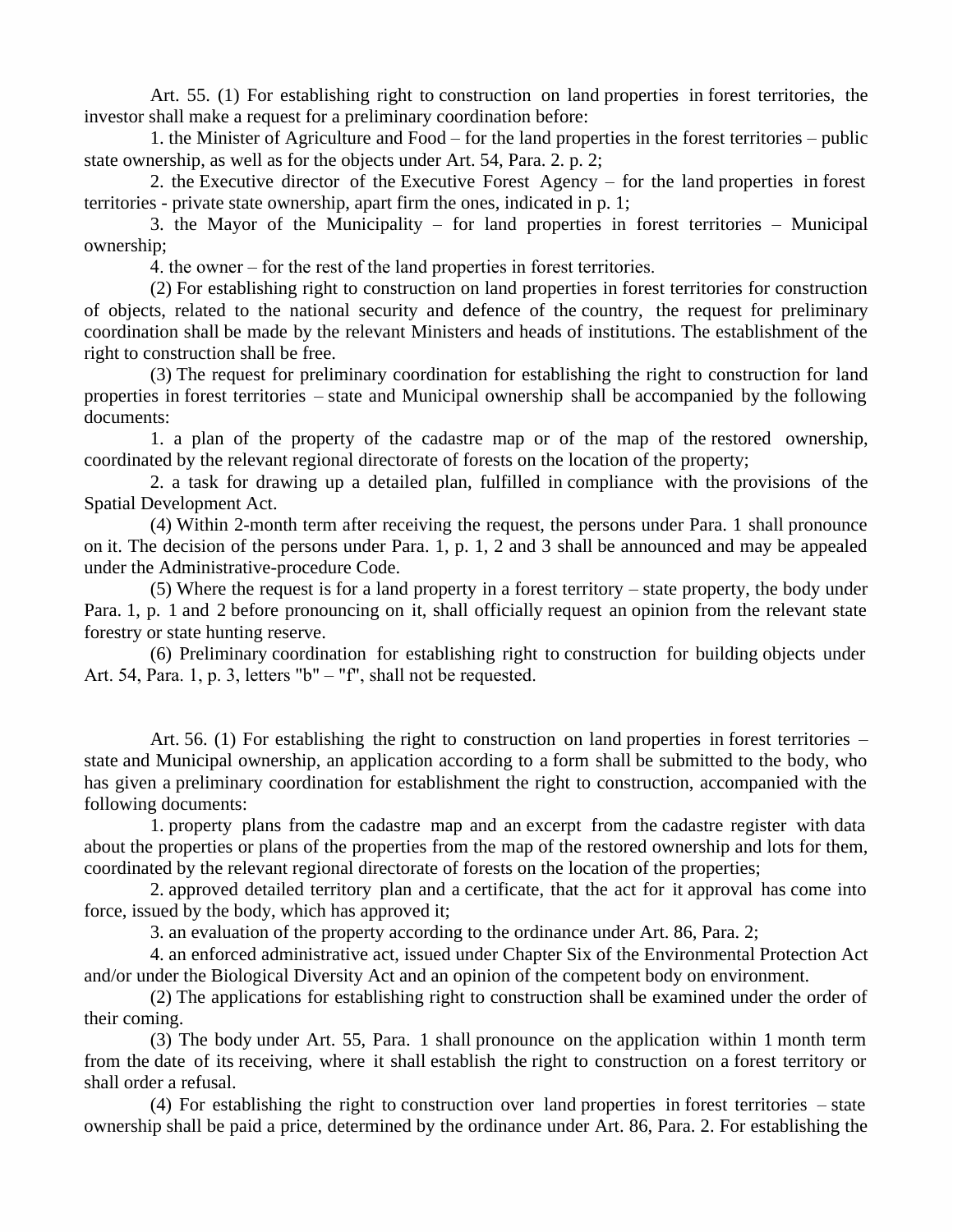right to construction over land properties in forest territories – Municipal ownership, shall be paid a price, determined by an ordinance of the Municipal council.

(5) The price of the established property right to construction shall be indicated in the act for its establishment and shall be paid within 3 month term after the enforcement of the act..

(6) The acts under Para. 3 shall be announced and may be appealed under the Administrative-procedure Code. The acts for establishing the right to construction on forest territories – state and Municipal ownership shall be published on the internet site of the Executive Forest Agency or of the relevant Municipality.

(7) On the basis of the enforced act for establishing the right to construction and the payment, made under Para. 5, a contract shall be signed between the applicant and the Executive director of the Executive Forest Agency, respectively – the Mayor of the Municipality. The contract shall be entered by the applicant in the Registry office on the location of the property, and a copy of the entered contract shall be sent to the relevant regional Directorate of Forests.

Art. 57. (1) The rights of the person in whose favour the right to construction has been established, shall lapse:

1. in case of failure to pay the owed value within the term under Art. 56, Para. 5;

2. if the right has not been exercised within the term of 5 years.

(2) The funds from the established right to construction shall come into:

1. the relevant state enterprise under Art.  $163$  – for the forest territories – state ownership;

2. the relevant Municipality – for the forest territories – Municipal ownership.

(3) In case of lapsing of the rights under Para. 1, the person, in whose favour the right to construction has been established, shall be obliged to remove on his own account the constructed buildings and equipment in the property, as well as to restore the ground, unless something else has been agreed in the establishment act.

Art. 58. (1) For constructing objects under Art. 54, Para. 1, p. 3 for performing the activity of structures of the Executive Forest Agency, state forestry, state hunting reserves and training experimental forestry a written permit shall be issued by the Minister of Agriculture and Food or an official authorized by  $him$ – for forest territories, state ownership.

(2) For constructing objects under Art. 54, Para. 1, p. 3 for performing the activity of the relevant Municipality, a Municipal council decision shall be issued for forest territories, Municipal ownership.

Art. 59. (1) Right to construction over land properties in forest territories, which are not state and Municipal ownership, shall be established in a notary form.

(2) Establishment of the right to construction shall not be needed for building the objects under Art. 54, Para. 1 in the cases, where the construction is performed by the owner of the territory of by a forest association under Art. 183, in which the ownership of the single owners has been restored in ideal parts.

Art. 60. (1) The timber from the land properties in the forest territories – state and Municipal ownership on which there is an established right to construction, shall be ownership of the applicant.

(2) The production and disposal with the timber under Para. 1 shall be organized by the applicant under this Act, and on his account.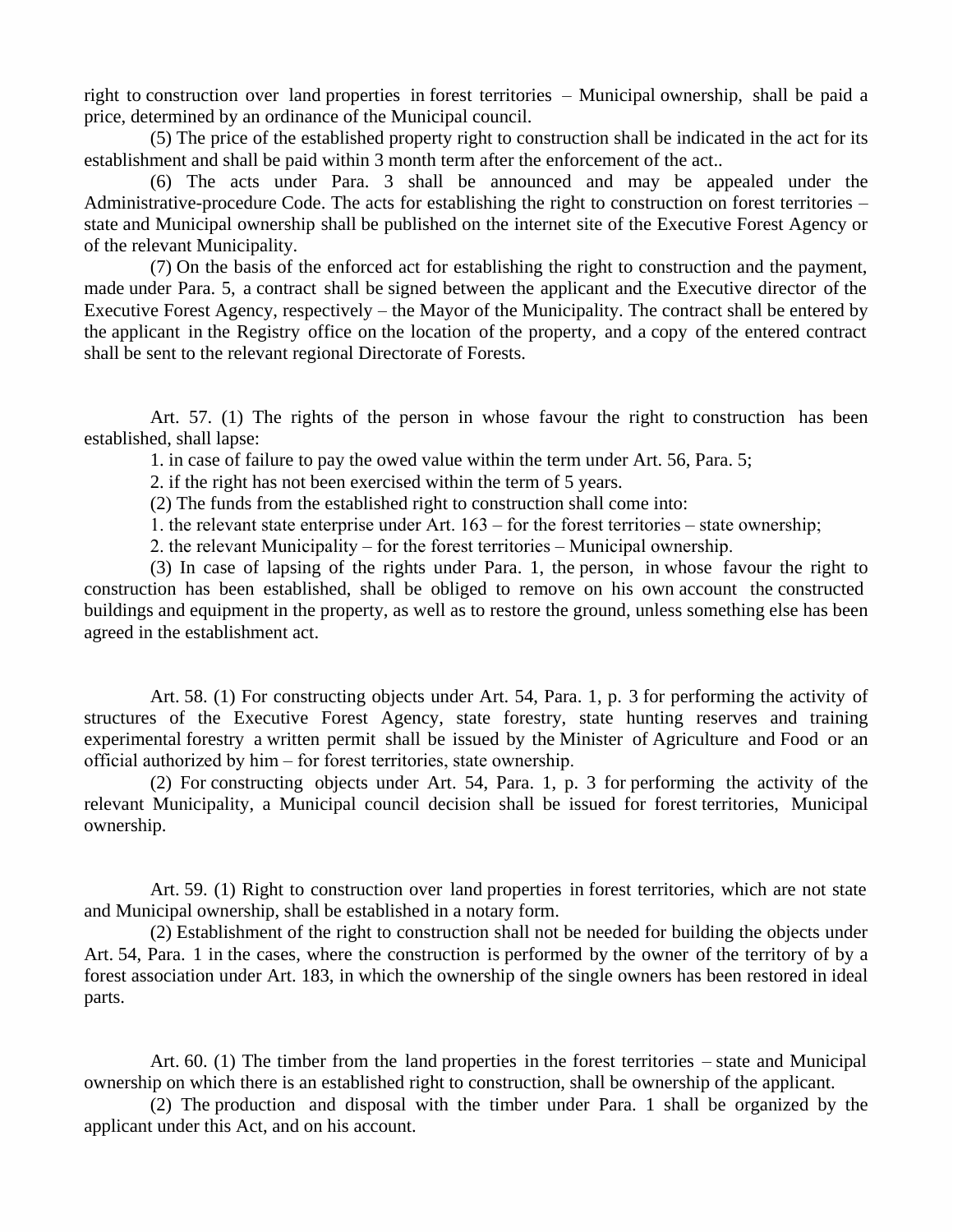(3) Within one month term after expiry of the term, for which the right to construction has been established, the person, in whose favour it is established shall be obliged to remove on his account the buildings and equipment, as well as to restore the ground, unless something else has been agreed in the act for its establishment.

Art. 61. (1) Servitude over land properties in forest territories may be established for construction and/or servicing of:

1.air and underground electric lines, ground and underground hydro-technical equipment for production of electric energy, petrol pipelines, heat pipelines, gas pipelines, petrol product pipelines, water pipe lines, drainages, cables and other elements of the technical infrastructure;

2. telephone, telegraph, radio broadcasting and other lines;

3. lifts and tow-lifts;

4. the scope of equipment of wind generator and photo-voltaic parks.

(2) Servitude over land properties in forest territories shall be established termless or for a certain term:

1. by the Council of Ministers – for land properties in forest territories – public state ownership;

2. by the Minister of Agriculture and Food  $-$  for land properties in forest territories  $-$  private state ownership:

a) for air electric lines above 20 kV;

b) for lifts and tow-lifts;

c) for the objects under Para. 1, p. 4;

3. by the Executive director of the Executive Forest Agency  $-$  for land properties in forest territories – private state ownership apart from those under  $p$ . 1 and 2;

4. by the Mayor of the Municipality after a Municipal council decision – for land properties in forest territories – Municipal ownership;

5. by the owner – for the rest of the land properties in forest territories.

Art. 62. (1) For establishing servitude over land properties in forest territories, the investor shall make a request for preliminary cooperation before:

1. the Minister of Agriculture and Food – for the land properties in the forest territories – public state ownership, as well as for the objects under Art. 61, Para. 2, p. 2;

2. the Executive director of the Executive Forest Agency – for the land properties in forest territories – private state property under Art. 61, Para. 2, p. 3;

3. the Mayor of Municipality – for land properties in forest territories – Municipal ownership;

 $4.$ the owner – for the remaining land properties in forest territories.

(2) For establishing servitude over land properties in forest territories, related to the national security and the defence of the country, the request for preliminary coordination shall be made by the relevant Ministers and heads of institutions.

(3) The request for preliminary coordination for establishing servitude over land properties in forest territories - state and Municipal ownership, shall be accompanied by the following documents:

1. plans of the properties from the cadastre map and an excerpt of the cadastre register with data about the properties or plans of the properties from the map of the restored ownership and lots for them, coordinated by the relevant regional Directorate of Forests on location of the properties;

2. task for development of a detailed territory plan, drawn up in compliance with the provisions of the Spatial Development Act.

 $(4)$  Within one month term after receiving the request, the persons under Para. 1 shall pronounce on it. The decision of the persons under Para. 1, p. 1, 2 and 3 shall be announced under the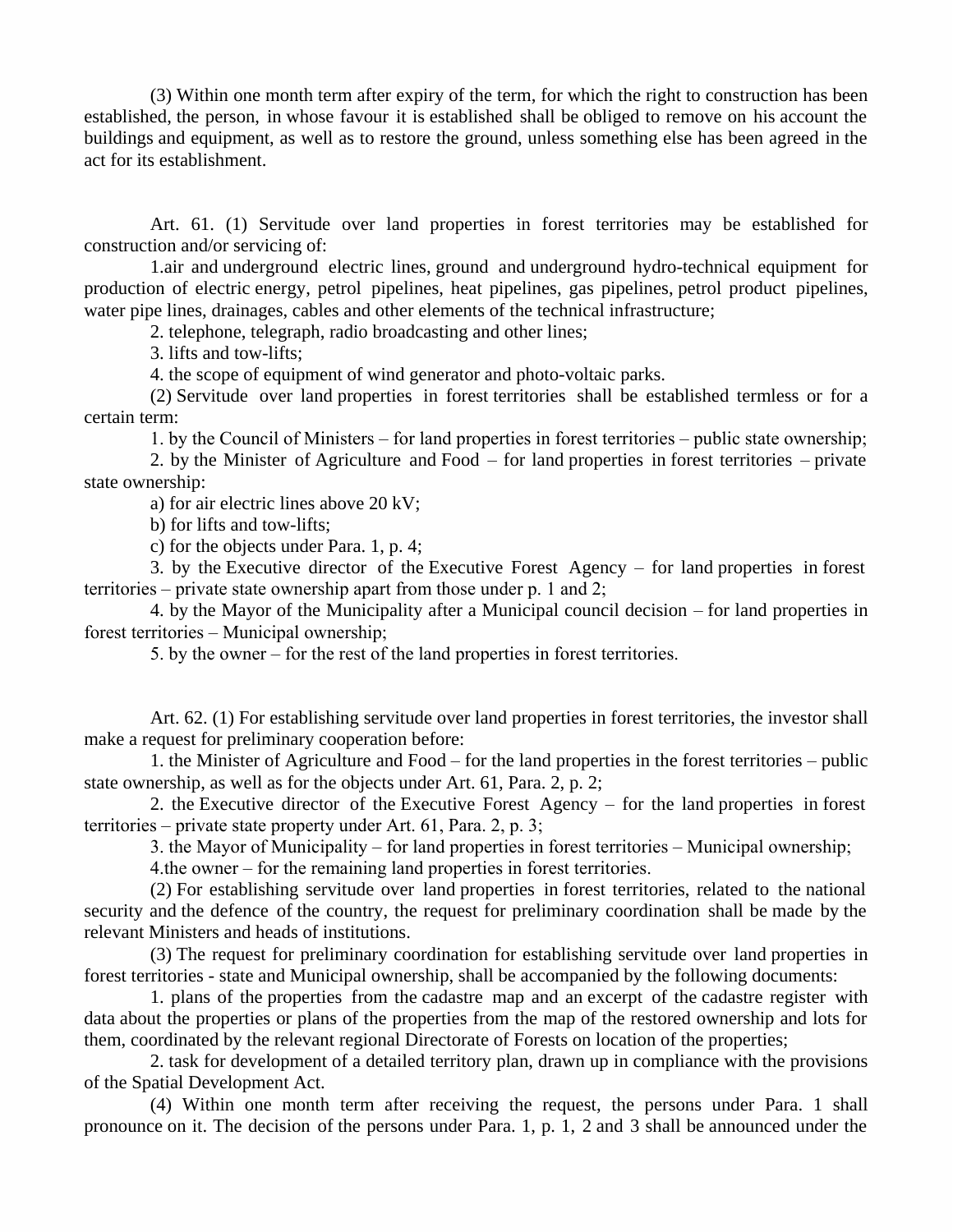Administrative-procedure Code and may be appealed under the conditions and procedure, determined by it.

(5) Where the request is for a land property in a forest territory – state ownership, the body under Para. 1, p. 1 and 2 before pronouncing on it, officially shall request an opinion from the relevant state forestry or state hunting reserve.

Art. 63. (1) For establishing servitude over land properties in forest territories, an application according to a form shall be submitted to:

1. the Minister of Agriculture and Food – for land properties in forest territories – public state ownership, as well as for the objects under Art. 61, Para. 2, p. 2;

2. the Executive director of the Executive Forest Agency – for land properties in forest territories – private state ownership, apart from the ones, indicated in p. 1;

3. the Mayor of Municipality – fro land properties in forest territories – Municipal ownership;

4. the owner – for forest territories, private ownership.

(2) The application shall have attached:

1. plans of the properties from the cadastre map and an excerpt of the cadastre register with data about the properties or plans of the properties from the map of the restored ownership and lots for them, coordinated by the relevant regional Directorate of Forests on location of the properties;

2. approved detailed territory plan and a certificate, that the act for its approval has been enforced, issued by the body, who has approved it;

3. a document for determining the price for the servitude;

4. an enforced administrative act, issued under Chapter Six of the Environmental Protection Act and/or under the Biological Diversity Act and an opinion of the competent body on the environment.

(3) Where for building an objector equipment in forest territories it is needed establishment of right to construction and servitude, the application shall be examined together.

(4) The body under Para. 1, p.  $1 - 3$  shall pronounce on the application within 1-month term after the date of its receiving, by establishing an servitude or ordering a refusal. Where the request is for land properties in forest territories, - state ownership, the body under Para. 1, p. 1 and 2 before pronouncing on it, shall officially request an opinion by the relevant state forestry or state reserve.

(5) For establishing servitude over land properties in forest territories – state and Municipal ownership, a price shall be paid, determined by the ordinance under Art. 86, Para. 2. The price for establishing servitude shall be indicated in the act for its establishing.

(6) The acts under Para. 4 shall be announced and may be appealed under the Administrative-procedure Code. The acts for establishing servitude over forest territories – state and Municipal ownership, shall be published on the internet site of the Executive Forest Agency or of the relevant Municipality.

(7) The price under Para. 5 shall be paid within three month term after the enforcement of the act for establishing servitude. In case that the price is not paid within the determined term, the rights of the person, in whose favour the servitude has been established, shall lapse.

(8) On the basis of the enforced act for establishing servitude and the payment made of the owed price, a contract shall be signed between the applicant and the Executive director of the Executive Forest Agency, respectively, the Mayor of the Municipality. The contract shall be registered by the person, in whose favour the servitude has been established in the Registry office on location of the property and a copy of the registered contract shall be sent to the relevant regional Directorate of Forests.

(9) The price of the established servitude shall come into:

1. the relevant state enterprise under Art.  $163$  – for the forest territories – state ownership;

2. the relevant Municipality – for the forest territories – Municipal ownership.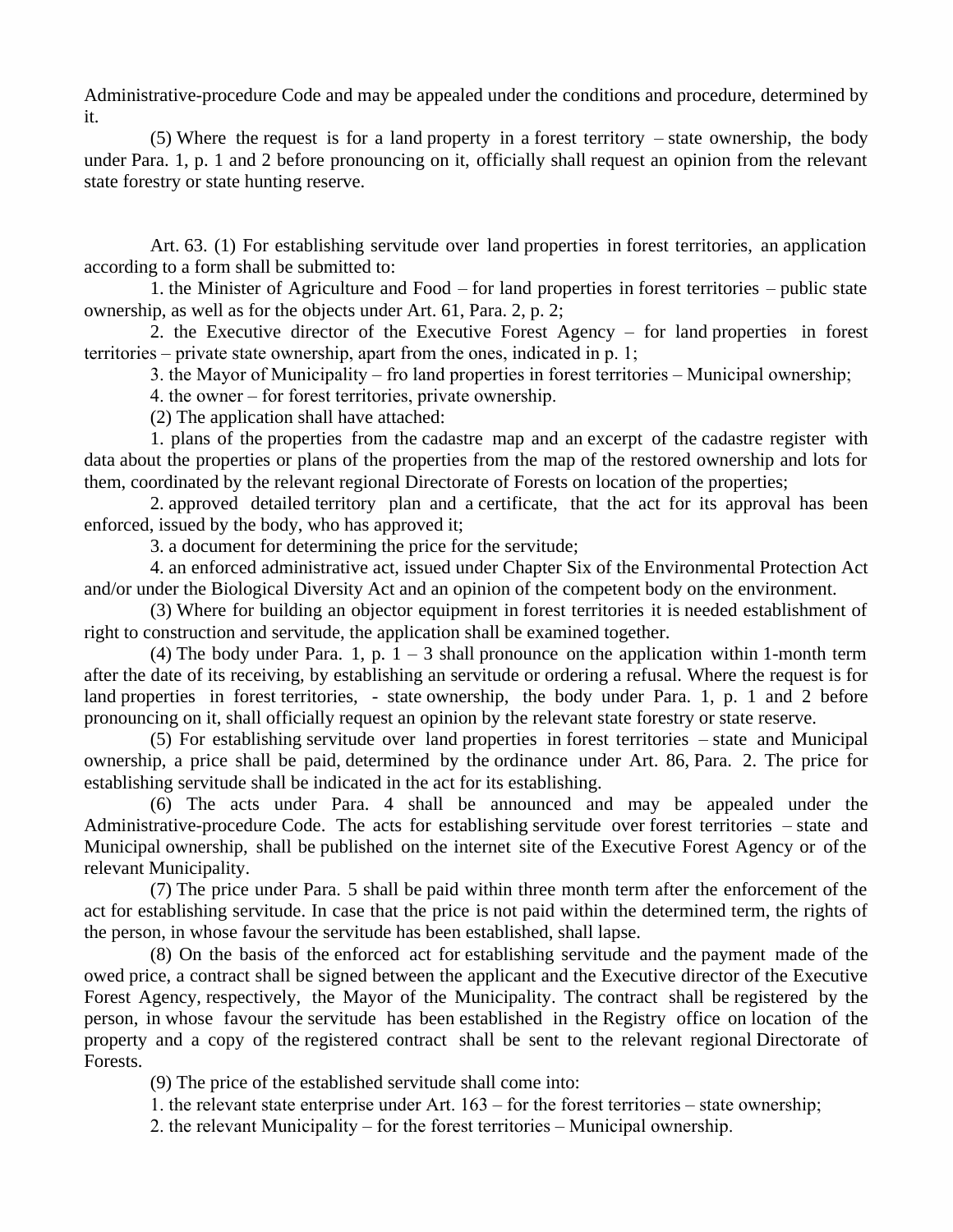(10) Establishing servitudes over land properties- forest territories, which have been provided for the needs of the national security and the defence of the country, shall be made after permit by the head of the relevant institution, to which they have been submitted. The permit shall be requested by the applicant and shall be attached to the documents under Para. 2.

Art. 64. (1) For the servitudes, occurred under special laws in the forest territories, the provisions of the relevant laws shall be applied.

(2) The development and adoption of a detailed territory plan for the servitudes under Para. 1, shall be permitted after preliminary voting under the terms and conditions of this Act.

(3) The determination of the compensation for the established servitude under Para. 1 shall be made under the Ordinance of Art. 86, Para. 2.

Art. 65. (1) The servitude over land properties in forest territories, which are not state or Municipal ownership, shall be established by the owner of the notary form.

(2) The way of payment for establishing a servitude in a property – ownership of natural or legal person, shall be determined in the contract under Para. 1.

Art. 66. Where the owner of the objects under Art. 61, Para. 1 and of the forest territory, on which they are situated – private ownership, is one and the same person, servitude shall not be established for building and/or servicing the objects.

Art. 67. The holder of the servitude shall be obliged on his account to maintain the territory, on which the servitude has been established, in a state which should guarantee the safe exploitation of the object under Art. 61, Para. 1.

Art. 68. The ownership over the timber from land properties in forest territories – state and Municipal ownership, on which servitudes have been established, shall belong to the holder of the servitude, where the production and disposal of the timber shall be organized by him and on his account, under this Act.

Art. 69. (1) Right of use on land properties in forest territories may be established:

1. for performing activities, related to exploring and studying ores and minerals under the Underground Resources  $Act$  – for the term of the permit, issued under the Underground Resources Act;

2. to schools, scientific institutes and legal persons, which conduct training or scientific activity, related to the management, maintaining and preservation of forests – for unlimited time;

3. for conducting ground studies of archaeological values – for the term, not longer than  $3$ years.

(2) Right of use over land properties in forest territories shall be established:

1. by the Council of Ministers – in the cases under Para. 1, p. 2 and 3 for land properties in forest territories – state ownership;

2. by the Executive director of the Executive Forest Agency –in the cases under Para. 1, p. 1 for land properties in forest territories – state ownership;

3. by the Mayor of Municipality after a Municipal council decision  $-$  for land properties in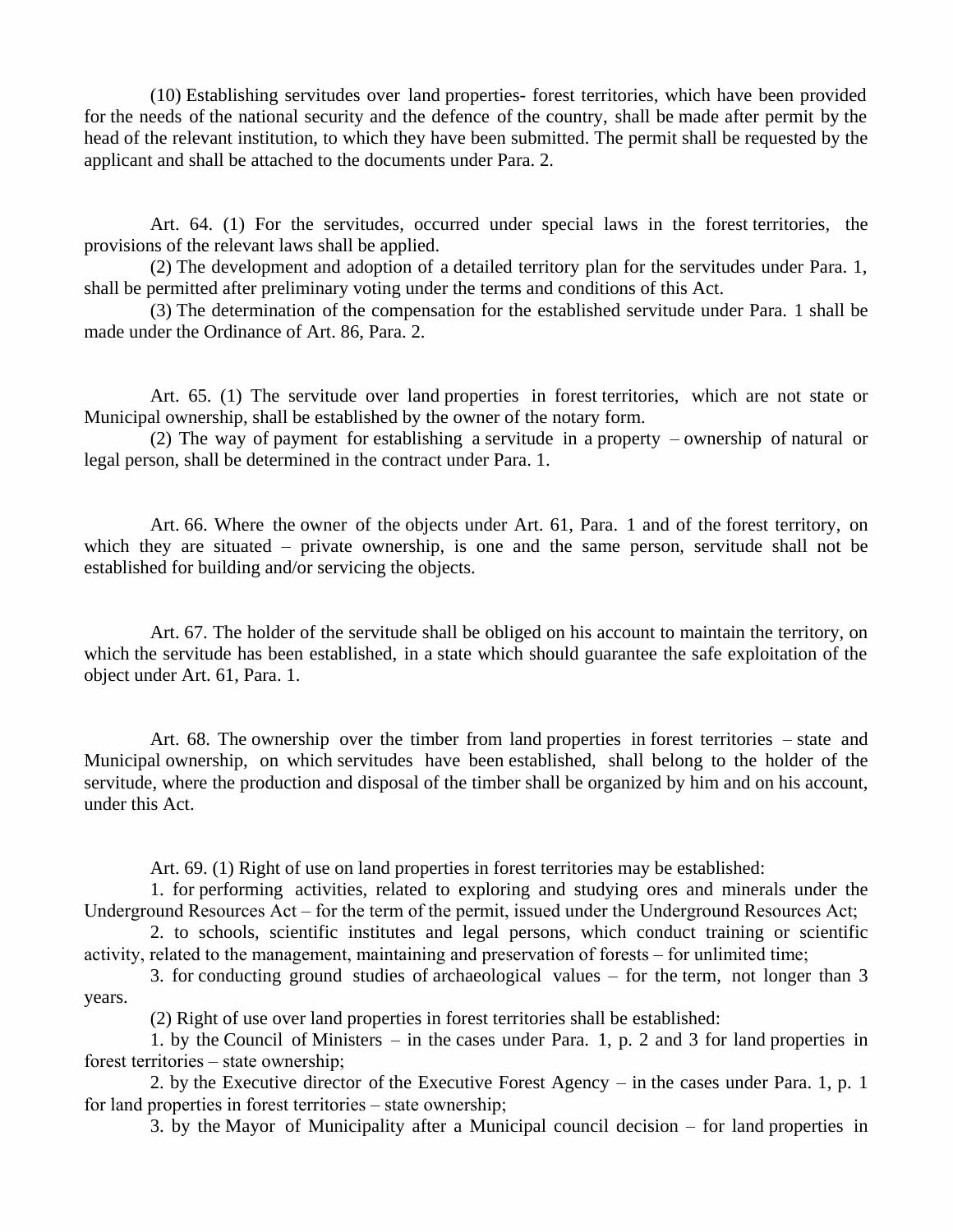forest territories – Municipal ownership;

4. by the owner – for the forest territory, private ownership.

(3) Apart from the cases under Para. 1 and 2, right of use over land properties in forest territories may be established for placing permanent bee gardens in the meaning of the Apiculture Act:

1. the director of the state enterprise under Art. 163 or an official, authorized by him for land properties in forest territories – state ownership, provided for management to the enterprise;

2. the Mayor of Municipality – for land properties in forest territories – Municipal ownership;

3. the owner – for forest territory, his ownership.

Art. 70. (1) For establishing right of use over land properties in forest territories shall be submitted an application according to a form to:

1. the Minister of Agriculture and Food – where the right of use is established for schools, scientific institutes and legal persons, which conduct training or scientific activity, related to management, keeping, planning and protection of forests, as well as for performing ground studies and archaeological values;

2. the Executive director if the Executive Forest Agency – for performing activities, related to exploring and studying ores and minerals under the Underground Resources Act;

3. the Mayor of Municipality – for land properties in forest territories – Municipal ownership;

4. the owner – for the forest territory, private ownership.

(2) where the application under Para. 1 is for forest territories – state or Municipal ownership, it shall have attached a plan of the property with the points, defining the borders of the land property from the cadastre map or form the map of the restored ownership, and where the right to use is established for performing activities, related with exploring and studying of ores and minerals under the Underground Resources Act, also:

1. a permit for exploring and/or studying, issued under the Underground Resources Act;

2. an enforced administrative act, issued under Chapter six of the Environmental Protection Act and/or under the Biological Diversity Act and an opinion by the competent body on environment;

3. an evaluation of the property.

(3) The person under Para. 1, p.  $1 - 3$  shall pronounce on the application within one month term from the date of its receiving, on which right to use is established or a refusal is ordered.

Where the request is for performing activities, related to exploring and studying ores and minerals, or for performing ground studies of archaeological values, the body under Para. 1, p. 1 and 2 before pronouncing on it officially shall request an opinion from the relevant state forest enterprise or state hunting reserve.

(4) The acts under Para. 3 shall be announced and may be appealed under the Administrative-procedure Code. The acts for establishing right to use over land properties in forest territories – state and Municipal ownership, shall be published on the internet site of the Executive Forest Agency or of the relevant Municipality.

(5) In order to establish right to use over land properties in forest territories for placing permanent apiaries under the Apiculture Act, the owner of the apiary shall submit an application to the persons under Art. 69, Para. 3. The application shall have attached evidences, that the applicant has been registered in the register under Art. 8 of the Apiculture Act and is owner of a permanent apiary with over 10 bee families.

(6) For placing or moving a temporary apiary under the Apiculture Act, right of use shall not be established on land properties in forest territories under Para. 5 and a permit shall be issued by the persons under Art. 69, Para. 3.

(7) The act for establishing right to use under Para. 5 and the permit under Para. 6 shall be issued on the day of receiving the application.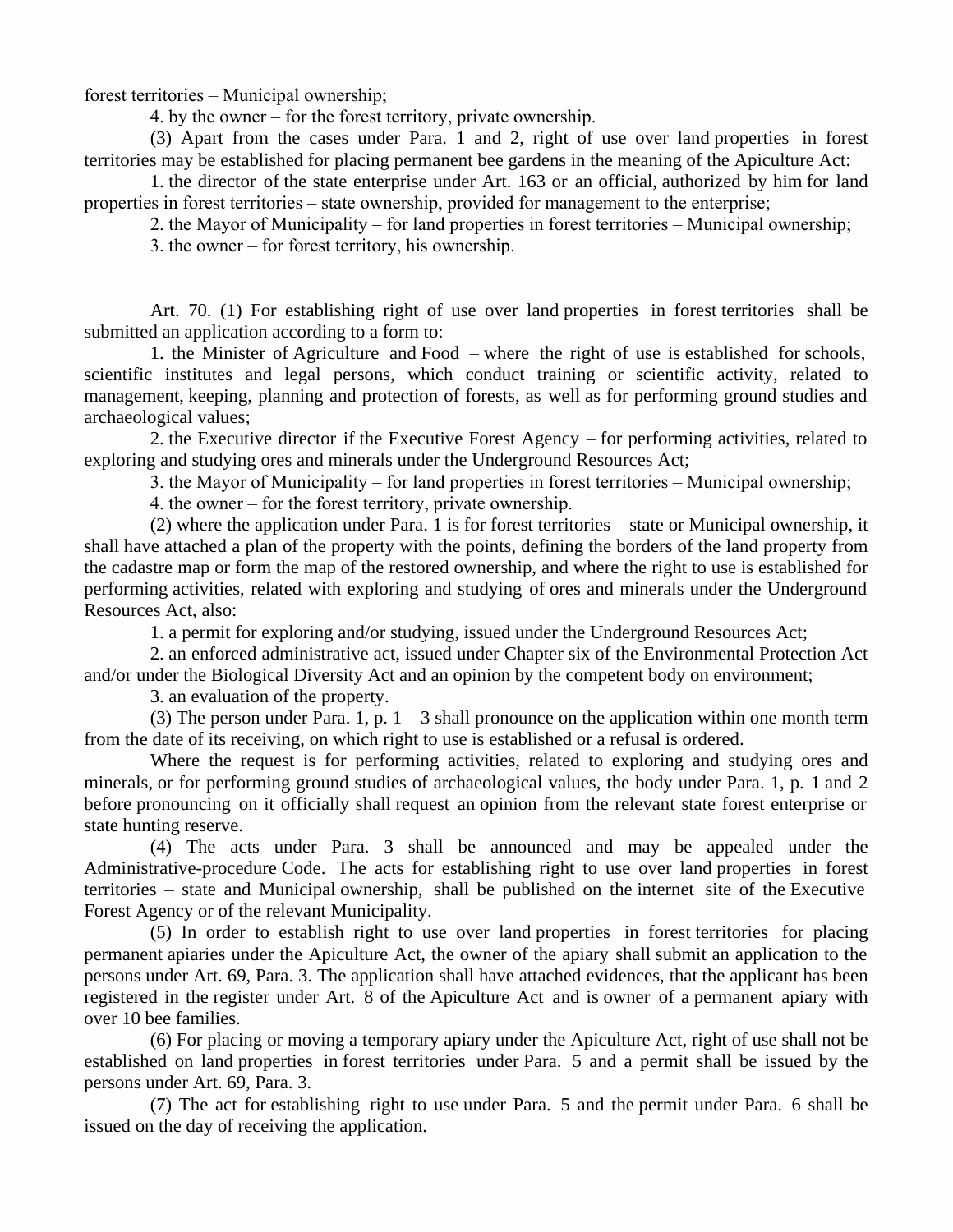Art. 71. (1) For establishing right of use over land properties in forest territories – state and Municipal ownership, for performing activities, related to exploring and studying ores and minerals under the Underground Resources Act, a price shall be paid, determined by the ordinance under Art. 86, Para. 2.

 $(2)$  Establishing right of use over land properties in forest territories – state and Municipal ownership, in favour of schools, scientific institutes and legal persons, who conduct training or perform scientific activity, related to the management, keeping, planning and protection of forests, as well as for conducting ground studies of archaeological values, shall be done free.

(3) The price under Para. 1 shall be paid within 3 month term from the enforcement of the act on establishing the right of use. In case that the price is not paid within the set term, the right of the person, in whose favour the right of use is established, shall lapse.

(4) On the basis of the enforced act for establishing right of use, and in the cases under Para. 1 – and after the payment, the Executive director of the Executive Forest Agency, respectively the Mayor of Municipality shall sign a contract with the applicant. The contract shall be registered by the person in whose favour the right of use is established in the Registry office on location of the property and a copy of the registered contract shall be sent to the relevant Regional directorate of forests.

(5) The price for the established right of use shall go into:

1. the relevant state enterprise under Art.  $163$  – for the forest territories – state ownership;

2. in the relevant Municipality – for the forest territories – Municipal ownership.

(6) The right of use for land properties in forest territories, which are not state or Municipal ownership shall be established by the owner in a notary form with the exception of the cases under Art. 69, Para. 1, p. 3.

(7) Establishing right of use over land properties in forest territories under Art. 69, Para. 3, as well as issuing the permit under Art. 70, Para. 6 shall be free.

Art. 72. (1) the timber from land properties in forest territories – state or Municipal ownership over which right of use has been established shall be owned by the holder of the right of use.

(2) The production and disposition of the timber under Para. 1 shall be organized by the holder of the right of use under this Act and on his account.

(3) After expiry of the term, for which the right of use is established under Art. 69, Para. 1. p. 1 and 3, the holder of the right of use shall be obliged to perform re-cultivation of the ground. The re-cultivation shall be done on his account within 1 year term after lapsing the right of use. The re-cultivation shall be done under the terms and conditions of the Protection of Farm Land Act.

## **Section V. Change of Function**

Art. 73. (1) Change of the function of land properties in forest territories shall be admitted for:

1. grounds for construction of transport equipment (ports, airports, railway stations, bus-stations) production undertakings, extraction of ores and minerals, graveyards, waste depots, waste banks, depositories, electric power stations, damps, purifying stations for drinking or waste waters and other hydro-technical and electro-technical equipment, with the exception of the fundaments of the electric line posts;

2. permanent ways of line objects, placed on the surface of the ground – roads and railway lines, including the equipment to them, water canals;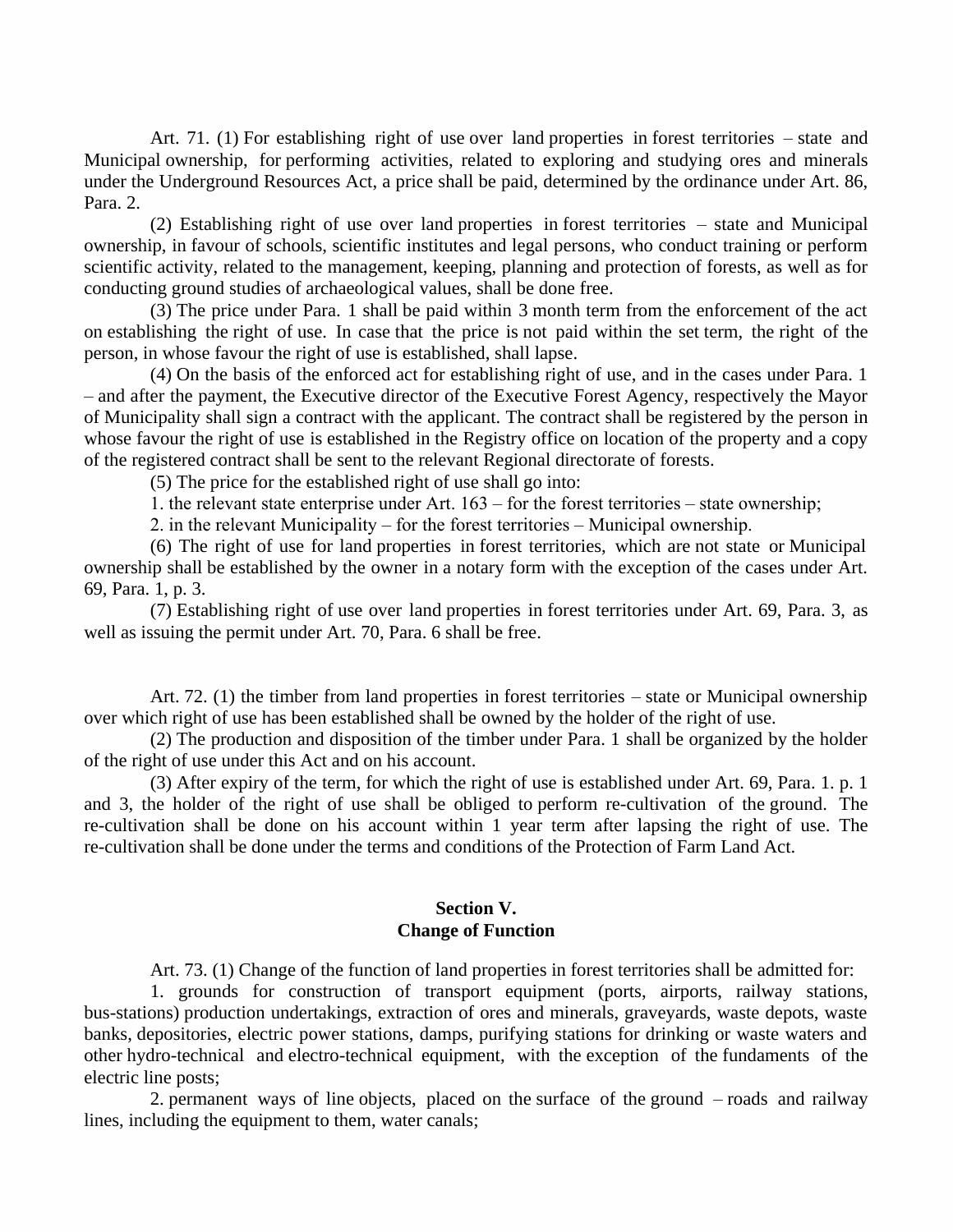3. creating new or expanding construction borders of existing urban territories in the cases where there are adopted general territorial plans of the Municipalities or parts of them, in which the properties are situated;

4. creating or expanding separate regulated land properties, which are not state ownership, for which there is an enforced general territorial plan;

5. national sites in the meaning of the State Property Act, sites, related to the national security and defence of the country, to the environment protection, for whose construction there is a Council of Ministers decision, as well as Municipal sites of first importance in the meaning of the Spatial Development Act;

6. construction of posts for lifts and tow-lifts, as well as basic equipment of the wind-generators and photo-voltaic parks;

7. construction of ski-tracks.

(2) Change of function of land properties in forest territories shall be banned for the term of 20 years after fire. The ban shall not apply, where the change of function is related to:

1. defence or security of the country;

2. implementation of investment projects, approved by a Council of Ministers decision;

3. implementation of investment projects for the needs of the Municipality, approved by a Municipal council decision.

(3) The revenues from a change of function of land properties in forest territories come into the budget of the Ministry of Agriculture and Food and shall be spent only for afforestation and construction and maintenance of forest roads.

(4) Change of function of land properties in forest territories for creating new or expanding construction borders of existing urban territories shall be admitted, where this is envisaged in adopted general territory plans of Municipalities or parts of them, where the properties are situated, and the applicant had acquired the ownership over the property.

(5) Land properties in forest territories shall be considered with a changed function from the date of enforcement of a detailed territory plan, providing construction of a national site or of a Municipal site of first importance in the meaning of the State Property Act and the Spatial Development Act, which become public state or Municipal ownership.

(6) Change of function shall not be admitted of forest territories for ski tracks and posts for lifts and tow-lifts, where their construction has not been envisaged in the adopted regional plans for forest territories development.

Art. 74. (1) Change of function of land properties in forest territories – public state ownership shall be done by a Council of Ministers decision upon proposal of the Minister of Agriculture and Food. The change of function of forest territories – public state ownership shall be done only for construction of sites, which are state or Municipal ownership.

(2) The change of function of land properties in forest territories apart from the ones, indicated in Para. 1 shall be done:

1. by a commission in the Regional directorate of forests  $-$  for land properties in forest territories with area up to 50 decares falling in the territorial scope of activity of the relevant Regional directorate of forests;

2. by a commission in the Executive Forest Agency  $-$  for land properties in forest territories apart from the ones, indicated in Para. 1 and in p. 1.

(3) The commission under Para. 2 shall be appointed by an order of the Minister of Agriculture and Food.

(4) The composition of the commission under Para. 2, p. 1 shall consist of representatives of the Regional directorate of forests and of the Municipal administration upon location of the property.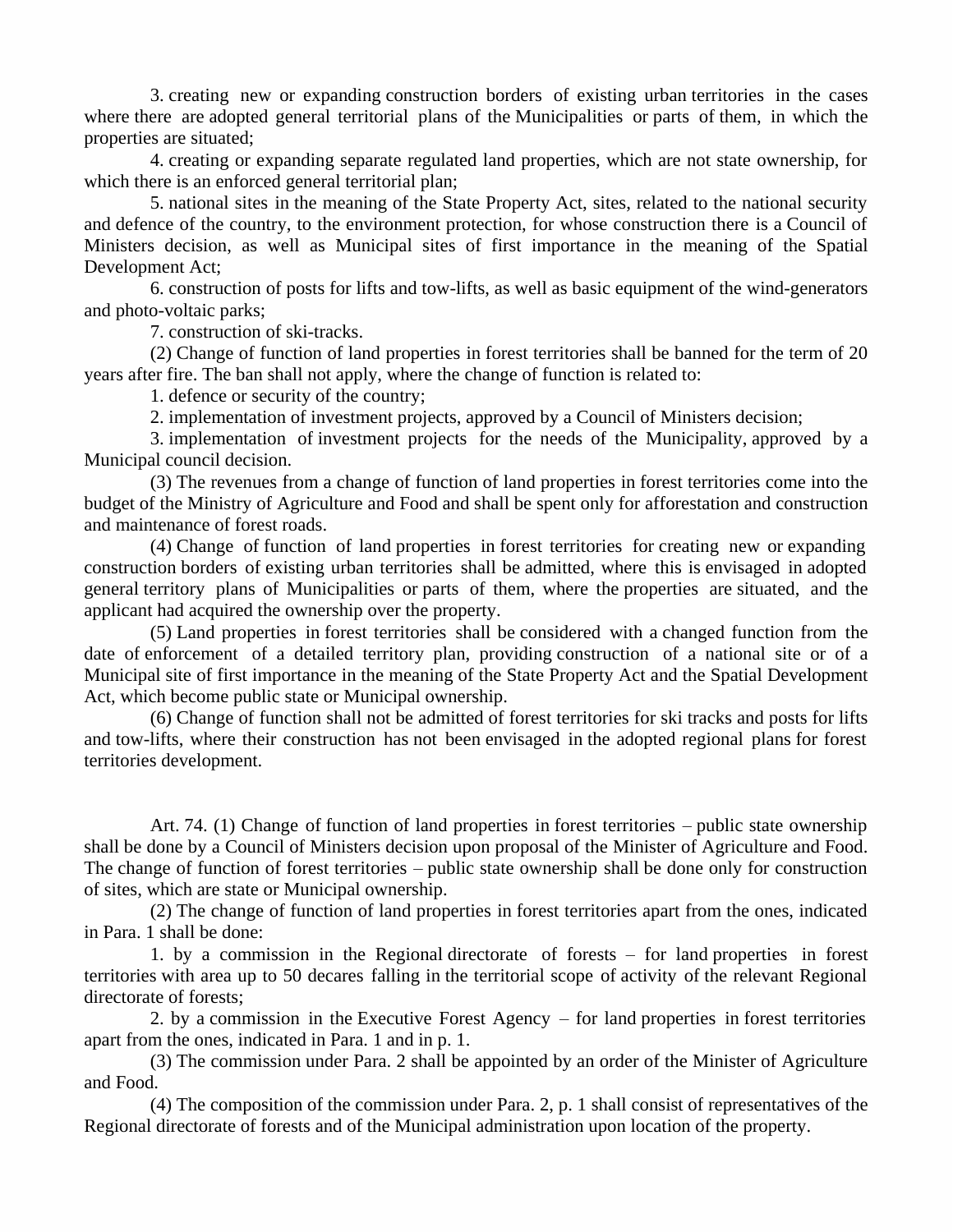(5) The composition of the commission under Para. 2, p. 2 shall consist of representatives of the Ministry of Agriculture and Food, the Ministry of Regional Development and Public Works and the Executive Forest Agency.

(6) The provisions of Para. 1 and 2 shall not apply in the cases of Art. 73, Para. 5.

Art. 75. (1) For a change of the function of land properties in forest territories the owner or investor shall make a request for preliminary coordination before:

1. The Minister of Agriculture and Food – for land properties in forest territories – public state ownership;

2. the relevant commission under Art. 74, Para. 2 – for land properties in forest territories apart from the ones, indicated in p. 1.

(2) The request for preliminary coordination for change of function of land properties in forest territories shall have attached the following documents:

1. a plan of the property from the cadastre map or from the map of the restored ownership, coordinated by the Relevant regional directorate of forests upon location of the property;

2. an approved task for development of a detailed territory plan, drawn up in compliance with the provisions of the Spatial Development Act;

3. a Municipal council decision – for land properties in forest territories – ownership of Municipalities.

(3) Within one month term from receiving the request, the body under Para. 1 shall pronounce on it. Where the request is for land properties in forest territories – state ownership, the body under Para. 1, before pronouncing on it, shall officially request an opinion from the relevant state forestry or state hunting reserve. The decision shall be announced and may be appealed under the Administrative-procedure Code.

(4) Approving a detailed territory plan under the Spatial Development Act shall be done after preliminary coordination the change of function of land properties in forest territories.

Art. 76. preliminary coordination of a change of function of land properties in forest territories shall not be requested in the cases under Art. 73, Para. 1, p. 3, 4 and 5.

Art. 77. (1) For a change of function of land properties in forest territories the owner of investor shall submit an application according to a form to the body, which has issued the decision for preliminary coordination, with the following documents attached:

1. a document for ownership  $-$  for land properties in forest territories, which are not state ownership, and where the application has been submitted by an investor – and a written agreement by the owner;

2. a plan of the property from the cadastre map or from the map of the restored ownership, coordinated by the relevant Regional directorate of forests upon location of the property;

3. an approved detailed territory plan and a certificate, that the act for its approval has come into force, issued by the body, who has approved it;

4. an evaluation of the property under the ordinance of Art. 86, Para. 2;

5. an enforced administrative act, issued under Chapter Six of the Environmental Protection Act and/or the Biological Diversity Act and an opinion by the competent body on environment.

(2) The body under Art. 75, Para. 1 shall pronounce on the application within 1 month term from the date of its receiving, by issuing a decision for change of function of the land property or shall order a refusal.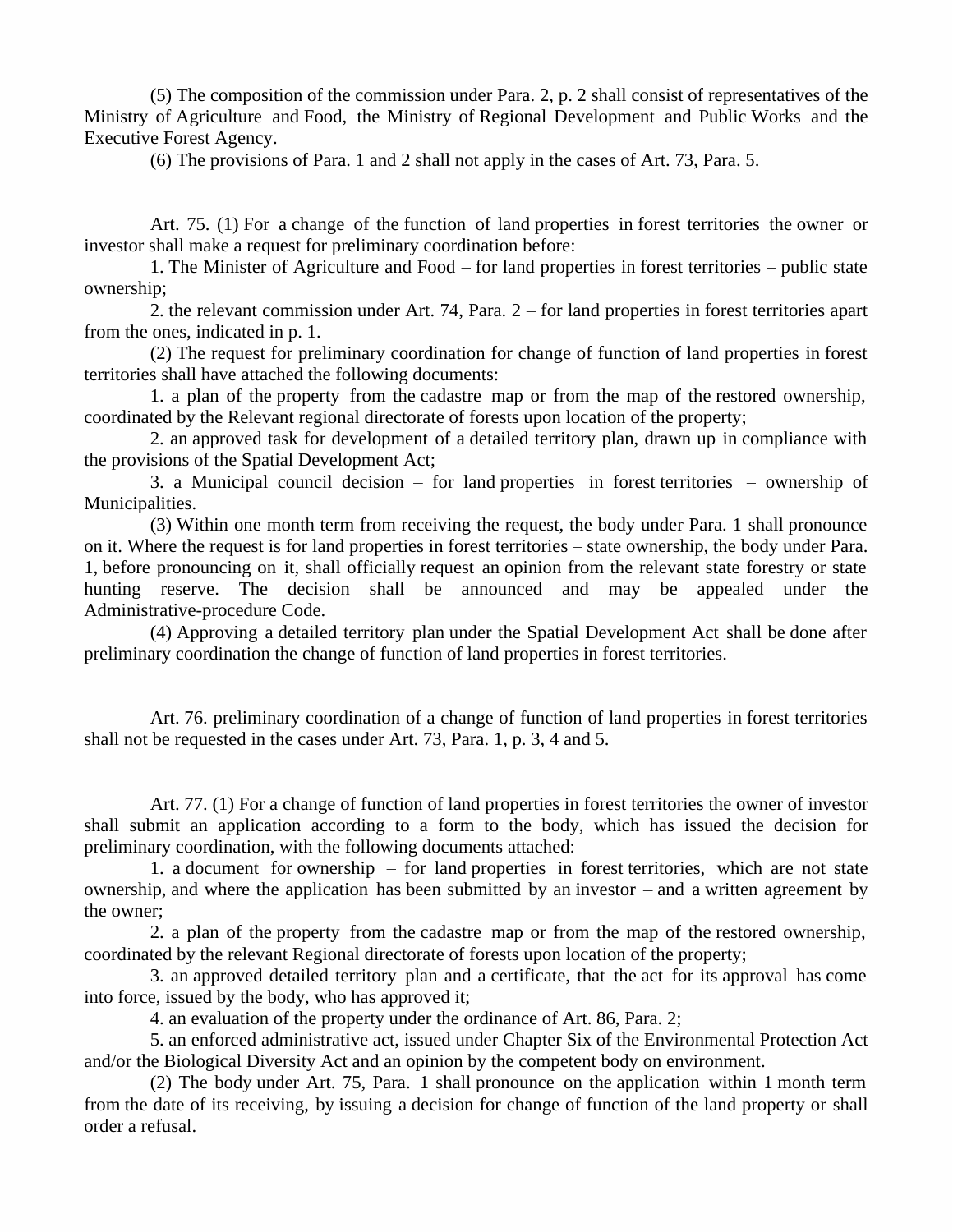(3) The decision under Para. 2 shall be announced and may be appealed under the Administrative-procedure Code. The acts for change of function of forest territories shall be published on the internet site of the Executive Forest Agency and of the relevant Regional directorate of forests.

Art. 78. (1) For change of function of land properties in forest territories shall be paid a price, determined by the Ordinance of Art. 86, Para. 2.

(2) The price for change of function shall be paid within 3 month term from issuing the act for change of function.

(3) The right of persons, in whose favour a change of function has been ordered shall lapse, where:

1. the price for change of function is not paid within the term of Para. 2;

2. within 3 year term after the enforcement of the decision for construction of the object for which the function is changed, its construction has not started, and for the objects of the technical infrastructure – within 4 year term, but not more than 10 years from the enforcement of the act for change of function.

(4) The change of function shall be performed free in the cases:

1. under Art. 73, Para. 1, p. 5 on the sites, related to the national security and defence of the country;

2. of constructing objects under Art. 73, Para. 5.

(5) Within 7-day term from the payment of the price for change of function, the Executive Forest Agency shall send a copy of the act for change of function to the geodesy, cartography and cadastre office for reflecting in the cadastre map and registers or to the Municipal agriculture office – for reflecting in the map of the restored ownership.

(6) In the cases under Art. 73, Para. 5, in 7-day term from enforcement of the detailed territory plan, the body, who has approved the plan shall send a copy of it to the geodesy, cartography and cadastre office upon location of the properties  $-$  for reflecting in the cadastre map and registers, respectively in the Municipal agriculture office – for reflecting in the map of the restored ownership.

(7) In case of lapsing the rights under Para. 3, the person, in whose favour the change of function has been ordered, shall be obliged to remove on his account the built up in the property buildings and equipment, as well as to restore the ground, unless something else has been agreed in the act for change of function.

Art. 79. (1) The land properties in forest territories, whose function has been changed under this Act and for which the owed price has been paid within the term under Art. 78, Para. 2, shall be sold to the person, upon whose request the change of function has been made.

(2) The sale under Para under Para. 1 shall be done by:

1. The Minister of Agriculture and Food or an official authorized by him under the State Property  $Act$  – for the forest territories, state ownership;

2. the Mayor of the Municipality, or an official authorized by him under the ordinance of the relevant Municipal council – for the forest territories, Municipal ownership.

(3) Within 7-day term from signing the contract for sale, the seller shall send a copy of the contract of the geodesy, cartography and cadastre office  $-$  for reflecting in the cadastre map and registers, or of the Municipal agriculture office – for reflecting in the map the restored ownership.

Art. 80. (1) The timber from land properties in forest territories, whose function has been changed, shall belong to the owner of the relevant property.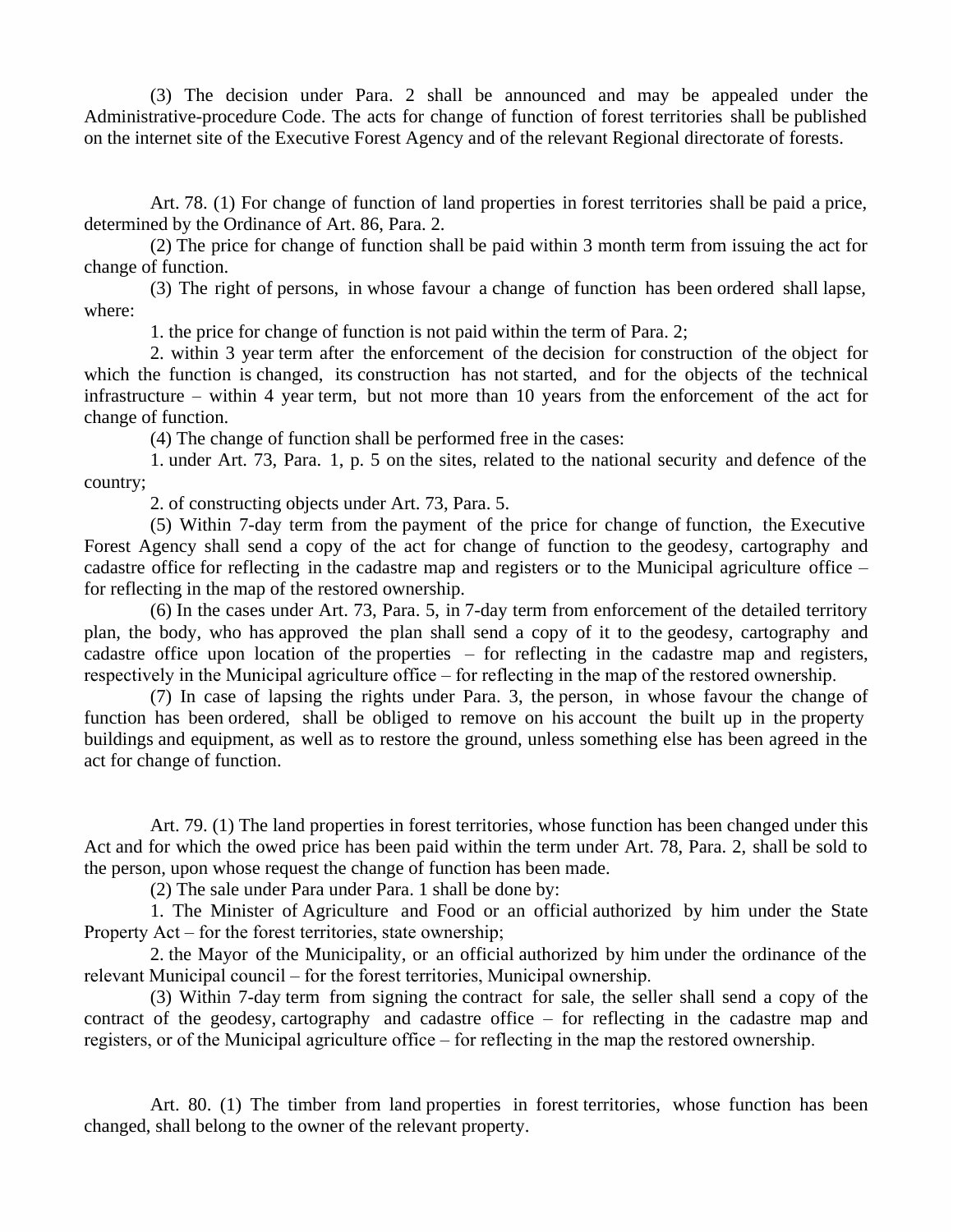(2) The production and disposition of the timber under Para. 1 shall be organized by the owner under this Act on his account.

Art. 81. (1) Change of the function of land territories or damaged territories in the meaning of the Spatial Development Act in forest territories shall be done free by an order of the Minister of Agriculture and Food, upon proposal of the Executive director if the Executive Forest Agency.

(2) Application for change of function under Para. 1 shall be submitted to the Regional directorate of forests upon location of the property:

1. by the director of the relevant regional directorate "Agriculture" – for agriculture territories – state ownership, as well as for re-cultivated damaged territories;

2. by the owner – for agriculture territories apart from the indicated in  $p$ . 1.

(3) The application shall have attached:

1. a document for ownership for the lands, which are not state ownership;

2. a plan of the property with the points, determining the borders of the land property of the cadastre map or the map of the restored ownership;

3. protocol of the commission, adopted the re-cultivation  $-$  for re-cultivated damaged territories;

4. an enforced administrative act, issued under Chapter Six of the Environmental Protection Act and/or under the Biological Diversity Act and an opinion by the competent body of environment.

(4) On the basis if the documents under Para. 3 within 14 day term the Regional directorate of forests shall give an opinion on the application and shall send the file to the Executive Forest Agency.

Art. 82. (1)Within 7-day term from receiving the documents under Art. 81, the Executive director of the Executive Forest Agency shall propose to the Minister of Agriculture and Food to issue an order for change of function.

(2) Within 14-day term from receiving the proposal under Para. 1, the Minister of Agriculture and Food shall issue an order for change of function.

(3) The order under Para. 2 shall be sent to the applicant, to the Regional directorate of forests, as well as to the relevant Municipal office of Agriculture or the Office of geodesy, cartography and cadastre for reflecting the change.

Art. 83. (1) Where as a result of the inventory of forest territories it is established, that the farm territories have acquired characteristics of a forest in the meaning of this Act, the persons, who have performed the inventory shall produce to the Executive director of the a list of the properties upon the lands of the populated areas.

(2) The list under Para. 1 shall be published in one local and one central daily newspaper and shall be announced in public on the internet site of the relevant regional administration, Regional directorate of forests and the Executive Forest Agency.

(3)On the basis of the list under Para. 1, the Executive director of the Executive Forest Agency or an official, authorized by him shall invite in writing the owners of the relevant properties to declare if they wish to use their properties as farm or forest territories.

(4) Within 6-month term from receiving the invitation under Para. 3, the owner, who wishes to use his property as a farm territory shall submit a declaration to the Executive director of the Executive Forest Agency.

(5) If the owner fails to submit a declaration within the term under Para. 4, the Executive director of the Executive Forest Agency shall propose to the Minister of Agriculture and Food to issue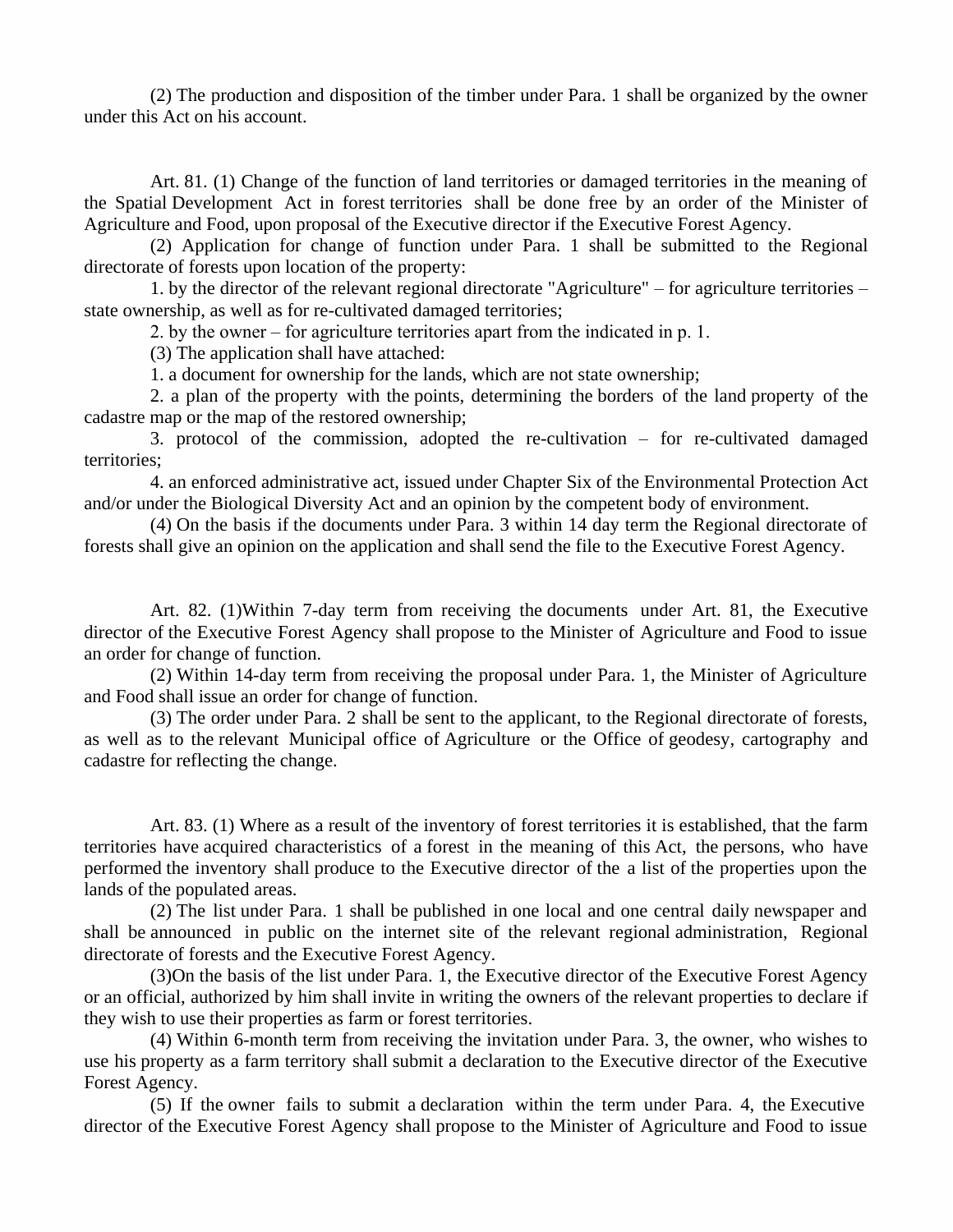an order for change of function of the properties as forest territory. The proposal shall describe the size of the properties,, the type and origin of the forest and a plan of the property shall be attached from the map of the restored ownership or from the cadastre map and taxation characteristics.

(6) The order under Para. 5 shall be sent to the owner, to the relevant Regional directorate of forests, as well as to the relevant Office of geodesy, cartography and cadastre – for reflecting the change in the cadastre map and cadastre registers, or to the Municipal office of agriculture – for reflecting the change in the map of the restored ownership.

(7) The provisions of Para.  $1 - 6$  shall not apply to territories, provided to sites of the national security and defence.

Art. 84. (1) Where as a result of the inventory of the forest territories it is established, that farm territories have acquired the characteristics of a forest in the meaning of this Act and the owner declares in writing before the Executive director of the Executive Forest Agency that he wishes to use his property as a farm territory within the term of 3 years from submitting the declaration he shall be obliged to clean his property from the forest timber vegetation.

(2) In case that within the term of Para. 1 the owner fails to clean his property from forest-timber vegetation, the provision of Art. 83, Para.  $4-6$  shall apply.

(3) Notwithstanding of the inventory under Para. 1, unfit for farm use territories may be included on the forest territories on the basis of a written application of the owner under Art. 83, Para. 5 and 6.

Art. 85. The acts for change of function of forest territories, as well as the acts for disposition and establishing limited property rights over forest territories – state and Municipal ownership, shall be announced in public on the internet site of the issuer of the act while observing the Protection of Personal Data Act.

Art. 86. (1) In case of change of function of the land properties in forest territories, consolidation, disposition and establishing of limited property rights over forest territories – state and Municipal ownership, as well as in cases, for which this has been provided by a legislative act, an evaluation of the property shall be drawn up.

(2) The evaluations shall be drawn up by competent independent evaluators, registered under the Independent Appraisers Act, where the conditions and order for the evaluation shall be determined by an Ordinance of the Council of Ministers.

(3) While drawing up evaluations for establishing limited property rights over forest territories – state and Municipal ownership, the evaluation shall include also the value of the wood.

## **Chapter four. MANAGING THE FOREST TERRITORIES**

## **Section I. Management**

Art. 87. Managing the forest territories shall cover the activities on forestation, protection against erosion and floods and conducting felling in the forests.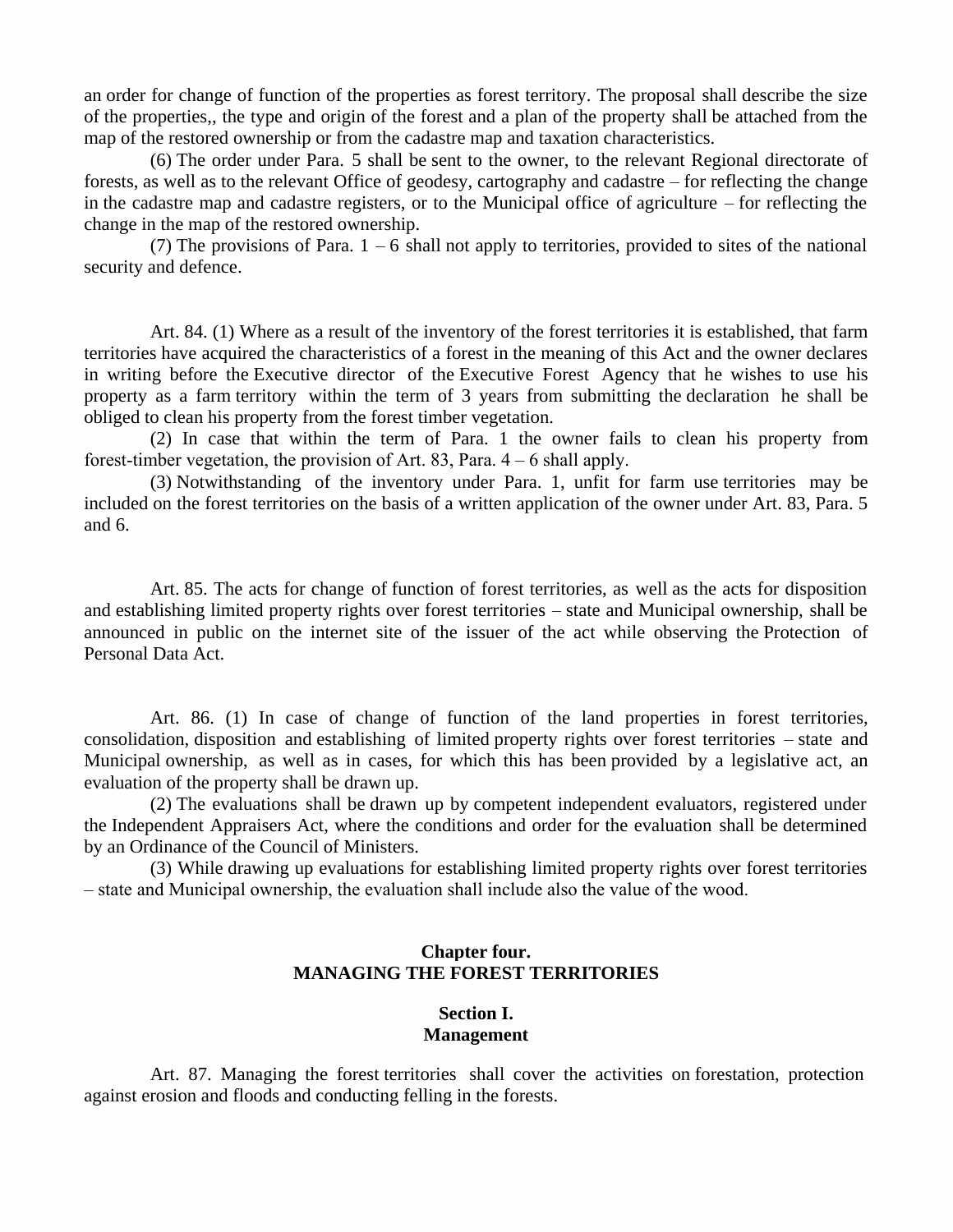Art. 88. (1) The forests shall be managed as high-stemmed, suckered for transforming in seed and low-stemmed.

(2) The high-stemmed forests shall be managed in a way, keeping their seed origin.

(3) The suckered for transforming in seed forests shall be managed in a way, providing their transformation in seed.

(4) The low-stemmed forests shall be managed in a way, providing their sucker restoration.

(5) As a forest shall not be managed:

1. plantation for Christmas trees and vegetation;

2. plantations of timber or bush types, created in view to accelerated production of biomass:

3. plantation for production of fruits.

## **Section II. Forestation and Protection of the Forest Territories against Erosion and Floods**

Art. 89. The forestation shall cover the activities on creating forests:

1. collecting and production of forest reproductive materials;

2. preparation of the soil and planting forest reproductive materials and fencing;

3. filling, growing, inventory of cultures;

4. supporting the natural restoration.

Art. 90. (1) The protection of the forest territories against erosion and floods shall cover the activities, related to protection from taking away fine fractions from the threatened soil for maintaining the soil fruitfulness by limiting or decreasing the surface water flow, protection of the upper layer from wind erosion and providing opportunities for development of vegetation, including by creating technical equipment

(2) The protection of the forest territories against erosion and floods, as well as the structure of the supporting equipment shall be done under the terms and conditions of the ordinance under Art. 95, Para. 2, p. 4.

Art. 91. (1) Forestation and protection of the forest territories against erosion and floods shall be done in compliance with the confirmed forestry plans and programmes.

(2) Forestation shall be performed on the basis of technological plans for forestation. The technical plans for forestation shall be prepared under the Ordinance of Art. 95, Para. 2, p. 1.

(3) Where as a result of disasters, fires and calamities it is needed forestation of the forest territory, which has not been envisaged in the confirmed forestry plan or programme, it shall be done only on the basis of technological forestation plan.

Art. 92. The protection of forest territories against erosion and floods in the cases, where it is realized also by technical equipment, shall be perfumed by confirmed specialized projects.

Art. 93. (1) For forestation shall be used appropriate for the relevant type and conditions of growing tree and bush kinds, where priority shall have the local kinds.

(2) Forestation shall be banned: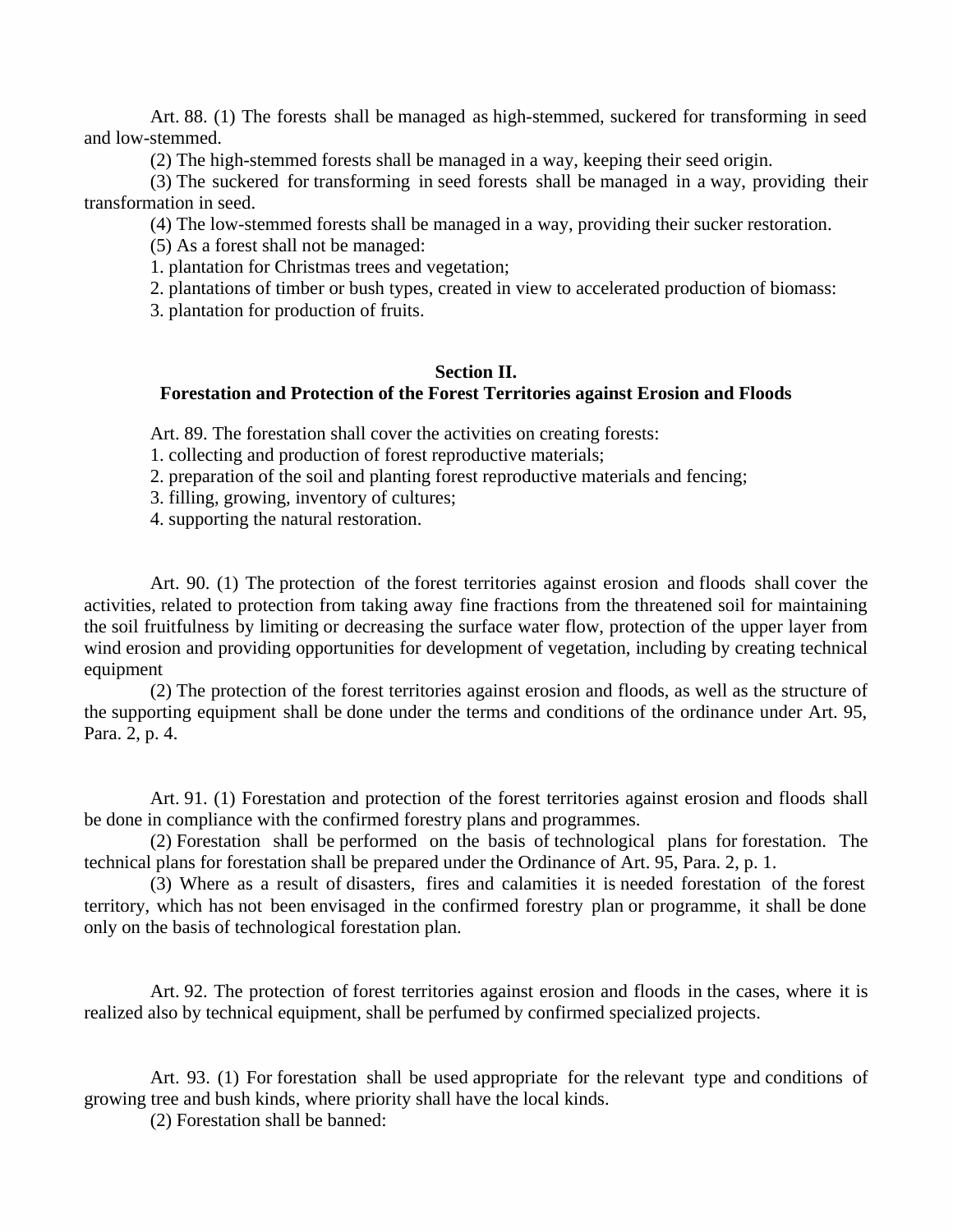1. with tree and bush kinds, which are not indicated in the regional development plans of forest territories, in the forestry plans and programmes, as well as with kinds, banned in the management plans for the protected territories and zones;

2. over meadows and lawns in forest territories, unless in the cases of protection against erosion and floods.

(3) The forest nurseries, in which saplings are produced for forestation of forest territories shall be registered in the Relevant regional directorate of forests under terms and conditions of the ordinance under Art. 95, Para. 2, p. 3.

Art. 94. (1) Implementation of the activities of forestation and protection against erosion and floods in the forest territories shall be done by traders, registered in the public register under Art. 241.

(2) The requirements under Para. 1 shall not apply:

1. to construction of barrages, thresholds and supporting walls;

2. where forestation activities in mechanical way of performance are assigned independently;

3. where the activities are performed by a person, registered in the public register for exercising forestry practice in his own forests or in forests – ownership of his relatives in direct line without restrictions and of relatives in law up to second line, including.

Art. 95. (1) The Council of Ministers shall adopt an Ordinance for determining the terms and conditions for assigning the activities in the forest territories – state or Municipal ownership.

(2) The Minister of Agriculture and Food shall adopt ordinances for determining the terms and conditions for:

1. forestation of forest territories and farm lands, used for creating special, protected and farm forests and of forests, in protected areas, inventory of created cultures, their accounting and registration;

2.determining the sources of the seed-production base, collecting and production of forest re-production materials, their qualifying, trade, import and export;

3. registration of forest nurseries, as well as for production of saplings in the forest nurseries – state ownership;

4. protection of forest territories against erosion and floods, as well as construction of supporting equipment.

Art. 96. (1) Testing and determining the origin and quality of the forest reproduction materials shall be performed nu specialized territorial units of the Executive Forest Agency – forest seed control stations, under the terms and conditions of the Ordinance of Art. 95, Para. 2, p. 2.

(2) The trade and import of forest reproduction materials shall be performed by suppliers, registered in public register in the Executive Forest Agency or an EU Member State. The terms and conditions for registration and keeping the register shall be determined by the Ordinance under Art. 95, Para. 2, p. 2.

Art. 97. (1) Wood-cutting areas and burned out areas, which cannot be restored naturally up to 7 years after the timber cutting or burning during fire shall be planted by their owner up to 2 years after expiry the 7-year period.

(2) Where the forestry plan or programme envisages restoration in an artificial way, the forestation shall be done within the term of 3 years after cutting the plantation.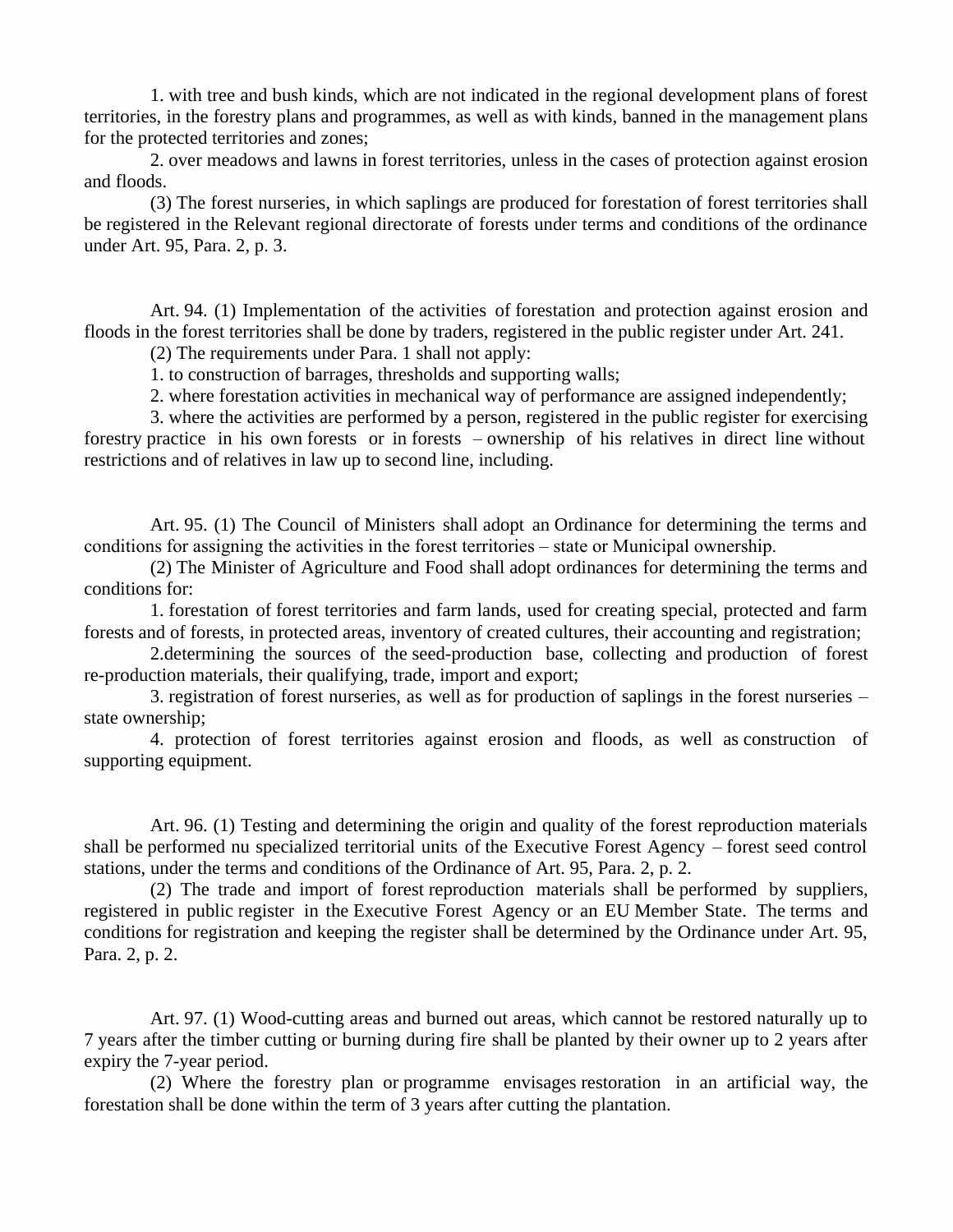Art. 98. The state forestry and the state hunting reserves and Municipalities – owners of forests may provide free forest reproductive materials for forestation for testing and scientific purposes and for training of school children and students, as performing forestation by non-profitable legal persons, registered in public favour under a procedure, determined by the Ordinance under Art. 95, Para. 2, p. 2.

Art. 99. (1) Owners of land properties in forest territories, as well as persons, who perform activities in forest territories, who with their actions or as a result of failure to fulfill an order of a competent body gave caused damage to territories or erosion of the soils, shall be obliged to re-cultivate them. Re-cultivation shall be done on their account and in aterm, determined by the Regional directorate of forests.

(2)The re-cultivation shall be done under the terms and conditions of the Protection of Farm Lands Act.

Art. 100. The state enterprises under Art. 163 may sign long-term contracts for assigning the activities on creating forests for the term of 10 years. The terms and conditions for conducting the procedure and for signing the contracts shall be determined by the Ordinance under Art. 95, Para. 1.

# **Section III. Conducting Felling in the Forests**

Art. 101. (1) Felling shall be conducted for restoration, growing and improving the conditions of forests and for achieving the objectives, laid down in the forestry plans and programmes.

(2) Felling in forests in protected territories and protected zones shall be conducted while observing the orders for their announcement and management plans.

(3) The Minister of Agriculture and Food shall adopt an Ordinance, which shall determine:

1. the types of felling and methods for their conducting;

2. the terms and conditions for conducting the felling;

3. the rules for marking the plantations, envisaged for felling;

4. the terms and conditions for issuing permits for felling;

5. the system of regimes and measures for managing the types natural places;

Art. 102. Restoring felling shall be conducted at an age not smaller than:

1. 60 years in high-stem forests with the exception of birch and poplar trees, as wellas the artificially created plantations out of their natural region of spreading;

2. 20 years and not bigger than 30 years in forests for sucker restoration;

3. 15 years for acacia forests.

Art. 103. (1) Felling in high-stem forests shall be conducted during the whole year, and in the low-stem – from 1 September till 1 April.

(2) For keeping the growing of the high-stem forests, the owners or the persons, who are assigned to manage the forests, may prohibit felling from 1 April till 1 October.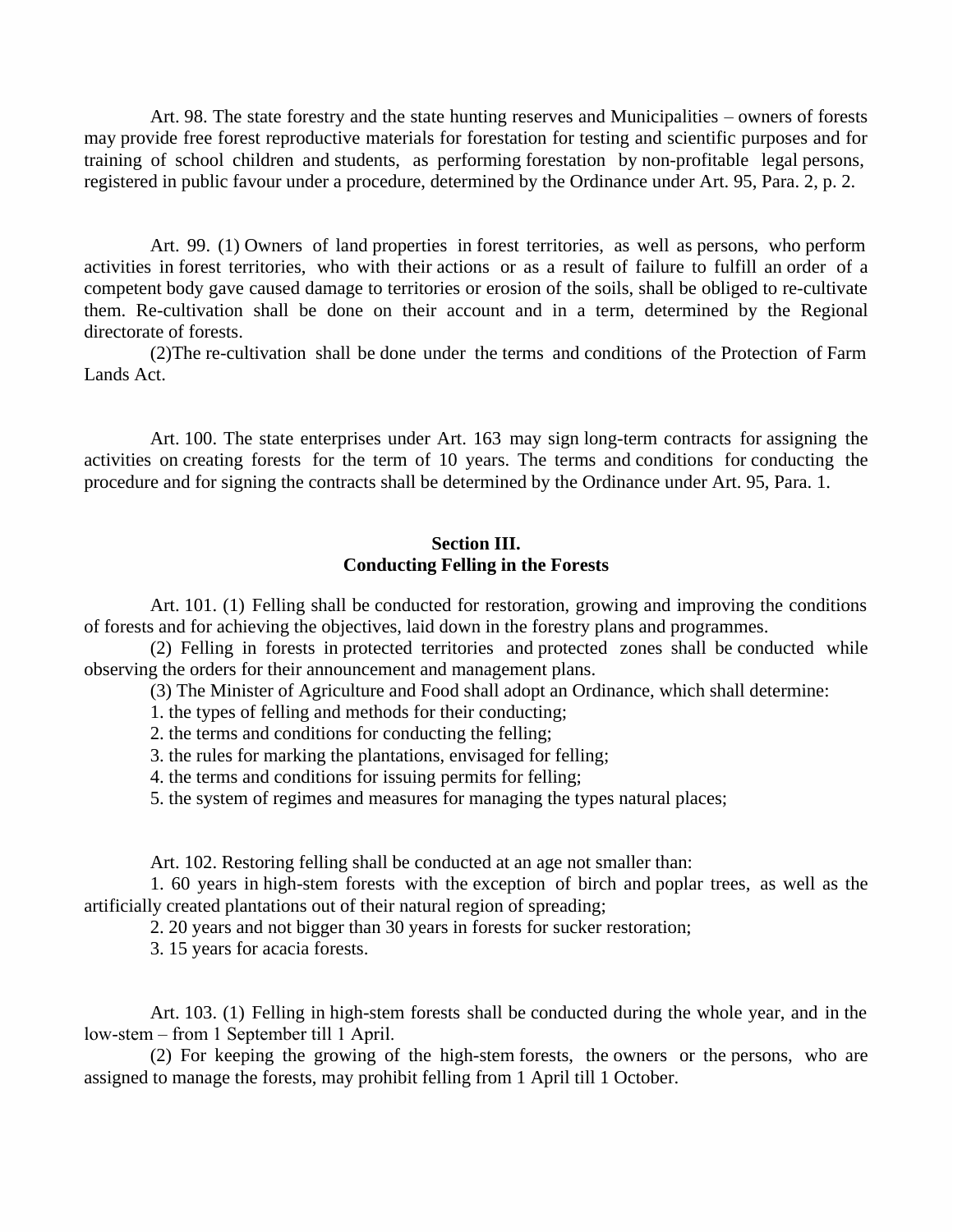Art. 104. (1) It shall be prohibited:

1. conducting clear fell in all the forests with the exception of the poplar and low-stem forests;

2. merging clear, non-restorable timber –cutting area, larger than 2 hectare in low-stem forests with the exception of acacia forests:

3. felling dwarf pines and white fir forests with the exception of the sanitary one;

4. felling non-marked trees, apart from the cases, determined by the Ordinance under Art. 101, Para. 3.

(2) Exceeding the planned use on the area of the restored felling shall be prohibited in high-stem forests for the term of action of the relevant forestry plans or programmes, unless in disasters, fires, calamities and change of the purpose of the forest territories.

Art. 105. As clear fell shall not be considered cutting all the trees in a certain territory, where this is done for:

1. performing activities, related to preservation and protection of the forest territories or done in the interest of health and safety of nationals;

2. protection and preservation of cultural values after a recommendation of the Ministry of Culture, as well as for scientific study purposes;

3. absorption of wood, damaged as a result of biotic or abiotic influence after recommendations by the forest protection station;

4. conducting final stages of restoration felling with occurred natural restoration;

5. protection and restoration of natural place habitats and habitats of kinds, included in Annexes 1, 2 and 3 to the Biological Diversity Act, if they are subject to preservation of a certain protected zone, after recommendation of the regional inspection on the environment and waters;

6. hunting areas, game fields and game cutting areas, envisaged in a hunting territory project, as well as for construction of forest roads;

7. implementation of contracts for establishing right to construction, right of use or servitudes;

8. implementation of confirmed plans for fight with fires.

Art. 106. Apart form the cases, envisaged in forestry plan of programme, the owners of forest, as well as persons, who have been assigned with management of land properties in forest territories, shall conduct sanitary fells also where recommendation has been given for that by the Regional directorate of forests or by the relevant forest protection station. The fell shall be conducted within the term, determined by the recommendation.

Art. 107. Marking the plantations, envisaged for felling, shall be conducted under the conditions of the Ordinance of Art. 101, Para. 3 by a person, registered in the Public Register for practicing forestry practice.

Art. 108. (1) The felling shall be conducted on the basis of a written permit according to a form, issued by:

1. the director of the relevant State forestry or state hunting reserve or persons, authorized by him, holding higher forestry education – for the forest territories – state ownership, as well as for such, provided for management on the basis of a contract;

2. an authorized person by the Mayor of the relevant Municipality, holding higher forestry education, registered in the public sector for exercising forestry practice  $-$  for the forest territories  $-$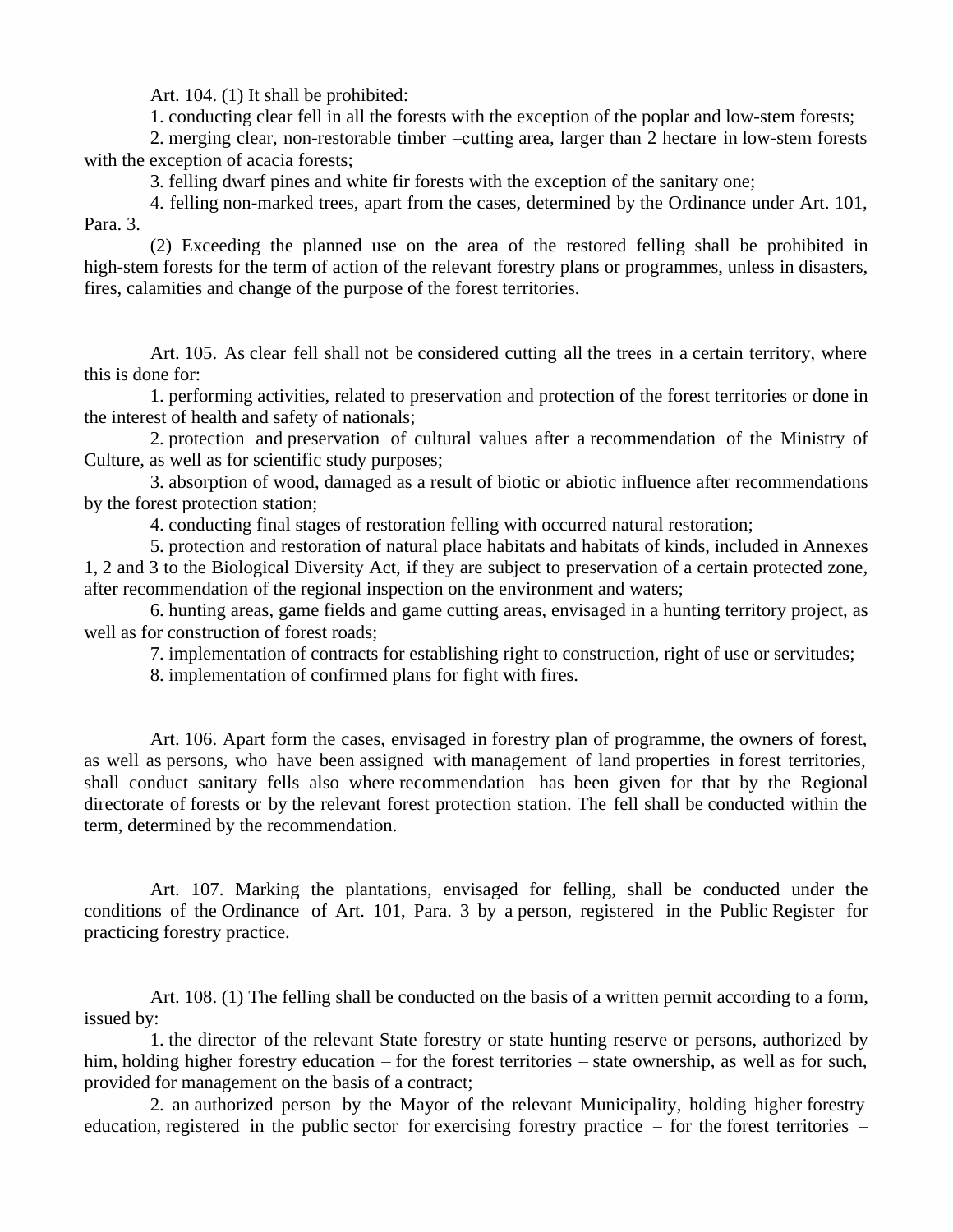Municipal ownership, as well as for such, provided for management on the basis of a contract;

3. a person, holding higher forestry education, registered in the public register for exercising forestry practice, with who the forestry association has signed a contract;

4. a person, holding higher forestry education, registered in the public register for exercising forestry practice – for the forest territories, apart from the ones, indicated in p. 1 and 2, with who the owner has signed a contract for the concrete property.

(2) Permit for felling shall be issued to a person, registered in the public register for exercising forestry practice.

(3) The person under Para. 2, who has been issued a felling permit, shall bare responsibility and shall exercise control on the production of timber till the cutting area is certified.

Art. 109. (1) Within the term up to 30 days after finalizing the felling, issued the felling permit, shall draw up a protocol for certifying the cutting area. The protocol shall be signed also by the person, who has issued the felling permit.

(2) The protocol for certifying the felling shall be drawn up also in the cases, where up to the end of the calendar year, the felling in the plantation has not been finalized.

Art. 110. The state enterprises under Art. 163 may sign long-term contracts for assigning conducting felling without material production and/or trimming for the term of 10 years. The terms and conditions for conducting the procedure for signing the contracts shall be determined by the Ordinance under Art. 95, Para. 1.

## **Chapter five. USING TIMBER AND NON-TIMBER FOREST PRODUCTS**

## **Section I. Using Wood**

Art. 111. (1) using timber from the forest territories shall be the production of timber and/or the disposal with it.

(2) using timber from forest territories shall be done by traders, registered in the public register under Art. 241, with the exception of the cases, where:

1. the use is from own forests;

2. natural persons buy timber for personal use without the right to sell it.

Art. 112. (1) using timber from the forest territories – state or Municipal ownership shall be realized in one of the following ways:

1. by selling standing timber on root;

2. by production and sale of produced wood.

(2) The ways of using timber form forest territories – ownership of natural and legal persons shall be determined by the owner.

Art. 113. Using timber from forest territories – state or Municipal ownership shall be paid.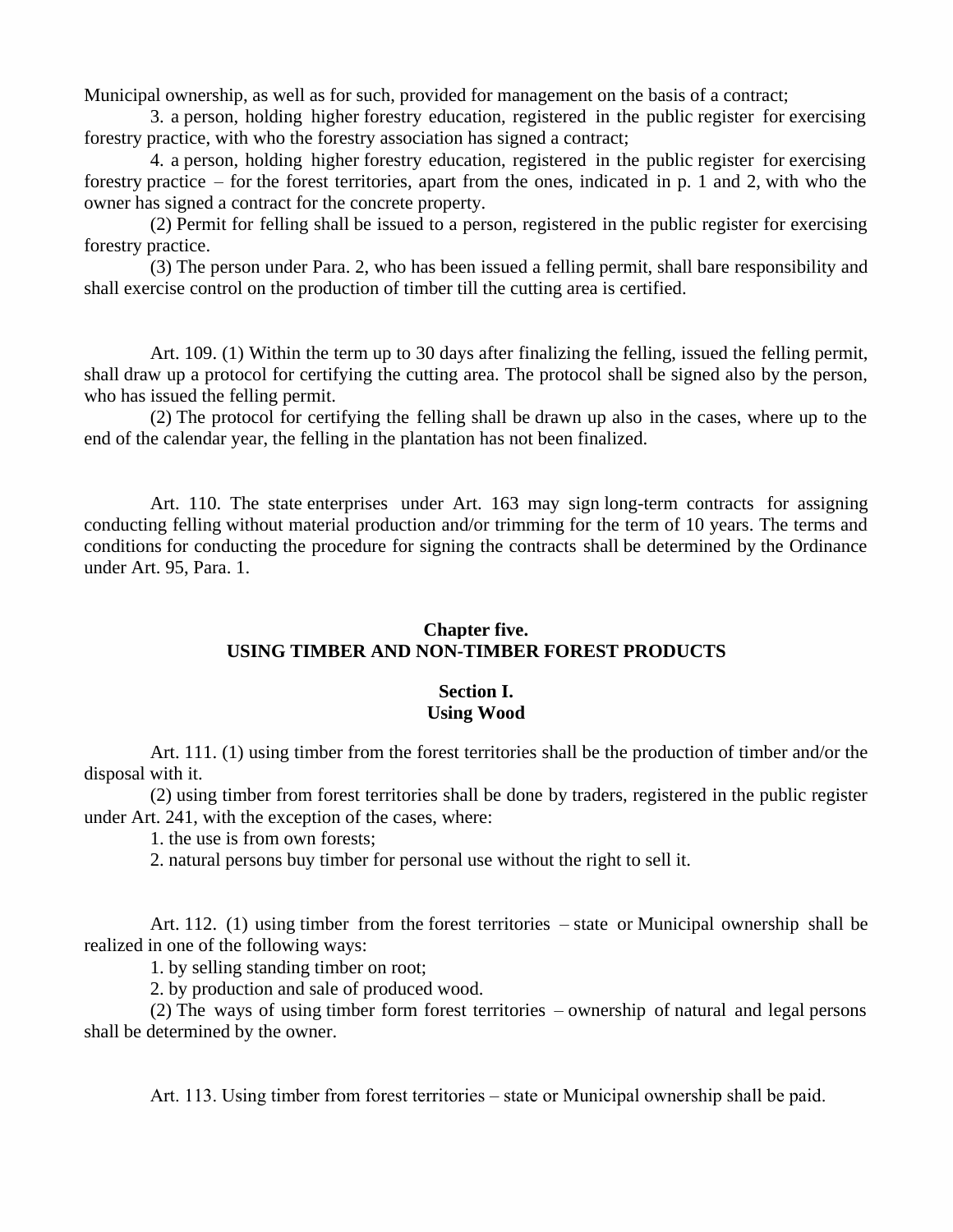Art. 114. (1) Using timber from the forest territories – state or Municipal ownership shall be done under the terms and conditions, determined by the Ordinance under Art. 95, Para. 1.

(2) Natural, legal persons or Municipalities may on the basis of a contract provide the production of timber in their own forests to state undertakings under Art. 163 or to persons, registered in the public registered under Art. 235 and 241. The terms and conditions for production of timber shall be determined by the contract.

Art. 115. (1) The state forestry, state hunting reserves, as well as the Municipalities – owners of forests may provide up to one third of their annual use of timber for production or for processing to traders, who:

1. have a seat and address of management on the territory of the relevant forestry or Municipality and perform their activity on the same territory, and

2. (In force from 01.01.2016) possess a document for compliance with an international standard, issued by an independent body of certification, related to the activities of production and/or processing of wood.

(2) The compliance document under Para. 1, p. 2 shall certify, that the trader applies some of the following systems for:

1. sustainable management of forests, or

2. control over the production of timber and the produced products, or

3. quality of the production process and the offered products and services.

Art. 116. (1) The state enterprises under Art. 163, as wellas the Municipalities – owners of forests may sign contracts with traders for the term of up to 15 years for:

1. production of wood;

2. sale of wood.

(2) (In force from 01.01.2016) The traders under Para. 1 shall meet the requirements under Art. 115, Para. 1, p. 2.

(3) The annual quantity – subject to the contracts under Para. 1 shall be in the amount of:

1. up to 1/4th of the annual use of timber in the relevant state enterprise, but no more than 1/3rd of the annual use of timber for each state forestry or state hunting reserve;

2. up to 1/3rd of the annual use of timber in the relevant Municipality.

(4) The terms and conditions for conducting the procedure and for signing the contracts under Para.  $1-3$  shall be determined by the Ordinance under Art. 95, Para. 1.

## **Section II. Using Non-timber Forest Products**

Art. 117. (1) Using non-timber forest products shall be the production of resin, kindling wood, hay, barks, fiber, seeds, mushrooms, healing and aroma plants or parts of them, lichen and moss, forest fruits, greenery, Christmas trees, leaf fodder, hunt of animals, which are not game, as well as disposal with them.

(2) Using non-timber forest products, where it is economic activity, shall be done only if this has been envisaged in a confirmed forestry plan.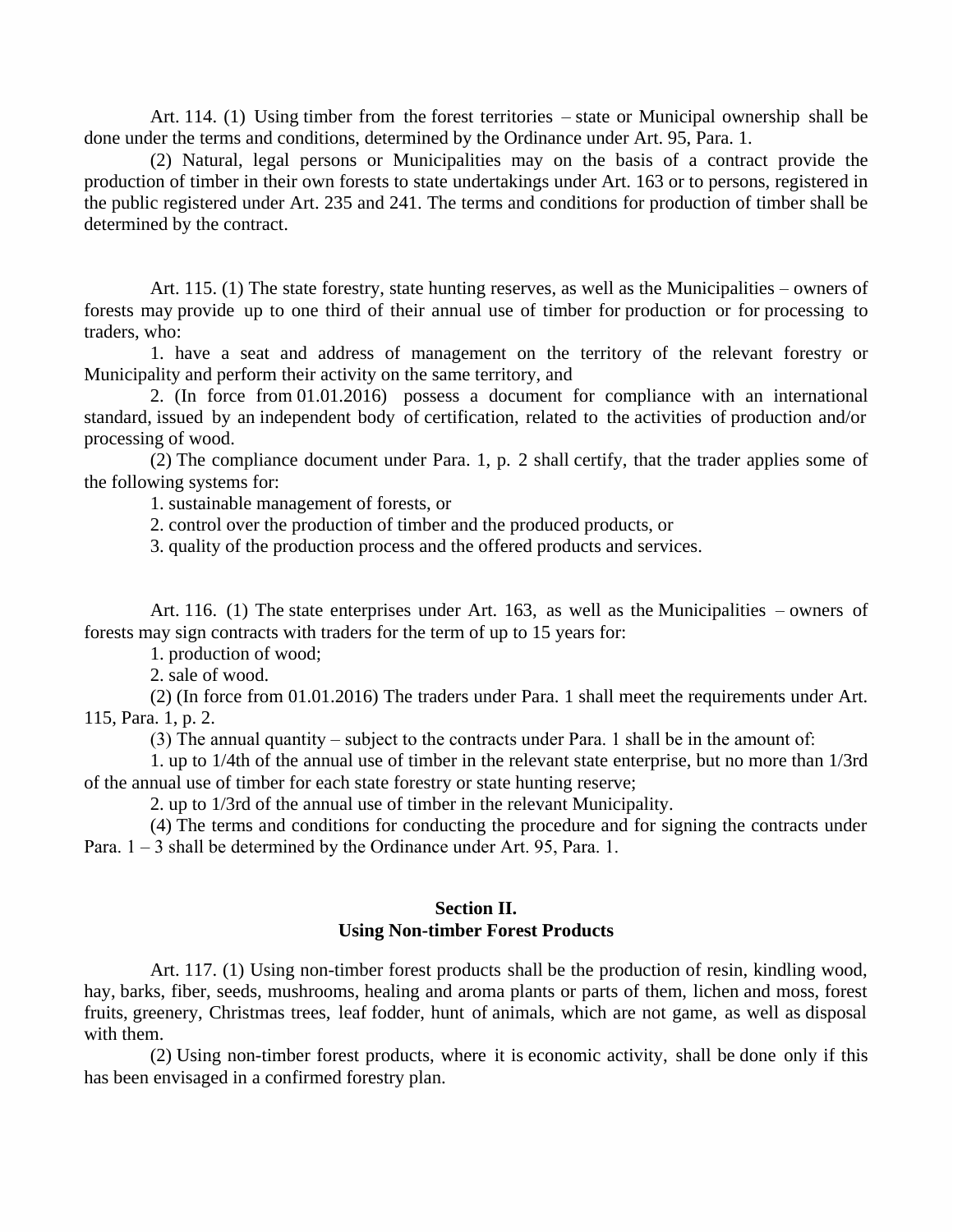Art. 118. Using medicinal plants shall be provided by the Medicinal Plants Act.

Art. 119. (1) Using non-timber forest products from the forest territories shall be done without violating the rights of third persons and the provisions of the acting legislative provision.

(2) Using mushrooms, forest fruits, healing and aroma plants or parts of them from the forest territories, where it is not an economic activity, shall be performed free.

Art. 120. (1) The director of the state enterprise under Art. 163 or an official, authorized by him shall organize the production and disposition with non-timber forest products from forest territories – state ownership, by:

1. assigning the production and sale of the products in raw and/or processes state – under the Ordinance of Art. 95, Para. 1;

2. by renting certain forest territories;

3. by issuing permit for using non-timber forest products.

(2) For organizing the production and disposition under Para. 1, p. 1 and 2, contracts may be signed for the term of 10 years. The contracts shall determine the permitted for production, the place of their production, prices, quantities and ways of their measurement.

(3) The production and disposition with non-timber forest products from forest territories – Municipal ownership, shall be performed in the ways, determined by Para. 1 after Municipal council decision.

(4) The ways of using non-timber forest products from forest territories – ownership of natural and legal persons, where they are economic activity shall be determined free by the owners.

Art. 121. Production of resin and barks of standing trees shall be prohibited, with the exception of barks of cork oak, apart from the cases, where the production is envisaged in a forestry plan.

Art. 122. The produced timber and non-timber forest products are Articles with fast worsening qualities, which shall be subject to fast sale.

### **Section III. Pasture in the Forest Territories**

Art. 123. (1) Pasture of farm animals in forest territories – state and Municipal ownership shall be done after payment a price for the calendar year, determined:

1. by an order of the Minster of Agriculture and Food or by officials, authorized by him – for the forest territories – state ownership;

2. by a Municipal council decision – for the forest territories – Municipal ownership.

(2) For the paid under Para. 1 price, the person shall be issued a document, which shall indicate the type and number of animals.

(3) Pasture of farm animals in the forest territories – ownership of natural and legal persons shall be done after a written agreement of the owner.

Art. 124. It shall be prohibited: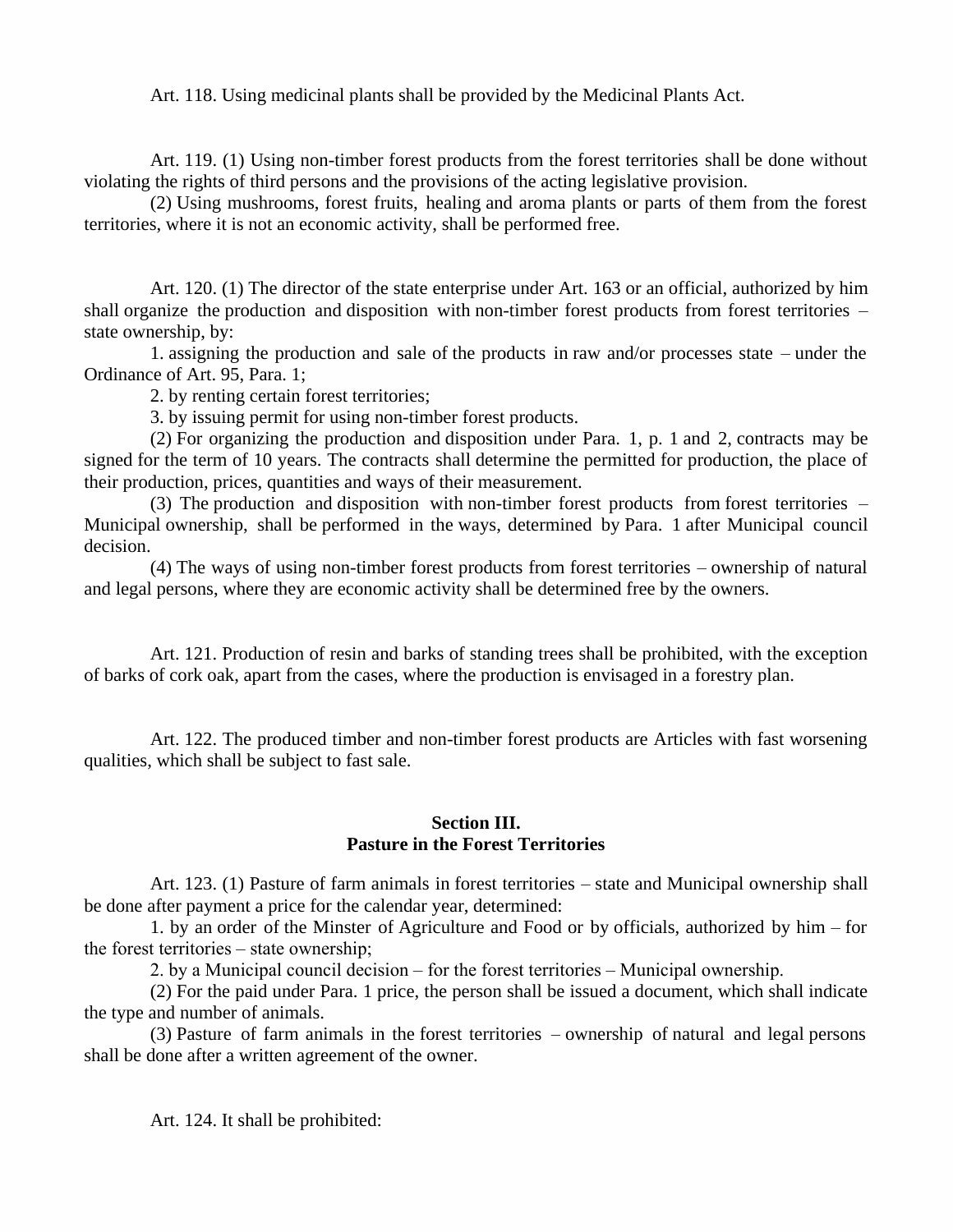1. pasture in forest territories of farm animals without a herdsman;

2. pasture in the flooded and erosion forest territories, dendraria, approved and registered sources of production of forest reproductive materials and in the forest nurseries;

3. pasture in the forest cultures and young plantations of family origin and in the sucker plantations, until they right height of 3 m;

4. pasture in forest territories, in which their natural restoration has started or is possible;

5. night pasture in the forest territories;

6. pasture of farm animals in the game-breeding areas of the state forestry and in the hunting reserves.

Art. 125. (1) Annually, by the end of February, the Mayor of the Municipality shall issue an order, which shall indicate the forest territories, in which the pasture of farm animals shall be prohibited. The order shall be announced at an evident place in the building of the relevant Municipality, the region, City Hall or populated area.

(2) The order under Para. 1 shall be issued on the basis of come by the end of January written proposals by:

1. the directors of the state forestry or state hunting reserves – for the forest territories – state ownership;

2. Mayors of regions and City Halls and Municipality deputies – for the forest territories – Municipality ownership;

3. owners – for forest territories apart from those, indicated in  $p$ . 1.

(3) The order under Para. 1 shall be issued while observing the restrictions and bans, provided by the orders for announcement and in the plans for management of protected territories and protected zones.

### **Section IV.**

## **Export and Import of Non-processed Timber Material And Wild-growing Mushrooms**

Art. 126. (1) The export of non-processed timber material and of wild-growing mushrooms shall be performed after issuing an export certificate. The certificate shall be with a validity term of 3 months from the date of its issuance.

(2) For issuing an export certificate of non-processed timber material the exporter shall produce:

1. a contract with the owner of the forest for use if the timber and/or an Invoice for buying the wood;

2. a foreign-trade contract and/or Proforma-Invoice;

3. a document for a paid charge for issuing the certificate;

4. a filled in form by the exporter of an export certificate.

(3) For issuing an export certificate for wild-growing mushrooms the exporter shall produce:

1. a document for a paid price for collecting non-timber forest products, a contract for rent or an Invoice, issued by the owner;

2. foreign trade contract and/or Invoice;

3. a document for a paid charge for issuing the certificate;

4.filled in by the exporter form of an export certificate.

(4) On the day of producing the documents under Para. 2 and 3, the Minister of Agriculture and Food or an official authorized by him shall issue or refuse to issue an export certificate. The refusal may be appealed under the Administrative-procedure Code.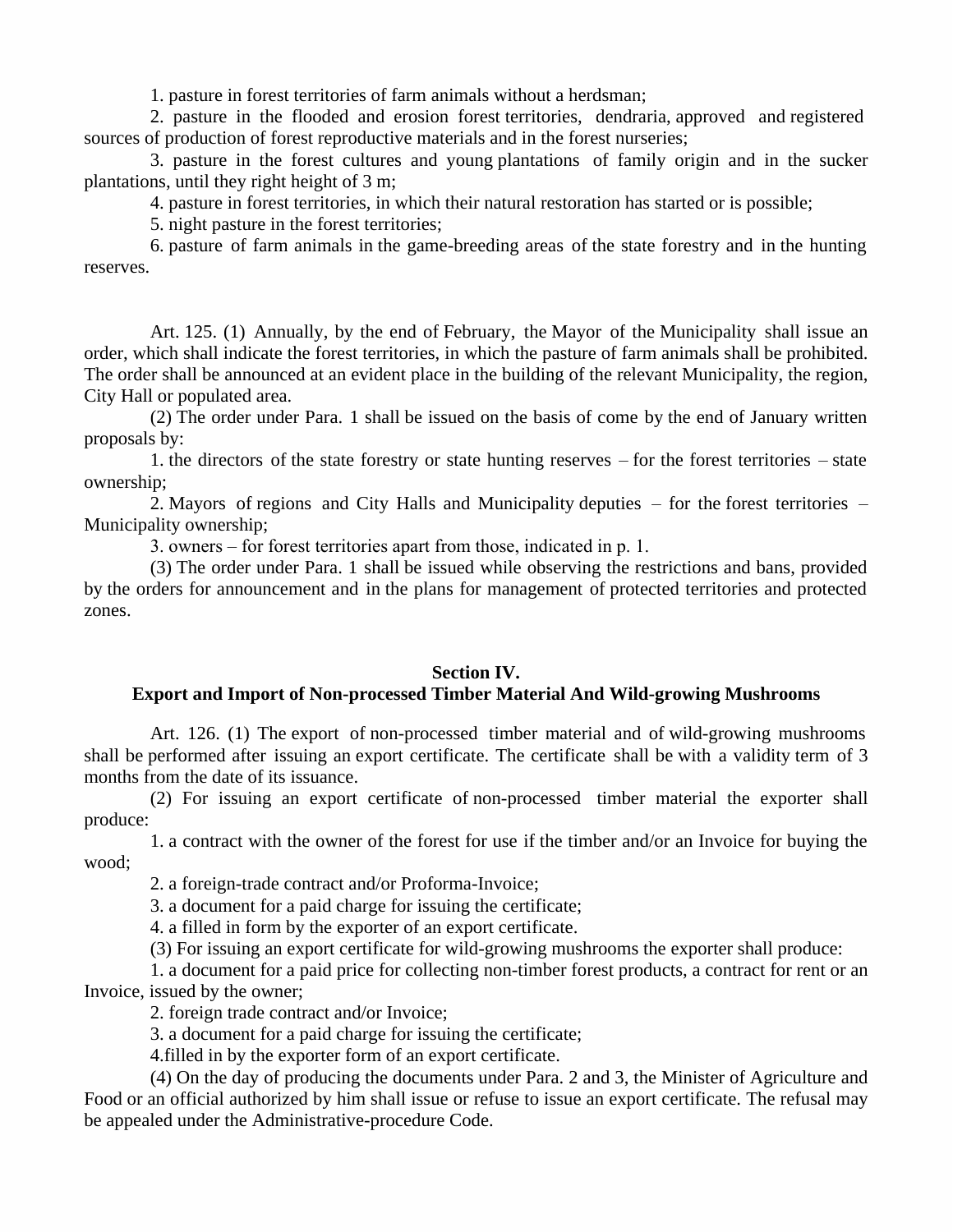(5) In order the certificate to be issued, charges shall be collected, determined by a tariff of the Council of Ministers.

(6) The Minister of Agriculture and Food may, by an order, temporarily to prohibit the export of non-processed timber material from certain timber types and/or sizes, as well as of wild-growing mushrooms.

Art. 127. (1) Competent body on implementation of the Council Regulation (EC) No 2173/2005 of 20 December 2005 on the establishment of a FLEGT licensing scheme for imports of timber into the European Community, called hereinafter Regulation (EC) 2173/2005, shall be the Customs Agency.

(2) While performing check-up for establishing the compliance of consignments with the data of the relevant permit, the activity of the Customs Agency shall be supported by the Executive Forest Agency.

## **Chapter six. PROTECTION OF THE FOREST TERRITORIES**

### **Section I. General Provisions**

Art. 128. The protection of the forest territories shall cover the measures for prevention and fight with diseases, pests, fires and other abiotic influences.

#### **Section II.**

#### **Protection of the Forest Territories from Diseases and Pests and Other Damages**

Art. 129. The protection of the forest territories from diseases, pests and other damages shall provide the creation and growing of healthy, sustainable and highly productive forests and shall include: evaluation of their healthy condition, prognosis for spreading of pests, diseases and other damages in the forests, prophylaxis and quarantine events and conducting fight with the pests, diseases and other damages.

Art. 130. The protection of the forest territories from diseases, pests and other damages shall be conducted by:

1. prophylaxis and quarantine initiatives;

2. conducting observations, investigations and signals for the occurrence, development and spreading of the agents of diseases, insects, weeds and other pests;

3. evaluation and monitoring of the impact of abiotic and biotic factors over the conditions of the forest-timber plantation;

4. conducting protection initiatives and fight with the pests, including biological, chemical, physical-mechanic and integrated methods and means.

Art. 131. (1) Evaluation of the health condition of forests and of the need of conducting protected initiatives in them shall be done with a prognosis, prepared by specialized territorial units under the Executive Forest Agency – forest-protection stations and a confirmed by the Executive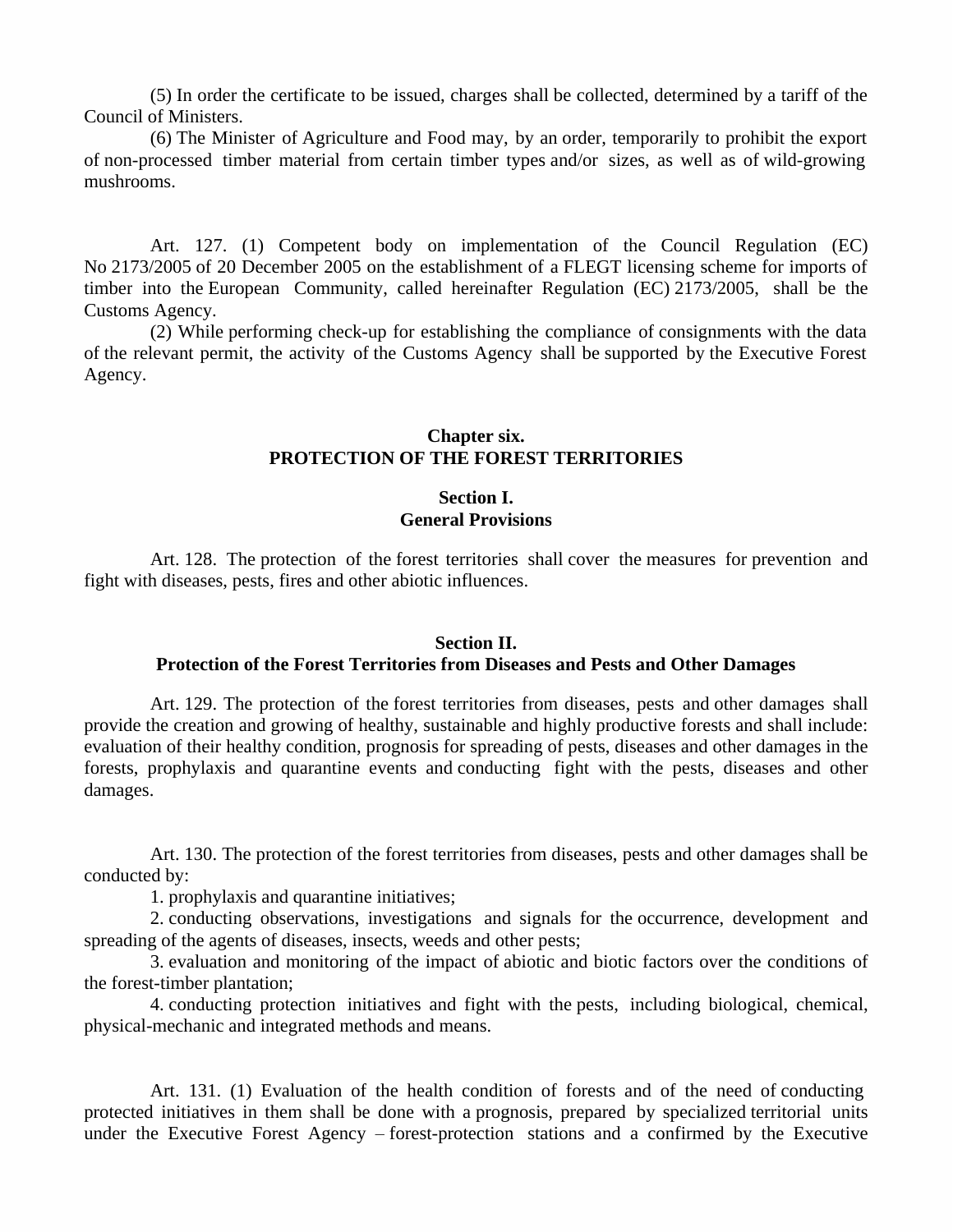director of the Executive Forest Agency.

(2) The Executive Forest Agency, the Regional directorates of forests and forest-protection stations shall give free methodical management, shall consult the Municipalities and other owners of forests, shall give instructions and shall perform control on the protection of the forests from diseases, pests and other damages.

(3) The instructions of the bodies under Para. 2 for protection of forests from diseases, pests and other damages shall be obligatory for the state enterprises under Art. 163, the Municipalities, the training-testing forestry and owners of forest territories.

Art. 132. The protection of the forest territories from diseases and pests and other damages shall be organized and conducted under the terms and conditions, determined by an Ordinance of the Minister of Agriculture and Food.

Art. 133. (1) The protection of the forest territories from diseases and pests and other damages shall be organized and realized by the owners, respectively – by the persons, who have been provided to manage the territory, on their account.

(2) In the cases of mass development of diseases or calamities in the forest territories the protection shall be organized and controlled by the forest=protection stations on the account of the state budget.

Art. 134. The Municipalities, the natural and legal persons – owners of forests, as well as their associations may assign the activities on protection in the forest territories – their ownership to the state enterprises under Art. 163 or to the forest-protection stations.

Art. 135. (1) The protection of forests shall be realized with means and preparations, permitted and registered under the Plants Protection Act.

(2) The plant-protection means and preparations shall be applied under the conditions and in a way, determined by the Ordinance of the Minister of Agriculture and Food, coordinated with the Minister of Environment and Waters and the Minister of Health.

### **Section III. Protection of the Forest Territories from Fires**

Art. 136. (1) The measures and initiatives for protection of the forest territories from fires shall be planned for every forest territory unit, notwithstanding of the ownership on the territory and shall be obligatory for Implementation.

(2) Planning the measures and initiatives for protection of the forest territories from fires shall be on the account of the state budget.

(3) Implementation and maintaining the measures and initiatives for protection of the forest territories from fires shall be organized and realized by the owners, respectively by the persons, to whom the territory has been given for management on their account.

(4) The terms and conditions for planning the measures and initiatives for protection of the forest territories from fires shall be determined by the ordinance under Art. 18, Para. 1.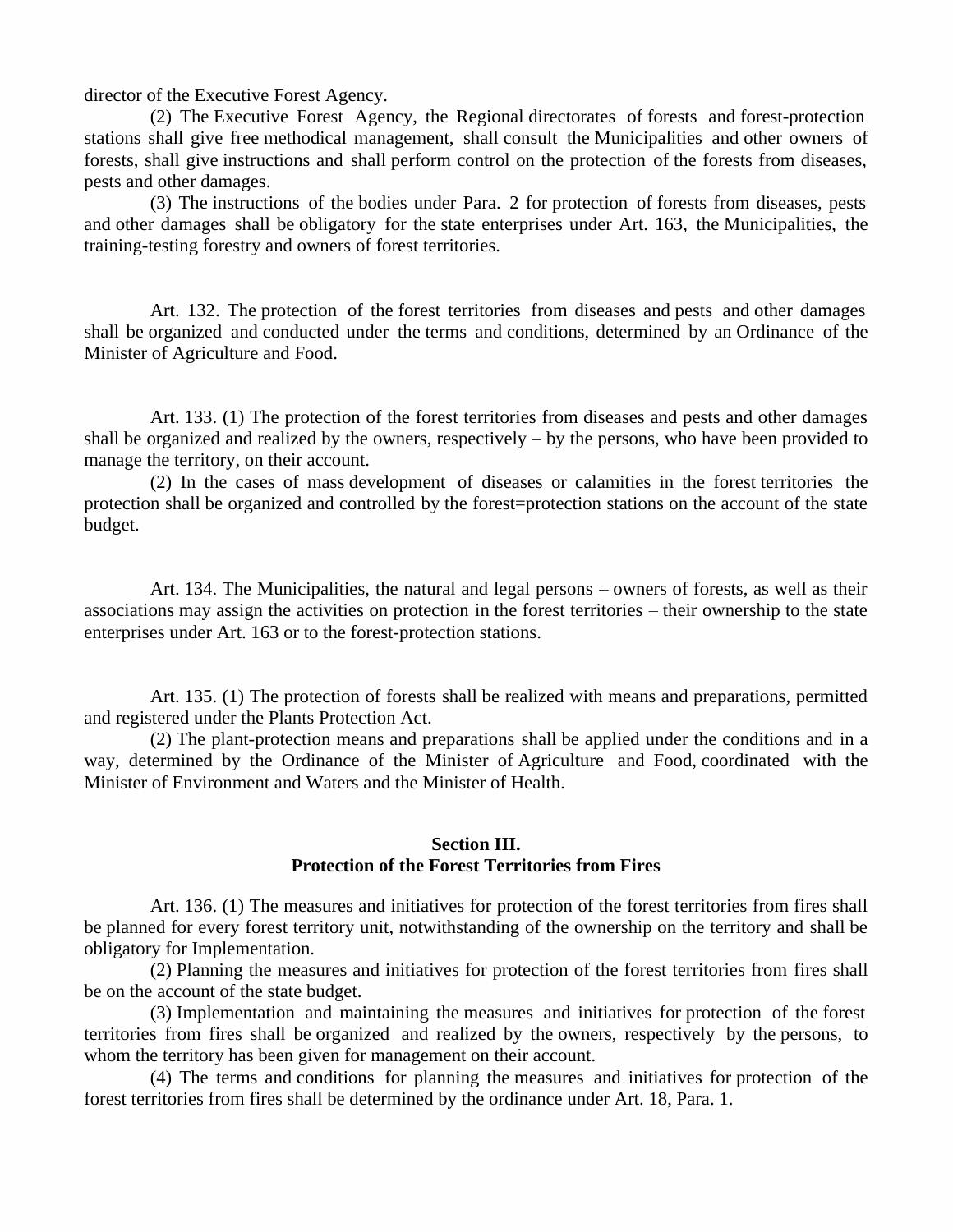Art. 137. (1) Annually, upon proposal of the director of the Regional directorate of forests, the regional Governor by an order shall define a fire-dangerous season in the forest territories for the region.

(2) The order under Para. 1 shall be announced in public on the internet site of the relevant regional administration of the regional directorate of forests and of the Executive Forest Agency.

(3) During the fires-dangerous season lighting of open fire and performing fire works at a distance less than 100 m from the borders of the forest territories shall be prohibited.

Art. 138. (1) The terms and conditions for protection of the forest territories from fires shall be determined by an Ordinance of the Minister of Agriculture and Food and the Minister of Interior.

(2) Lighting fire and performing fire works in the forest territories shall be prohibited, unless in the cases, determined by the Ordinance under Para. 1.

Art. 139. (1) The owners of line objects, as well as of equipment, passing or falling in the forest territories, shall be obliged on their own account:

1. to maintain them during the whole year in fire-protected state, by cleaning periodically from trees, branches, bushes, dry grass and from other inflammable materials;

2. to trim the branches of trees, which are close to the object or equipment;

3. to define the specially dangerous inflammable places and to protect them.

(2) Natural persons, passing or inhabiting in the forest territories shall be obliged to observe the rules for fire safety in them.

(3) The hunters, fishermen and tourist associations in Bulgaria shall instruct through their bodies their members for the rules of fire safety in the forest territories before each outing.

(4) The heads of military units shall be obliged while conducting field training and exercises to provide the observation of the rules for fire safety and to undertake actions for non-admittance of fires and for their timely extinguishing.

Art. 140. The bodies of fire safety and protection of the population and the officials of the Executive Agency of Forest and its structures shall have the right to stop actions or machines and equipment, which do not meet the requirements for fire safety or create danger for occurrence of forest fires.

Art. 141. (1) The bodies of the fires safety and protection of population, the Executive Agency of Forest and the Regional directorate of forests independently or jointly shall perform control on the implementation of the envisaged anti-fire measures and initiatives in the forest territories.

(2) The direct organization of the fight with forest fires shall be performed by the bodies of the fire safety and protection of the population with the assistance of the state forestry and the state hunting reserves, Municipalities, owners and users of forest territories, as well as of the persons, performing activities in them.

Art. 142. (1) The Mayors of Municipalities, regions, City Halls and deputies shall organize on the account of the Municipal budget voluntary formations for extinguishing forest fires under the Disaster Protection Act.

(2) The directors of state forestries and of state hunting reserves shall organize specialized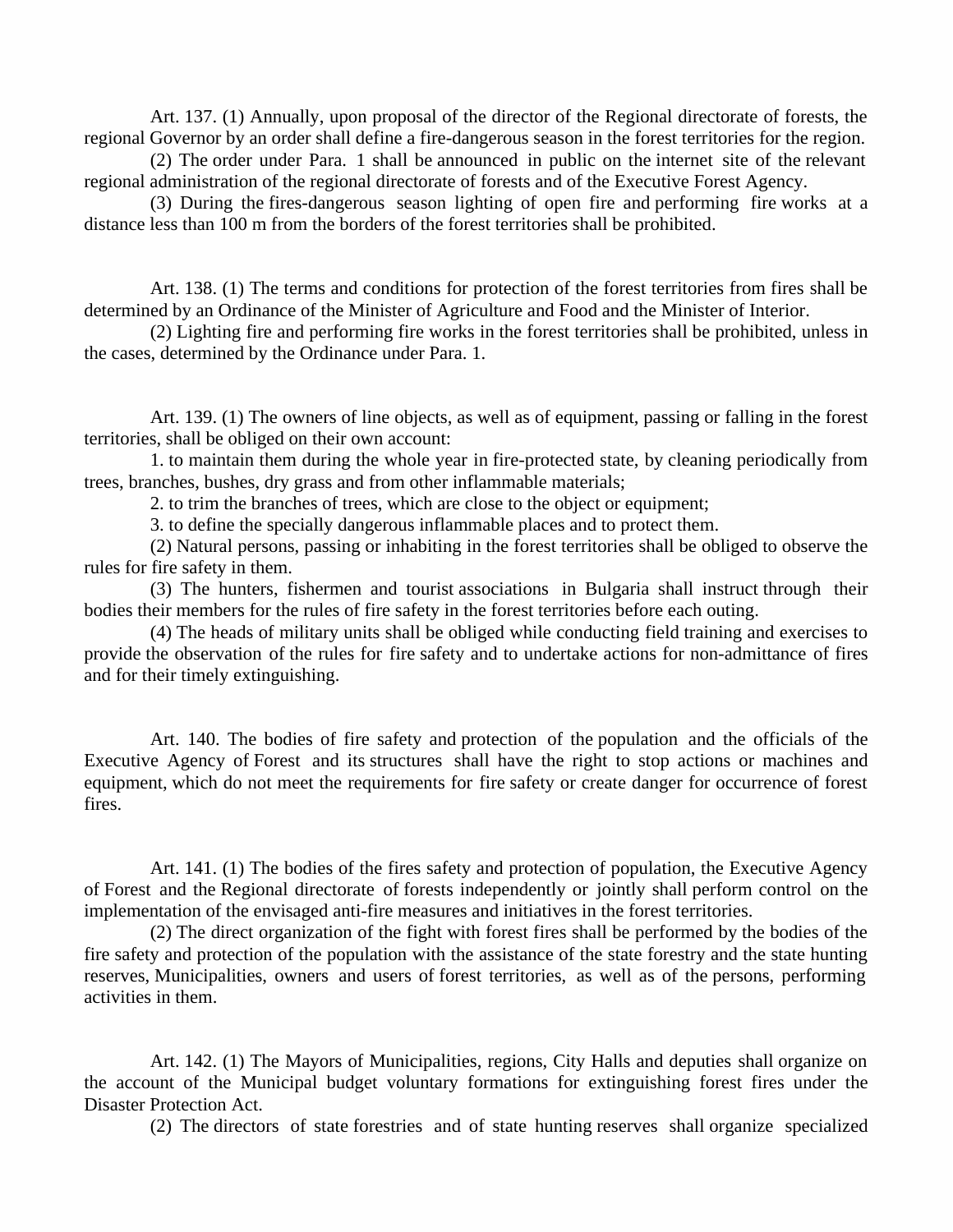groups of employees and workers for actions in extinguishing forest fires.

(3) The order for action of the voluntary formations and specialized groups under Para. 1 and 2 at extinguishing forest fires shall be determined by the Ordinance under Art. 138, Para. 1.

Art. 143. A person, who has noticed a fire in the forests territories shall be obliged immediately to undertake actions for notifying the centres for accepting emergency calls to the single European number 112.

## **Chapter seven. ACCESS TO FORESTS**

Art. 144. (1) The access to the forest territories shall be free, at own risk, while observing the instructions of the forest administration and the owner of the forest territory, apart from the cases, envisaged by this Act.

(2) The access to, and from the forest territories, given for management to other institutions in relations to the national security and defence shall be determined by an act of the head of the relevant institution.

(3) The access to forest territories, included in protected territories shall be done under the terms and conditions of this Act, apart from the cases, where it is not prohibited or restricted under certain conditions by the orders for announcement or management plans.

(4) With a permission, issued under this Act shall be provided access to:

1. forest territories, in which production of timber is conducted and for this circumstance an instruction sign has been placed;

2. the forest nurseries.

(5) The permit under Para. 4 shall be given in written form by the person, managing the relevant territory.

Art. 145. In the properties in the forest territories shall not be placed fences or other actions, which restrict the free movement of people, wild animals and waters with the exception of properties, for which this has been envisaged by a legislative of administrative act.

Art. 146. (1) the director of the Regional directorate of forests by an order may temporarily, for the term of up to 3 month, restrict or prohibit the access to a certain forest territory:

1. in view to preservation and protection of the forest territories and game;

2. in the interest to the health and safety of the nationals.

(2) The order under Para. 1 may be issued also upon proposal of the director of the relevant state forestry, state hunting reserve or of the owner of the forest territory. The order shall be announced in public on the internet site of the Regional directorate of forests and on the information board in the building of the relevant Municipality.

(3) On the basis of the order under Para. 1, the person, upon whose initiative the access to the forest territory is restricted, shall place barriers or information signs.

(4) The access of owners of forest territories to their properties may be restricted only in the cases under Para. 1, p. 2.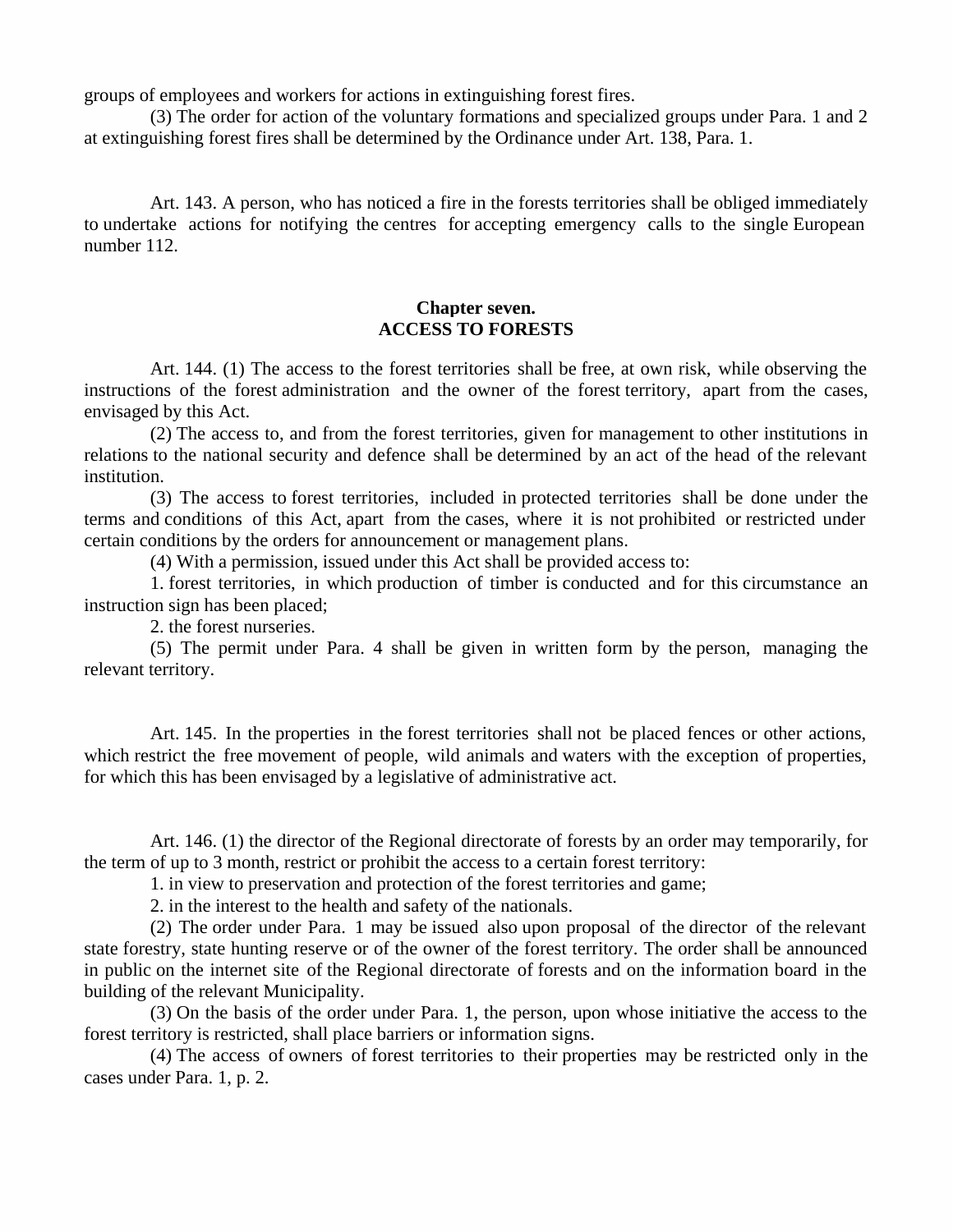Art. 147. The lessees of land properties in forest territories – state and Municipal ownership may request by the lessor introducing temporary restrictions or prohibitions for access to the areas, used by them, where this is needed for performing their activity under the contract, under Art. 146.

Art. 148. (1) Trucks and road vehicles pulled by animals may move in the forest territories and on forest roads only in connection with fulfillment of forestry, farm and hunting reserve activities.

(2) The circumstance, that the vehicle will be used for fulfillment of the activities under Para. 1, shall be certified by;

1. a document, issued by the director of the state forestry or of the state hunting reserve without paying a charge – where the activity is done by the forestry or has been assigned by it;

2. hunting permit, valid on the concrete data and place of hunting;

3. a document, issued without paying a charge by the Mayor of the Municipality, region, city Hall or the deputy – in the remaining cases.

(3) The movement of the vehicles under Para. 1, where it is not related to fulfillment of forestry, farm or hunting reserve activities, shall be admissible only where:

1. a permit has been given for that by the director of the Regional directorate of forests or an official authorized by him, or

2. is on roads and road-beds, which have special signs for such purposes.

(4) The owners or users of properties, for whose use is needed trespassing with trucks and road vehicles pulled by animals on the forest roads, shall receive a permit for movement on the concrete roads by the Mayor of the Municipality, region, city Hall or the deputy upon location of the property.

(5) The documents for access of the vehicles under Para. 1 shall be:

1. with term of validity by finalization of the relevant forestry, farm and hunting reserve activity;

2. termless – for the owners or users of properties under Para. 4.

(6) The persons, who issue documents for access under this Act shall keep a copy of them for the term of up to 1 year from their issuance.

(7) The movement on the forest roads of road vehicles, apart form the ones, indicated in Para. 1 shall be done under the terms and conditions, determined by the Ordinance under Para. 11. Cycling, as well as riding horses in the forest are permitted only on forest roads and on the road-beds, with signs for that purpose.

(8) Upon request of Mayors of Municipalities, the director of the Regional directorate of forests, by an order, may determine forest roads, for which the movement of road vehicles to be allowed.

(9) The Municipalities, upon whose request the order under Para. 8 has been issued, shall be obliged on their account to place signs on the relevant roads and to provide their current maintenance and repair.

(10) Owners and users of properties in the forest territories or bordering such shall not be able to restrict the access to the forest roads, including by fencing or in any other way, restricting their free use.

(11) The terms and conditions for the movement on the forest roads for placing road signs and their models, as well as the forms of documents for access to forest territories shall be determined by the Ordinance of the Minister of Agriculture and Food and the Minister of Interior.

Art. 149. (1) Movement of road vehicles and riding horses shall be banned on signed tourist paths, unless where the tourist path coincides with a forest road or is a part of the signed road-bed.

(2) Signing new tourist paths and road-beds in the forest territories shall be done with the agreement of the owner, respectively of the persons, to whom the territory has been given to be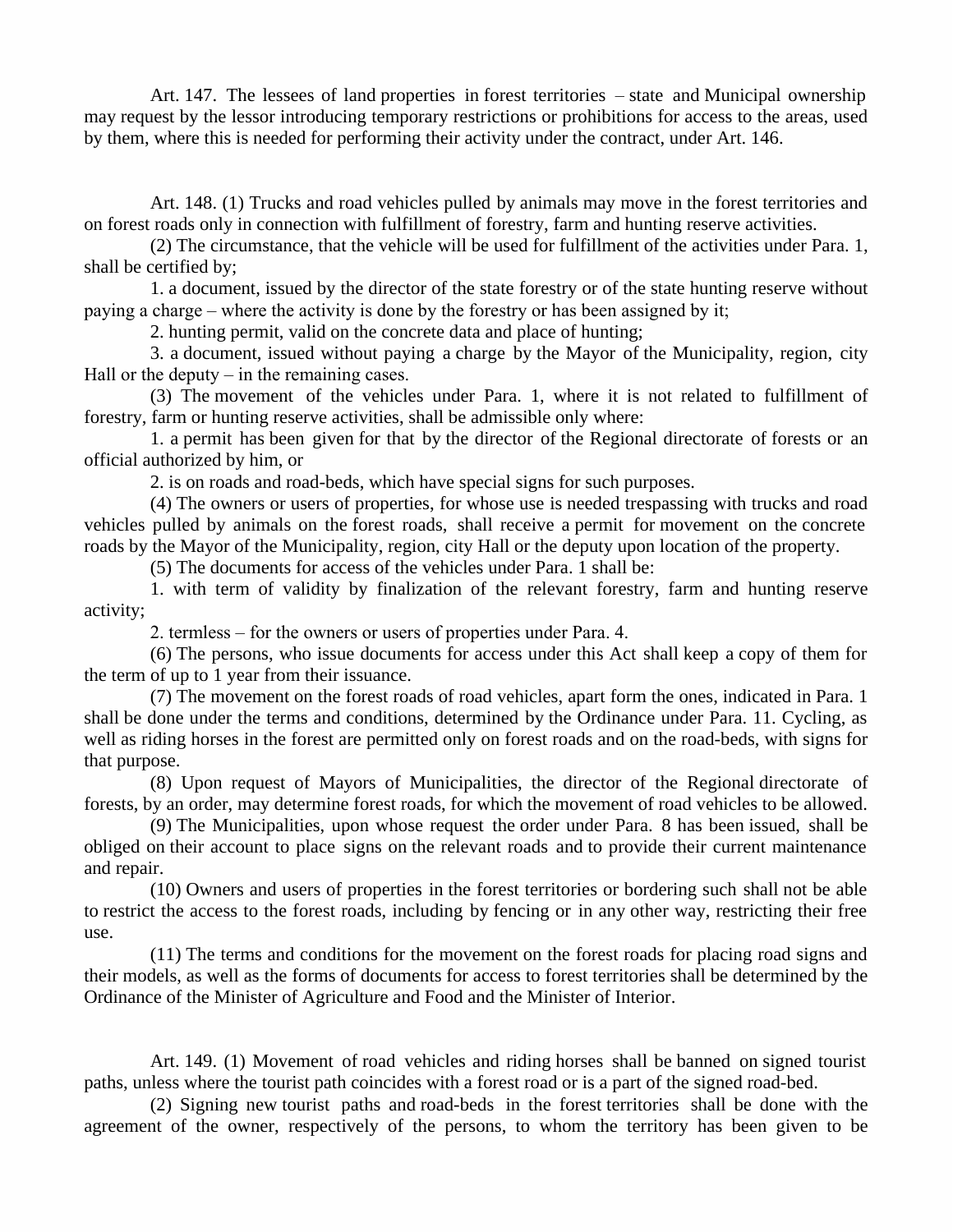managed.

Art. 150. (1) Organized public or sport materials in the forest territories, as well as in territories, which border such, may be held after receiving license by the director of the relevant Regional directorate of forests.

(2) The request for issuance a license shall be submitted at least 14 days before the date of the initiative, by pointing the place of holding and the expected number of participants and a written agreement of the owner or the person, managing the territory shall be applied.

(3) The permit shall be issued within the term of 7 days before the date of holding the initiative and in it additional conditions for holding the initiative may be determined, which shall be obligatory for the organizer.

(4)The organizer of the initiative under Para. 1 shall provide:

1. the fire safety of the held initiative;

2. cleaning the territory and removing the placed movable objects.

Art. 151. The restrictions and prohibitions under this Chapter shall not apply in the cases, where the relevant activities are conducted fulfilling the official duties of bodies at state governance according to this Act and of officials, fulfilling their functions according to the special norms.

# **Chapter eight. CONSTRUCTION IN THE FOREST TERRITORIES WITHOUT CHANGING THE PURPOSE**

Art. 152. (1) Construction in the forest territories without changing the purpose shall be admitted only for building up objects under Art. 54, Para. 1.

(2) Construction of objects under Para. 1 shall be permitted under the terms and conditions of the Spatial Development Act and of an Ordinance of the Minister of the Regional Development and Public Works and the Minister of Agriculture and Foods.

(3) The owners and users of properties in forest territories or bordering such shall not stop performing repair and reconstruction of forest roads.

(4) The provisions for design, construction and introducing into exploitation of forest roads, as well as their classification shall be determined by the Ordinance under Para. 2.

Art. 153. (1) As construction shall not be considered building up of:

1. temporary forest roads, temporary cable lines and storehouses for timber;

2. technical strengthening equipment for fight against erosion and floods;

- 3. temporary anti-fire observation towers;
- 4. hunting and fishery equipment;
- 5. architecture elements for servicing recreation and tourism;
- 6. equipment, providing preservation of cultural values;
- 7. monitoring stationeries.

(2) Construction of buildings and equipment under Para. 1 shall be done under the terms and conditions, determined by the ordinance under Art. 152, Para. 2.

# **Chapter nine.**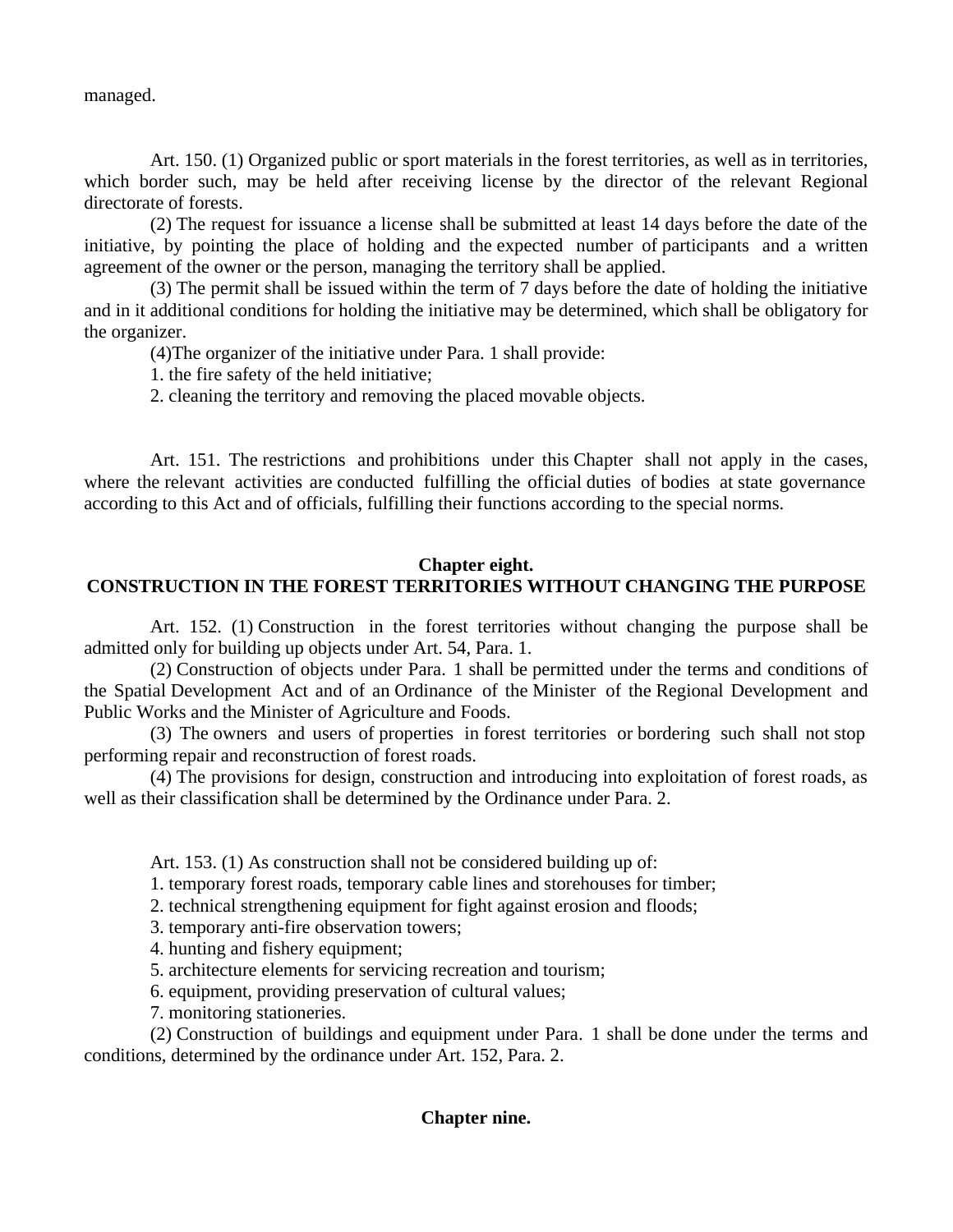### **STRUCTURE OF THE EXECUTIVE FOREST AGENCY**

Art. 154. (1) The state policy in the area of forestry shall be performed by the Minister of Agriculture and Food through the Executive Forest Agency.

(2) The Executive Forest Agency shall be a legal person on budget support – second level budgetary spending unit.

(3) The Executive Forest Agency. Shall be directed by an executive director.

(4) The activity and structure of the Executive Forest Agency shall be determined by Rules of Procedure, adopted by the Council of Ministers.

Art. 155. (1) For discussing major issues of the forestry, under the Minister of Agriculture and Food, a National Council on Forests shall be established as a consultative body.

(2) The National Council on Forests shall include representatives of the Ministry of Agriculture and Food, the Ministry of Environment and Waters, the Ministry of Interior, the Ministry of Regional Development and Public Works, the Ministry of Finance, the Ministry of Justice, the Executive Forest Agency, the state enterprises under Art. 163, the Bulgarian Academy of Science, the University of Forestry, the Municipalities and other owners of forests and non-profitable legal persons. Whose activity is related to the management and protection of forests.

(3) The composition of the National Council on Forests as well as its rules of procedure shall be determined by an order of the Minister of Agriculture and Food.

(4) The National Council on Forests shall assist the Minister of Agriculture and Food, while:

1. conducting state policy in the area of forestry;

2. developing projects of legislative acts, related to forestry;

3.solving problems of high public interest in the area of forestry.

Art. 156. The Executive Forest Agency shall:

1. assist the development and shall coordinate the implementation of the National Development Strategy of the Forestry Sector;

2. develop Strategic Development Plan of the Forestry Sector;

3. organize the development and control the implementation of the regional development plans of the forest territories;

4. organize the inventory of the forest territories;

5. control the development and implementation of the forestry plans;

6. organize the development and control the implementation of the management plans for the natural parks;

7. create and maintain an information system for the forest territories and the activities in them;

8. implement the investment programme of the Ministry of Agriculture and Food on forestry activities;

9. implement international and national programmes and projects in the area of forestry;

10. participate in the operation of the supporting bodies of the European Commission, assisting its activity in the area of forestry and shall make contacts with other international organizations;

11. control the implementation of the Act and shall exercise observation and methodical governance over the activity of all the bodies and persons, who have been assigned with obligations on it;

12. give information, perform consultations and provide administrative services of citizens and owners of forests, legal persons and bodies of the state government on issues, related to forestry;

13. assist the owners of forests in the cases, provided by the law;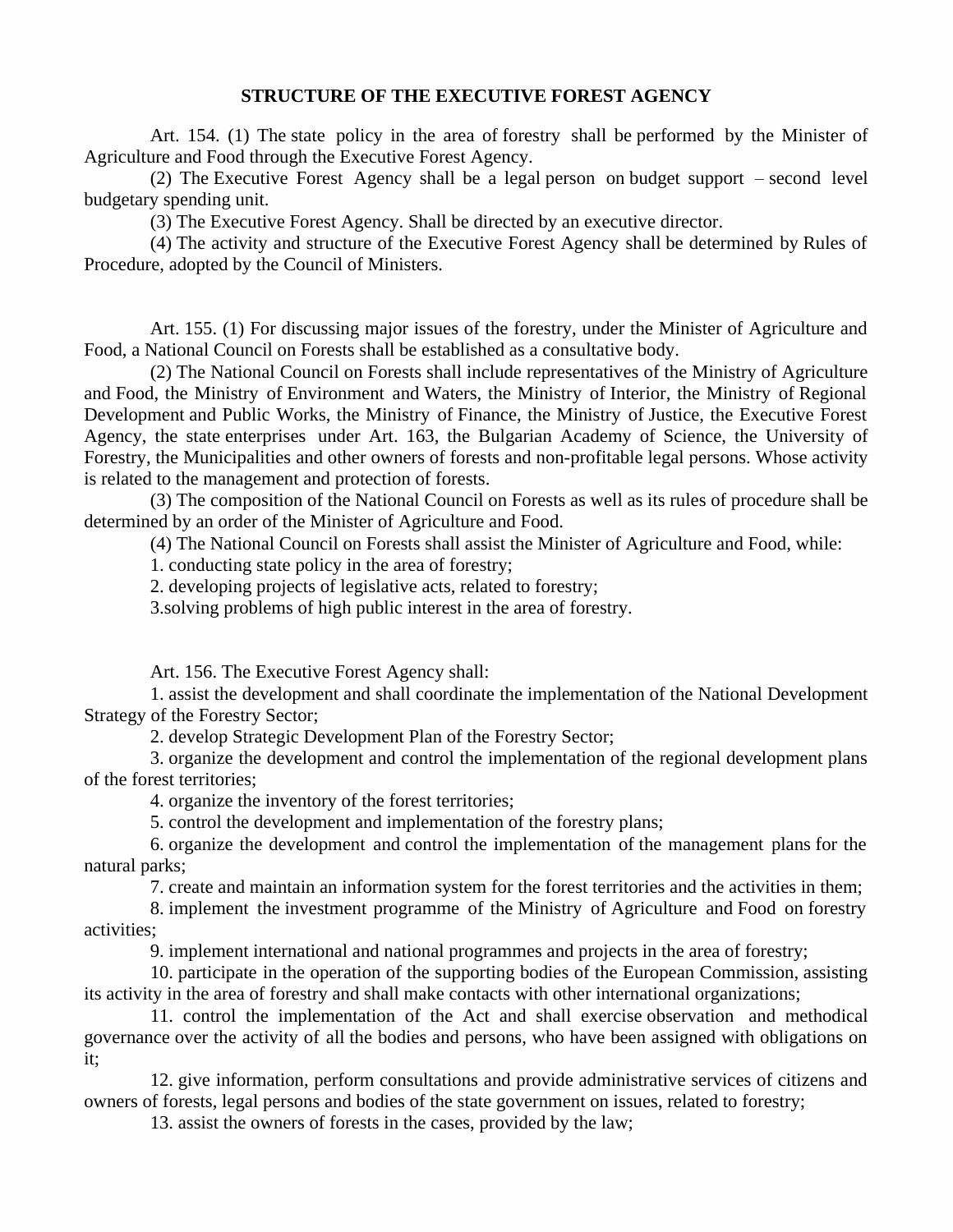14. coordinate and control the protection and preservation of forests, the forest seed control, the scientific and engineer-incorporative activity;

15. realize interrelation with non-governmental organizations for providing for their participation while forming and implementing the governmental policy in the area of forestry;

16. fulfill also other activities, assigned an Act or by a Council of Ministers decision.

Art. 157. (1) For adopting projects, plans and programmes, scientific and other developments and proposals for incorporation in the forestry and the hunting reserve, of plans and reports for operation of the specialized territorial units of the Executive Forest Agency the executive director of the Executive Forest Agency by an order shall appoint expert councils.

(2) The terms and conditions for holding the meetings of the expert councils shall be determined by Rules, approved by the executive director of the Executive Forest Agency.

Art. 158. (1) The executive director of the Executive Forest Agency after coordination with the Minister of Agriculture and Food, by an order shall establish and close Regional directorate of forests and shall determine their seats and region of activity.

(2) The regional directorates of forests shall be budgetary spending legal persons – structures of the Executive Forest Agency.

(3) The region of activity of each of the regional directorates of forests shall cover the whole territory of one or more regions in the meaning of the Administrative and Territorial Structure of the Republic of Bulgaria Act.

(4) The Regional directorate of forests shall perform the functions of the Executive Forest Agency in their determined region of activity, with the exception of the indicated ones in Art. 156, Para. 10.

Art. 159. (1) The executive director of the Executive Forest Agency, after coordination with the Minister of Agriculture and Food, by an order shall establish and close specialized territorial units: for protection of the forests; for forest seed control; for inventory and planning of the forest fund; for scientific and engineering-incorporating work; directorates of natural parks for implementation of the orders for announcement and the management plans of the natural parks; for other specialized activities and shall determine their seats.

(2) The specialized territorial units under Para. 1 shall be legal persons on budgetary spending – structures of the Executive Forest Agency.

Art. 160. (1) The structures of the Executive Forest Agency shall be directed by directors, with which the executive director of the Executive Forest Agency has signed a labour contract after holding a competition.

(2) Director of a Regional directorate of forests may be a person holding higher forestry education, with a Master's education-qualification degree, an labour experience in his subject not less than 7 years, acquired after graduating the higher education.

(3) Director of a specialized territorial unit may be a persons, holding higher education, corresponding to the subject of activity of the specialized territorial unit, with a Master's education-qualification degree, an labour experience in his subject not less than 7 years, acquired after graduating the higher education.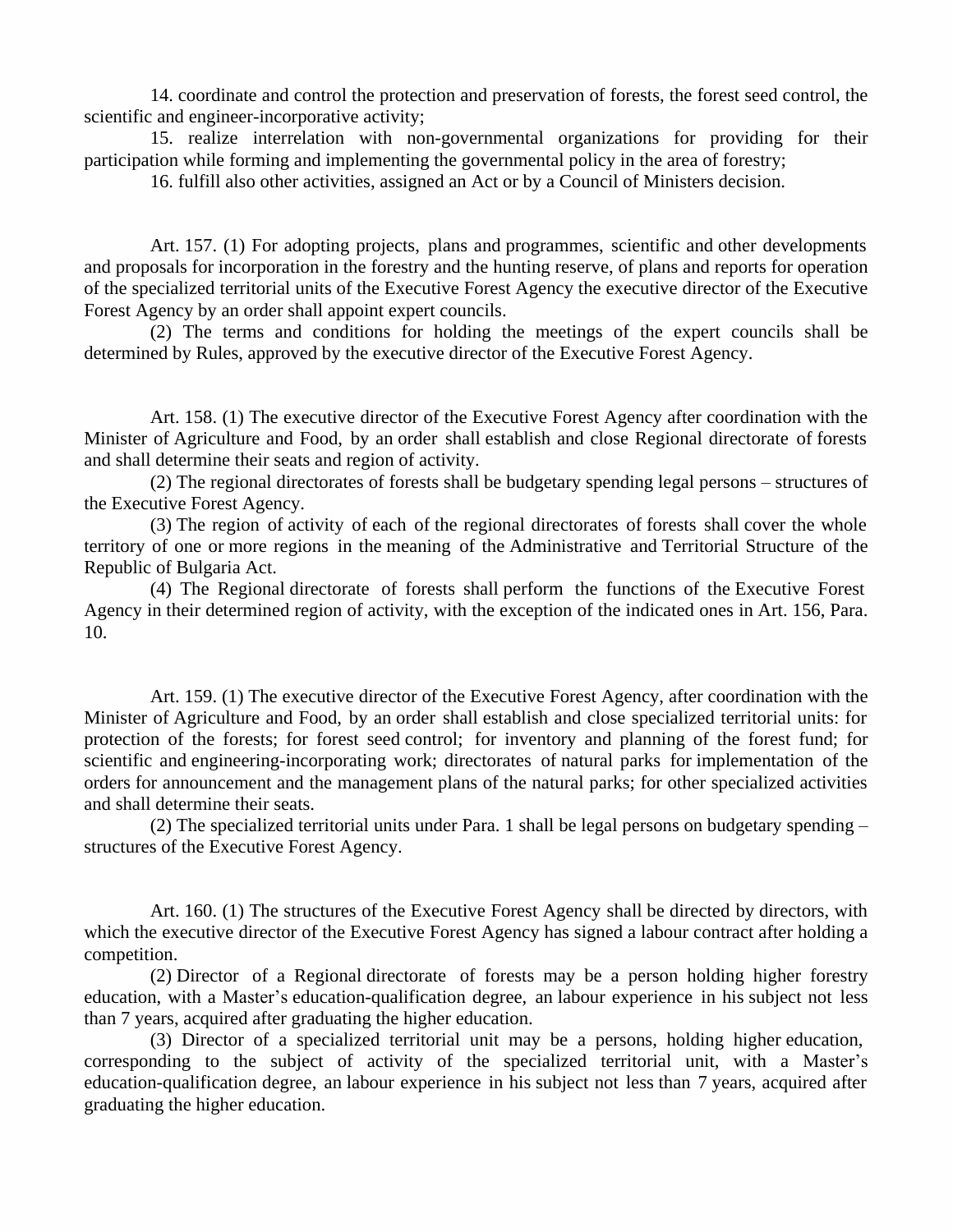Art. 161. The functions and tasks of the structures and specialized territorial units of the Executive Forest Agency shall be determined by rules of procedure. The rules of procedure shall be confirmed by the executive director of the Agency and shall be published in the State Gazette.

Art. 162. (1) The directorates of the natural parks shall develop annual plans for the activities on protection and restoration of the biological diversity, maintenance and development of the tourist infrastructure, educational programmes, etc, in compliance with the management plans of the natural parks. The directorates of natural parks shall develop annual plans for the activities on preservation and restoration of the biological diversity, maintenance and development of the tourist infrastructure, educational programmes, etc, in compliance with the management plans of the natural parks.

 $(2)$  The annual plans under Para. 1 shall be confirmed by the executive director of the Executive Forest Agency.

## **Chapter ten. STATE ENTERPRISES**

Art. 163. (1) For management of the forest territories – state ownership, which are not provided to institution or legal persons, state enterprises shall be established according to Annex N 1.

(2) The enterprises under Para. 1 shall be legal persons having status of state enterprises under Art. 62, Para. 3 of the Commercial Law.

(3) The Minister of Agriculture and Food by an order shall determine the regions of activity of the state enterprises under Para. 1.

Art. 164. The state enterprises under Art. 163 shall have two-level structure:

1. central office;

2. territorial units – state forestry and state hunting reserves.

Art. 165. (1) The basic subject of activity of the state enterprises under Art. 163 shall be:

1. implementation of the forestry plans for the forest territories – state ownership;

2.implementation of the hunting reserve plans in the state hunting reserve and in the state forestry;

3. implementation of maintaining and/or restoration activities in forest territories  $-$  state ownership, envisaged in the management plans of protected territories;

4. organization and holding initiatives on protection of forest territories – state ownership;

5. organization and holding anti-erosion initiatives;

6. maintaining the diversity of the ecosystems and preservation of the biological diversity in them;

7. organizing and assigning the design and construction in the forests and lands in the forest territories – state ownership:

8. creating new forests on farm territories;

9. protection of forest territories – state ownership;

10. providing public services.

(2) The state enterprises may perform other activities, which are allowed by the law, as well as such, assigned to them by the Minister of Agriculture and Food or on the basis of a contract.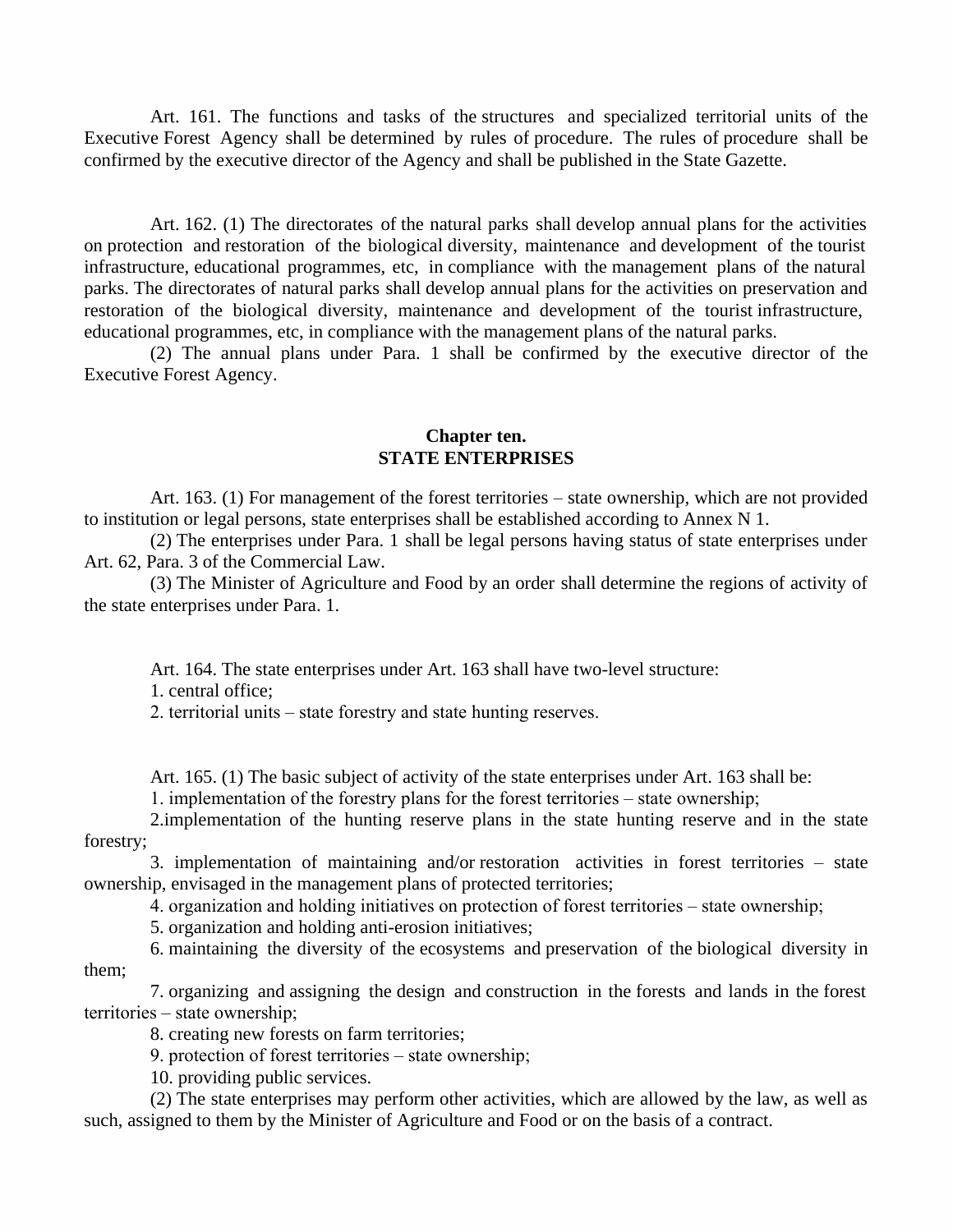(3) The implementation of the activities under Para. 1. p.  $1 - 8$ . for which registration under this Act is required, including in cases, where they are not envisaged in the relevant forestry plans or management plans of protected territories, shall be assigned to persons, registered in the public registers under Art. 235 and 241.

(4) The activities under Para. 1. p.  $1 - 8$  may be performed independently by the state hunting reserves or by assigning under Para. 3.

(5) The activities under Para. 1, p.  $1 - 8$  in the forest nurseries – state ownership may be performed independently by state forestry and state hunting reserves or by assigning under Para. 3.

Art. 166. (1) In order to perform the activity of the state enterprises, the state shall provide for use and management property – state ownership.

(2) The property of the state enterprises shall consist of property, provided to them by the council of Ministers, the Minister of Agriculture and Food, of international institutions, local and foreign natural and legal persons and other organizations, as wellas of property, acquired from the enterprises as a result of their activity.

(3) The property, acquired by the state enterprises as a result of their activity shall be private state property.

(4)The state enterprises shall not establish mortgages over forest territories, provided to them for management.

(5) The property of the state enterprises, as well as the provided forest territories to them for management shall not serve for guaranteeing debts to third persons.

(6) The state enterprises shall not participate in trade companies, as well as shall not establish such.

(7) The state enterprises may apply in operative programmes, as well as in international, national and regional tenders and programmes and may be equal participants in procedures under the Public Procurement Act with the exception of such with subject inventory, development and implementation of forestry plans and programmes.

(8) Against the state enterprises procedures of insolvency shall not be opened.

(9) The state enterprises shall be responsible for their obligations up to the amount of their property under Para. 3.

(10) The state enterprises shall not be subject to privatization.

(11) The activity of the state enterprises, as well as their property shall not be subject to concessions in the meaning of the Concessions Act.

Art. 167. Governing bodies of the state enterprises under Art. 163 shall be:

1. The Minister of Agriculture and Food;

2. the managing board.

Art. 168. The Minister of Agriculture and Food shall:

1. exercise the rights of ownership of the state in the state enterprises;

2. determine the seats of the state enterprises;

3. appoint and dismiss the members of the managing boards;

4. confirm rules for the organization and activity of the state enterprises;

5. confirm the annual financial plans of the state enterprises;

6. take decisions for distribution of the profit and for covering losses;

7. take decisions for spending the funds, established and managed by the state enterprises;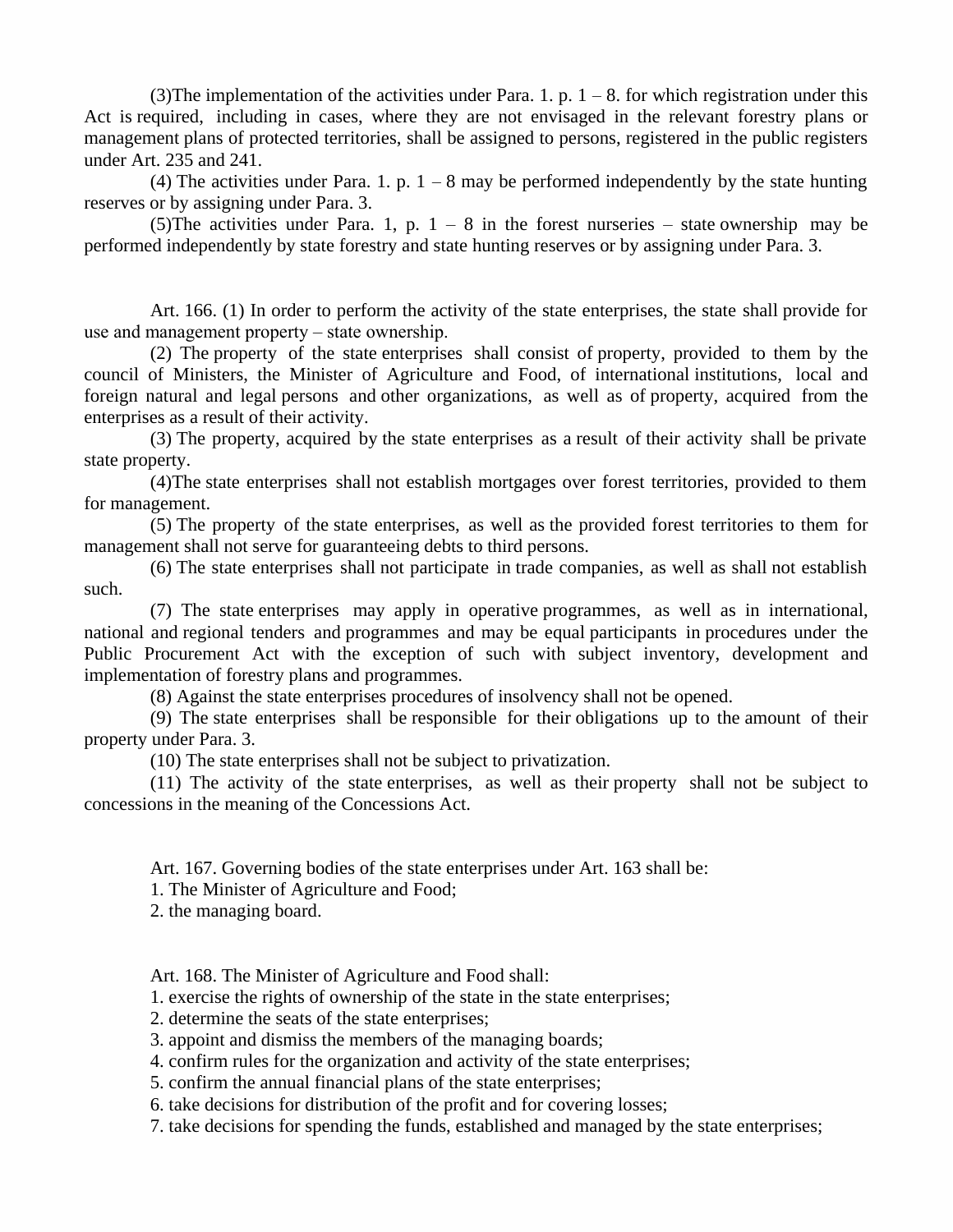8. approve the annual financial reports and/or annual reports on the activity of the state enterprises;

9. take decision for establishing property rights and mortgages and shall coordinate requests for renting properties, which are not forest territories;

10. take decisions for buying, disposition, waste or liquidation of long-term material assets with balance values above BGN 30 000;

11. approve requests of the state enterprises for using credits;

12. upon proposal of the managing board of the state enterprise take decisions for establishing and closing territorial units of the state enterprises and for determining their region of activity and seat;

13. perform his authorities, given to him by the law, related to the activity of the state enterprises.

Art. 169. (1) The managing board of the state enterprises shall consist of 3 members, including the director of the enterprise.

(2) The Minister of Agriculture and Food shall sign a contract for management for the term of 5 years with each member of the managing board. The contract with the director of the state enterprise shall be signed after holding a competition.

(3) Member of the Managing board shall not be a person, who has been convicted for a crime of general nature, who is a spouse or relative in direct line, in second level line of in law to third level including with another member of the managing board.

(4) The members of the managing board shall elect among themselves a chairperson, and this shall not be the director of the enterprise.

(5) The managing board shall meet at least once a week. The meetings of the managing board shall be organized and directed by the board chairperson.

(6) The managing board meeting shall be regular, if all the members are present at it.

(7) The managing board decisions shall be adopted by open voting and with majority of all the members. The managing board may take decisions also if he is not present, if all the members have declared their agreement for the decision in writing.

(8) At the meetings of the managing board protocols shall be kept, which shall be signed by all the present members.

(9) The Minister of Agriculture and Food shall dismiss before expiry of the contract term of management a member of the managing board:

1. where he fails to meet the requirements of Para. 3;

2. in case of breaching the conditions, provided by the management contract;

3. in case of submitting a written application for dismissal;

4. in case of other available reasons, provided by the managing contract.

Art. 170. (1) The managing board shall:

1. adopt a draft rules of procedure for the organization and activity of the state enterprise and shall propose it to the Minister of Agriculture and Food for confirmation;

2. adopt annual financial plan of the state enterprise and shall propose it to the Minister of Agriculture and Food for confirmation;

3. adopt the annual financial plan of the territorial units of the state enterprise;

4. adopt the structure and the full-time employment of the central and territorial units of the state enterprise;

5. assign a register auditor or specialized audit enterprise for audit and certification of the annual financial report and shall confirm it;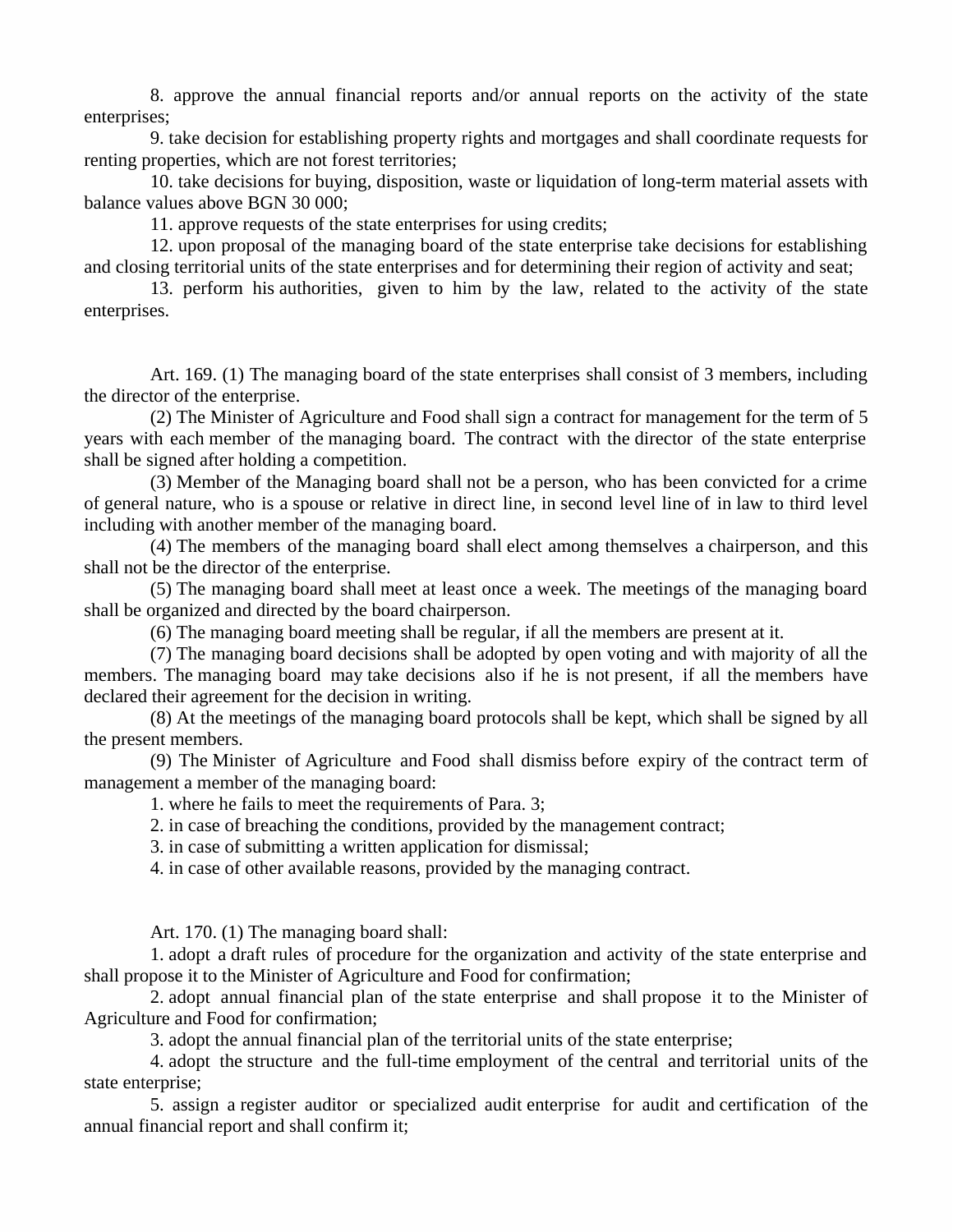6. propose to the Minister of Agriculture and Food to take a decision for distribution of the profit and for covering the losses;

7. propose to the Minister of Agriculture and Food to take a decision for spending the means of the funds, created and managed by the enterprise;

8. propose to the Minister of Agriculture and Food to take a decision for establishing and closure territorial units of the state enterprise and for determining their region of activity and seat;

9. take decision for buying, disposition, waste or liquidation of long-term material assets with balance valued up to BGN 30 000 and shall propose to the Minister of Agriculture and Food to take a decision for such balance value above BGN 30 000;

10. adopt an annual report on the activity of the state enterprise and annual financial report and shall propose them to the Minister of Agriculture and Food for confirmation;

11. implement other functions as well, related to the management of the state enterprise in compliance with the acting legislative acts or assigned to him/her by the Minister of Agriculture and Food.

(2) The managing board shall be assisted by the economic council, which shall consist of the directors of the territorial units of the relevant state enterprise.

(3) The economic council shall:

1. discuss the draft financial plan of the state enterprise and the draft financial plans of the territorial units;

2. make proposals to the managing board for the spending the funds, created and managed by the enterprise;

3. discuss the draft decisions of distribution of the profit and for covering the losses of the state enterprise;

4. discuss the annual report about the activity and the annualfinancial report of the state enterprise.

(4) The organization of the economic council operation shall be determined by the rules of procedure and the activity of the relevant state enterprise.

Art. 171. (1) The Minister of Agriculture and Food after conducting a competition, shall sign management contracts for the term of 5 years with the directors of the state enterprises.

(2) For director of a state enterprise shall be appointed a person, who shall:

1. hold higher forestry education with a Master's qualification degree;

2. hold labour and/or civil term of experience in their subject not shorter than 7 years, acquired after graduating the higher education under p. 1;

3. be a person, not convicted to deprivation of liberty for a crime of general nature.

Art. 172. (1) The director of a state enterprise shall:

1. represent the state enterprise before the state bodies, courts and before third persons in this country and abroad;

2. direct the whole activity of the state enterprise;

3. sign:

a) contracts for assigning the development of the forestry plans for the forest territories – state ownership;

b) contracts for the activities, performed by the central management of the state enterprise;

c) long-term contracts under the Forestry Act and under the Hunting and Game Protection Act;

4. sign and terminate the labour contracts with the workers and employees in the central management of the state enterprise, as well as the contracts for management with the directors of the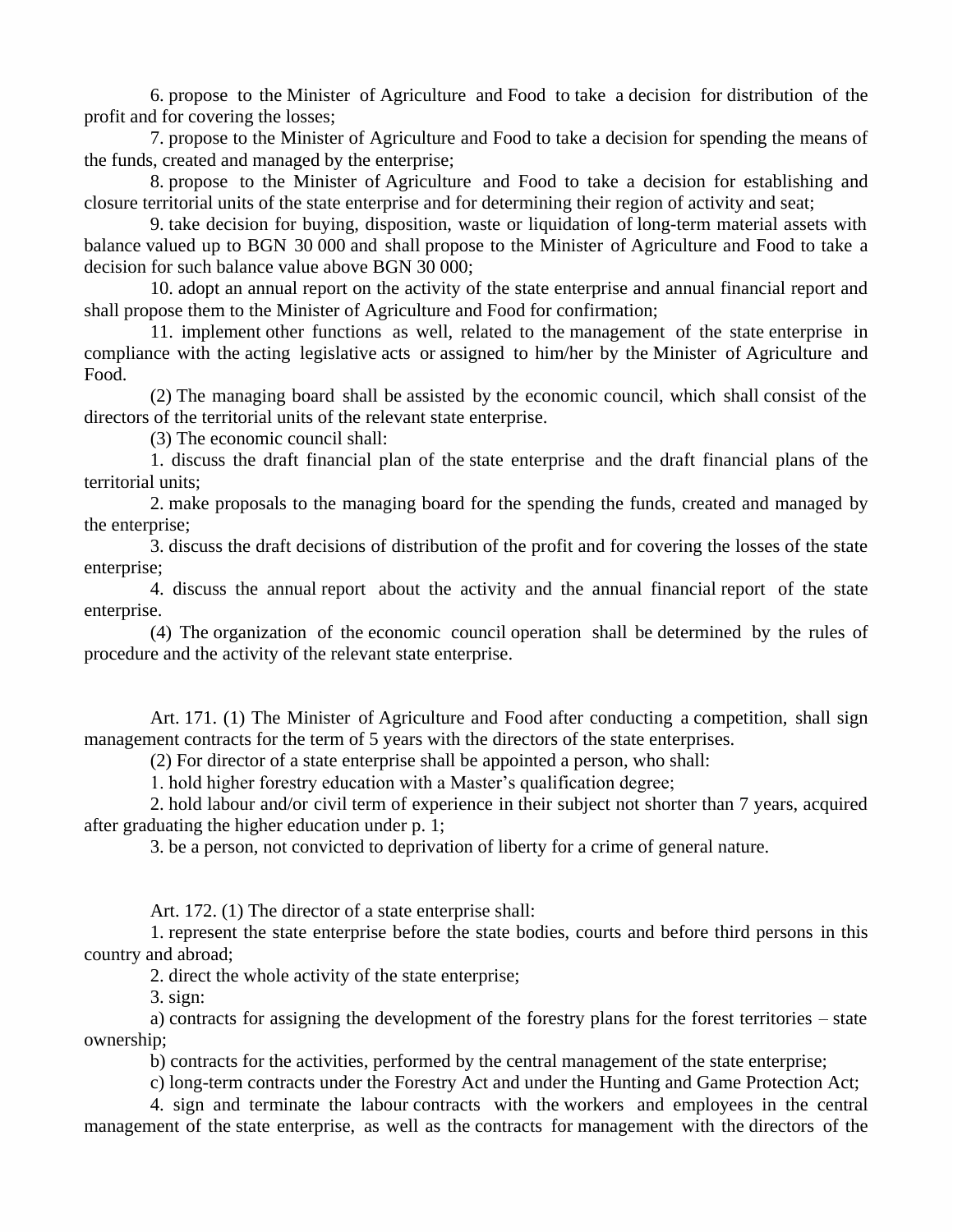territorial units;

5. propose to the managing board the draft annual financial plan and annual financial report of the state enterprise;

6. confirm the financial plans of the territorial units of the state enterprise;

7. confirm the names of the employment list of the positions in the central management of the state enterprise;

8.account for his/her activity before the management council;

9. perform the authorities, given to him by the law, related to the activity of the state enterprises;

10. exercise control on observation of the legislative acts, financial discipline and protection of the property of the state enterprise and of the territorial units of the state enterprise;

11. after coordination with the Minister of Agriculture and Food shall take decisions for renting immovable properties, which are not forest territories and are provided for management of the enterprise;

12. take decision for renting immovable properties, managed by the state enterprise;

13. prepare and produce to the management council annual financial report of the state enterprise, certified by a registered auditor or by a specialized audit enterprise;

14. authorize the directors of the territorial units to sign contracts and issue acts for implementation of the activity of the units;

15. implement other functions, related to the management of the state enterprise, in compliance with the acting legislative acts or assigned to him/her by the Minister of Agriculture and Food and by the managing board.

(2) The director of the state enterprise may delegate some of his/her competences under Para. 1 of other employees of the state enterprise.

(3) Implementing their competences, the director of the enterprise shall issue individual administrative acts.

Art. 173. (1) The state forestries and state hunting reserves shall be territorial units of the state enterprises under Art. 163, which shall realize the functions of the state enterprise in their determined region of activity.

(2) The territorial units of the state enterprise shall be directed and represented by directors.

(3) The director of the state enterprise shall sign management contracts with the directors of the territorial units for the term of 5 years.

(4) For director of a territorial unit shall be appointed a person, holding higher forestry education with Master's educational-qualification degree, with labour and/or civil experience in the subject not less than 3 years, acquired after graduating higher education.

Art. 174. (1) The territorial units of the state enterprises shall:

1. sign on their behalf on their account and their own responsibility trade and other contracts within the frames of the authorities, provided by the law and by the director of the state enterprise;

2. keep accountancy and produce to the central management the drawn up annual financial reports according to the Accountancy Act;

3. have bank accounts;

4. have their own stamp;

5. proceed on their behalf and on their account judicial and arbitration cases;

6. be employers in the meaning of  $\S$  1, p. 1 of the additional provisions of the Labour Code;

7. account for independently with the Municipal budgets in relation to payment of local taxes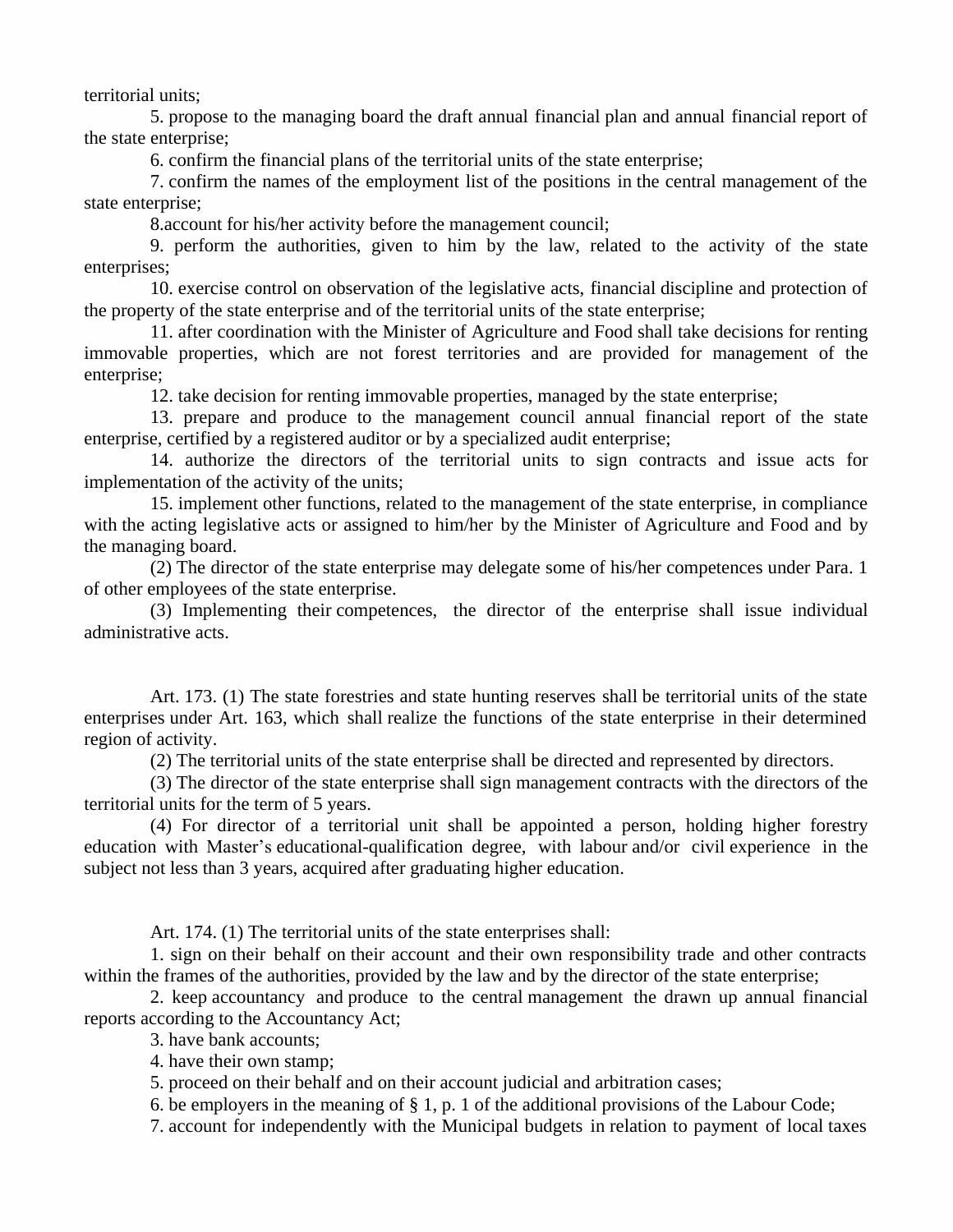and charges.

(2) Implementing their competences the directors of the territorial units shall issue individual administrative acts.

(3) The territorial units of the state enterprise may apply in operative programmes, as well as in international, national and regional tenders and programmes and may be equal participants in procedures on the Public Procurement Act, with the exception of such with inventory, drawing up and implementation of forestry plans and programmes.

Art. 175. (1) The work salary funds in the state enterprises under Art. 163, as well as in their territorial units shall be determined under the terms and conditions, determined by an ordinance of the Minister of Agriculture and Food, coordinated with the Minister of Labour and Social Policy.

(2) The work salary funds in the central management of the state enterprise shall be formed depending of the financial result and on the implementation of the activities in the whole enterprise.

(3) The work salary funds in the territorial units of the state enterprise shall be formed, depending on the financial result of the activity of the state enterprise and on the implementation of the activities in the concrete unit.

Art. 176. (1) The means of performing the activity of the central management of the state enterprises and of their territorial units shall be collected from the following revenues:

1. the means from the sale of timber, forest reproduction material and non-wood forest products;

2. funds from providing services and from signed contracts;

3. funds from sale and renting immovable properties and movable Articles – ownership of the enterprise or provided for management;

4. donations, inheritances, sponsorship and others, made in favour of the state enterprise;

5. funds from contracts for management of forests – ownership of natural, legal persons and Municipalities;

6. means from leased and rented forest territories – state ownership;

7. funds from established servitudes and right to construction on forest territories – state ownership;

8. funds from sale of deprived in favour of the state timber, forest reproductive materials and non-wood forest products, produced from forest territories – state ownership;

9. credits to the state enterprise for realization of its functions;

10. revenues from portfolio investments with short-term state securities and bonds;

11. insurance compensations from the insured property of the state enterprise;

12. compensation for public ecosystem benefits;

13. revenues from European and other international programmes;

14. revenues and other activities, allowed by the law.

(2) The central office of the state enterprises shall be administrators of:

1. the funds, collected in the Investments in the Forests fund and the Reserve fund;

2. the positive difference between the revenues and costs, envisaged in the financial plans of the separate territorial units;

3. the funds from the remaining profit after its taxation;

4. funds from contracts for management and use of game in the game reserves under the Hunting and Game Protection Act;

5. the revenues under Para. 1, come in the enterprise a result of the activity of the central office.

(3) Each territorial unit shall administer the revenues under Para. 1 independently, by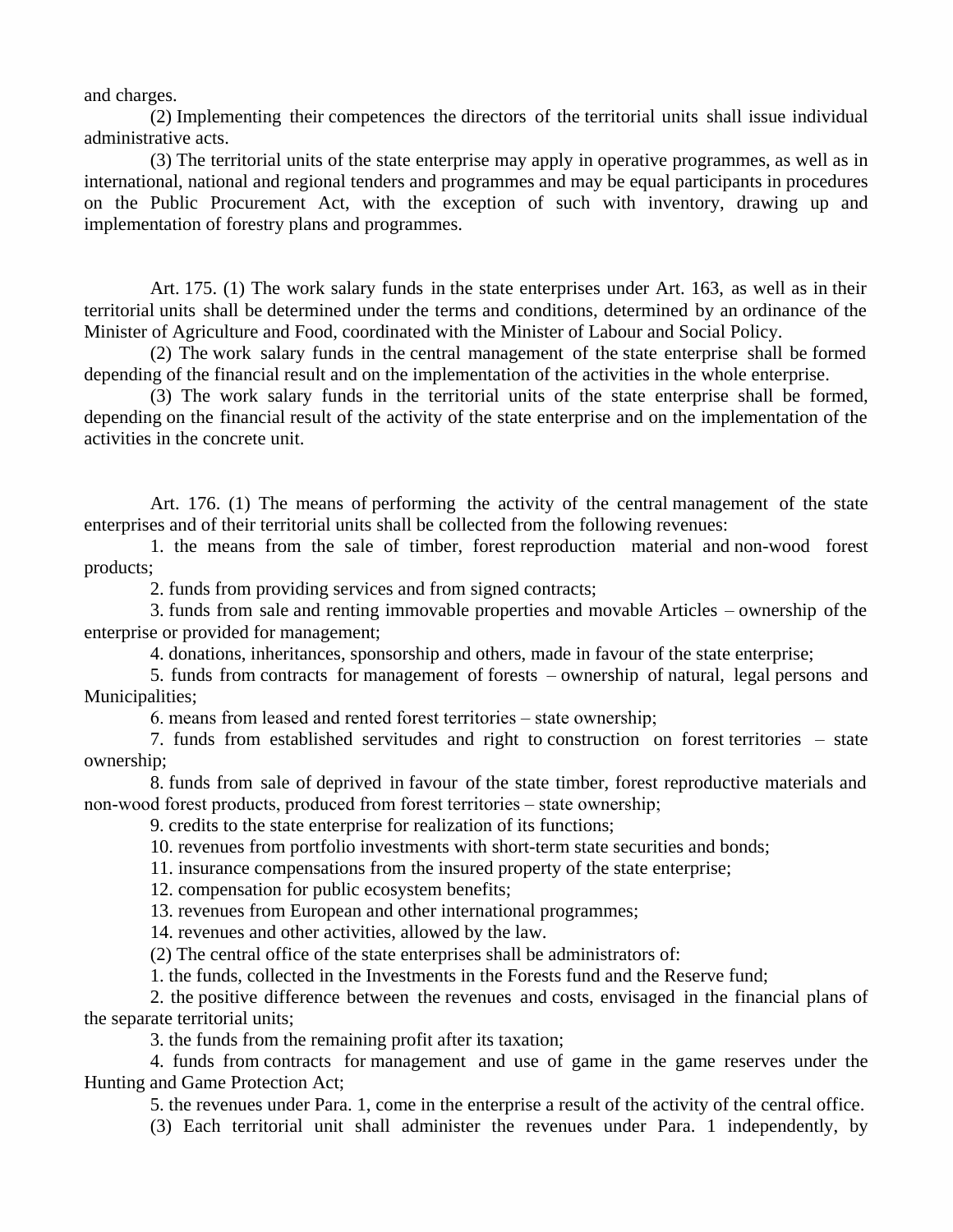transmitting to the central office of the relevant state enterprise the positive difference between the revenues and costs, envisaged in its financial plan, as wellas the funds, needed for formation of the Investment in the Forests fund and the Reserve fund.

(4) The terms and conditions for transferring the funds from the territorial units to the state enterprise in its central office shall be determined by the Rules of Procedure and activity of the relevant state enterprise.

Art. 177. The funds, come as revenues to the state enterprise shall be spent for implementation of the assigned to it by the law activities and initiatives, envisaged by the confirmed financial plan of the enterprise.

Art. 178. In order to guarantee the financial stability of the state enterprise and to provide target investments for implementation of the activities, assigned to it by the law, the enterprise shall form the Investments in the Forest fund and the Reserve fund.

Art. 179. (1) The Investments in the Forests fund shall be formed by a part of the purchase price of the timber and non-wood forest products, produced from the forest territories  $-$  state ownership, determined by a Council of Ministers Decree.

(2) The funds for the Investments in the Forests funds shall be spent for design and construction of forest motor roads and transport technical infrastructure.

(3) The funds from the Investments in the Forests funds shall be spent upon a decision of the Minister of Agriculture and Food.

(4) The costs, made by funds from the Investments in the Forests funds shall be taxation recognized costs.

Art. 180. (1) The Reserve funds shall be formed from:

1. 1/10th of the profit after taxation, which shall be separated, until the funds reach 1/10th of the value of the assets on the balance of the enterprise;

2. a part of the re-distribution profit upon decision of the Minister of Agriculture and Food after taxation.

(2) The funds of the Reserve fund may be used only for:

1. covering annual losses;

2. covering losses of the previous year.

(3) The funds of the Reserve fund shall be spent upon decision of the Minister of Agriculture and Food.

### **Chapter eleven. MANAGEMENT OF FOREST TERRITORIES, OWNERSHIP OF MUNICIPALITIES**

Art. 181. (1) The management of the forest territories –Municipal ownership shall be realized:

1. by Municipal forest structure, organized in one of the following forms:

a) structure unit in the Municipality administration;

b) trade company, in which the Municipality is a sole owner of the capital;

c) Municipal enterprise in the meaning of the Municipal Property Act.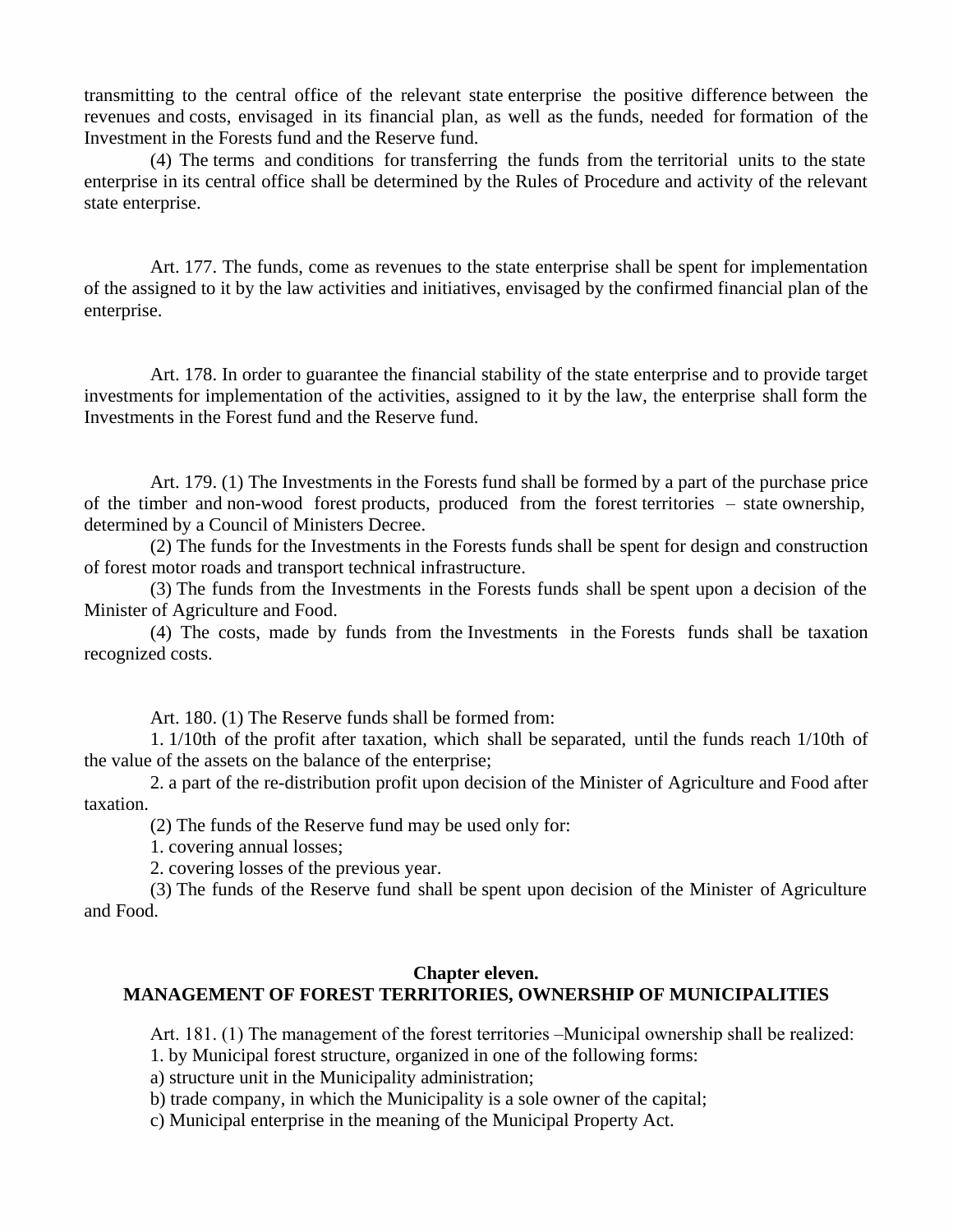2. by the state forestry and the state hunting reserves on the basis of a contract;

3. by natural persons or traders, entered in the public registers under Art. 235 and 241, on the basis of a contract.

(2) The choice of the form of management under Para. 1, as well as of the persons under Para. 1, p. 3 shall be determined by a decision of the Municipal council.

(3) Where the forest territories – ownership of the Municipality have area above 1500 hectares, the management of the forest territories shall be realized in one of the ways under Para. 1, p. 1 and 2.

(4) Within 1 month term after the choice of the form of management under Para. 1, the Mayor of the Municipality shall notify in writing about that the regional directorate of forests.

(5) As a head of a Municipal forest structure shall be appointed a person, who meets the requirements for director of a state forestry and has been entered in the public register for exercising forestry practice.

(6) The municipal council shall determine by an ordinance the procedure for management of the forest territories – Municipal ownership.

Art. 182. The head of the Municipal forest structure and the persons, appointed in it at positions, for which forestry education is required, shall wear uniforms while implementing their official duties and shall have the rights and duties under Art. 190, Para. 2 in the forest territories – Municipal ownership, in which they perform their official duties, where the costs shall be on the account of the relevant employer.

#### **Chapter twelve.**

# **MANAGEMENTOFFORESTTERRITORIES–OWNERSHIPOFNATURALANDLEGAL PERSONS AND THEIR ASSOCIATIONS**

Art. 183. (1) Forest associations shall be natural and legal persons – owners of land properties in forest territories, created according to the legislation in force with the purpose of mutual management of their properties.

(2) The Executive Forest Agency shall assist the formation and activity of forest associations, which meet the following requirements:

1. perform some of the following activities:

a) implementation of forestry plans;

b) implementation of forestry initiatives;

c) buying and selling and processing timber and non-wood forest products;

d) preservation and protection of the forest territories;

e) construction and maintaining forest roads and the infrastructure, accompanying the forestry activity;

f) buying machines and equipment for implementation of forestry activities as well as for processing timber and non-wood forest products;

2. unification of neighboring properties of owners with total area of their property after the unification not smaller than 100 hectares;

3. (In force from 01.01.2016) their forests are certified.

(3) Forest association, which has been sanctioned for violation of this Act or of the legislative acts of its implementation, shall not be assisted for the term of one year after the enforcement of the penal decree.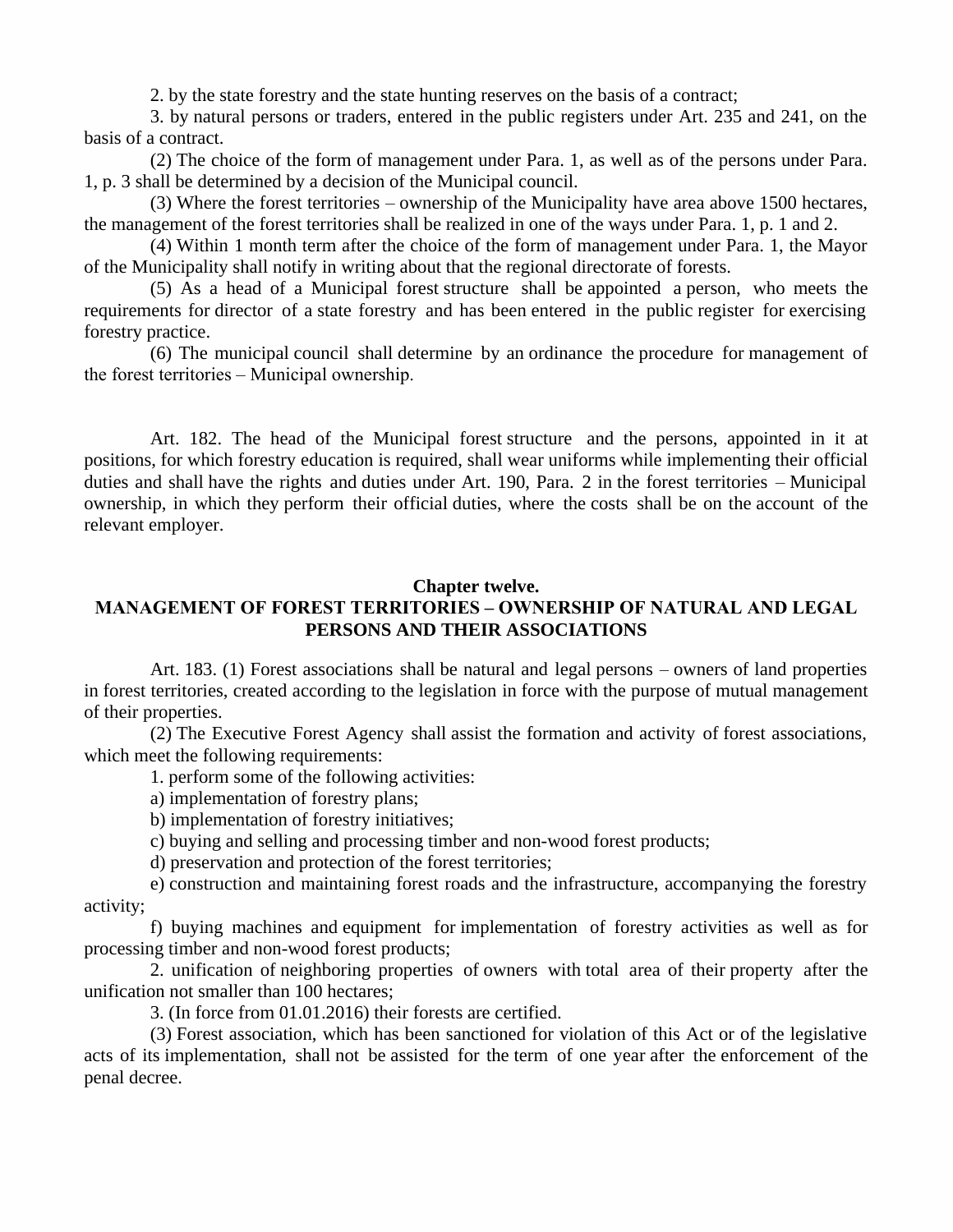Art. 184. The assistance under Art. 183 may be done by:

1. providing information for development of forestry plans and programmes;

2. assistance for enlargement of separate properties in general forest massif, including free evaluation of the properties – subject to exchange and consolidation;

3. consultations and education for management of the association for applying good forestry practices;

4. consultations while constructing forest roads;

5. consultations while organizing and conducting initiatives for protection of forests;

Art. 185. (1) The representation of the members of forest associations, in which the ownership of the separate owners is in ideal borders shall be performed by the chairs or their managers, upon decision of the managing body of the association.

(2) Under Para. 1 shall be performed the representation of the members of forest associations in relation to their participation in national and international projects and programmes.

Art. 186. (1) Natural and legal persons – owners of land properties in forest territories, shall perform the activities in the relevant territory:

1. independently, where they are entered in the public register under Art. 235 or 241;

2. by assigning to:

a) state forestries and state hunting reserves;

b) Municipal forest structures under Art. 181, Para. 1. p. 1;

c) natural persons or traders, entered in the registered under Art. 235 and 241.

(2) Owners of land properties in forest territories, which have assigned the implementation of the activities under Para. 1, p. 2, shall be obliged within 14-day term after signing the contract for assigning to inform in writing the relevant regional Directorate of forests about the date of its signing, and in the cases under Para. 1, p. 2, letter "c" – also about the number of the certificate for registration of the person, with whom the contract has been signed.

## **Chapter thirteen. PROTECTION OF THE FOREST TERRITORIES**

### **Section I. General Provisions**

Art. 187. (1) Protection of the forest territories shall cover the actions on prevention and establishment of violations of the provisions of the law.

(2) The action on prevention of the violations shall be organized by the owners of the relevant forest territories on their own account.

Art. 188. (1) The state forestries, state hunting reserves, training  $-$  testing forestries and Municipalities- owners of forests shall appoint employees for prevention and establishing violations in the forest territories – their ownership, as well as in such, provided for management.

(2) The protection of the forest territories – ownership of natural persons, of legal persons or their associations apart from the ones, indicated in Para. 1 may be performed by persons, hired by the owner or on the basis of a contract.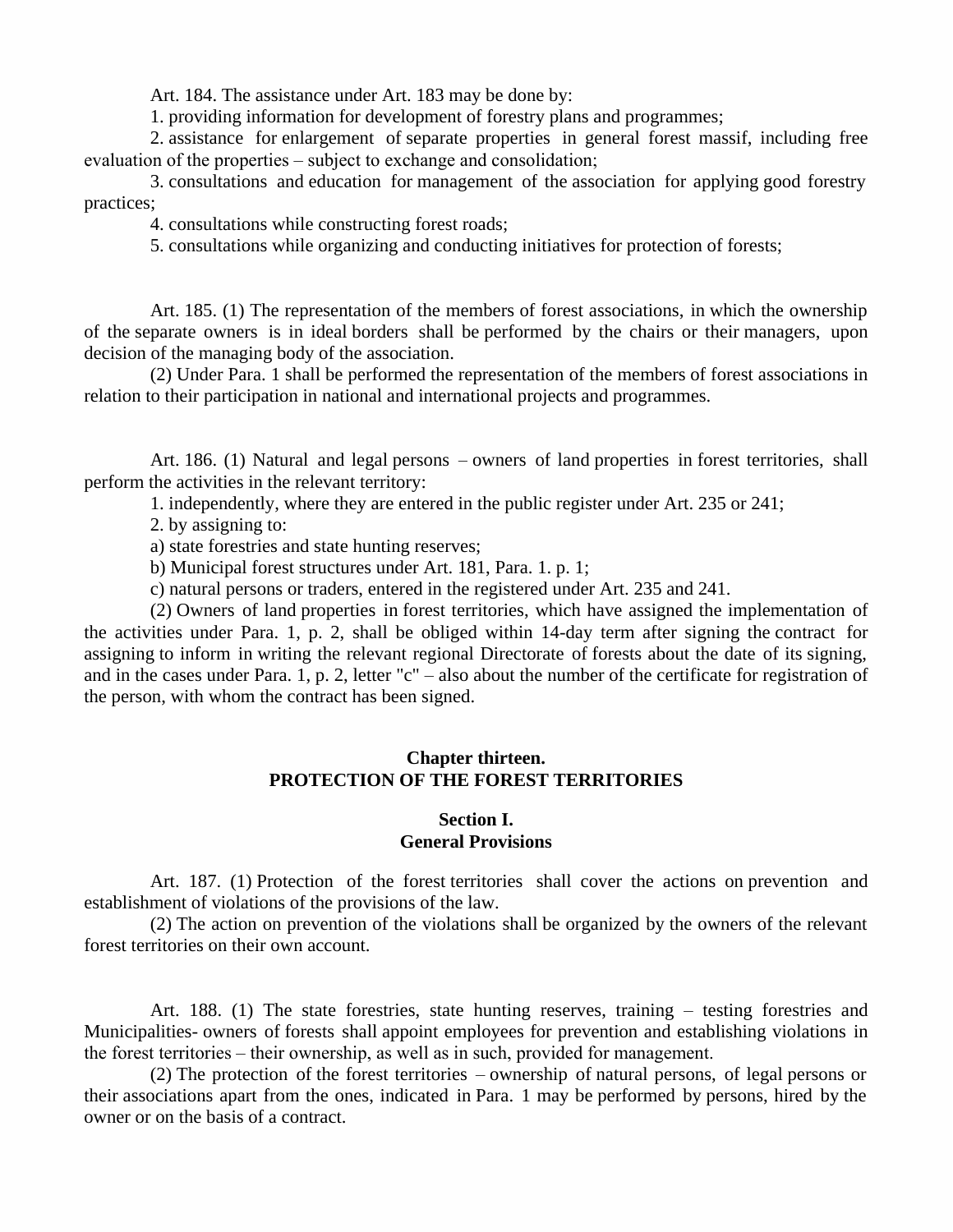(3) The Mayors of Municipalities may appoint persons for prevention and establishing violations in the forest territories, falling in the land of the relevant Municipality.

Art. 189. The officials of the Ministry of Interior, with the assistance of the employees and persons under Art. 188 shall under take actions for prevention and detection of crimes, related to the activities in the forest territories.

Art. 190. (1) The functions on protection of the forest territories, notwithstanding of their ownership, shall be assigned to the persons, holding forestry education.

(2) The persons under Para. 1 shall:

1. protect the forest territories, entrusted to them from illegal use and damages;

2. follow for the observation of the rues for felling and other use of the forests, protection of equipment, buildings, bordering and other signs and objects;

3. check all the documents for felling, pasture, hunt and other use of the forests;

4. follow for the observation of the anti-fire rules, and in case of a fire shall under take actions for its restriction and extinguishing;

5. follow for the occurrence of diseases, pests and other damages;

6. preserve the protected kinds of animals and plants and shall follow for the observation of the regimes of the protected territories and protected zones;

7. signal immediately to the bodies of the Ministry of Interior in case of establishing data for crimes, related to the activities in the forests and shall assist for their detection;

8. give instructions in case of found losses and violations;

9. give orders for termination of activities in case of found violations in the forest territories;

10. hold the Articles – subject to violations, as well as the Articles, which have served for their commitment;

11. notify immediately the bodies of the Spatial Development Act for illegal construction in the forest territories.

(3) While fulfilling their duties, the persons under Para. 1 shall identify themselves:

1. with official cards – for the officials, appointed for protection of the forest territories – state and Municipal ownership;

2. with certificates – for the persons, hired for protection of the forest territories, apart from the ones, indicated in p. 1.

(4) The official cards and the certificates under Para. 3 shall be issued by the relevant Regional directorate of forests according to a form, confirmed by the executive director of the Executive Forest Agency.

(5) The persons, fulfilling functions on preservation of the forest territories, shall have the right to carry and use for official purposes official long and short guns for security and persons short grooved gun.

(6) While fulfilling their official duties, the officials, appointed for protection of the forest territories – state or Municipal ownership, shall wear uniforms and distinguishing signs, which shall not be given to somebody else.

Art. 191. (1) The persons under Art. 190, Para. 1 may exercise their authorities under Art. 190, Para. 2 over the relevant territories, for which they are hired.

(2) The officials, appointed for protection of the forest territories – state ownership shall have the authorities under Art. 190, Para. 2, p.  $1 - 8$  also outside their entrusted for protection forest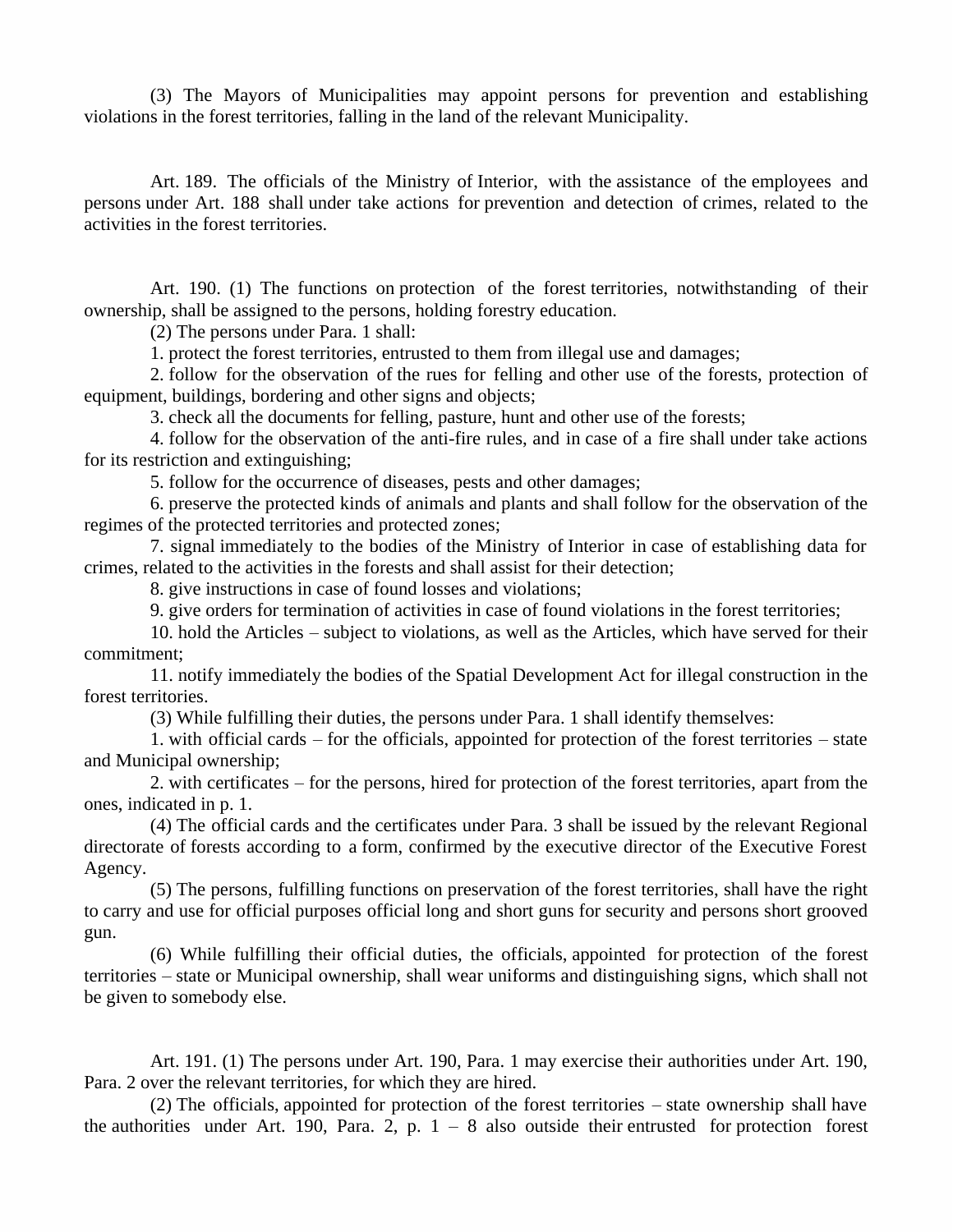territories in the region of activity of the relevant state forestry or state hunting reserve.

(3) The officials, appointed for protection of the forest territories – Municipal ownership shall have the authorities under Art. 190, Para. 2, p.  $1 - 8$  also outside their entrusted for protection forest territories on the territory of the relevant Municipality.

Art. 192. (1) The employers shall obligatorily insure the hired by them persons, fulfilling functions on protection of the forest territories with the Life and Accident insurance.

(2) The hired persons under Para. 1, who have suffered non-property damages during, or in connection with fulfilling their official duties, shall be paid once money compensation in the amount of 10 gross monthly salaries in case of a heavy physical injury and 6 gross monthly salaries in medium physical injury.

(3) In case of death of the hired persons under Para. 1, or in relation to fulfilling official duties, the spouse, children and parents of the dead person shall be paid once money compensation in the amount of 12 gross monthly salaries to every entitled person.

Art. 193. (1) The workers and employees of the Executive Forest Agency and its structures, of the state forestry, state hunting reserves, training-testing forestries and the Municipalities – owners of forests, whose official duties require to live in the forests, may use living premises, provided for them by their employers.

(2) In order to use the living premises the persons under Para. 1 shall submit an application on the basis of which the relevant employer shall issue an accommodation order and shall sign a contract.

(3) The workers and employees of the Executive Forestry Agency and its structures of the state forestries, state hunting reserves, the training-testing forestries and of the Municipalities – owners of forests, may use annually up to 10 cubic m firewood from the forest territories – state or Municipal ownership, against payment for the costs of production.

(4) With the rights under Para. 3 shall benefit after their retirement also persons with labour of civil service above 20 years, who have worked in administrations, structures or with traders, whose official duties have been related to the management or use of forest territories – state or Municipal ownership, as well as a spouse of a dead employee, when he/she is in retirement age.

(5) The workers and employees of the Executive Forestry Agency and its structures, of the State forestries, state hunting reserves, training-testing forestries and of the Municipalities – owners of forests, shall have the right for each 10 served years to receive 5 cubic m. wood construction material from the forest territories – state or Municipal ownership, against payment of the production costs.

(6) The terms and conditions for using the timber under Para.  $3 - 5$  shall be determined by an order of the Minister of Agriculture and Food.

Art. 194. (1) the state forestry, state hunting reserves, training-testing forestry, natural, legal persons and Municipalities – owners of forests may sign contracts with the ministry of Interior for protection of the forest territories – their ownership or provided to them for management.

(2) The Municipalities – owners of forests may assign the protection of the forest territories to the units "Municipal police".

(3) The persons under Para. 1 and 2 shall notify in writing the Regional directorate of forests for the contracts, signed by them.

Art. 195. (1) (Amend. - SG, 43/2011) Owners of forests may sign contracts with persons,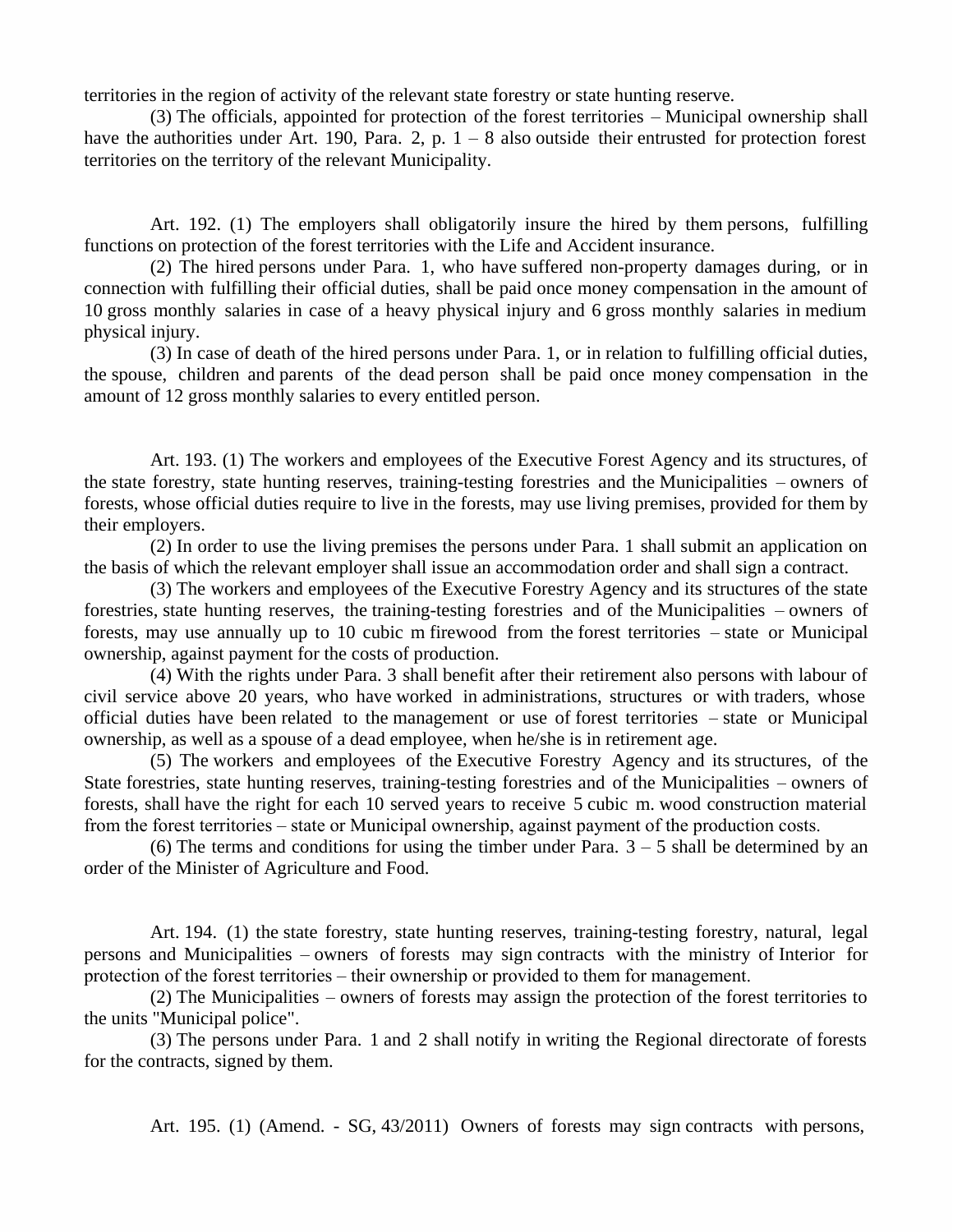performing private security activity under the terms and conditions of the Private Security Business Act for guarding the forest territories – their ownership and shall notify in writing about that the Regional directorate of forests.

(2) (Amend. - SG, 43/2011) For direct guarding of the forest territories, the persons, performing private security activity under the terms and conditions of the Private Security Business Act, persons, holding forestry education shall be appointed.

(3) The protection of the forest territories under Para. 1 and 2 shall be performed according to the provisions of this Act.

### **Section II. Control**

Art. 196. (1) The Executive Forest Agency and its structures shall perform control on the implementation of the Act in relation to all the activities in the forest territories, as well as on the storage, transportation and processing the wood and non-wood forest products.

(2) In relation to performing the control function under Para. 1, the Executive Forest Agency and the Ministry of Interior may sign a cooperation contract.

(3) The terms and conditions for performing the activities on control and protection of the forest territories shall be provided by the ordinance under Art. 148, Para. 11.

Art. 197. The employees of the Executive Forest Agency and its structures, which hold positions, for which forestry education is required, as well as the ones, appointed by an order of the executive director of the Executive Forest Agency, shall:

1. have the right to access to the relevant documentation and to the sites – subject to control under this Act;

2. have the right to request documents and to receive information, needed for the implementation of their control functions;

3. have the right to stop vehicles, which carry wood and non-wood forest products for check up of their origin;

4. have the right to hold Articles – subject of the violation, as wellas Articles, which have served for its commitment;

5. give consultations and make prescriptions in cases of found lapses and violations;

6. issue orders for stopping and termination of activities if found violations of this Act, the Hunting and Game Protection Act, the Protected Areas Act, the Fishery and Aquacultures Act, the Medicinal Plants Act, the Biological Diversity Act, the Agricultural Property Protection Act and the legislative acts on their application;

7. signal immediately to the Ministry of Interior bodies in cases of found data for committed crimes, related to the activities in forests, and shall assist for their detection;

8. control the observation of the rights for felling and other use of the forests, protection of equipment, buildings, bordering and other signs and sites;

9. control the observation of the anti-fire rules;

10. control the observation of the regimes in the protected territories and the protected zones;

11. perform expertise, analyses and assessment of the performed forestry activities in the forest territories;

12. have the rights under Art. 67, Para. 3 of the Hunting and Game Protection Act;

13. draw up acts for found violations, as well as for failure of fulfillment of duties by officials under this Act;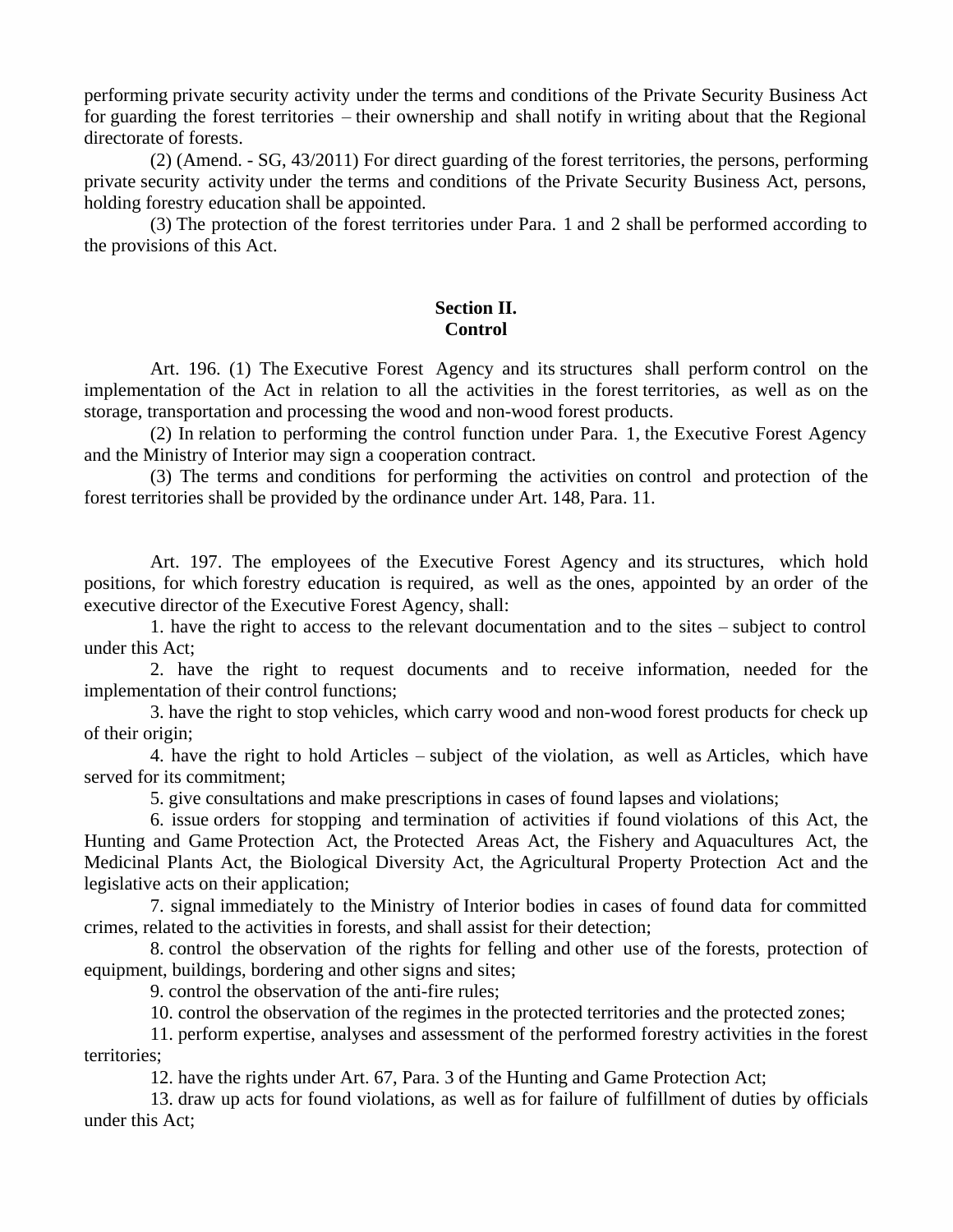14. inform immediately the bodies under the Spatial Development Act for illegal construction in the forest territories.

Art. 198. (1) The immediate control over the activities, performed in the forest territories shall be conducted by forest inspectors – officials of the Executive Forest Agency and its structures.

(2) As a forest inspector may be appointed a person, who:

1. is holding:

a) higher forestry education;

b) high forestry education and labour term of office in his specialty not less than 3 years;

2. has not been convicted for premeditated crime of general nature or has bit been released from criminal obligation for committed premeditated crime of general nature with imposed administrative punishment under Art. 78a of the Criminal Code;

3. meets the requirements for carrying and keeping weapon, as wellas for psycho-physical ability and professional preparation for occupying the position.

(3) The terms and conditions for appointing forest inspectors, as well as the specific requirements for psycho-physical ability and professional preparation under Para. 2 shall be determined by the ordinance under Art. 148, Para. 11.

Art. 199. (1) The forest inspectors, holding higher forestry education shall have the authorities under Art. 197.

(2) The forest inspectors, holding high forestry education shall have the authorities under Art. 197, with the exception of the one, under p. 11.

Art. 200. (1) While fulfilling their official duties the forest inspectors shall have the right to:

1. take compulsory the violators with non-established personality to the closest regional office of the Ministry of Interior;

2. use physical force and assisting means only if they cannot fulfill their official duties in any other way in case of:

a) counteraction or refusal to fulfill a legal order;

b) detention of lawbreaker;

c) attacks against officials or civilians;

d) group violations of the public order;

3. detain a person, who:

a) fails to submit to a legal order;

b) put up resistance while implementing a legal order;

4. use in case of found violations under this Act and the legislative acts on applying technical means or systems, photographing or recording:

a) the act, date and the exact hour of the committed violation;

b) the perpetrator, the witnesses, as well as the means, used for committing the violation;

5. use motor vehicles with a special regime of movement;

6. carry and use for official purposes official long and short weapon for security and personal short rifled weapon.

(2) In case of detention of a lawbreaker under Para. 1, p. 3 the competent police bodies shall be notified immediately.

(3) While delivering the detained law breaker to the relevant police bodies, a protocol shall be drawn up, a copy of which shall be given to the police bodies.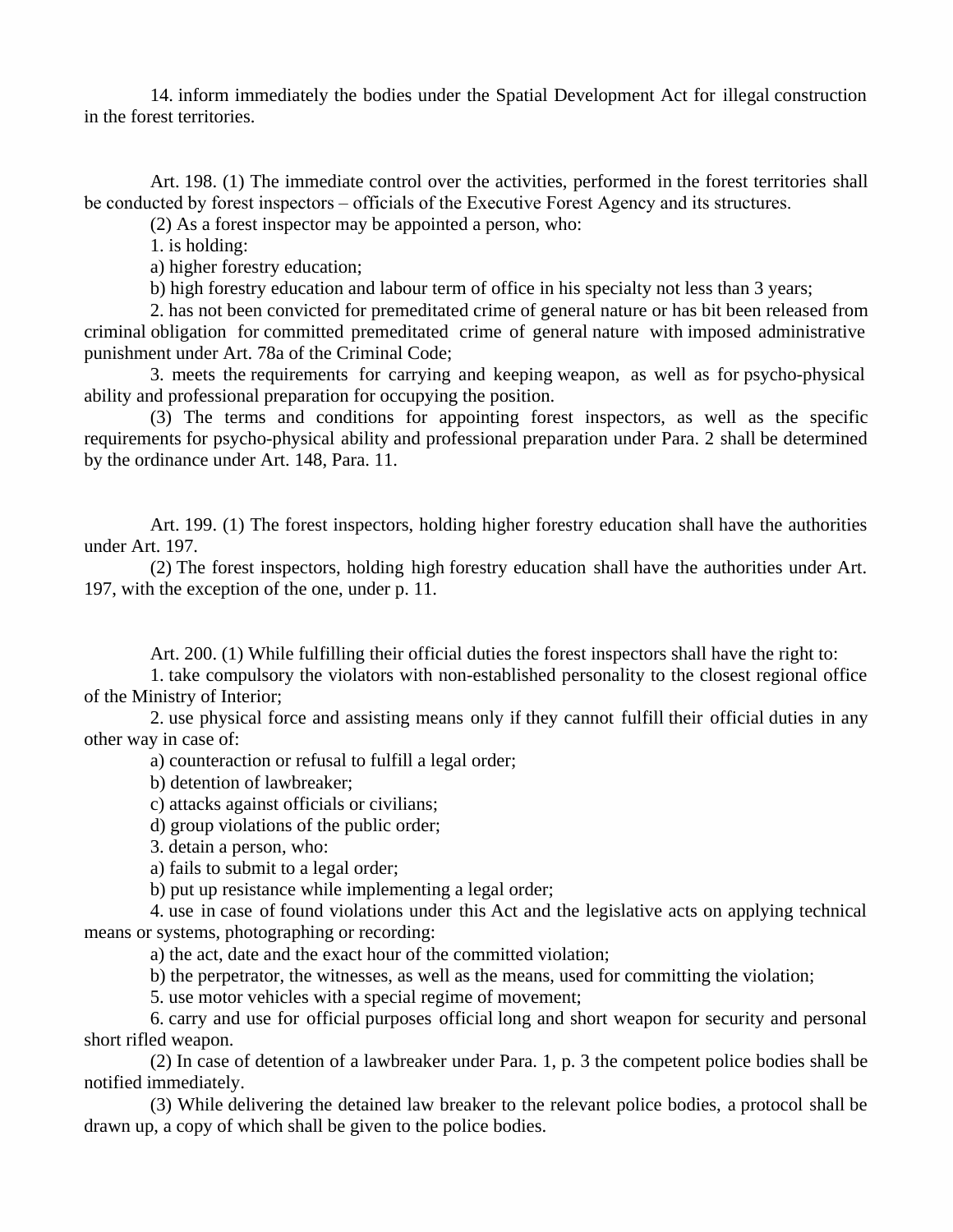The protocol shall contain:

1. full name of the complier and his/her position;

2. date of compiling the protocol;

3. date and place of detention;

4. description of the circumstances, under which the person was detained;

5. full name of the detained persons, identity civil N, permanent or present address;

6. the explanations or objections of the detained persons, if he/she has made such;

7. full names of the witnesses (if such are available0, identity civil N, permanent or present address and their written testimony;

8. signature of the forest inspector.

(4) Before delivery of the person and drawing up the protocol under Para. 3, the detained person shall be examined medically.

(5) The forest inspectors shall use physical and assisting means under Para. 1, p. 2 after a warning, with the exception of the cases of unexpected attack. Using physical force and assisting means shall be considered with the concrete situation, the nature of violation and the personality of lawbreaker, where the forest inspectors shall be obliged:

1. if possible to keep the health and take all measures of protecting the life of the persons;

2. to terminate using physical force and assisting means immediately after achieving the aim of the applied measure.

(6) Using physical force and assisting means shall be prohibited in relation of visibly juveniles and pregnant women.

(7) After using physical force and assisting means the forest inspectors shall prepare a report to their head officer.

(8) Assisting means shall be: cuffs, rubber, plastic, assault and electro-shock truncheons and appliances; chemical substances, approved by the Minister of Health; official animals – dogs and horses; dummy cartridges, cartridges with rubber, plastic and shock bullets; equipment for compulsory stopping of road vehicles.

(9) The weapon under Para. 1, p. 6 and under Art. 190, Para. 5 may be used only in inevitable defence, where it's using is absolutely necessary. For each case of using weapon a written report shall be drawn up, a copy of which shall be immediately submitted to the relevant police bodies.

(10) The terms and conditions of using assisting means, motor vehicles with a special regime of movement by the forest inspectors, as well as the organization and order for compulsory delivery of the violators with not established personality to the closest regional office of the Ministry of Interior shall be determined by the Ordinance under Art. 148, Para. 11.

Art. 201. (1) The employees of the Executive Forest Agency and its structures, as well as the forest inspectors may perform their authorities on the territory of the whole country, as well as during their extra working time.

(2) while performing their official duties, the employees under Para. 1 shall be establish their identity by their official cards. The official cards shall be issued by the Executive Forest Agency according to a form, approved by the executive director.

(3) While performing their official duties, the employees under Para. 1 shall wear uniform and distinguishing signs, which shall not be given to some other person.

(4) The employers shall obligatorily insure the employees under Para. 1 with Life and Accident insurance.

(5) Employees under Para. 1, who have suffered non-property harms during or in connection of implementing their official duties, shall be paid once a money compensation in the amount of 10 gross monthly salaries in case of heavy physical injury and 6 gross monthly salaries in case of medium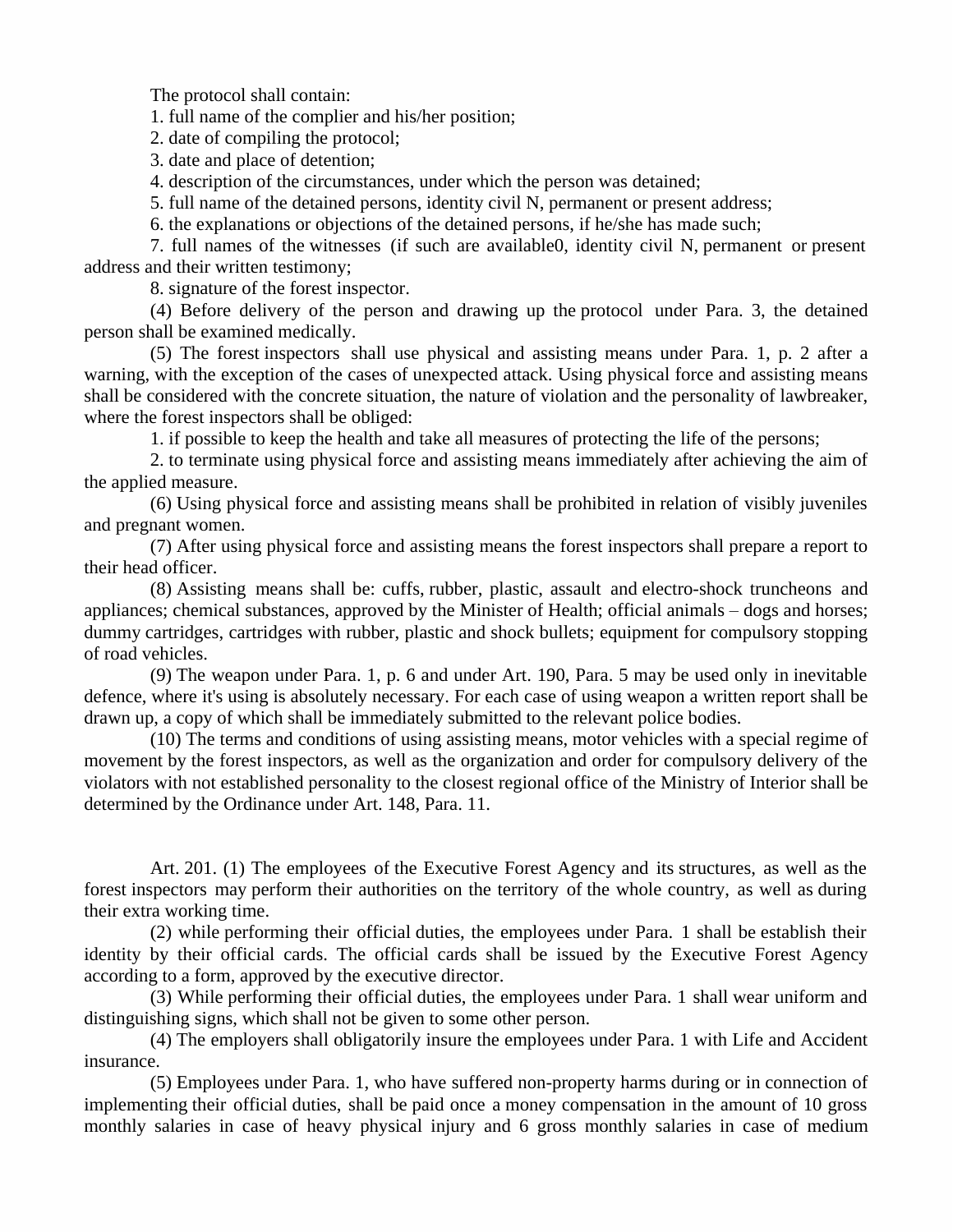physical injury.

(6) In case of a death of an employee under Para. 1, during or in connection of fulfilling his/her official duties to the spouse, children and parent of the dead person shall be paid once a money compensation in the amount of 12 gross monthly salaries to each entitled.

(7) The bodies of the state and local government, the organizations and persons shall be obliged to assist the employees under Para. 1 whole implementing their authorities.

(8) Owners and users of sites for storage, procession and/or trade with wood or non-wood forest products shall be obliged to admit the employees under Para. 1 to perform checkups.

Art. 202. The Minister of Agriculture and Food shall adopt an Ordinance for determining the type, distinguishing signs, conditions and procedure of receiving and terms of wearing the uniform official and uniform terrain clothes by the employees in the Executive Forest Agency, in its structures and in the state enterprises under Art. 163.

Art. 203. (1)In order to perform control activity, control forest points may be built up in view to checkups on the legal origin of the transported wood, game and other non-wood forest products.

(2) The drivers of vehicles, which transport wood, game and other non-wood products, shall be obliged to stop for checkup at a given signal by the forest inspectors, as wellas at the control forest points.

(3) The terms and conditions for opening and closing of control forest points shall be determined by the ordinance under Art. 148, Para. 11.

Art. 204. The trees, chosen for felling, where this is required under the Ordinance under Art. 101, Para. 3, as well as the wood before its transportation from a temporary storehouse, shall be marked by a control forest mark, under terms and conditions, determined by the Ordinance under Art. 148, Para. 11.

Art. 205. Right to possess and use a control forest marks shall have persons, exercising forestry practice, entered into the register under Art. 235.

Art. 206. Owners and users of sites, in which comes, is processed or from which is dispatched wood shall be obliged to keep a diary for the received, processed and forwarded wood, to possess a production mark and to mark with it the forwarded from the sites wood.

Art. 207. The wood, produced outside the forest territories, before transportation shall be marked by a mark – ownership of the Municipality, on whose territory the production is done. The marking shall be done by official persons, determined by the Mayor of the Municipality.

Art. 208. The samples of the marks, the terms and procedure for their acquiring, provision and use shall be determined by the Ordinance under Art. 148, Para. 11.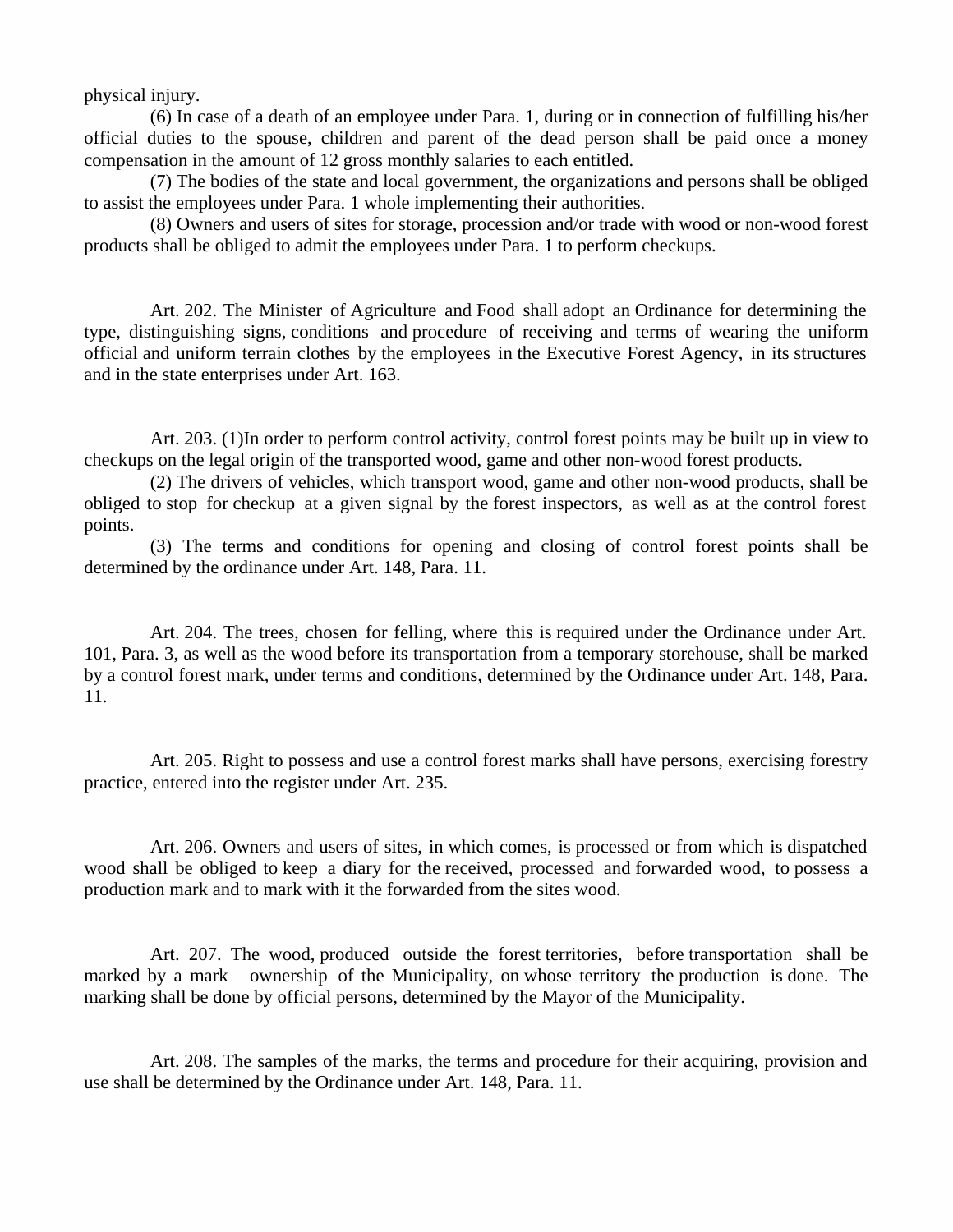Art. 209. Giving the control forest marks and production marks to some other person shall be prohibited.

Art. 210. (1) The Executive Forest Agency shall keep a single register of the control forest marks, and the Regional forest directorates  $-$  of the production marks.

(2) In case of a theft of loss of the control forest mark or a production mark, the person, who has used it, shall be obliged within 24 hours to inform the relevant body under Para. 1.

Art. 211. (1) The wood shall be transported from a temporary storehouse, accompanied with a transportation ticket.

(2) The transportation tickets shall be issued:

1. by authorized employees by the director in the state forestry, state hunting reserves and training-testing forestry – for the wood, produced from the forest territories, in which they exercise their official duties;

2. by the persons, exercising forestry practice – for the wood, produced by their own forests, as well as from the forest territories, for which they have been authorized by the owner.

(3) Owners and users of sites in which comes, is processed or from which wood is forwarded or authorized by them persons, shall issue transpiration tickets for the wood, which is transported from the site.

(4) The wood, produced out of the forest territories under the terms and conditions of the Agricultural Property Protection Act, shall be transported with a transportation ticket, issued by an official, determined by the Mayor of the Municipality.

Art. 212. The origin of wood from import and such from intercommunity supply for the European Union shall be evidenced by the documents of the import or delivery.

Art. 213. Buying and selling and other distribution deals, loading, transportation, unloading, acquiring, keeping and processing shall be prohibited of:

1. wood, unmarked with the control forest mark, or production mark;

2. wood, unaccompanied by a transportation ticket;

3. wood from import, unaccompanied by documents, evidencing its origin.

#### **Chapter fourteen. BRANCH ORGANIZATIONS**

Art. 214. (1) Natural and legal persons, performing activity in the forest sector, may establish branch organizations on the basis of the following production principles:

1. branch Forestry – shall cover the activities under Art. 233 and 241;

2. branch Wood processing and Furniture Production – shall cover the activities on the initial and further processing of wood.

(2) The branch organizations in the forest sector shall be non-profitable legal persons, which shall be established, registered, managed, reformed and terminated under the Non-profit Legal Entities Act and shall perform activity in public or private favour.

(3) The branch organizations shall perform its activity while observing the law on the basis of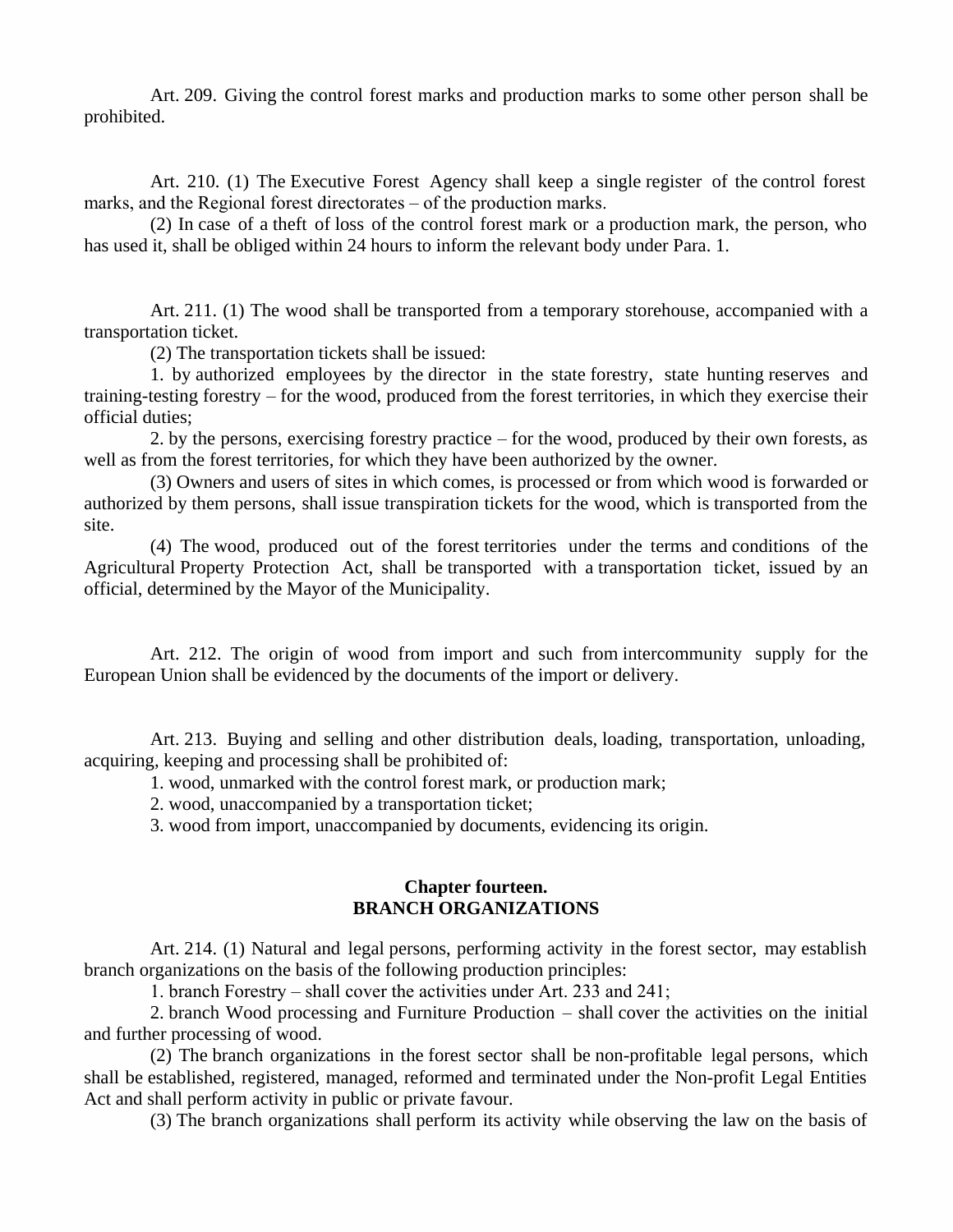the statute and implementing the decisions of its managing bodies.

(4) The branch organization under Para. 1 shall not violate the independence of its members or of another branch organization.

(5) The name of the branch organization shall contain a clear symbol that represents a unification of persons on a branch principle, as well as shall not lead to delusion and shall not violate the good morals.

Art. 215. (1) A branch organization in branch Forestry may establish freely and on voluntary principle natural persons and traders, registered in the public registers under Art. 235 and 241.

(2) Branch organization in branch Wood-processing and Furniture Production may establish freely and on voluntary principle legal persons, entered in the registers of the production marks.

Art. 216. (1) Members of a branch organization in branch Forestry may be persons, who are registered in the public registers under Art. 235 or 241.

(2) Members of a branch organization in branch Wood-processing and Furniture Production may be traders, who are entered in the registers of the production marks.

Art. 217. (1) The branch organizations shall be united in one national branch organization for each of the branches under Art. 214.

(2) Every newly registered branch organization shall be member in right of the established national branch organization and shall submit an application for membership within the term of 1 month after its registration.

(3) Member of the national branch organizations under Para. 1 may be only abranch organization.

Art. 218. The national branch organizations under Art. 217, Para. 1 shall be non-profitable legal persons, registered under the Non-profit Legal Entities Act in public favour.

Art. 219. (1) In the cases, where in one of the branches under Art. 214, Para. 1 there is only one branch organization, it shall be recognized as national branch organization.

(2) Where in one of the branches under Art. 214 there are registered 2 branch organizations, which cannot form a non-profitable legal person under the Non-profit Legal Entities Act in public favour, the 2 branch organizations and the Minister of Agriculture and Food shall sign a 3-sided agreement, with which they shall settle their rights and duties in relation to their national representation. The 3-sided agreement under Para. 2 shall be terminated in case of registration of a national branch organization in the relevant branch.

Art. 220. The national branch organizations in the forest sector shall:

1. assist, encourage, represent and protect the interests of their members before the state and Municipal administration and before other organizations;

2. participate in the work groups under the Ministry of Agriculture and Food and under the Executive Forest Agency while developing legislative acts in the area of forestry, wood-processing and the furniture industry;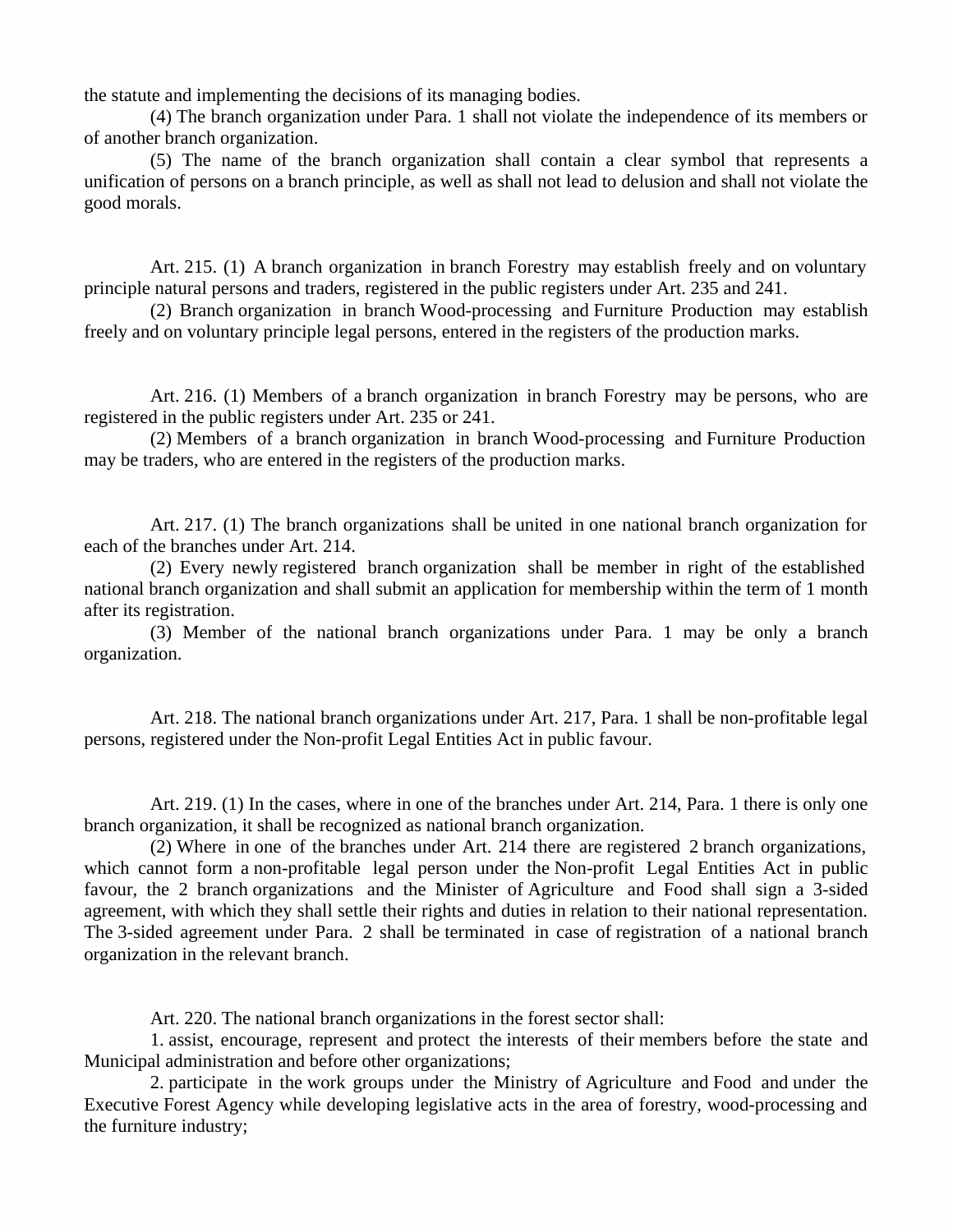3. represent their members before the Ministry of Agriculture and Food and before the Executive Forest Agency with the right to sign agreements, whose provisions shall be obligatory for their members;

4. maintain data-base of the organization members and of qualified specialists in the relevant branch;

5. assist their members for development of their activity by providing services, assistance, business contacts, popularization of their abilities, products, services, etc.;

6. collect and give information to their members for assistance of their activity;

7. assist for observation of the good commercial practices and rules for loyal market behaviour in the branches;

8. organize and hold professional training, qualification and re-qualification of their members;

9. assist for raising the professional level of the occupied in the branch, for establishing healthy and safe conditions at work and ecological clean environment;

10. give assistance for voluntary settlement of disputes between their members;

11. cooperate with neighboring organizations in this country and abroad and shall participate in the activity of European and other international bodies and organizations;

12. participate in regional, national and international projects and programmes;

13. perform other activities according to their statute, which do not contradict the law and good morals.

Art. 221. (1) The national branch organizations in the forest sector shall provide to the Minister of Agriculture and Food and to the executive director of the Executive Forest Agency information, related to the production activity of the relevant branch.

(2) The national branch organizations in the forest sector shall assist the operation of the state bodies and those of the local self-government while realizing policies and practices, related to the development of the forest sector and of the rural regions.

(3) The state bodies and those of the local self-government shall assist and give information to the national branch organizations for realizing their functions under this Act.

Art. 222. (1)Upon proposal of the national branch organizations under Art. 217, the state and Municipalities, with a Council of Ministers decision, respectively, with a Municipal council decision may assign them the fulfillment of administrative and technical services.

(2) The rights, duties and all other conditions, referring to the assignment of the services under Para. 1, shall be described in details in the Council of Ministers decision, of the Municipal council decision.

(3) The state and Municipalities shall exercise control over the relevant national branch organizations under Para. 1, where in case of a violation, they may withdraw the rights, assigned to them under Para. 2.

Art. 223. (1) Right to represent the persons, performing activities in the forest sector, before the state, respectively - before the Ministry of Agriculture and Food and the Executive Forest Agency shall have only the representatives of the relevant branch organizations.

(2) each national branch organization shall select one permanent representative, who, if needed shall interact with the Minister of Agriculture and Food. In occurrence of issues of special competence, the representative of the relevant national branch organization shall take an opinion of other members and/or external experts.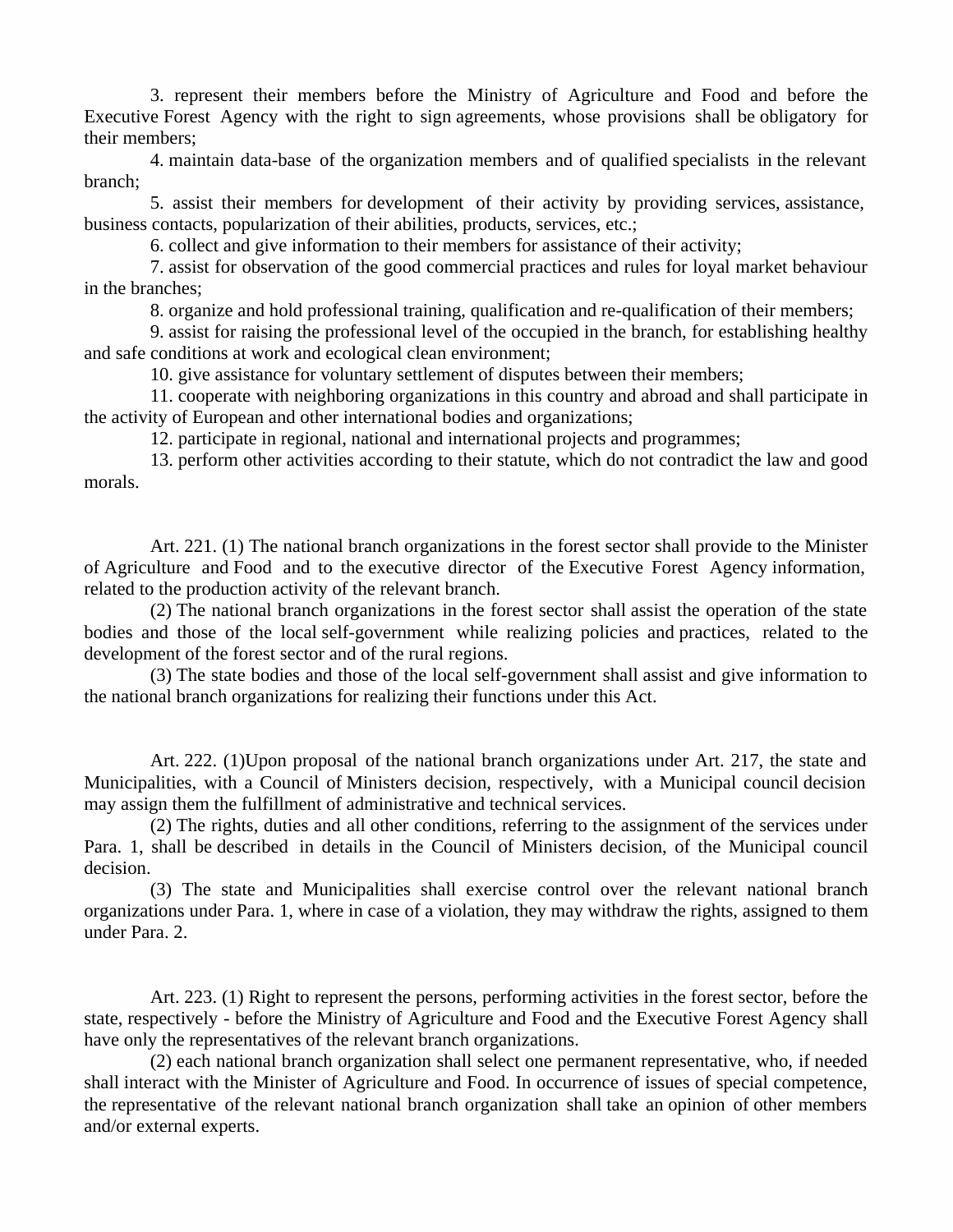Art. 224. (1)The Ministry of Agriculture and Food shall maintain a register of the branch organizations and of the national branch organizations in the forest sector.

(2) Any branch organization under Para. 1, within the term of up to 1month from its registration shall submit an application to the Ministry of Agriculture and Food for entering into the register.

(3) The application under Para. 2 shall have attached:

1. a copy of the registration decision;

2. a certificate for current state;

3. a list of the members.

(4) For entering into the register of the national branch organizations, apart from the documents under Para. 3, the application shall also have attached:

1. a copy of the certificate fore entering in the central register at the Ministry of Justice;

2. the rules and procedure for performing activity in public favour.

(5) Within the term of 14 work days after receiving the application, the Minister of Agriculture and Food, or an official, authorized by him shall issue a certificate of the relevant branch organization for entering into the register.

### **Chapter fifteen. PROFESSIONAL TRAINING, QUALIFICATION AND RE-QUALIFICATION**

Art. 225. (1) The activities in the forest territories shall be performed only by persons, holding the relevant education and qualification.

(2) The owners of forest territories and the persons, who have been assigned to manage such territories, shall admit performance of activities of the relevant territory only by persons, holding the relevant education and qualification for performing such activity.

Art. 226. (1) The Executive Forest Agency shall encourage, coordinate and control conducting professional training in the area of the forestry.

(2) while implementing its functions under Para. 1, the Executive Forest Agency shall:

1. confirm annual training programmes for the workers and employees in the Agency and its structures and shall control its fulfillment;

2. coordinate annual training programmes for the workers and employees in the state enterprises under Art. 163 in the area of the forestry.

(3) The Regional forest directorates shall coordinate the annualtraining programmes of the workers and employees of the Municipalities and the owners of forest territories apart from the ones, indicated in Para. 2, p. 1 and 2.

(4) The Executive Forest Agency shall take care for popularization the new information about the forestry among the working people in the forestry, owners of forests and the public.

Art. 227. the employers shall be obliged to encourage and provide funds and conditions for professional training and qualification of their workers and employees.

Art. 228. The Executive Forest Agency shall assist the professional training, qualification and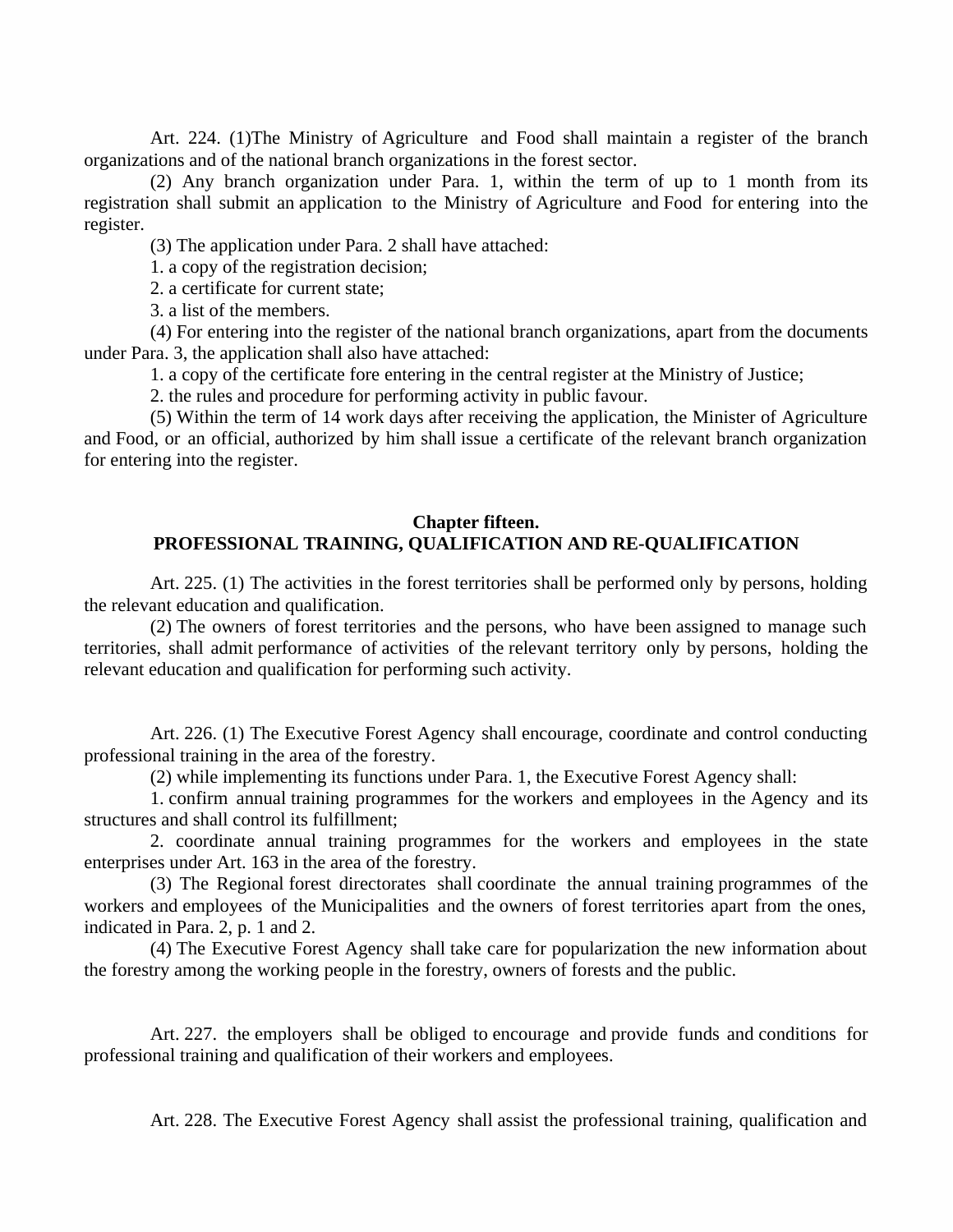re-qualification through:

1. developing programmes;

2. issuing training materials;

3. providing qualified specialists;

4. collecting, storage, processing analysis and dissemination of information, needed for decision taking.

Art. 229. For performing certain activities in the forest territories, the Executive Forest Agency may request conducting specialized training on a confirmed by it programme.

# **Chapter sixteen. REGISTRATION FOR PERFORMING ACTIVITIES IN THE FOREST TERRITORIES**

## **Section I. General Provisions**

Art. 230. (1) The activities in the forest territories shall be organized and/or performed by natural persons and traders, who have been registered in public registers in the Executive Forest Agency, and possess a certificate for registration, with the exception of the cases, in which the law does not require registration.

(2) The registration certificate under Para. 1 shall be issued by the executive director of the Executive Forest Agency or by an official, authorized by him.

(3) The activities in the forest territories, performed by mechanic equipment shall be performed only by persons, who hold an authorization document, issued by the relevant competent body.

Art. 231. (1) For the registration under Para. 230, the persons shall submit an application, according to a form to the Executive Forest Agency, which shall contain a copy of the documents, certifying that they meet the criteria for registration and a document for a paid charge for examination of the application.

(2) The application under Para. 1 shall be examined y a permanent commission, appointed by an order of the executive director of the Executive Forest Agency, in which composition shall be obligatorily included on of each branch organizations of the Forestry branch. The order shall also define the rules for the commission operation.

(3) Within 1 month term from the date of submitting the application, the commission under Para. 2 shall prepare a motivated proposal to the executive director of the Executive Forest Agency for entering into the register, or a refusal for registration.

(4) The executive director of the Executive Forest Agency shall pronounce on the proposal of the commission within 7 day term after its preparation. The applicant shall be informed under the Civil Procedure Code.

(5) The refusal for registration may be appealed under the Administrative-procedure Code.

(6) The entering into the register shall be done within 3 day term after the pronouncing of the body under Para. 3 and the applicant shall be issued a certificate for registration after payment of the charge for its issuance.

(7) The registration certificate shall be personal and shall not be given to some other person.

(8) In order to be examined the application for registration and for issuance a certificate, charges shall be paid, defined by a tariff of the Council of Ministers, which shall come into the budget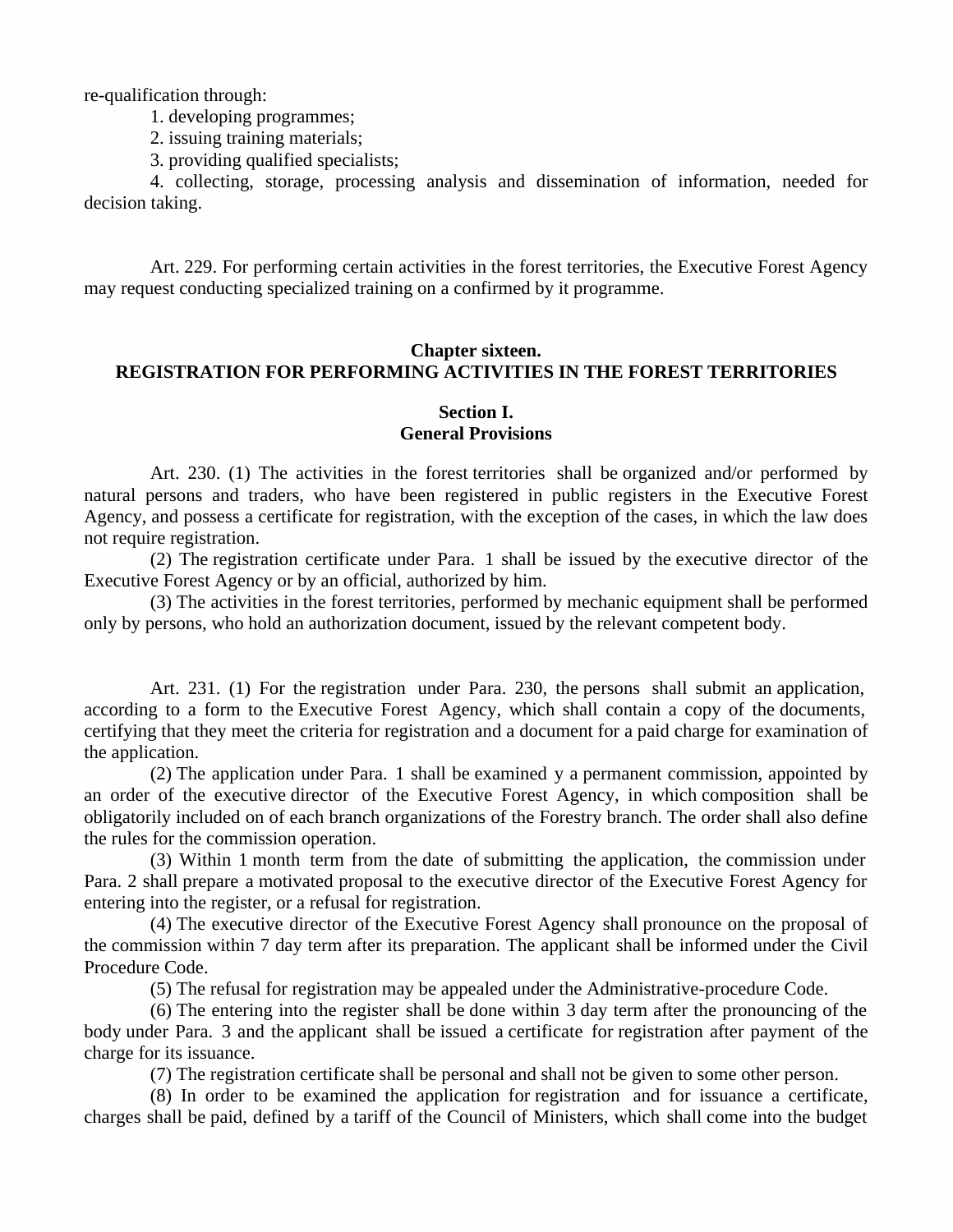of the Executive Forest Agency.

Art. 232. While performing the activities in the forest territories, the registered persons shall be obliged to observe the requirements of:

1. the labour legislation in force, the requirements for health and safety at work, for protection of the environment, as well as other special requirements, determined by a legislative of general administrative act;

2. The Act on Registration and Control of Agricultural and Forestry Machinery and the legislative acts on its application.

# **Section II. Forestry Practice**

Art. 233. (1) Forestry practice shall be:

1. planning and organization of the activities on forestation;

2. marking of trees, envisaged for felling;

3. development of:

a) tasks for forestry plans and programmes and for inventory of the forest territories;

b) forestry plans and programmes and inventory of forest territories;

c) tasks and projects, plans and porgrammes for protection against erosion and floods for biological re-cultivation of damaged areas;

4. planning and organization of the wood production;

5. planning and organization of the production of non-wood forest products;

6. development of projects on forest motor roads and equipments.

(2) The forestry practice under Para. 1 shall include also issuance of the corresponding documents for these activities.

Art. 234. (1) The persons, holding higher or high forestry education may exercise forestry practice independently or on the basis of a contract after entering into the public register under Art. 235.

(2) The persons under Para. 1, who are employees of the Ministry of Agriculture and Food and in the Executive Forest Agency and its structures shall not exercise forestry practice unless for their official duties.

(3) The persons under Para. 1, who are employees of the structures of the Executive Forest Agency, shall not exercise forestry practice in the forest territories in the territorial scope of the activity of the relevant structure, in which they furlfill their official duties.

(4) The persons under Para. 2 and 3 may exercise forestry practice in their own forests or in forests – ownership of their relatives in direct line without restrictions, of relatives of indirect line to 3rd level, including relatives in law up to second level, including.

Art. 235. The activities under Art. 233, Para. 1 shall be performed by natural persons, who are registered in the public register in the Executive Forest Agency and shall hold a registration certificate.

Art. 236. (1) For the activities under Art. 233, Para. 1, p. 1 in the public register may be entered a natural person, who shall: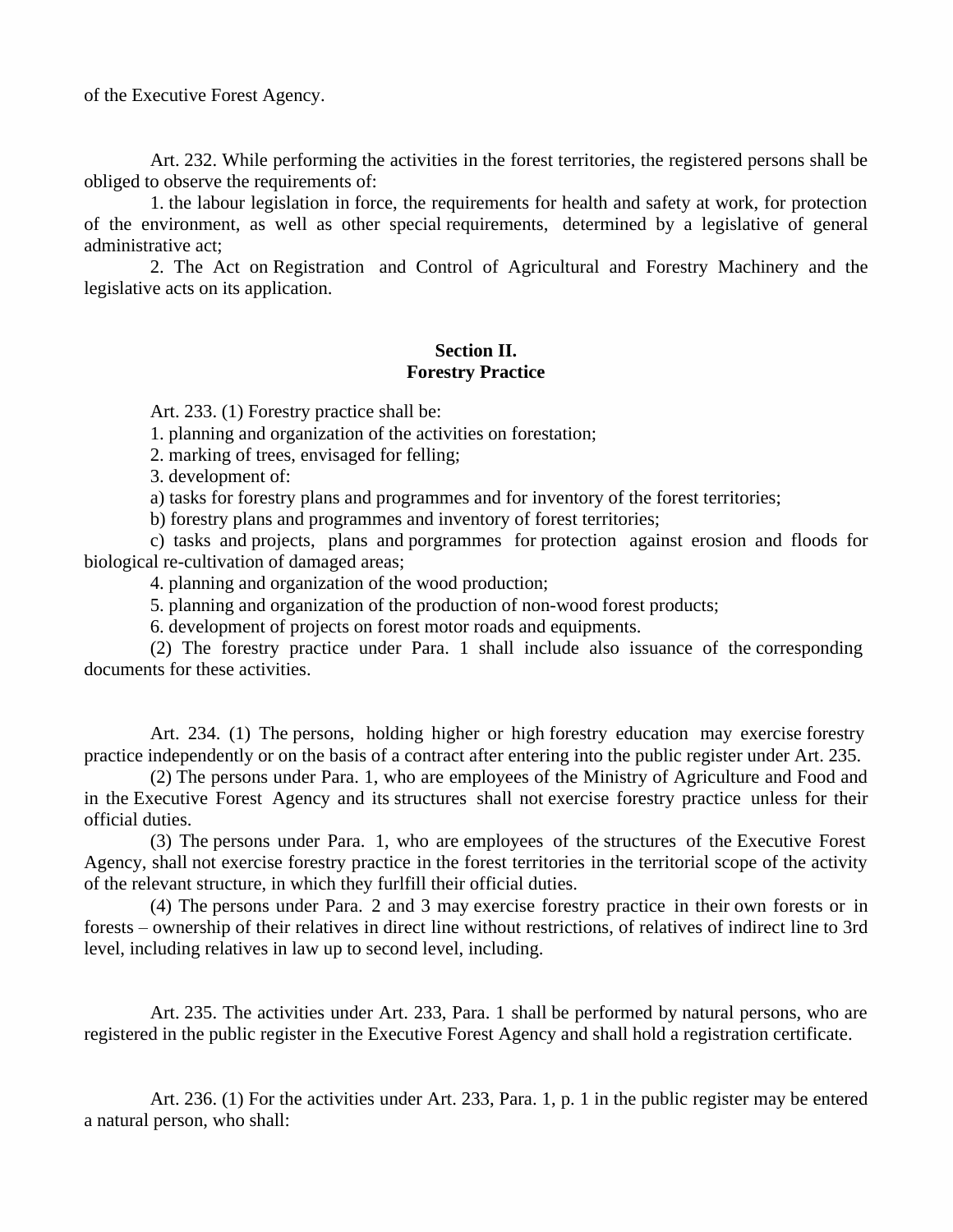1. hold a diploma for higher education in the subject Forestry or Planting or Landscape Architecture, or Ecology and Protection of the Environment with educational qualification degree Bachelor or Master or educational and scientific degree PhD or Doctor of Science, or shall

2. hold a diploma for high education in the subject Forestry and Hunting Reserve or Forestry and Wood Production or Planting with an acquired 2 or 3 qualification degree Forester and/or Technician–Forester;

3. has not been convicted with an enforced verdict for a crime, perpetrated while performing some of the activities under Art. 233, Para. 1;

4. has not committed a violation of a legislative or a general administrative act while exercising the activities under Art. 233, Para. 1 within the frames of 12 months before the date of submitting the application fore registration, established with an enforced act of a competent body.

(2) For the activities under Art. 233, Para. 1, p. 2 and 5 in the public register may be entered a natural persons, who shall:

1. hold a diploma for higher education in the subject Forestry or Ecology and Protection of the Environment with a educational – qualification degree Bachelor or Master or am educational-scientific degree PhD or Doctor of Science, or

2. hold a diploma for high education in the subject Forestry and Wood Production or Forestry and Hunting Reserve with acquired 2 and 3 qualification level Forester and/or Technician forester;

3. has not been convicted with an enforced verdict for a crime, perpetrated while performing some of the activities under Art. 233, Para. 1;

4. has not committed a violation of a legislative or a general administrative act while exercising the activities under Art. 233, Para. 1 within the frames of 12 months before the date of submitting the application fore registration, established with an enforced act of a competent body.

(3) For the activities under Art. 233, Para. 1, p. 3 and 6 in the public register may be entered a natural persons, who shall:

1. hold a diploma for higher forestry education in the subject Forestry with educational qualification degree Bachelor or Master or an education and scientific degree PhD or Doctor of Science;

2. has 2 years service in his fields, acquired after the graduating the higher education;

3. has not been convicted with an enforced verdict for a crime, perpetrated while performing some of the activities under Art. 233, Para. 1;

4. has not committed a violation of a legislative or a general administrative act while exercising the activities under Art. 233, Para. 1 within the frames of 12 months before the date of submitting the application for registration, established with an enforced act of a competent body.

(4) For the activities under Art. 233, Para. 1, p. 4 in the public register may be entered a natural persons, who shall:

1. hold a diploma for higher education in the subject Forestry or Mechanization of Forestry or Forestry Engineering with a educational – qualification degree Bachelor or Master or am educational-scientific degree PhD or Doctor of Science, or

2. hold a diploma for high education in the subject Forestry and Wood Production or Forestry and Hunting Reserve or Mechanization of Forestry and Wood Production or Wood production and Transport or Wood Production Industry or equalized subjects with acquired 2 and 3 qualification level Forester and/or Technician forester;

3. has not been convicted with an enforced verdict for a crime, perpetrated while performing some of the activities under Art. 233, Para. 1;

4. has not committed a violation of a legislative or a general administrative act while exercising the activities under Art. 233, Para. 1 within the frames of 12 months before the date of submitting the application fore registration, established with an enforced act of a competent body.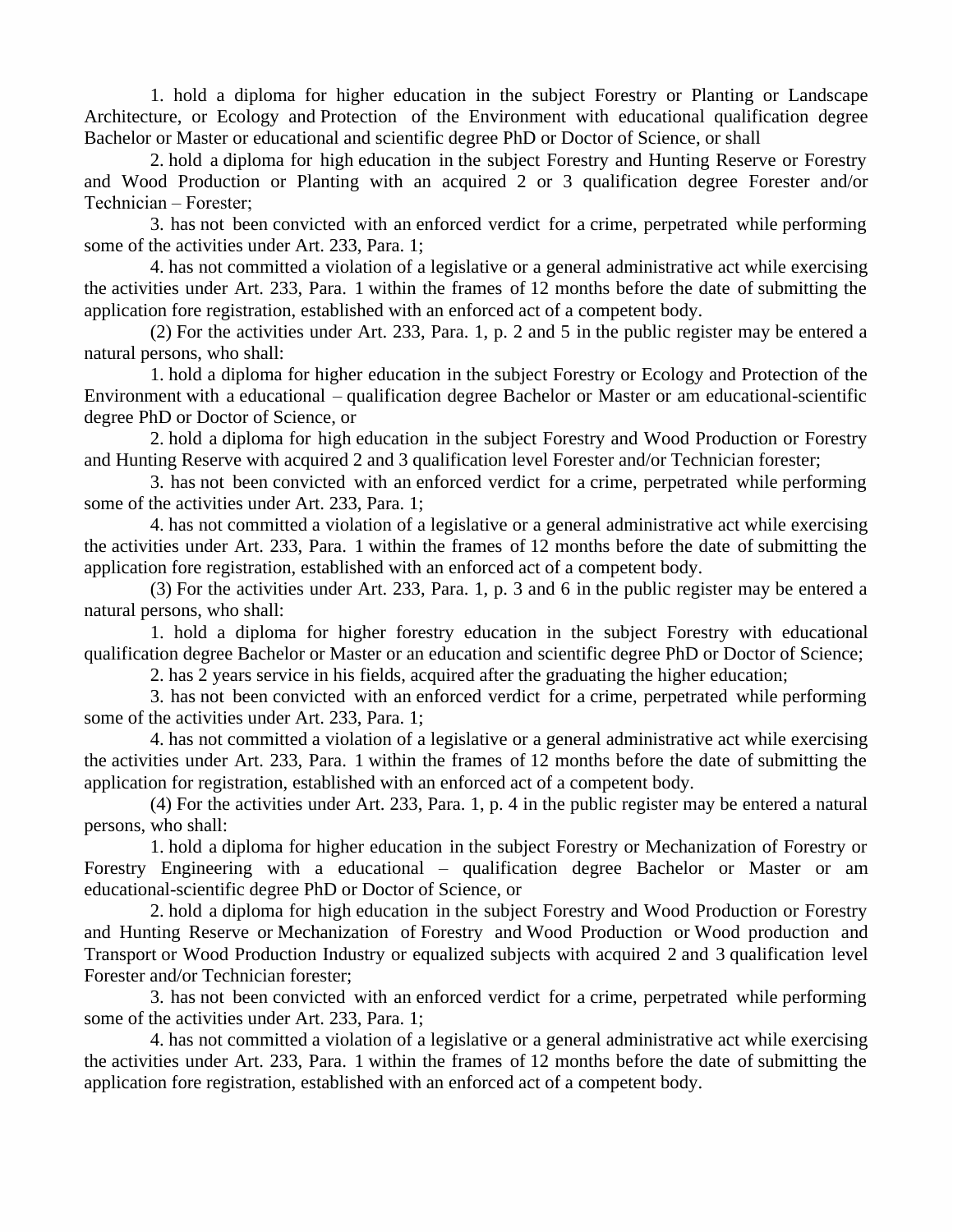Art. 237. (1) The application for registration into the public register under Art. 235, by the natural persons shall have attached:

1. a copy of a diploma according to the requirements of Art. 236;

2. a document for service in the subject - in the cases under Art. 233, Para. 1, p. 3 and 6;

3. a judicial record;

4. a declaration, he/she has not committed violation of a legislative or general administrative act while exercising the activity, for which he is registering within the frames of 12 month before the date of submitting the application for registration, established by an enforced act of a competent body;

5. a document a paid charge for the examination of the application.

(2) In the cases, where the applicant has graduated abroad, he/she shall produce a certificate for a recognized high education and professional qualification or a certificate for recognized higher education, acquired in foreign higher schools, issued by the Ministry of Education and Science.

Art. 238. The Executive Forest Agency shall pronounce with amotivated refusal on a registration application, submitted by natural persons, where:

1. some of the documents under Art. 237 has not been produced;

2. the persons fails to meet the registration requirements;

3. by an enforced act of a competent body is established, that some of the required documents, produced by the applicant is false of has untrue contents;

4. Where the persons has been written off the register under Art. 239, p. 4 – 8 and from the date of writing off and the submission of the application the term has not expired or the imposed compulsory administrative measure.

Art. 239. A natural persons, entered into the register for exercising forestry practice shall be written off in the following cases:

1. upon his/her application;

2. in case of death;

3. in cases of prohibition;

4. where a verdict has been enforced of the person for a crime, perpetrated while performing the activity, for which he/she is registered;

5. where within the frame of 12 months before the date of the decision for writing off with enforced 2 or more acts of a competent body, violations of this Act or its legislative acts, have been established or committed while exercising the activity, for which he/she has been registered;

6. where a permit has issued for performing an activity in the forest territories in violation of this Act or its legislative acts of its application;

7. where while performing forestry practice, an entered in the register employee of the Executive Forestry Agency and its structures violates Art. 234, Para. 2 and 3;

8. where after registration in the register it is established that for the issuance of the certificate a false document has been produced or a document, containing untrue contents.

Art. 240. The refusal for registration in the register for forestry practice and for issuance a registration certificate, as well as writing off from the register shall be motivated and may be appealed under the Administrative-procedure Code.

## **Section III.**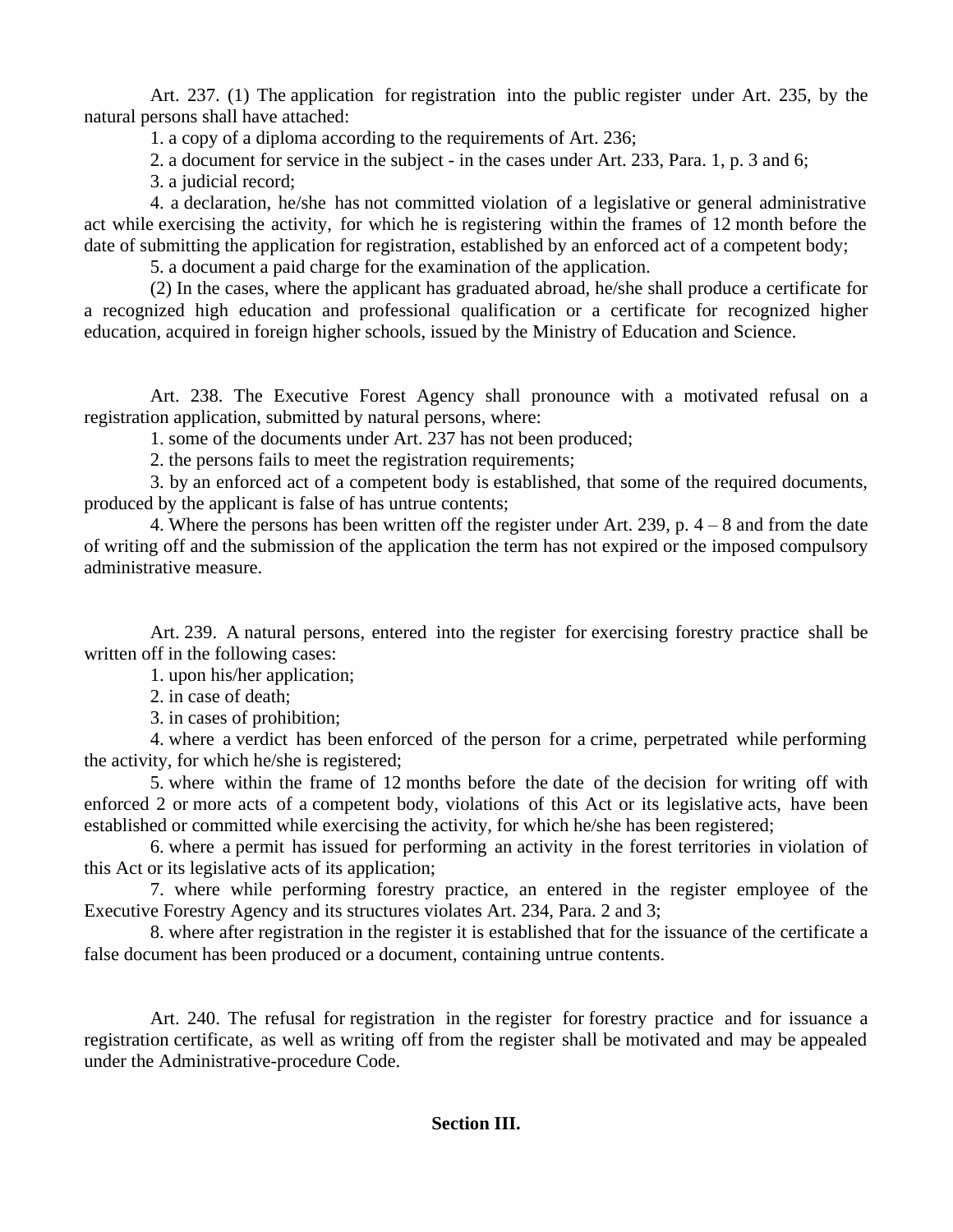#### **Registration of Traders fro Performing Activities in the Forest Territories**

Art. 241. The activities of management of forest territories, production of wood, inventory of forest territories, development of plans and programmes for management and development of forest territories, as well as issuance the accompanying documents shall be done by traders, entered in a public register of the Executive Forest Agency and holders of registratione certificate. The register shall have entered also the state forestry and hinting reserves, where they perform independently the activity under Art. 165, Para. 4 and 5.

Art. 242. (1) In the public register under Art. 241 may be entered a trader, who shall:

1. have a signed labour contract with at least 1 person, registered for exercising forestry practice for the activity, which the trader will perform;

2. not be in a liquidation procedure;

3. not be declared in insolvency and shall not be in a procedure for declaring insolvency;

4. not be deprived from the right to exercise commercial activity;

5. not have money obligations to the state, established by an enforced act of a competent body or obligations to insurance funds;

(2) In the public register shall not be entered a trader,:

1. who has committed violation of a legislative act or a general administrative act while exercising the activity, for which he/she is registered, within the frames of 12 months before the date of submitting the application for registration, established by an enforced act of a competent body;

2. whose manager or in his managing body participates a person, written off form the register under Art. 239, p.  $4 - 8$  during the last 24 months, preceding the date of submission of the registration application;

3. whose manager or member of a managing body has been manager or member of a managing body of a trader, written off form the register under Art. 245, p. 5 during the last 24 months, preceding the date of submission of the registration application.

Art. 243. (1) The application for entering into the public register under Art. 241, the trader shall attach:

1. a declaration that he/she is not in a procedure of liquidation and has not been declared in insolvency and is not in a procedure of declaring of insolvency;

2. a declaration, that he/she has not been deprived from the right to exercise commercial activity;

3. a declaration, that has no money obligations to the state of Municipalities, established by an enforces act of a competent body or obligations to insurance funds;

4. a declaration, that has not perpetrated violation of legislative of general administrative act while exercising the activity for which he is registering within 12 months before the date of submission of the registration application, established by an enforced act of a competent body;

5. a declaration for the circumstances under Art. 242, Para. 2, p. 2 and 3;

6. a copy of entered in the National Revenue Agency a labour contract with the persons, registerd for exercising forestry practice for the activity, which the trader will perform;

7. notary certified declaration by the person under p. 6, that he/she agrees his/her certificate to be use by the trader for entering into the register;

8. a document for a paid charge for examination of the application.

(2) Where a trader submits an application for entering into the register for developing plans and programmes for management and development of forest territories, the application shall also have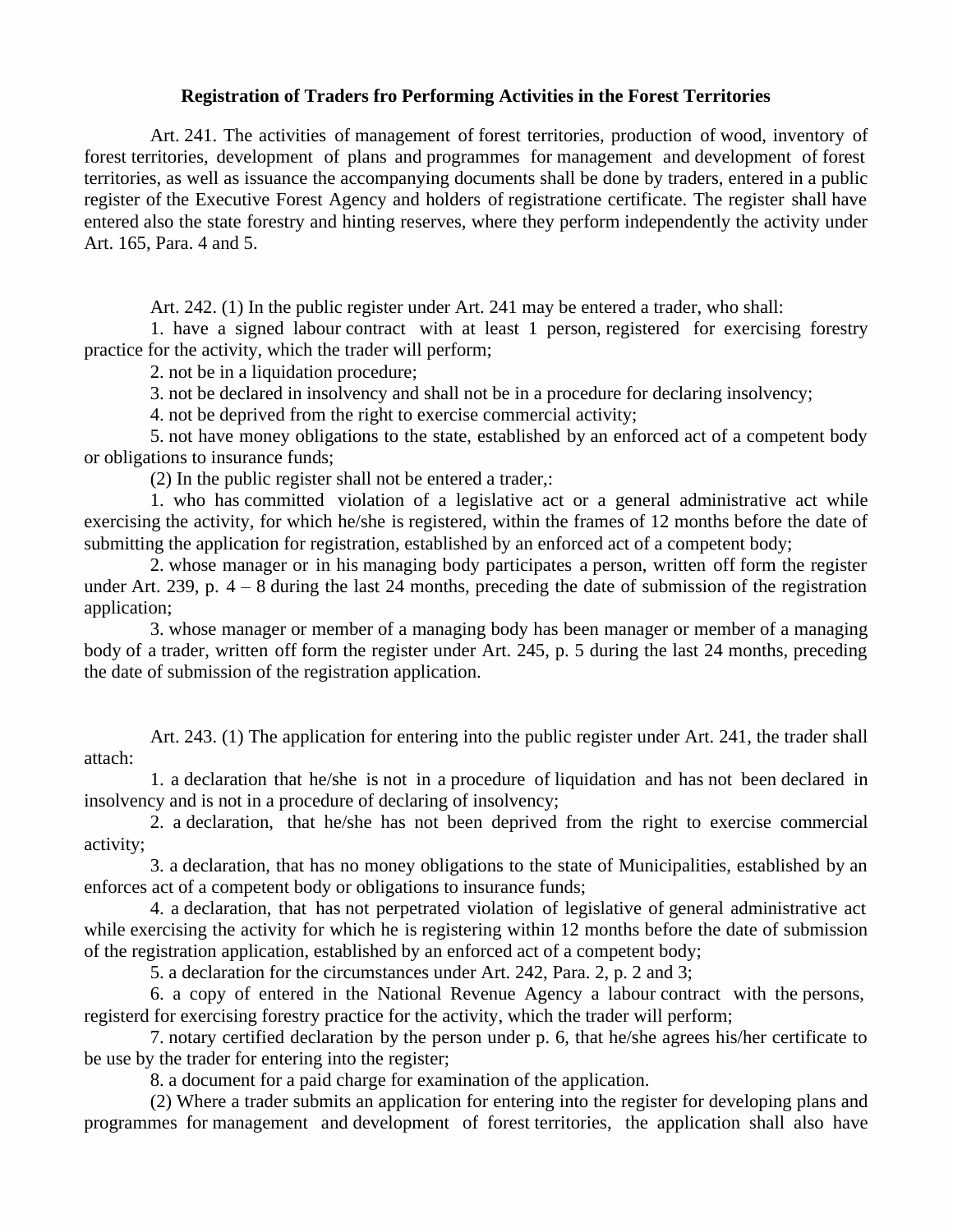attached at least 3 labour contracts with natural persons, registered in the public register for exercising forestry practice for tasks of forestry plans and programs and for inventory of the forest territories.

(3) The requirements of Para. 1, p. 5 and 7 shall not refer to traders, whose members of managing bodies have been entered into the register for exercising forestry practice.

(4) Where in the public register under Art. 241 are entered state forestry or state hunting reserves, the application shall have attached the documents under para. 1, p. 2- 8.

Art. 244. The Executive Forestry Agency shall pronounce with motivated refusal on a registration application, where:

1. some of the documents under Art. 243, Para. 1, 2 or 4 has not been produced;

2. the trader fails to meet some of the registration requirements;

3. by an enforced act of a competent body it has been established, that some of the required documents, produced by the applicant is untrue or with untrue contents;

4. the reader has been written off the register under Art. 245, p. 5 and form the date of writing off to the date of submitting the application, the term of the applied compulsory administrative measure has not expired.

Art. 245. A person, entered into the register under Art. 241, shall be written off:

1. upon his/her application;

2. in case of death of the natural persons or in case of his being placed under prohibition;

3. in case of termination of the legal persons, of the state forestry or the state hunting reserve;

4. where as a result of a change in the circumstances, he/she fails to meet the requirements of Art. 242;

5. where within 12 months before the date of taking the decision for writing off with enforced 5 or more acts of a competent body violations of a normative or general administrative act is established, committed while exercising the activity, for which he/she is registered;

6. where the person in judicial or administrative procedure has been prohibited to perform an activity on the subject of the certificate for the term of the prohibition.

Art. 246. The refusal for entering into the register under Art. 241 and for issuing a registration certificate, as well as the writing off from the register shall be motivated and may be appealed under the Administrative-procedure Code.

Art. 247. Traders, entered into the register under Art. 241 shall be obliged to inform the Executive Forest Agency for all the changes in the entered circumstances under Art. 242 within 14 day term from their occurrence. In case of failure to fulfill this obligation the trader shall be written off from the register.

### **Chapter seventeen. PUBLIC ECO-SYSTEM BENEFITS FROM THE FOREST TERRITORIES**

Art. 248. (1) Public eco-system benefits from the forest territories shall be the results from the specialized activities of its management.

(2) Public eco-system benefits from the forest territories shall be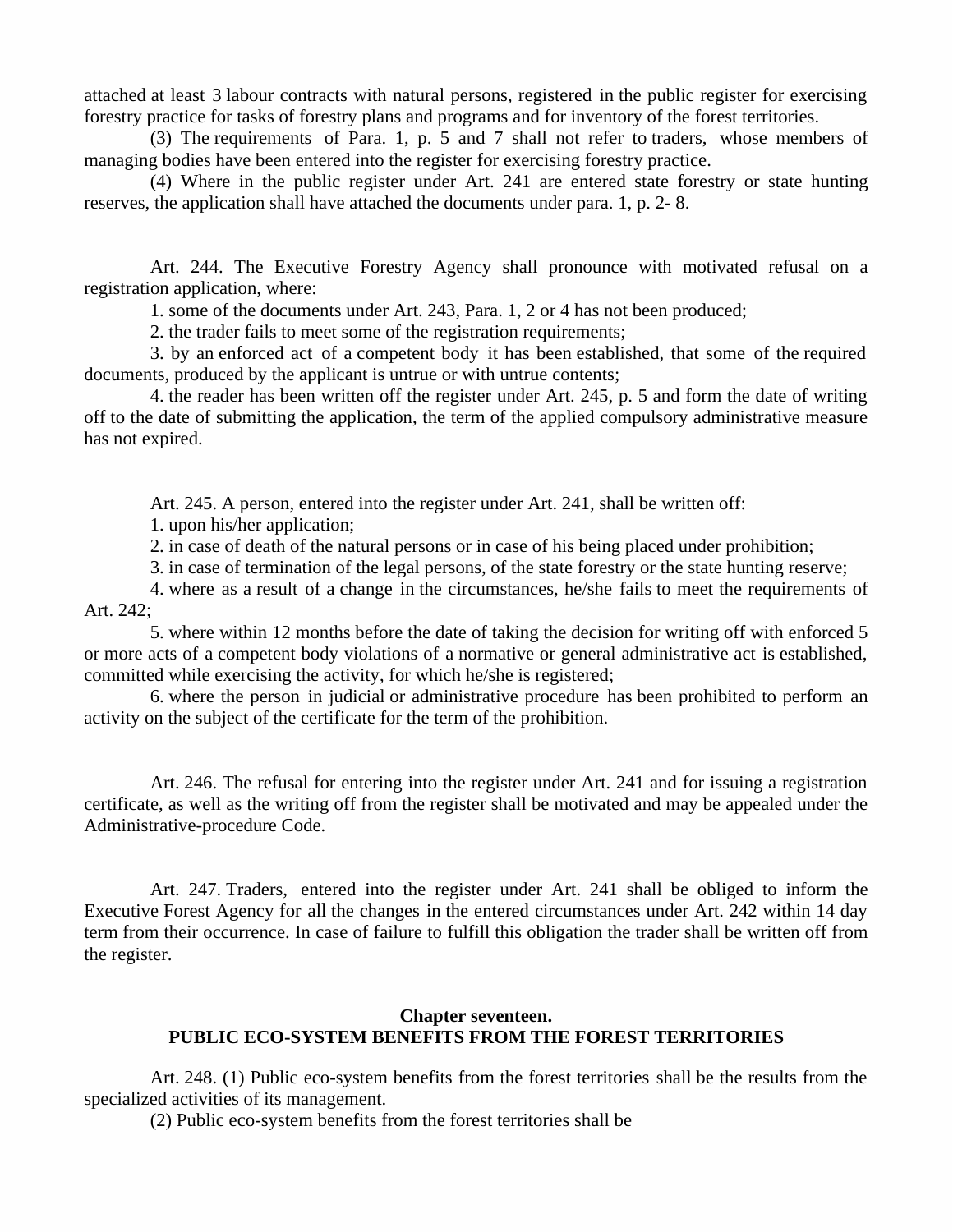1. protection against erosion of soil from avalanches and floods;

2. guaranteeing the quantity and quality of water;

3. maintaining biological diversity;

4. scanning, noise conteminators take over and maintaining micro-climate;

5. providing conditions for recreation and tourism;

6. maintainig the traditional landscape;

7. protection of the natural and cultural heritage;

8. protection of infrastructure sites and equipment;

9. slowing down and regulation of impacts from the climate changes.

Art. 249. (1) The public eco-system benefits under Art. 248, Para. 2, wher they are in favour of performing economic activity shall be paid.

(2) The regional development plans for the forest territories shall determine:

1. the concrete forest territories and zones out of them, in which using public ecosystem benefits shall be paid;

2. the types of economic activities, which are paid for public ecosystem benefits.

(3)The persons, who perform economic activity under para. 1 in the forest territories and zones, determined by the regional development plan of forest territories, shall pay in the Municipality, on whose territory they perform the activity, a compensation for the relevant public eco-system benefits.

(4) Annualy, bu 30 April the Municipality shall distribute the come in funds from compensations among the owners of forest terriotires, state forestry and state hunting reserves.

(5) Right to receive the funds under Para. 4 shall have the owners of forest territories, as well as state forestry and state hunting reserves:

1. whose forest terriotires are on the territory of the relevant Municipality and have approved forestry plans and programmes;

2. whose forest territories have been included in the territories and zones under Para. 2, p. 1;

3. (In force from 01.01.2016 ) whose forest territories have been certified.

(6) The funds, collected by the Municipality under Para. 3 may be spent only for compensation of owners of forests, state forestry and state hunting reserves under this Chapter.

(7) In the cases, where non-distributed funds remain under Para. 3, they shall be spent by a Municipal council decision for implementation of projects, related to forests and/or to protection of the environment.

(8) The methods for determining the compensation under Para, 3, the terms and conditions for its payment and for distribution of the collected in the Municipality funds shall be determined by an Ordinance of the Council of Ministers.

Art. 250. Persons, who have been provided by forest territories for management under rent or lease, shall not pay compensation for public eco-system benefits for the relevant territory.

Art. 251. Annually, by 31 May the Municipalities shall provide to the relevant Regional directorate information about the collected and spent funds from compensation for public eco-system benefits.

## **Chapter eighteen. ADMINISTRATIVE-PENAL PROVISIONS**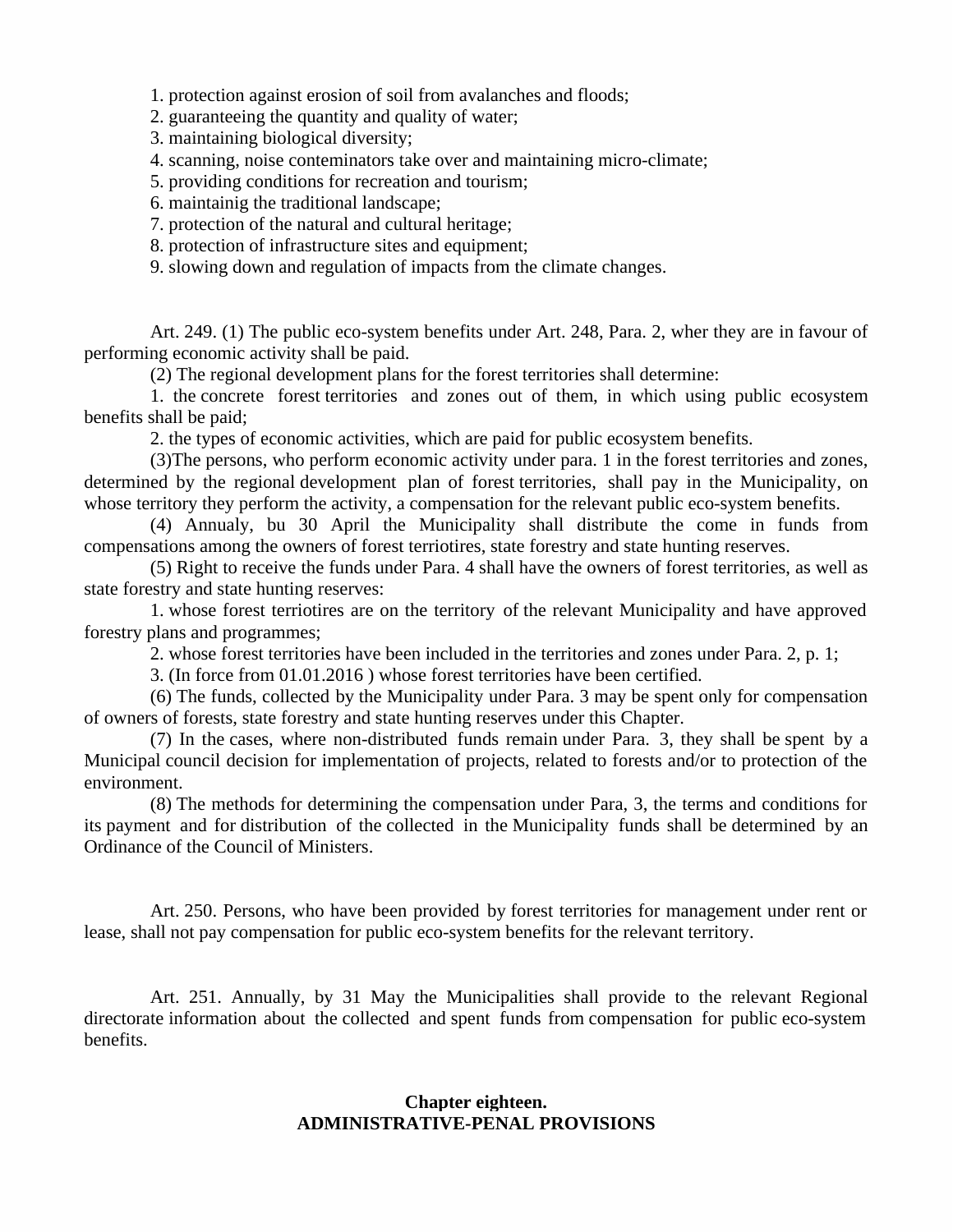# **Section I. Compulsory Administrative Measures**

Art. 252. For prevention and termination of the administrative violations under this Act and of harmful consequences from them, the competent bodies or officials, authorized by them by shall by an order apply compulsory administrative measures under Art. 254.

Art. 253. (1) The Minister of Agriculture and Food shall stop:

1. orders of central institutions or regional Governors, which are in violation of this Act;

2. realization of plans, confirmed in violation of this Act;

(2) The executive director of the Executive Forest Agency shall stop:

1. orders of the Regional forest directorates and of the state enterprises under Art. 163, which are in violation of this Act;

2. realization of programmes, confirmed in violation of this Act.

(3) The directors of Regional forest directorates shall:

1. stop activities in the forest territories, which are not envisaged in compliance with the forestry plans and programmes or where there are no such plans and porgrammes;

2. stop construction in forest territories:

a) where it is constructed without an adopted project in the relevant procedure, or in violation of such a project;

b) of sites and equipment for fight against erosion and floods, for which there is not adopted technical project for fight against erosion and floods, or where the construction is in violation of the envisaged in the project forestry activities;

c) in which the function of the territory has not been changed in the cases and under this Act;

3. stop activities in the forest territories, which are in violation of this Act, the Hunting and Game Protection Act, the Protected Areas Act, the Fishery and Aquaculture Act, the Medicinal Plants Act, the Biological Diversity Act, the Agricultural Property Protection Act and of the legislative acts of their application;

4. stop activities or sites, which damage or contaminate the forest territories;

5. stop the activity of sites, in which comes, is processed, or from which is forwarded round wood, sided wood or processed wood for burning in case of found violations under this Act or of the legislative acts of its application.

(4) The directors of the state forestry and of the state hunting reserves, as wellas Mayors of Municipalities – owners of forest, shall stop activities and construction in the forest territories – their ownership, and in such, provided to them for management, in case of found violations under this Act or of the legislative acts of its application.

(5) The orders for application of the compulsory administrative measures under Para.  $1 - 4$ shall contain prescriptions for prevention and removal of the harmful consequences from the violations.

Art. 254. (1) The compulsory administrative measures shall be applied for the term of up to removal of the violation, and in the cases under Art. 253, Para. 3, p.  $5$  – for the term of up to 6 months.

(2) The orders for application of the compulsory administrative measures shall be subject to immediate implementation.

(3) The applied compulsory administrative measures may be appealed under the Administrative-procedure Code.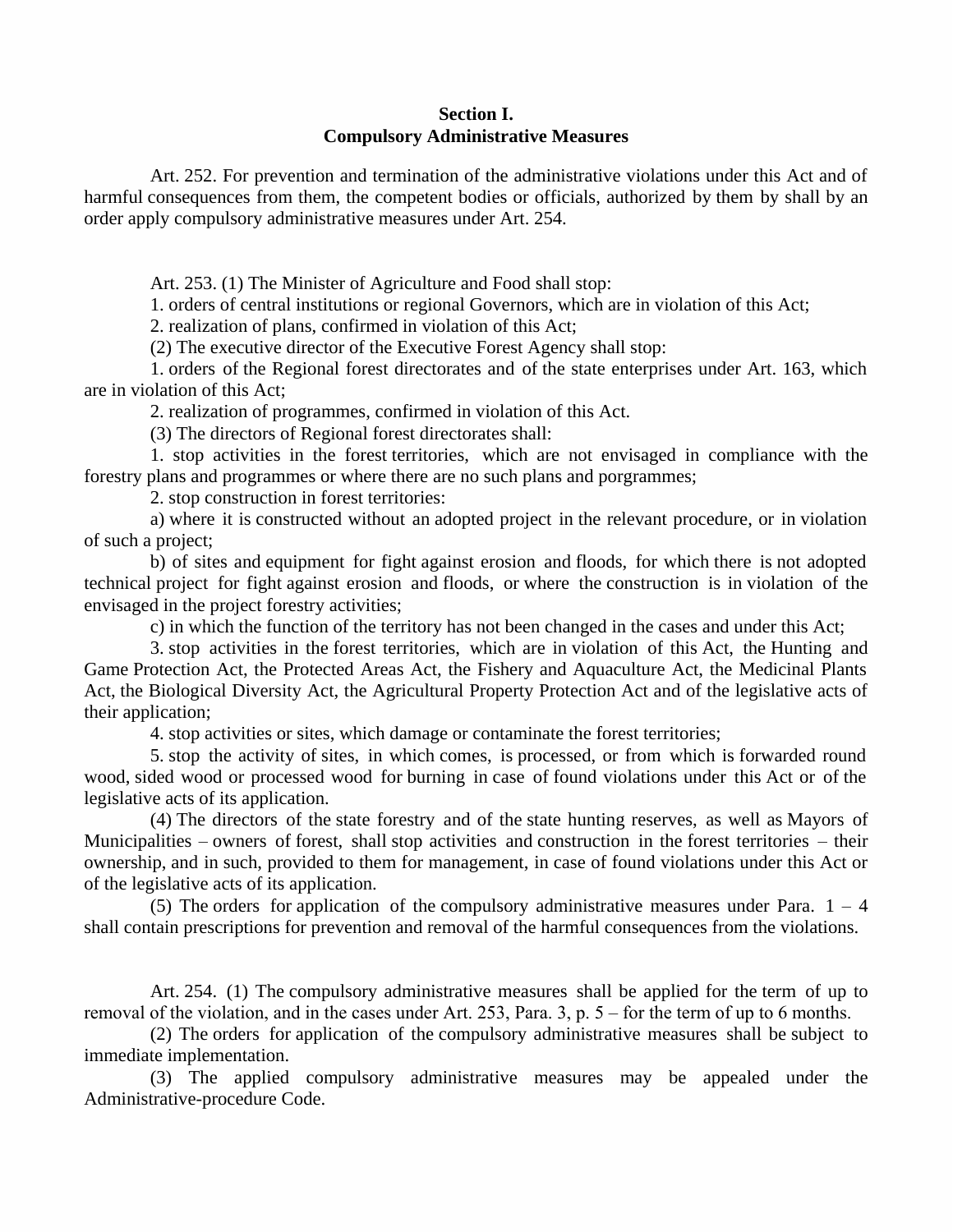# **Section II. Administrative Violations and Punishments**

Art. 255. Anyone shall be obliged to correct the damages, which he has guiltily caused to other persons as a result of violation of this Act and of the legislative acts of its application.

Art. 256. (1)If the deed is not a crime, a fine of BGN 50 to BGN 300 shall be imposed on a natural persons, who prevents implementation of official duties of officials under this Act and the legislative acts of its application.

(2) The punishment under Para. 1 shall be imposed also to owners and users of forest territories, who prevent conducting of needed activities, related to inventory of forest territories, or fail to give the needed data for its conducting.

(3) Where the violation under Para. 1 and 2 is committed by a legal persons or a sole trader, a property sanction of BGN 100 to BGN 500 shall be imposed.

Art. 257. (1) If no heavier punishment has been provided, a fine shall be imposed of BGN 300 to BGN 5000 on an official or a person, exercising forestry practice, who:

1. fails to fulfill or fails to fulfill on time obligations or control authorities, assigned to him under this Act, the legislative acts of its implementation, as well as decisions and recommendation, based on them;

2. coordinates, approved or issues a document in violation if this Act of the legislative acts of its application or of the approved forestry plans and programmes;

3. fails to take timely measures for prevention and termination of illegal activities in forest territories or for removing the consequences of the violations;

4. for coordination, approval or issuance of documents requests conditions and documents, which are not envisaged by this Act and of the legislative acts of its application, or another legislative act;

5. within aterm, determined by alegislative act, fails to pronounce on a request for coordination, approval or issuance of documents; fails to perform checkups or services;

6. orders, coordinates or admits construction in the forest territories in violation of this Act of the legislative acts of its application, also in violation of the provisions, determined by the Ordinance under Art. 152, Para. 2;

7. coordinates or admits an activity in the forest territories by persons, who do not possess the relevant competency.

(2) If no heavier punishment has been provided, a fine of BGN 1000 to BGN 5000 shall be imposed on a person, who issues a permit for performing an activity in the forest territories in violation of this Act or of the legislative acts of its application. The fine shall be imposed notwithstanding of the writing off from the register under Art. 235.

Art. 258. If no heavier punishment has been provided, a fine of BGN 100 to BGN 300 shall be imposed on a person, who performs an activity in the forest territories, without holding the relevant competence.

Art. 259. If no heavier punishment has been provided, a fine of BGN 500 to BGN 5000 shall be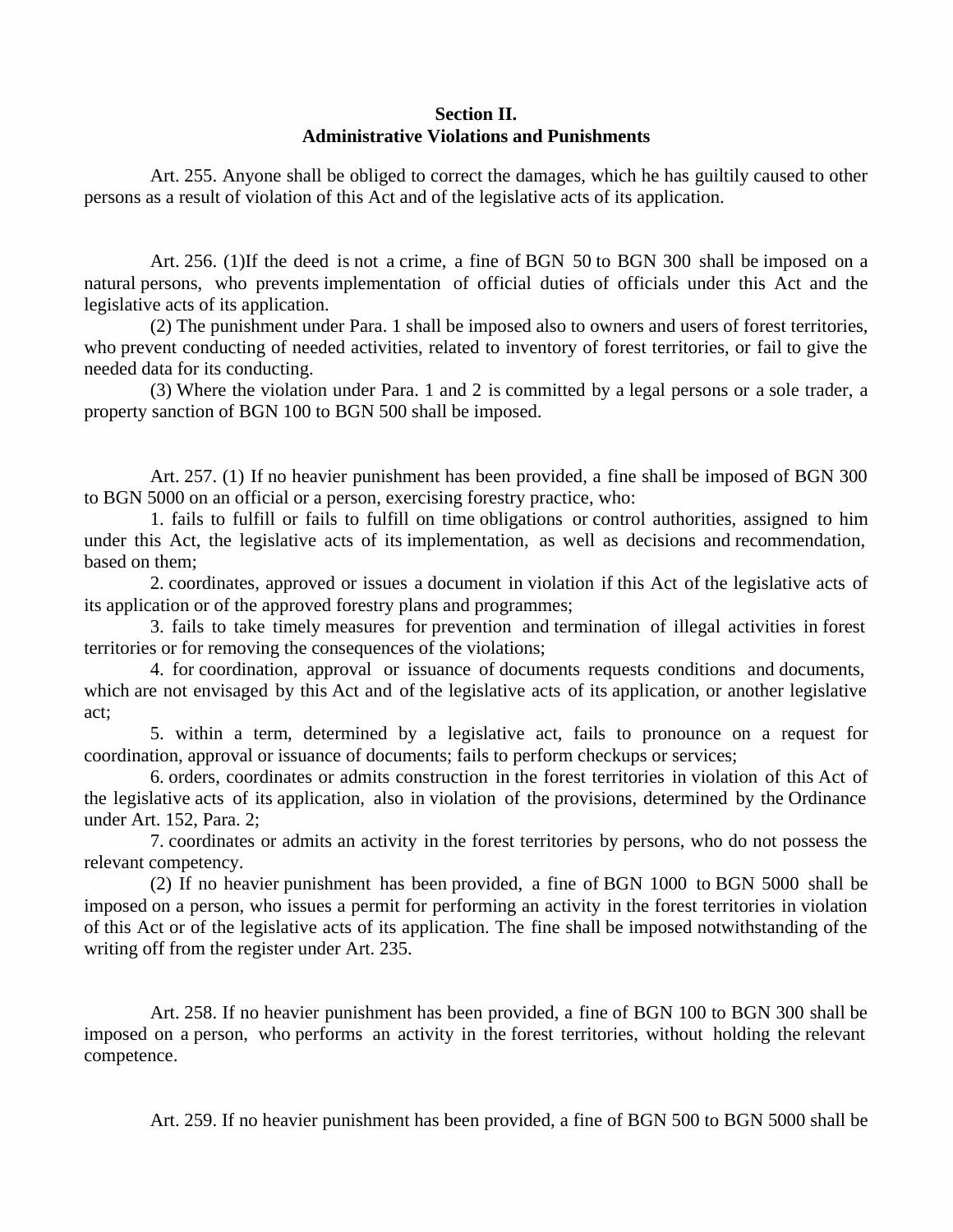imposed on a person, who has evaluated forest territories in violation of the requirements of the Ordinance under Art. 86, Para. 2.

Art. 260. If no heavier punishment has been provided, a fine of BGN 300 to BGN 1000 shall be imposed on a person, who performs forestry practice, without being entered in the register under Art. 235, as well as a persons, who gas been entered into the register, but performs and activity, which is not indicated in his/her registration certificate.

Art. 261. (1) If no heavier punishment has been provided, a fine of BGN 50 to BGN 500 shall be imposed on a natural person, who

1. fails to fulfill an order of a competent body, issued within the frames of his competence, provided by the law;

2. fails to provide access, fails to produce the needed documents and data to control bodies.

(2) If no heavier punishment has been provided, a fine of BGN 1000 to BGN 5000 shall be imposed on a natural person, who fails to perform restoration works and fails to remove on his/her account damages, made to somebody else's land property in the forest territories.

Art. 262. (1) If no heavier punishment has been provided, a property sanction of BGN 200 to BGN 2000 shall be imposed on a legal person, sole trader or a trader, entered in the register under Art. 241, who:

1. performs activity in the forest territories, without being entered in the register under Art. 241;

2. has been entered into the register under Art. 241, but performs and activity, which has not been indicated in the registration certificate;

3. fails to fulfill an order of a control body, issued within the frames of his/her competence under this Act;

4. fails to provide access, fails to produce the needed documents and data to the control bodies;

5. admits performing an activity on his behalf in the forest territories by persons, who do nit hold the relevant competence.

(2) If no heavier punishment has been provided, a fine of BGN 500 to BGN 5000 shall be imposed on a legal person, sole trader or a trader, entered in the register under Art. 241, who fails to fulfill restoration works and fails to remove on his/her account damages in somebody else's immovable property in the forest territories.

Art. 263. (1) If the deed is not a crime, a fine of BGN 200 to BGN 2000 shall be imposed on natural persons, who perform, or order to be performed the following activities:

1. causing damages or destroying forest roads, road equipment and appliances on the road;

2. using forest roads in violation of the ordinance under Art. 148, Para. 11;

3. throwing wastes and construction materials, making dirty the forest territories;

4. taking away a humus layer and/or dead forest coverage.

(2) For violation under Para. 1, apart from the imposed fine, the provided permit or certificate for access to the forest territory shall be withdrawn and he/she shall be obliged within a certain term to remove the consequences of the violations.

(3) In case of failure to fulfill the obligation under Para. 2, the consequences of the violation shall be removed by the owner of the road on the account of the violator. For his/her taking from the violator, the owner may request issuance of an order for immediate fulfillment under Art. 417 of the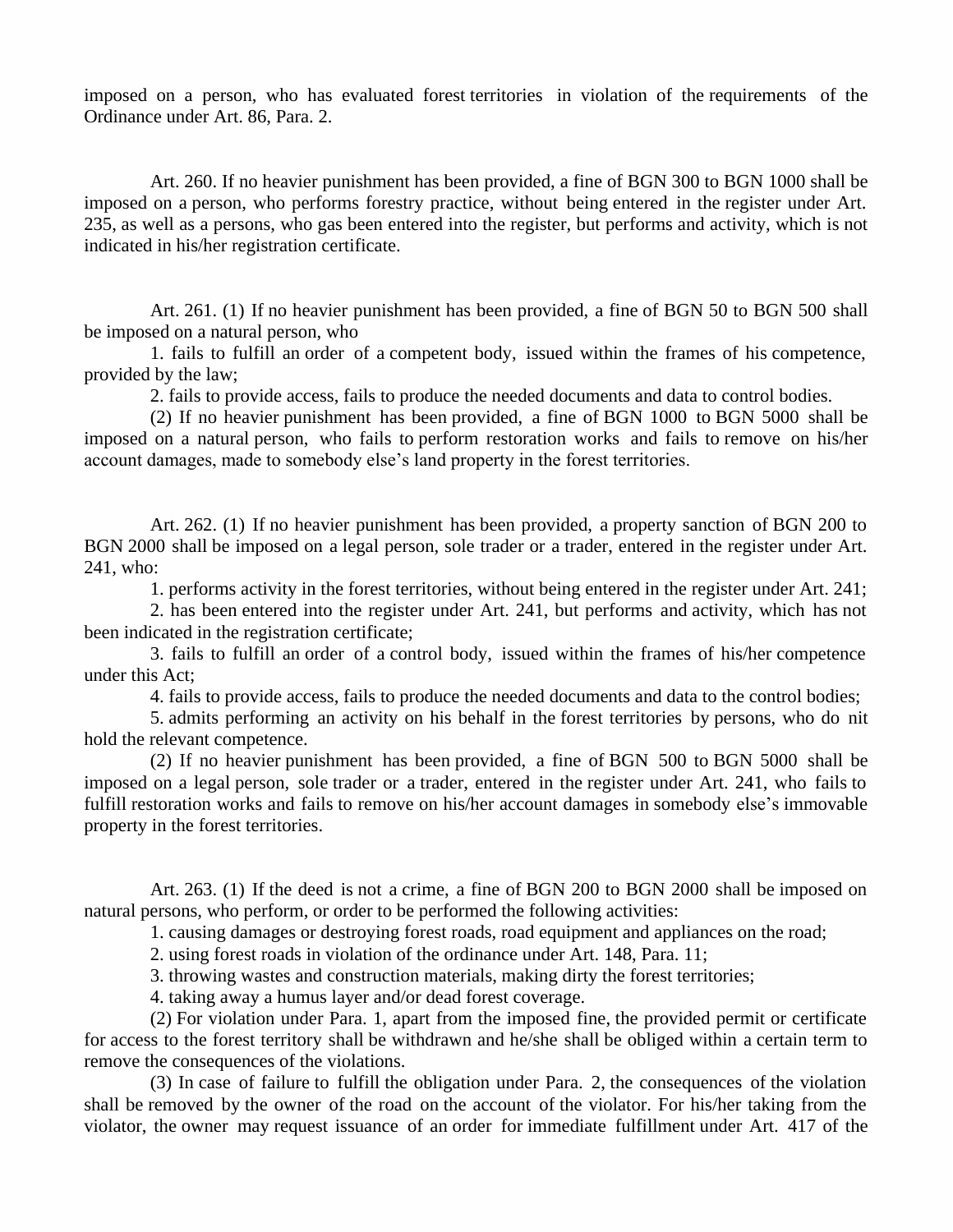Civil-procedure Code on the basis of an excerpt of the accounting books.

(4) New permit or certificate for access to a forest territory may be given after fulfillment of the obligations under Para. 2 and 3.

Art. 264. (1) A fine of BGN 100 to BGN 1000 shall be punished natural persons – owners and/or users of properties, bordering to forest territories, who prevent performing of repair works and reconstructions of forest roads or restrict the access to such roads.

(2) Where the violation under Para. 1 has been committed by a legal persons or a sole trader, a property sanction in the amount of BGN 200 to BGN 2000 shall be imposed.

(3)With the punishment under Para. 1 and 2 shall be punished also persons, who violating this Act and the legislative acts on its application prevent or restrict the access to the forest territories and free movement of people, wild animals and waters. Where the access to the forest territories is restricted by placed fences, barriers and hedges, they shall be removed on the account of the persons, who has placed them.

Art. 265. (1) A fine of BGN 1000 to BGN 5000 shall be imposed on a natural persons, who changes the function of forest territories and their factual use not in the established order.

(2) Where the violation under Para. 1 has been committed by a legal persons or a sole trader, a property sanction shall be imposed in the amount of BGN 3000 to BGN 15000.

(3) The punishment under Para. 1 and 2 shall be imposed also to persons, who build up sites under Art. 54, Para. 1 or perform activity under Art. 73, Para. 1 in forest territories, without having the right to a construction, respectively – without having changed the function of the territory according to the provided order for this.

Art. 266. (1) If no heavier punishment has been envisaged, a fine of BGN 50 to BGN 3000 shall be imposed on natural persons, who in violation of this Act and the legislative acts of its application, chops, transports, loads, unloads, acquires, keeps, processes or delivers wood and non-wood forest products.

(2) Where the violation under Para. 1 has been committed by a legal persons or a sole trader, a property sanction of BGN 100 to BGN 5000 shall be imposed.

Art. 267. (1) Anyone, who fails to notify timely the competent body under this Act for a theft or a lost control forest mark or production mark, shall be punished by a fine of BGN 50 to BGN 500.

(2) Where the violation under Para. 1 has been committed by a legal person or a sole trader, a property sanction of BGN 200 to BGN 1000 shall be imposed.

Art. 268. (1) If the deed is not a crime, a fine of BGN 1000 to BGN 10 000 shall be imposed on a natural persons, who in violation of this Act and the legislative acts of its implementation:

1. gives the control forest mark, production mark, uniform or distinctive sign to some other person;

2. uses somebody else's or false or fake control forest mark, production mark, uniform, distinctive sign or registration certificate;

3. issues a permit for performing an activity in the forest territories without having the right for this.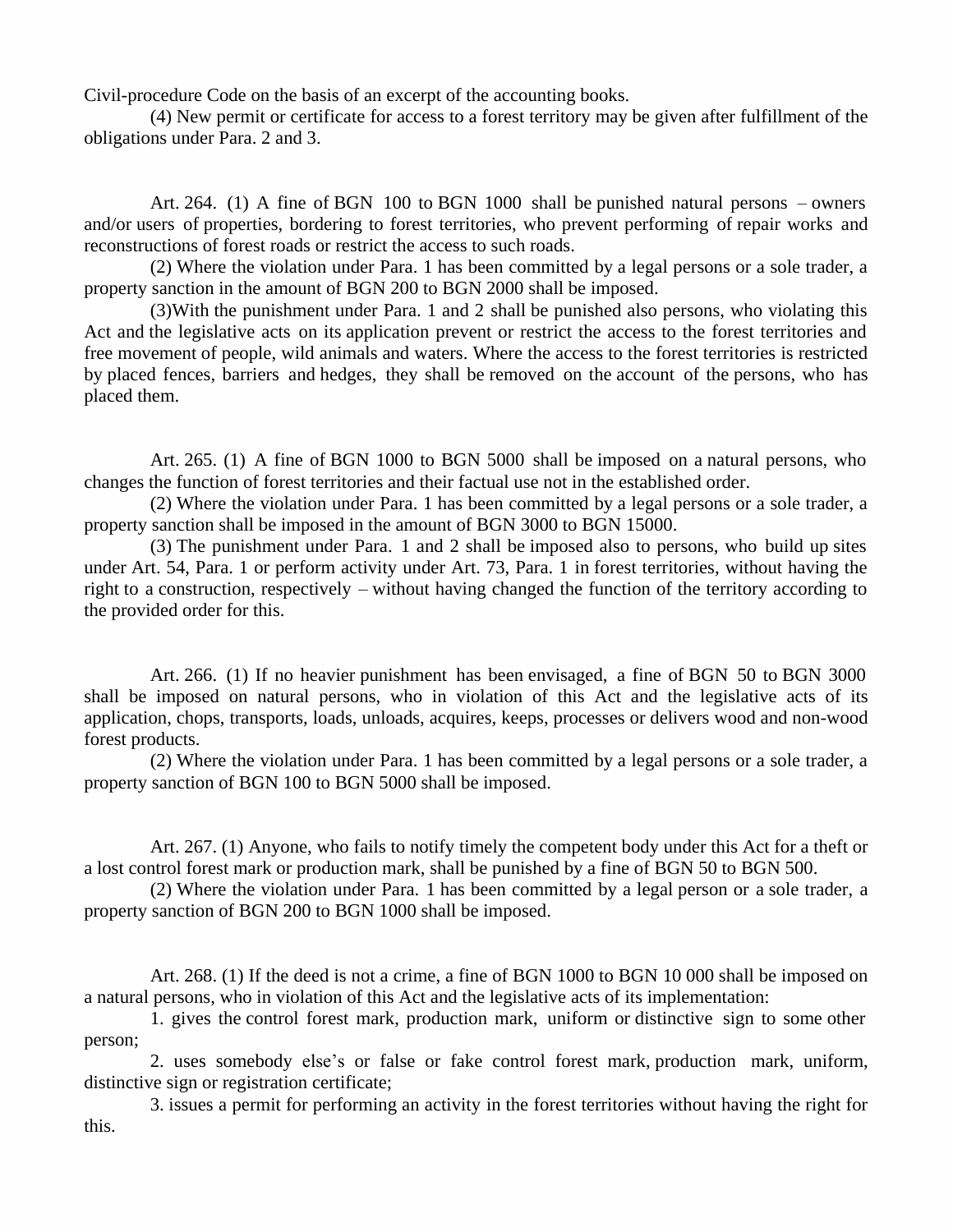(2) where the violation under Para. 1. p. 1 and 2 has been committed by a legal persons or a sole trader, a property sanction of BGN 1000 to BGN 10 000 shall be imposed.

Art. 269. A fine of BGN 50 to BGN 500 shall be imposed also the heads and assigners, who have violated or have admitted an administrative violation under this Act and the legislative acts of its application while performing the activity of enterprise, offices and organizations.

Art. 270. For other violations under this Act and the legislative acts of its application the fine shall be BGN 50 to BGN 500, respectively – a property sanction in the amount of BGN 100 to BGN 1000, if no heavier punishment has been provided.

Art. 271. For violations of Regulation (EC) № 2173/2005 the punishment shall be a fine of BGN 500 to BGN 5000, respectively – a property fine of BGN 1000 to BGN 10000, if not heavier punishment has been provided.,

Art. 272. If a person commits a violation under Art. 256 - 271 after having an enforced criminal order for another such violation within 1 year after its enforcement, the fine and the property sanction shall be tripled.

Art. 273. (1) The Articles, used for committing the violation, as well as the Articles, - subject to the violation shall be seized in favour of the state, notwithstanding whose property they are, unless it is established, that they are used against the will of their owner.

(2) The Articles, seized in favour of the state shall be sold by the executive director of the Executive Forest Agency or by an official, authorized by him under the State Property Act. For the disposition with these Articles, the provision of the Tax-insurance Procedure Code and the National Revenue Agency Act shall not apply.

(3) The wood and non-wood forest products – subject to the violation, as well as the animals – means of the violation, seized and kept by acts for establishing administrative violations or establishing protocols, may be sold under Para. 2, before finalization of the administrative – penal procedure.

(4) The Articles, seized in favour of the state may be provided free by the executive director of the Executive Forest Agency to its structures, state forestry, state hunting reserves and training –testing forestry, and where the Articles have been seized by a penal order, issued by a Mayor of Municipality, they may be provided free to the relevant Municipality.

(5) Articles, seized in favour of the state, which are unfit to be used, shall be destroyed by the Regional forest directorates.

(6) The funds from the sale of the Articles under Para. 3, received after calculating all the costs on its keeping and sale, shall be deposited in a bank account of the relevant Regional forest directorate:

1. by finalization of the administrative file with an enforced act of a competent body;

2. by expiry of a year tem from the date of the found administrative violation – where during this term the violator is unknown.

(7) For the time, during which the funds under Para. 6 are deposited in a bank account of the relevant Regional forest directorate, interests shall not be owed.

(8) The seized and kept weapons, ammunitions and explosives shall be sent within the term of 24 hours to the Ministry of Interior units.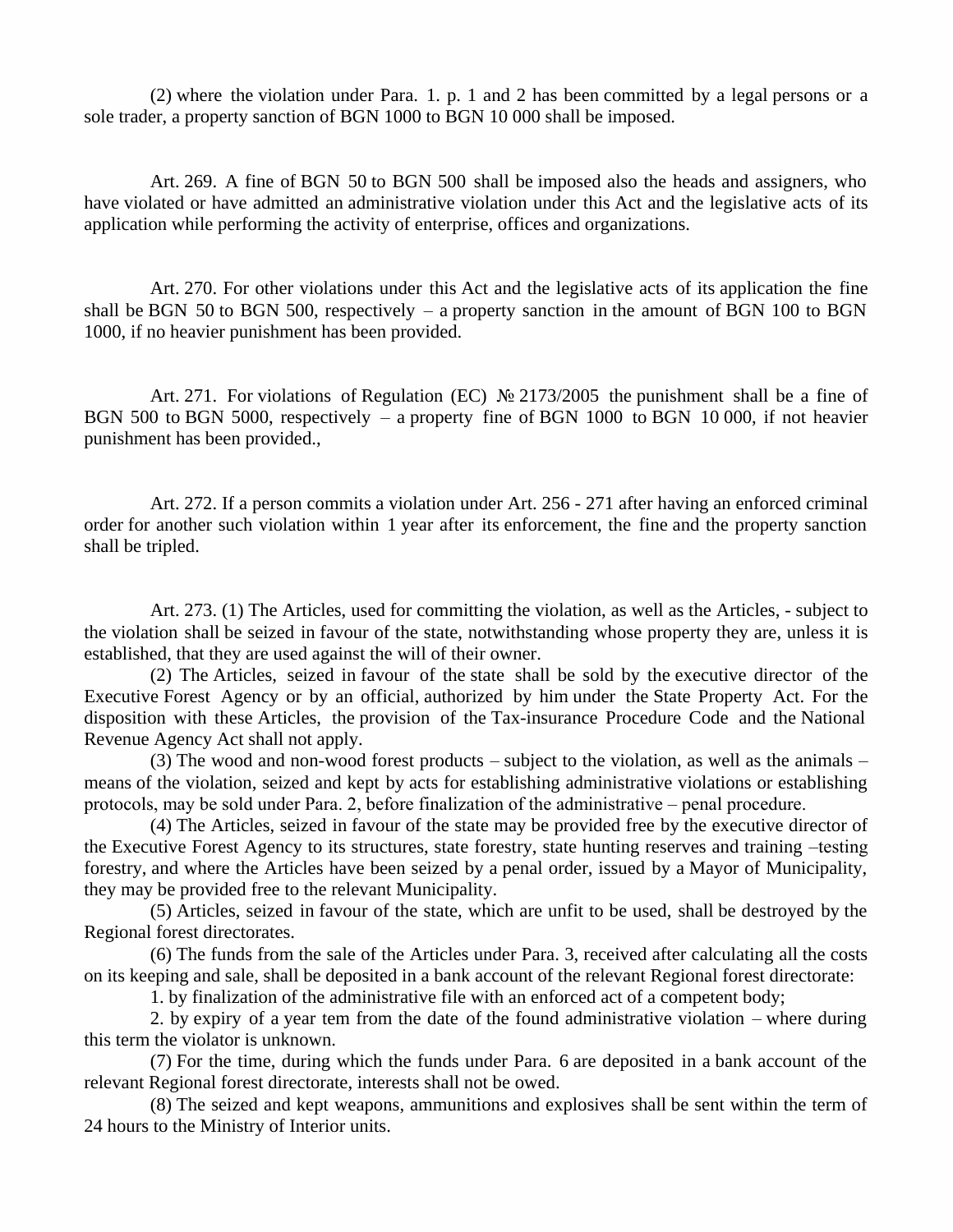Art. 274. (1) The violations under the law and the legislative acts of its application shall be established by acts of:

1. the officials of the executive Forest Agency and its structures, who occupy position, for which forestry education is needed, as well as those, assigned by an order of the executive director of the Executive Forest Agency;

2. the employees in the state forestry, state hunting reserves and training-testing forestry, provided to them for management;

3. Mayors of City Halls, deputies and persons who occupy a position in the Municipalities, for which forestry education is needed  $-$  for the forest territories on the territory of the relevant Municipality;

4. persons, entered in the register for forestry practice under Art. 235 – for the forest territories, for which there is a signed contract for forestry activities and meet the conditions of Art. 37 of the Administrative Violations and Penalties Act;

5. civil servants of the Ministry of Agriculture and Food, authorized by the Minister;

6. civil servants of the Ministry of Interior, authorized by the Minister.

(2) The persons under Para. 1, p. 3 and 4 shall have the right to check up all the documents for felling, pasture and other uses of the forests.

Art. 275. (1) The penal orders under the law and the legislative acts of its application shall be issued:

1. by Mayors of Municipalities – for violations, established by the persons under Art. 274, Para. 1, p. 3;

2. by authorized by the Minister of Agriculture and Food officials from the Regional forest  $directionates – in the remaining cases;$ 

3.by authorized by the Minister of Interior officials – for the violations under Art. 274, Para. 1, p. 6.

(2) The fines, property sanctions and sums, received from the sale of the seized in favour of the state Articles or money equality of lacking Articles – subject and/or means of the violation, shall be deposited to the budget of the Executive Forest Agency and where the penal order has been issued by a Mayor – in the budget of the relevant Municipality.

 $(3)$  (revoked – SG 38/12, in force from 01.07.2012)

(4) The amount of the compensations for damages over forest territories, equipment in them and forest roads shall be determined by an Ordinance of the Council of Ministers.

(5) Penal order, which impose a fine of up to BGN 100 shall not be subject to appeal, or a seizure has been ordered in favour of the state of Articles, whose value is up to BGN 1000, or the compensation for damages is at the same value.

Art. 276. Violations of Regulation (EC) № 2173/2005 shall be established by acts of the officials of Customs Agency.

Art. 277. Drawing up acts, issuance, appeal and implementation of penal orders shall be performed under the Administrative Violations and Penalties Act.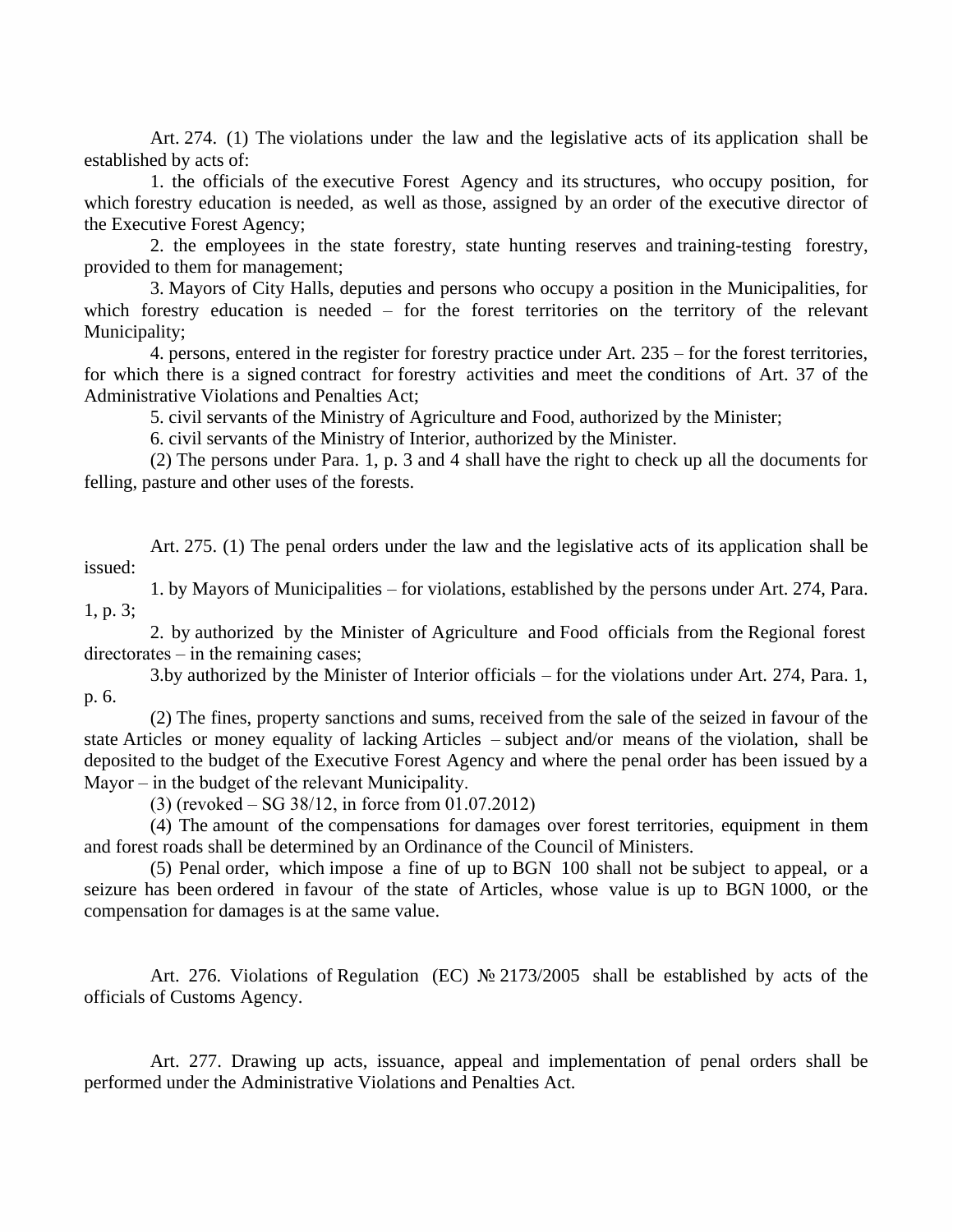### **Additional provisions**

§ 1. In the meaning of this Act:

1. "Abiotic" are impacts, factors and damages, caused by elements of the non-alive nature – wind, snow, low and high temperatures, fires, etc.

2. "Architecture elements servicing the recreation and tourism" is the public accessible infrastructure for servicing the recreation and tourism without trade function, as well as shelters, alcoves, benches, tables, information boards, fountains, wooden fences, grills, wooden bridges, eco-paths, which are not construction in the meaning of the Spatial Development Act.

3. "Biomass" is biologically decomposing products or parts of products, waste and remnants of biological origin from the forest territories and connected with the industries.

4. "Biotic" are factors, caused by elements of the alive nature – flora, fauna and mycota.

5. "Higher forestry education" is higher education in the subject of the professional direction Forestry with acquired professional qualification Forestry Engineer or Master- Engineer in the subjects Forestry, Forest Using, Forest Planning, Hunting reserves, Selection and Seed Production and Forest Cultures, Forest Protection, Management of Forests in compliance with the provisions of the Higher Education Act.

6. "Temporary storage" is a ground with technological plan for felling and transportation, suitable for storage of the wood from the felling before its transportation.

7. "Restoration felling" is felling, at which after the felling, renewal of the trees is provided.

8. "Geographic culture of forest trees and bushes" is artificially created plants in a certain scheme with saplings from different geographic origin of one and the same type of trees.

9. "Clear felling" is renewal felling, at which for a period, not longer than a year, all the trees are cut at a certain territory.

10. "Clear area" is unplanted forest area to be afforested.

11. "Forest ecosystem" is a combination of organisms of the forest flora, fauna and mycota with the non-alive matter, connected with them, which interrelate within the frames of certain borders.

12. "Forest seed production case" are all approved and registered sources for production of forest reproduction materials.

13. "Forest motor roads" are permanent forest roads with asphalt – concrete coverage, surface processing or broken-stone coverage.

14. "Forest cultures" are forests, created in an artificial way.

15. "Forest roads" are temporary or permanent equipment, needed to management, protection and preservation of the forest territories, wood production and non-wood forest products, management and use of game.

16. "Forest nursery" is an area, in which saplings of forest tree and bush kinds are produced.

17. "Forest reproduction materials" are units for reproduction, parts of plants and planting material of forest kinds for reproduction and forestation.

18. "Forest territories of high conservation value" are forest territories with critical significance for protection and maintenance the biological diversity, ecological and social functions of forests.

19. "Forestry activities"are activities, related to management, protection and preservation of the forest territories and production of wood, as well as development of forestry plans and programmes.

20. "Dendrarum" is alive collection of trees and bushes on a certain territory, organized in systematic, geographic or other principle.

21. "Wood production" is felling and transportation of wood to a temporary storage.

22. "Eroded forest territories" are forest lands on the surface of which there are processes of destruction, transformation and sedimentation of ground materials and water flows and wind.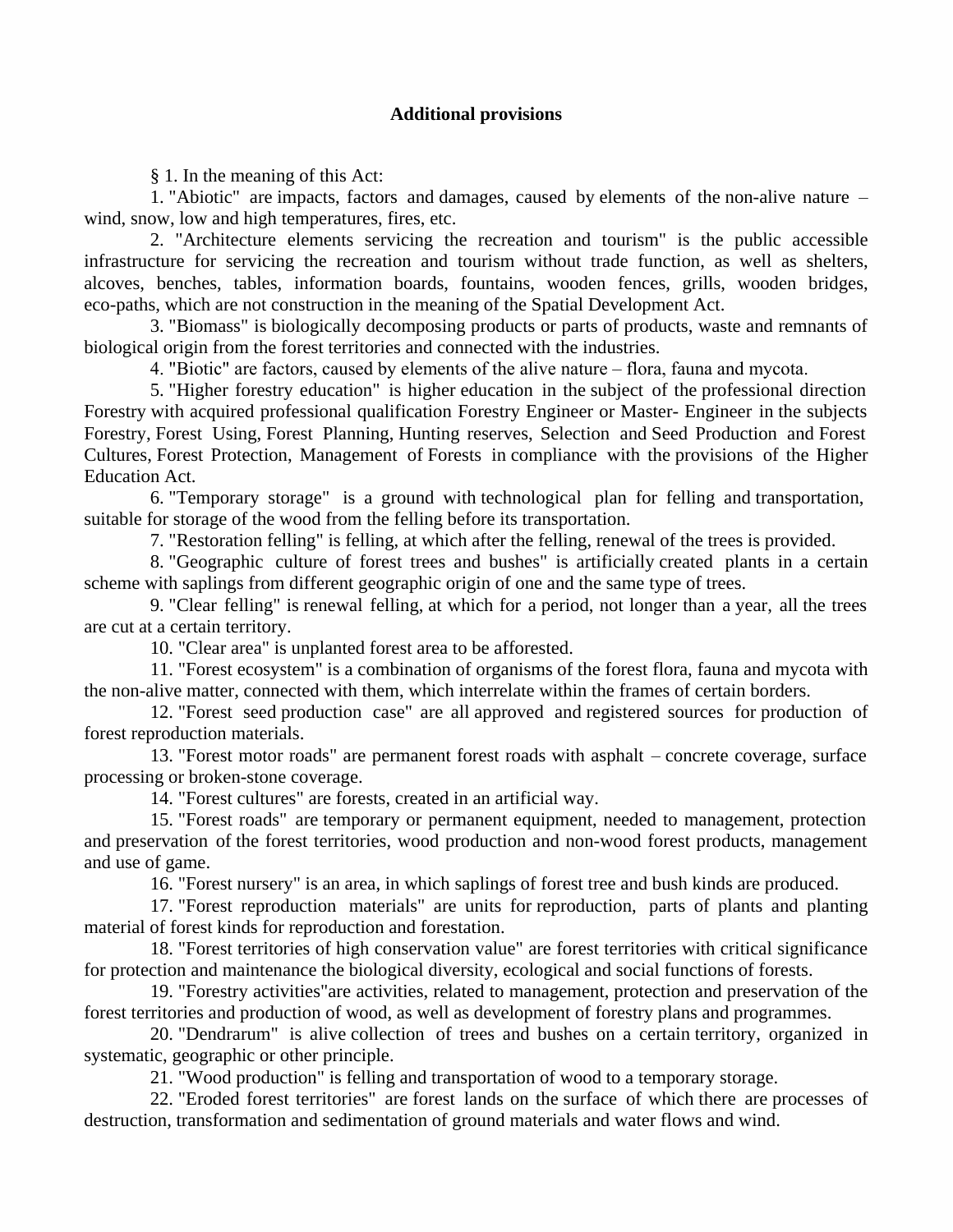23. "Shelter" is a temporary building in a forest territory without premises for permanent or temporary accommodation.

24. "Protected forest belts" are forest cultures, created for protection of soils, engineering equipment and urbanized territories for improvement of the micro-climate.

25. "Zone for from urbanization" is a part of the forest territories, in which construction is prohibited, with the exception of elements of the technical infrastructure and hydro-technical equipment, as well as equipment, related to the management of the forest territories.

26. "Inventory of the forest territories" is determining the area, the quantitative and qualitative characteristics of the forest territories according to concrete forestry indicators by inspection and measurement.

27. "Export" is movement of goods from EU Member State to a third state.

28. "Calamity" are mass appearances of pests, connected with administering of significant damages of the forests;

29. "Branch" is a group of individuals (copies) produced from one individual (mother) by vegetative reproduction.

30. "Branch collection" is a forest culture, created from branches in a certain relation.

31. "Lesistost" is the percentage relation of the area of a given territory, occupied by forests to its whole area.

32. "Forestry education with educational qualification degree Master" is higher forestry education with professional qualification Master Engineer in Forestry in the subjects:

Forestry, Forest Using, Forest Planning, Hunting reserves, Selection and Seed Production and Forest Cultures, Forest Protection, Management of Forests in compliance with the provisions of the Higher Education Act.

33. "Forestry education" is high or higher education in the subjects: Forestry Engineer or Master- Engineer in the subjects Forestry, Forest Using, Forest Planning, Hunting reserves, Selection and Seed Production and Forest Cultures, Forest Protection, Management of Forests in compliance with the provisions of the Higher Education Act, the Public Education Act, the Vocational Education and Training Act, the Act on the Level of Education, General Education Minimum and the Curriculum and the Higher Education Act;

34. "Logistics" is assisting the decision taking, based on objective, exact, reliable and timely information by collecting, storage, processing, analysis and dissemination of this information.

35. "Mycota" are multy-cell organisms of fungi.

36. "Dead forest coverage" is over soil organic layer, formed from fallen wood and other plants.

37. "Non-tree-productive lands": meadows, lawns, fields, erosion soils, forest roads, rocks, screes, sands, area, occupied by buildings in the forest territories and yards, forest nurseries, etc.

38. "Non-processed wood material" are fallen and trimmed trees with separate tops with or without bark, cut.

39. "Newly created forest cultures" are forest cultures at the age of 1 to 3 years or 1 to 5 years, created in a high mountain zone above 1600 m.

40. "Night pasture" is the pasture between 23.00 and 04.00 hours;

41. "Experimental culture of forest tree and bush kinds" is artificially created plants for testing kinds, branches, origins, forms etc, in view examination and establishing certain forestry indicators.

42. "Fire dangerous season" is a period of weather, in which the forest plants are characterized by a great fire danger, depending on the meteorological conditions and risk of fires.

43. "Flood forest territories" are forest lands, situated in the territory of flood water flows and catchment areas.

44. "Road carriage vehicle" is a vehicle equipment for movement, used for carriage of people and/or loads, including all equipment, used motors, electric vehicles or animal haulage.

45. "Reproductive materials" are seeds, parts of plants (cuttings, grafts, etc) sapling of forest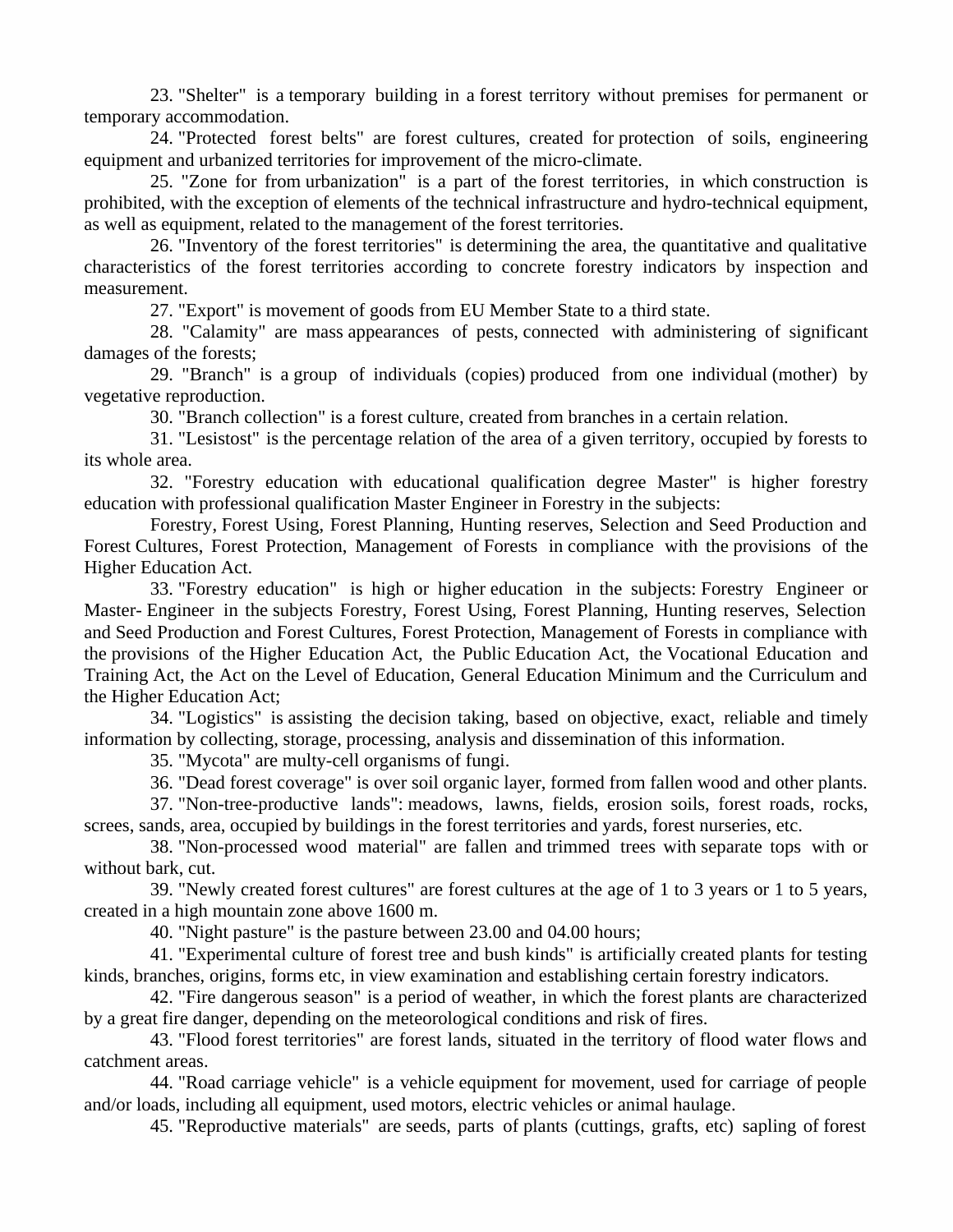tree and bush kinds.

46. "Seed production garden" is a forest culture, created from selective branches or seed saplings form families, which has been isolated and maintained in such a way to avoid pollination of unwilling individuals for obtaining rich and easy for collection seed harvests.

47. "Seed production plant" is approved natural plant or forest culture for production of forest reproductive materials, selected in phenotype principles at level population, which is situated in a certain region of origin.

48. "Felling without material production" is removing retarded, damaged, and unwilled trees and bushes in view improvement the conditions of the young plants at the age, to which no wood is produced from them.

49. "High forestry education" is high education in the subject of the professional direction Forestry with qualification Technician-forester or Technician – technologist or profession Technicianforester or Technician-mechanic in compliance with the Public Education Act, the Vocational Education and Training Act, the Act on the Level of Education and the General Education Minimum and Curriculum.

#### **Transitional and concluding provisions**

§ 2. This Act shall amend the Forestry Act (publ., SG, 125/1997; amend. 79 and 133/1998, 26/1999, 29 and 78/2000, 77, 79 and 99/ 2002, 16 and 107/2003, 72 and 105/ 2005, 29, 30, 34, 36, 80, 82 and 102/2006, 13, 24, 53 and 64/2007, 43, 54, 63, 69, 70 and 91/2008, 6, 12, 19, 32, 74, 80, 94 and 103/2009 and 73, 87 and 88/2010).

§ 3. (In force from 08.03.2011) (1) Construction in land properties in forest territories, which natural and legal persons or Municipalities have acquired from the state as a result of exchange, made by the day of the enforcement of the Act in the State Gazette, shall not be subject to change of the function under this Act.

(2) The restriction under Para. 1 shall be applied also in case of a change of the ownership of the properties, with the exception of the cases, where the relevant forest territory is acquired by the state.

(3) The restriction under Para. 1 shall not apply, where the change of function is for building up of a national site or a Municipal site of first level significance, under the State Property Act and the Spatial Development Act, which become public state or Municipal ownership.

(4) Within 1-month term from the day of publication of the Act, the Ministry of Agriculture and Food shall publish in the State Gazette a list of the properties under Para. 1.

(5) Within 14-day term from the publication of the list under Para. 4, the Agency of Geodesy, Cartography and Cadastre, the Municipal offices on agriculture, the Registry Agency shall mark the restriction under Para. 1 in the cadastre maps, respectively in the maps of the restored ownership and in the property register.

§ 4. (1) Within one month term from the enforcement of the Act, the Minister of Agriculture and Food by an order shall appoint regional commissions, which shall draw up lists under Art. 2, Para. 1, p. 1, which on the day of the enforcement of the Act have not been marked as such in the cadastre map or in the map of the restored ownership.

(2) The commissions under Para. 1 shall have the following composition: chairperson – representative of the Regional directorate Agriculture and members: a representative of the relevant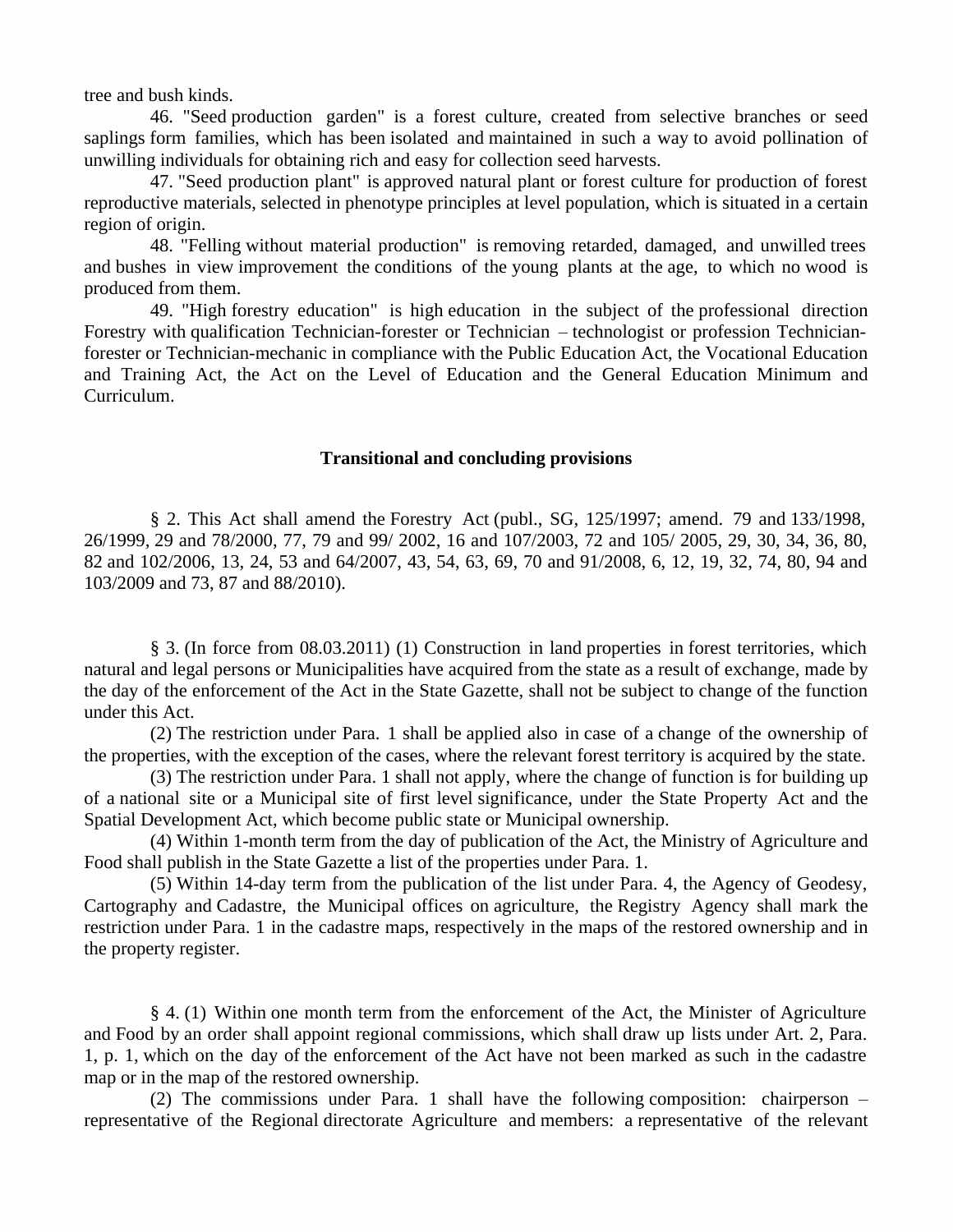Municipality, determined by the Mayor of the Municipality, a representative of the relevant Municipal office of agriculture, a representative of the relevant office of geodesy, cartography and cadastre and a representative of the relevant Regional forest directorate.

(3) The regional commission shall check up on site by documents and by the digital ortho-photomap about the availability of properties under Para. 1 in the territorial scope of the activity of the relevant state forestry or state hunting reserve and shall draw up a protocol about their operation, and shall attach a list of the properties. The protocol shall contain the size of the properties, the type and origin of the forest and a plan of the property and a taxation characteristic shall be attached.

(4) The protocol under Para. 3, within 6 month after the enforcement of the Act, shall be submitted to the Minister of Agriculture and Food for confirmation.

(5) Within 14 day term from the confirmation of the protocol under Para. 4, the Minister of Agriculture and Food shall issue an order for determining the properties and a forest territory. The order shall be submitted to the Municipal office of agriculture or the office of geodesy, cartography and cadastre.

(6) The order under Para. 5 shall be delivered to the owners of the properties under Para. 1 and may be appealed under the Administrative-procedure Code.

(7) After the enforcement of the order under Para. 5, a copy of it shall be submitted to the Regional forestry directorate and to the relevant office of geodesy, cartography and cadastre, if for the territory there is a cadastre map or to the Municipal office of agriculture for marking the properties as a forest territory in the cadastre map or in the map of the restored ownership.

§ 5. (1) The applications for excluding areas from the forest fund for providing the right to use and servitudes over forests and lands of the state forest fund, as well as those under § 123 of the Transitional and Final Provisions of the Act, Amending and Supplementing the repealed Forestry Act (publ., SG, 16/2003; amend., 29 and 34/2006), submitted before the enforcement of this Act, shall be examined under the previous procedure, where the evaluation if the properties shall be determined under the Ordinance of Art. 86, Para. 2 of this Act, if the validity term of the evaluation certificate has expired, issued under the Ordinance for determining basic prices, prices for the excluded areas, establishing right to use and servitudes over forests and lands of the forest fund (publ., SG, 101/2003; amend., 39/2004, 6/2005, 1/ 2007, 38/2010).

(2) The procedures under Art. 15b of the repealed Forestry Act, which have been initiated before the enforcement of this Act, shall be terminated.

(3) Procedures, initiated under Art. 14d, Para. 2 of the repealed Forestry Act shall be finalized under the current order, in case that the person, upon whose request the exclusion has become:

1. has submitted or within 3-month term from the enforcement of this Act submits an application with all the required documents attached, and

2. pays the owed price on the deal within 6-month term from the enforcement of the order for sale, exchange or establishing restricted property right.

(4) In case, that the requirements under Para. 3 are not fulfilled, the rights of the persons in whose benefit a change of function is ordered, shall lapse.

(5)In the cases under Para. 4, the Minister of Agriculture and Food shall issue an order for marking the properties as a forest territory, a copy of which shall be submitted to the Regional foresee directorate and to the relevant office of geodesy, cartography and cadastre or the Municipal office of agriculture for marking the changes to the cadastre map or the map of the restored ownership. As well as a request under the Spatial Development Act for a change of the relevant acting territory plan.

(6) where such territory plans are developed for land properties in forest territories, which are subject to sale under § 123 of the Transitional and Final Provisions of the Act, amending and Supplementing the repealed Forestry Act (publ., SG, 16/2003; amend., 29 and 34/2006), the legally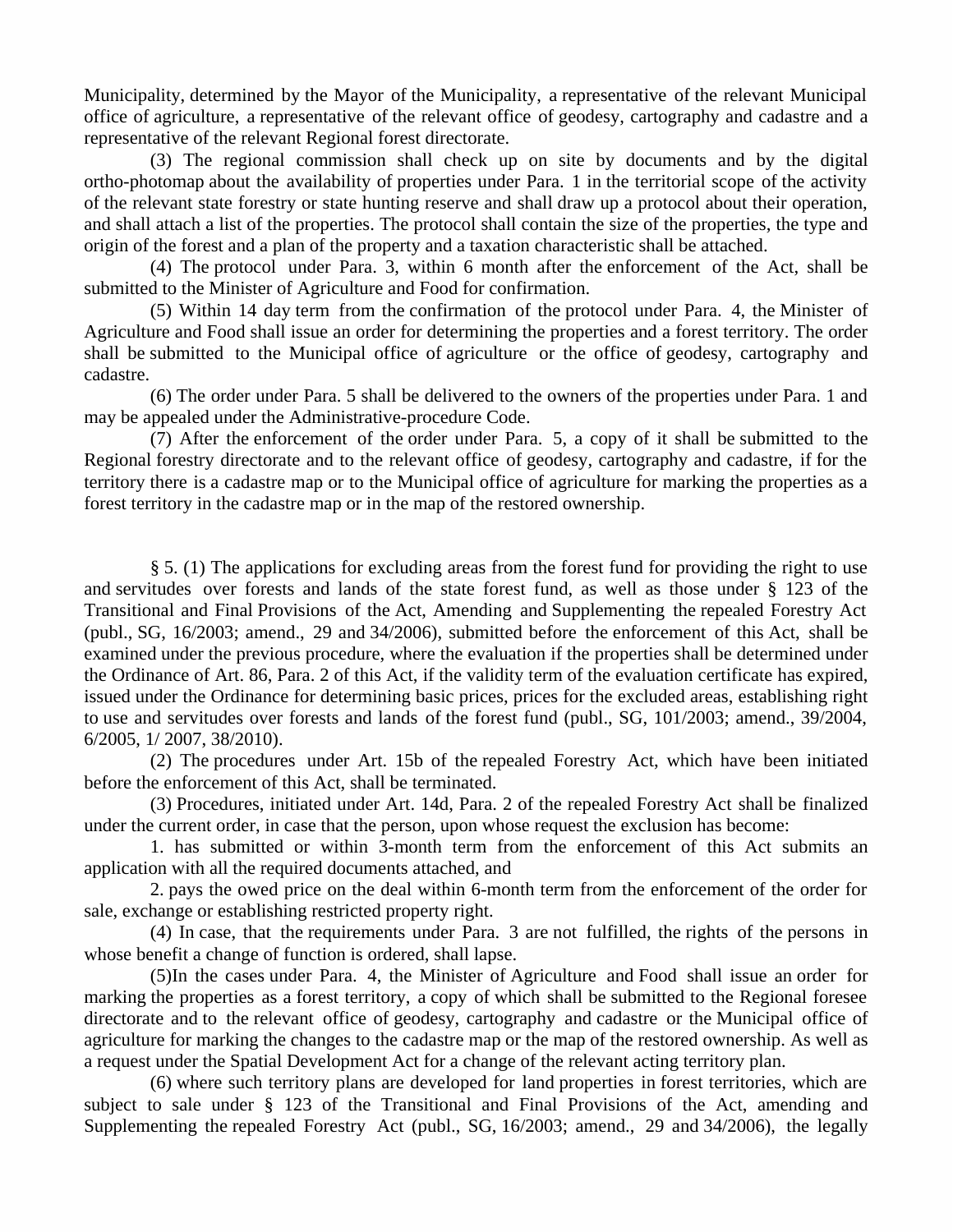determined area – subject to sale shall be determined on the basis of limited admissible norms for density and intensity of construction for the separate types of territories and territory zones.

(7) The provisions of Art. 73, Para. 5 and Art. 78, Para. 4, p. 2 and Para. 7 shall apply also to industries under the repealed Forestry Act on exclusion and change of function of forests and lands of the forest fund for construction of national sites and Municipal sites of first significance which have not been finalized on the date of the enforcement of the Act.

(8) The provisions of Art. 78, Para. 3, p. 2 shall not apply to finalized procedures under the repealed Forestry Act.

(9) Where on the date of the enforcement of the Act a preliminary coordination has been given for excluding areas from the forest fund or a request has been submitted for preliminary coordination, the procedure for change of the function of the relevant properties shall be finalized under the previous procedure.

§ 6. (1) Forest territories, included in the borders of urban territories – populated places and rural settlements, determined by a construction and regulation plan or circular polygon, approved by 1 June 1973, shall be considered with a changed function and for them procedures for change of function under this Act shall not be proceeded. The change of the function and of the regulation of these lands shall be done under the Spatial Development Act.

(2) Forest territories, included in the borders of urban territories – populated places and rural settlements, determined by a detailed territory plan, by a construction or regulation plan or circular polygon, approved after 1 June 1973, for which no procedures of change of function under the repealed Forestry Act have been proceeded, a procedure shall be made for a change of function under this Act upon an initiative of their owners.

(3) In the cases under Para. 2, where the territories have been built up, the evaluation of the price for change of function shall be done on the basis of the data of the last forestry project, before the building up.

§ 7. (1) From the date of the enforcement of the Act, the state forest nurseries, established on agriculture or urbanized territories, shall become forest territories.

(2) Within 1 year term from the enforcement of the Act, the director of the Regional forest directorate shall make a request before the relevant Municipal offices of agriculture, as wellas before the offices of geodesy, cartography and cadastre for marking the properties under Para. 1 as a forest territory in the map of the restored ownership, or in the cadastre map.

§ 8. The higher schools and scientific institutes and stations, whose basic activity is connected to the researches in the forests and to a preparation of staff for forests, shall keep the right, provided to them by law or act of the Council of Ministers, on forest territories for research and educational testing activity.

§ 9. (1) Within 7 day term after the enforcement of the Act, the Minister of Agriculture and Food shall issue orders for determination the regions of activity of the state enterprises under Annex N1 and their seats.

(2) From the date of registering in the trade register, the state enterprises under Annex N1 shall be legal receivers of the assets and liabilities, as well as of the archive of the relevant state hunting reserves under Annex N2, p.  $1 - 25$  of the Hunting and Game Protection Act, as well as of the existing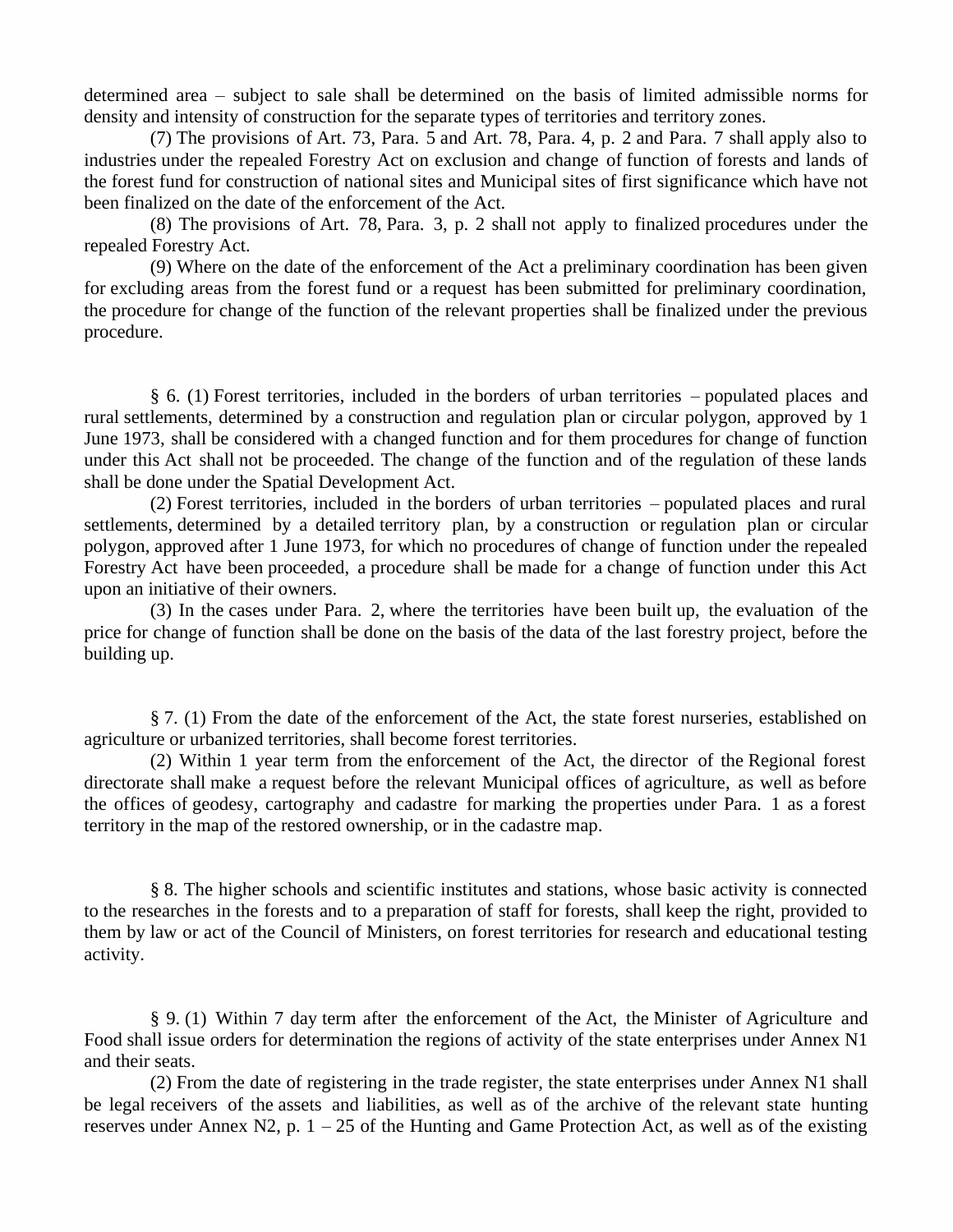on the day of the enforcement of the Act state forestry.

(3) from the date of entering into the trade register of the state enterprises under Annex n 1, the existing on the day of the enforcement of the Act state forestry and state hunting reserves under Para. 2 shall become territorial units of the state enterprise, in whose region of activity they exist.

(4) Where on the date of entering into the trade register under Para. 3 the region of activity of the state forestry or the state hunting reserve falls in the region of activity of 2 or more state forestries under Annex N 1, this forestry shall become territorial unot of the enterprise, in whose region is its seat.

(5) The regions of activity of the territorial units under Para. 3 and 4 shall cover the regions of activity, or the territorial scope of activity of the existing on the day of the enforcement of the Act state hunting reserves and state forestries.

(6) From the date of entering into the trade register of the state enterprise under Annex N 1, the registration of the relevant state forestries and state hunting reserves shall be deleted.

(7) The borders of the hunting regions, confirmed by an order of the Minister of Agriculture and Food by the enforcement of the Act shall be kept.

(8) The concluded contracts by the state forestries and hunting reserves under Para. 2 and 3 on the day of the enforcement of the Act under Art. 9, Para. 12l of the Hunting and Preservation of Game Act, as well as the contracts for providing the management of game to the hunting associations shall keep their force.

(9) (In force from 08.03.2011) The existing on the day of the enforcement of the Actstate hunting reserves Beglika, Midjur, Seslav, Razlog, Tervel, Rodopi, Preslav, Tundja, Kotel, Bolyarka, Rakitovo and Alabak shall become state forestries.

(10) (In force from 08.03.2011) The concluded management contracts with the directors of the state hunting reserves under Para. 9, shall be provided under Art. 123 of the Labour Code.

(11) (In force from 08.03.2011) The contracts under Art. 9, Para. 12 of the Hunting and Game Protection Act, signed by the state hunting reserves under Para. 9, as well as the contracts for providing the management of the game to the hunting associations, shall keep their force.

§ 10. By entering in the trade register, the state enterprises under Annex N 1 for collecting revenues and performing payments shall be used the previous bank accounts of the state forestries and the state hunting reserves.

§ 11. The state enterprises under Annex N1 shall transfer to the budget of the Ministry of Agriculture and Food for 2011, 50% and for  $212-25%$  of the funds under Art. 179, Para. 1.

§ 12. The directors of the existing on the day of the enforcement of the Act state forestries and state hunting reserves shall be transferred to work as directors if the relevant territorial units of the state enterprises under Annex N1 and shall sign management contract with the directors of the enterprise.

§ 13. The labour relations of the workers and employees of the existing on the day of the enforcement of the Act state forestries and state hunting reserves shall be provided under Art. 123 of the Labour Code and shall be transferred to work at the relevant territorial units of the state enterprises under Annex N 1.

§ 14. In the determined region of activity, the training-testing forestries shall perform their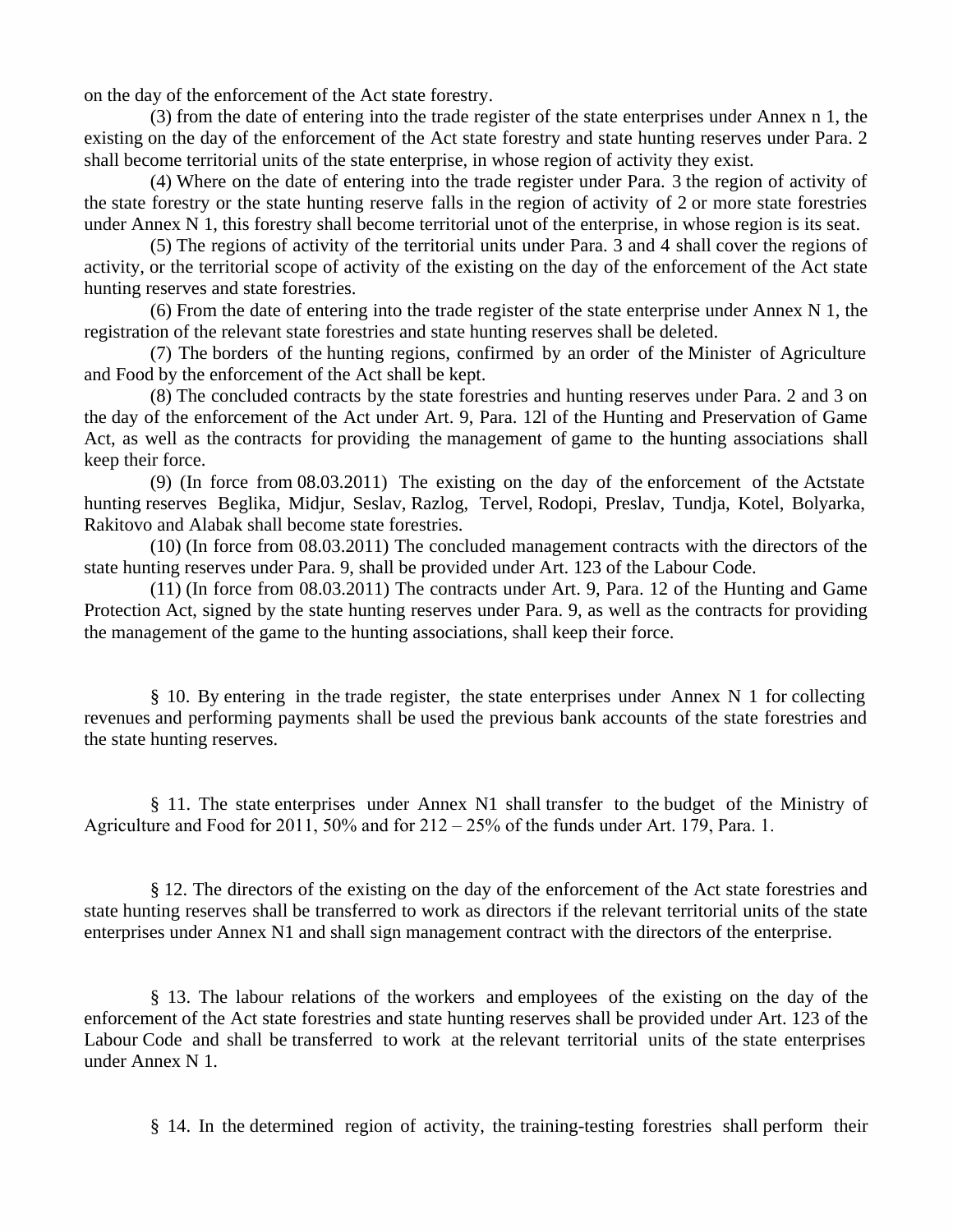activity and functions of the state forestries and state hunting reserves, assigned to them by this Act, the Hunting and Game Protection Act and the legislative acts on their application, until in another Act something else is provided.

§ 15. within 6 month term from the adoption of the Ordinance under Art. 175, the directors of the state enterprises and the directors of the territorial units shall confirm the names in the pay rolls of the positions in the central offices or in the territorial units of the enterprises and shall transfer the labour salaries of the employees and workers in compliance with the new system for payment of the labour.

§ 33. (1) Within the term of 1 year after the enforcement of the Act, the persons, holding certificate for finished course for evaluation of forests and lands of the forest fund, issued by the Forestry University, the Institute of Forest under the Bulgarian Academy of Science, the National Management of Forests, the State Forest Agency and the Executive Forest Agency, shall be entered upon their right into the register under Art. 15 of the Independent Appraisers Act.

(2) The entering under Para. 1 shall be done on the basis of an application, which shall have attached a copy of the certificate for a finished course for evaluation of forests and lands of the forest fund.

(3) After expiry of the term under Para. 1, evaluations of forest territories may be done only by evaluators, entered into the register under Para. 1.

§ 34. The registered branch organization by the day of enforcement of the Actshall be re-registered within the term of up to 1 year according to its requirements.

§ 35. (1) Within 1 year term from the enforcement of the Act, the Executive Forest Agency shall re-register the persons, entered into the public registers under Art. 39, Para. 2 and Art. 57a, Para. 1 of the repealed Forestry Act.

(2) The persons, entered into the public register under Art. 39, Para. 2 of the repealed Forestry Act shall be entered into the register under Art. 235 and shall have an issued certificate for registration, as follows:

1. for the activity "planning and organization of the forestation activities: to the persons, holding certificate for registration for collecting and production of seeds, production of sapling and other reproductive materials of forest-wood and bush kinds, creating forest cultures and the corresponding accountancy documents for these activities" under the repealed Forestry Act;

2. for the activity "marking trees, envisaged for felling" – to the persons, holding certificate for registration for "marking trees for felling, growing young plants (without material production), trimming standing trees and preparing the accompanying accountancy documents" under the repealed Forestry Act;

3. for the activity "drawing up tasks for forestry plans and programmes and for inventory of forest territories" - to the persons, holding certificate for registration for "preparing tasks and forestry projects, plans and programmes for forests and lands of the forest fund: under the repealed Forestry Act;

4. for the activity "drawing up forestry plans and programmes and for inventory of forest territories" - to the persons, holding certificate for registration for "drawing up tasks and forestry projects, plans and programmes for forests and lands of the forest fund" under the repealed Forestry Act;

5. for the activity "drawing up tasks and projects, plans and programmes for protection against erosion and floods and for biological re-cultivation of damaged terrenes"  $-$  to the persons, holding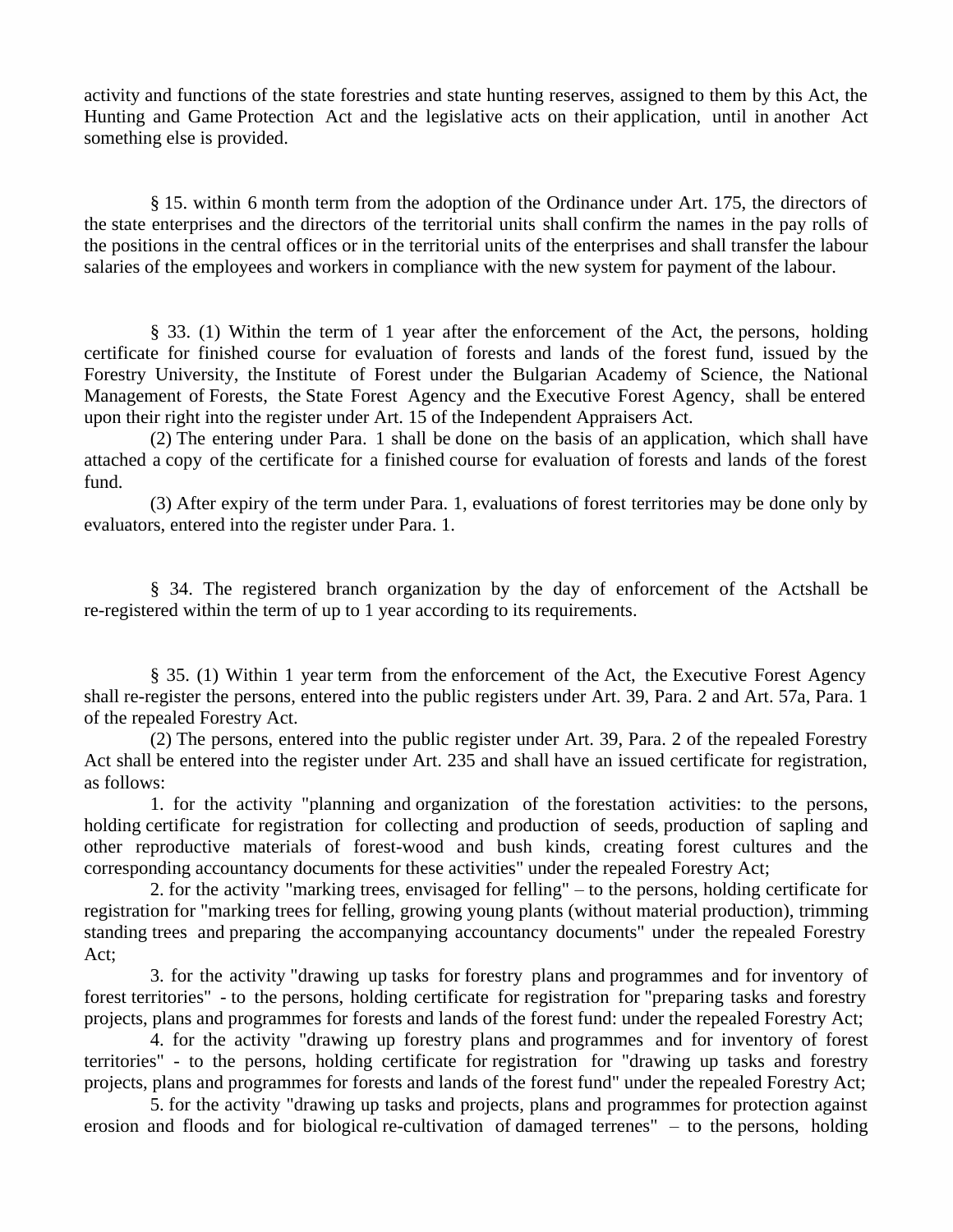certificate for registration for "drawing tasks and projects, plans and programmes for fight against erosion and floods and for biological re-cultivation of damaged terrenes" under the repealed Forestry Act;

6. for the activity "planning and organization of the wood production"  $-$  to persons, holding certificate for registration for "organization of wood production and developing transportation – technologic projects, plans and schedules for using forests and lands of forest fund and preparing the accompanying documents" under the repealed Forestry Act;

7. for the activity "planning and organization of production of non-wood forest products" – to the persons, holding registration certificate for "organization of wood production and developing transportation – technologic projects, plans and schedules for using forests and lands of forest fund and preparing the accompanying documents" under the repealed Forestry Act;

8. for the activity "drawing up projects for forest motor roads and equipment for them" – to the persons, holding registration certificate for "drawing up projects for forest roads and equipment" under the repealed Forestry Act.

(3)Registration shall be deleted to persons, entered in the public register under Art. 39, Para. 2 of the repealed Forestry Act for the activities "evaluatin of forests and lands of the forest fund", "management of forests and lands of the forest fund – ownership of natural and legal persons and Municipalities" and "expertise and consultations on forestry activities".

(4) Persons, who have been entered into the register under Para. 3 for the activity "evaluation of forests and lands of the forest fund" may be entered in the public register under the Independent Appraisers Act for the term up to 1 year from the enforcement of this Act. By their registration, the persons may perform evaluations of forest territories on the basis of the certificate for finished course for evaluation of forests and lands of the forest fund.

(5) Traders, entered in the public register under Art. 57a, Para. 1 of the repealed Forestry Act shall be entered in the register under Art.241 and shall be issued a registration certificate, as follows:

1. for the activity "management of forest territories" to traders, holding registration certificate for "reproduction of forests" under the repealed Forestry Act;

2. for the activity "wood production" to traders, holding registration certificate for "using wood from the forest fund" under the repealed Forestry Act;

3. for the activity "developing plans and programmes for management and development of the forest territories – to traders, hodling registration certificate for "planning lands and forests of the forest fund and hunting reserves" under the repealed Forestry Act.

(6) Re-registration under Para.  $1-5$  shall be done officially, without paying fees.

(7) Para. 6 shall not apply to the cases, where together with the re-registration, the competent person has submitted an application for entering a change in the circumstances.

(8) \by the re-registration of the persons under Para.  $1 - 7$ , their right to perform activities in the forest territories shall be certified by the registration certificates, issued under the repealed Forestry Act;

(9) Persons, holding certificates for finished course for evaluation of forests and lands of the forest fund, issued by the day of enforcement of the Act, shall have the right to perform evaluation of forest territories by their registration in the register under the Independent Appraisers Act.

§ 36. (1) Within the term of up to 1 year after the enforcement of the Act, the employees at the state forestry, the state hunting reserves and training – testing forestry, occupying positions, for which forestry education is needed, may perform activities in the forest territories, without being entered into the public register under Art. 235.

(2) Within the term under Para. 1, the relevant employees shall be entered in the public register under Art. 235.

(3) The state forestries, state hunting reserves and training  $-$  testing forestries may use the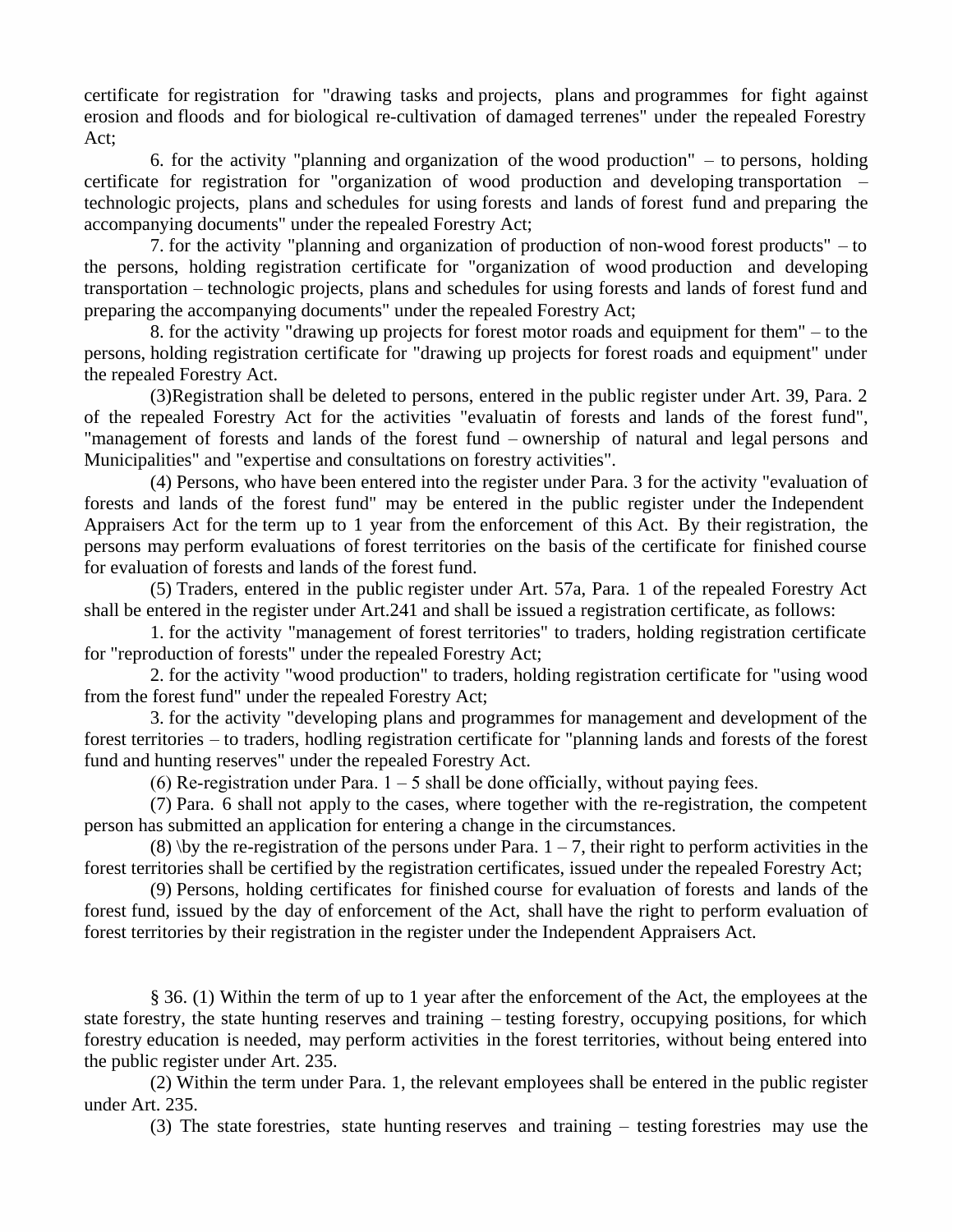control forest marks, possessed by them within the term of up to 2 years after the enforcement of the Act, by providing them to:

1. their employees holding forestry education, notwithstanding of the fact whether they are entered into the register under Art.  $235 - by$  the expiry of the term under Para. 1;

2. their employees with forestry education, entered into the public register under Art. 235 – after expiry of the term under Para. 1.

§ 37. (1) The executive director if the Executive Forest Agency shall confirm by an order forms of documents under the law unless a legislative act provides something else. The forms shall be published on the internet site of the Executive Forest Agency.

(2) The order under Para. 1 shall determine also the conditions and procedure for producing and reporting the documents, as well as the documents, which may be submitted electronically.

§ 38. (1) The issued on the basis of the repealed Forestry Act legislative acts shall be applied, unless they contradict the law.

(2) By the adoption of regional plans for development of forest territories, the categories and re-categorization of the forest territories shall be done under the terms and conditions of the Ordinance under Art. 8, Para. 1.

(3) The legislative acts, issued by the executive director of the Executive Forest Agency in implementation of the Act shall be published in the State Gazette.

§ 39. Within 1 month term after the enforcement of the Act, the Council of Minister shall comply with it the Rules of Procedure of the Executive Forest Agency.

§ 40. The Act shall repeal the Decision of the National Assembly of 3 September 2009 for termination of excluding in case of change of the function of forests and lands of the forest fund, acquired by natural and legal persons, with the exception of the Municipalities, through exchange with forests and lands of the forest fund – private state ownership ( $SG$ ,  $72/2009$ ).

§ 41. The implementation of the Act shall be assigned to the Minister of Agriculture and Food.

§ 42. The Act shall be enforced within 1 month term after its publication in the State Gazette with the exception of:

1. Para. 3, § 9, 9 - 11 and § 16, p. 41, which shall come into force on the day of the publication of the Act in the State Gazette;

2. Art. 14, Para. 1, p. 2, Art. 115, Para. 1, P. 2, Art. 116, Para. 2, Art. 183, Para. 2, p. 3 and Art. 249, Para. 5, p. 3, which shall be enforced from 1 January 2016.

-------------------------

The Act has been adopted by the 41st National Assembly on 23 February 2011 and has been sealed by the official stamps of the National Assembly.

# **Transitional and concluding provisions**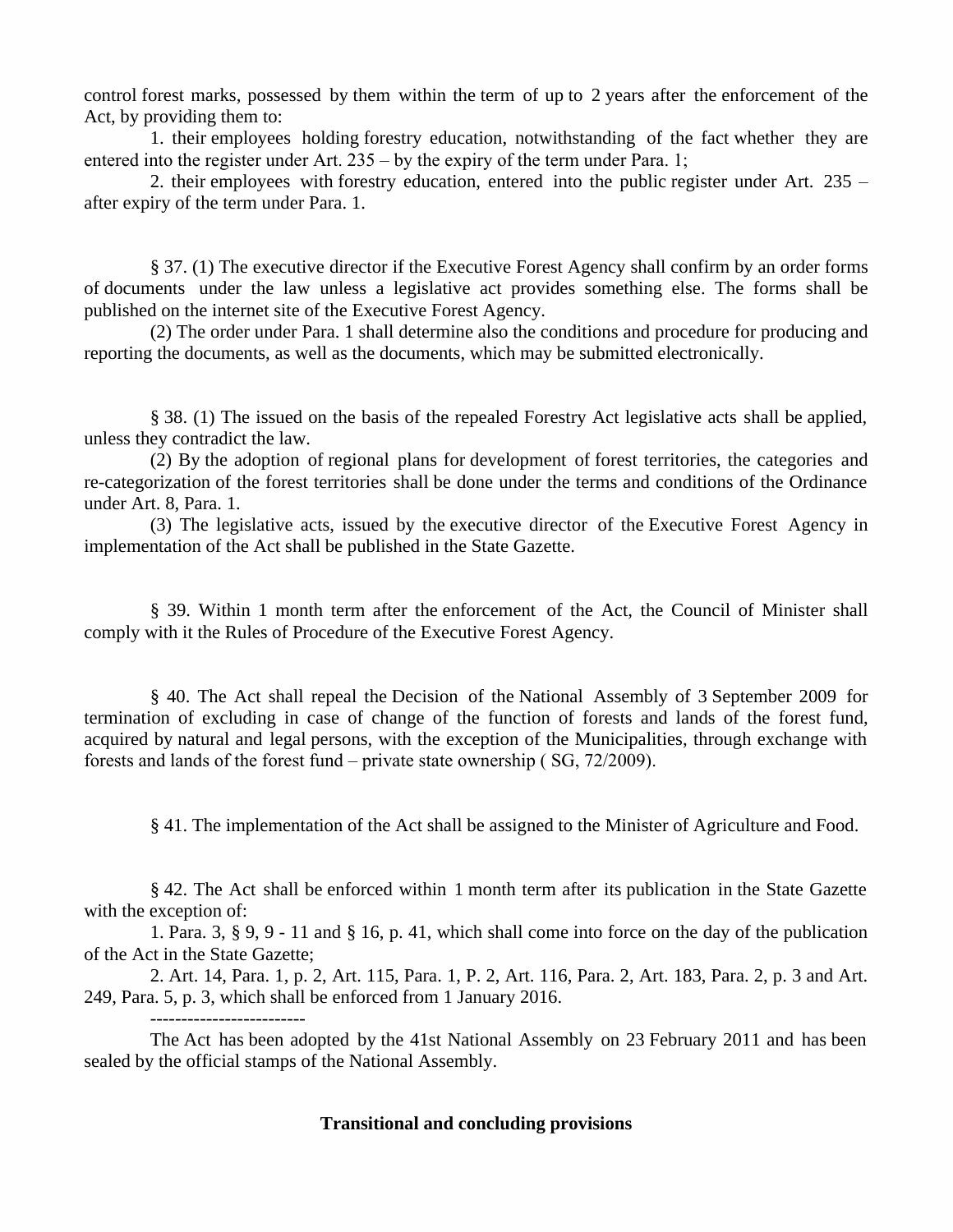### **TO THE ACT AMENDING AND SUPPLEMENTING THE CIVIL SERVANTS ACT**

(PROM. - SG 38/12, IN FORCE FROM 01.07.2012)

§ 84. (In force from 18.05.2012) Within one month from the promulgation of the Act in the State Gazette:

1. the Council of Ministers shall bring the Classifier of Administration Positions in compliance with this Act:

2. the competent authorities shall bring the statutory rules of the respective administration in compliance with this Act.

§ 85. (1) Legal relations with the persons from administrations under the Radio and Television Act, the Independent Financial Audit Act, the Electronic Communications Act and the Financial Supervision Commission Act, Act on Access to and Disclosure of the Documents and Announcing Affiliation of Bulgarian Citizens with the State Security Service and the Intelligence Services of the Bulgarian Popular Army, Confiscation by the State of Proceeds of Crime, Act on Prevention and Findings of Conflict of Interests, Code of Social Insurance, Health Insurance Act, Agricultural Producers Assistance Act and the Roads Act shall be regulated under the terms and following the procedure of § 36 of the Transitional and Final provisions of the Act Amending and Supplementing the State Servant Act (SG 24/06).

(2) By the act appointing the civil servant shall be:

1. awarded the minimum rank for the position occupied defined in the Classifier of Administration Positions, unless the civil servant has a higher rank;

2. determined the individual basic monthly salary.

(3) The funds additionally needed for insurance installments of the persons referred to in para 2 shall be provided within the costs for salaries, remuneration and insurance installments of the budgets of the respective budget credit spending units.

(4) The Council of Ministers shall carry out the changes required in the extra-budgetary account of State Fund Agriculture according to this Act.

(5) The managing bodies of the National Insurance Institute and the National Health Insurance Fund shall carry out the changes requires according to this Act in the respective budgets.

(6) Unused leaves under employment relationships shall be retained and may not be compensated by cash benefits.

§ 86. (1) Within one month from entry into force of this Act the individual basic monthly salary of the employee shall be determined in such a manner as to ensure that the said salary, reduced by the tax due and the mandatory insurance installments at the expense of the insured person, if they were due, is not lower than the gross monthly salary received hitherto, reduced by the mandatory insurance installments due at the expense of the insured person, if they were due, as well as by the tax due.

(2) The gross salary under para 1 shall include:

1. the basic monthly salary or basic monthly remuneration;

2. bonuses paid regularly along with the basic monthly salary or basic monthly remuneration due, which are related solely to the hours worked off.

§ 87. The Act shall enter into force from July 1, 2012 except for § 84, which shall enter into force from the date of its promulgation in the State Gazette.